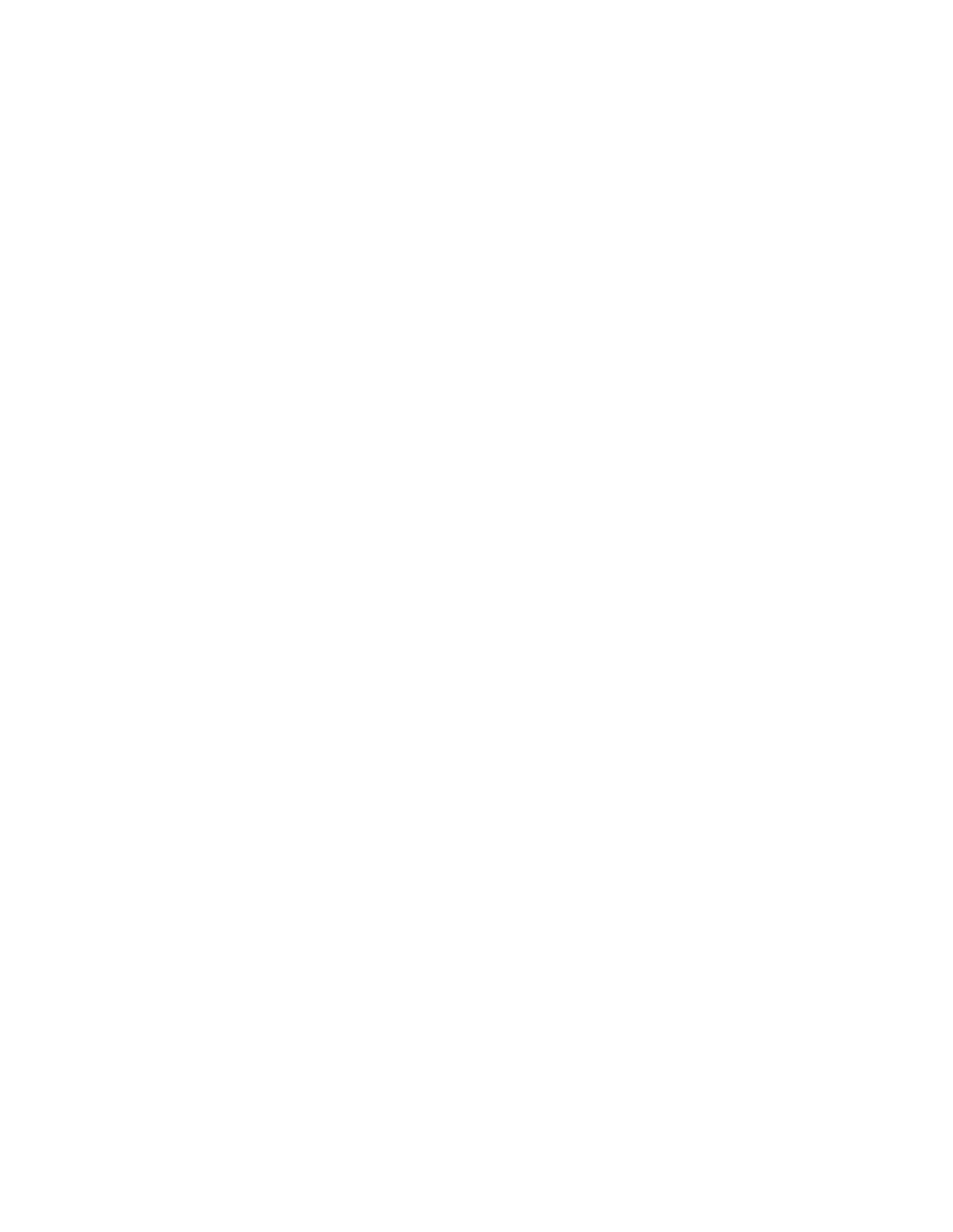# Acknowledgments

#### U.S. Department of **Transportation**

Norman Y. Mineta *Secretary* 

Michael P. Jackson *Deputy Secretary* 

#### Bureau of Transportation Statistics

Rick Kowalewski *Acting Director* 

William J. Chang *Associate Director for Information Technology* 

John V. Wells *Chief Economist* 

Wendell Fletcher *Assistant Director for Transportation Analysis* 

## Project Manager

Ron Duych

#### Major Contributors

Martha Courtney Derald Dudley Torrance Gloss Darcy Herman Pamela LaFontaine Matt Sheppard

#### Other Contributors

Alpha Glass Steve Lewis Chip Moore Lorisa Smith

#### Data Collection and Production—Battelle

William Mallett Mary Field Alexa Getting Leonard Hughes David Kall Melody Liu Laurie Scovell

#### Bureau of Transportation Statistics

**Our mission:** To lead in developing transportation data and information of high quality and to advance their effective use in both public and private transportation decisionmaking.

**Our vision for the future:** Data and information of high quality supporting every significant transportation policy decision, thus advancing the quality of life and the economic well-being of all Americans.

#### **To obtain this and other BTS publications:**

Internet: www.bts.gov Phone: 202/366-DATA [press 1] Fax: 202/366-3640

Mail: Product Orders Bureau of Transportation Statistics U.S. Department of Transportation 400 7th Street, SW, Room 7412

Washington, DC 20590

**Your comments for improving State Transportation Profile reports are welcome.** 

#### **Contact the BTS Information Service:**

E-mail: answers@bts.gov Phone: 800/853-1351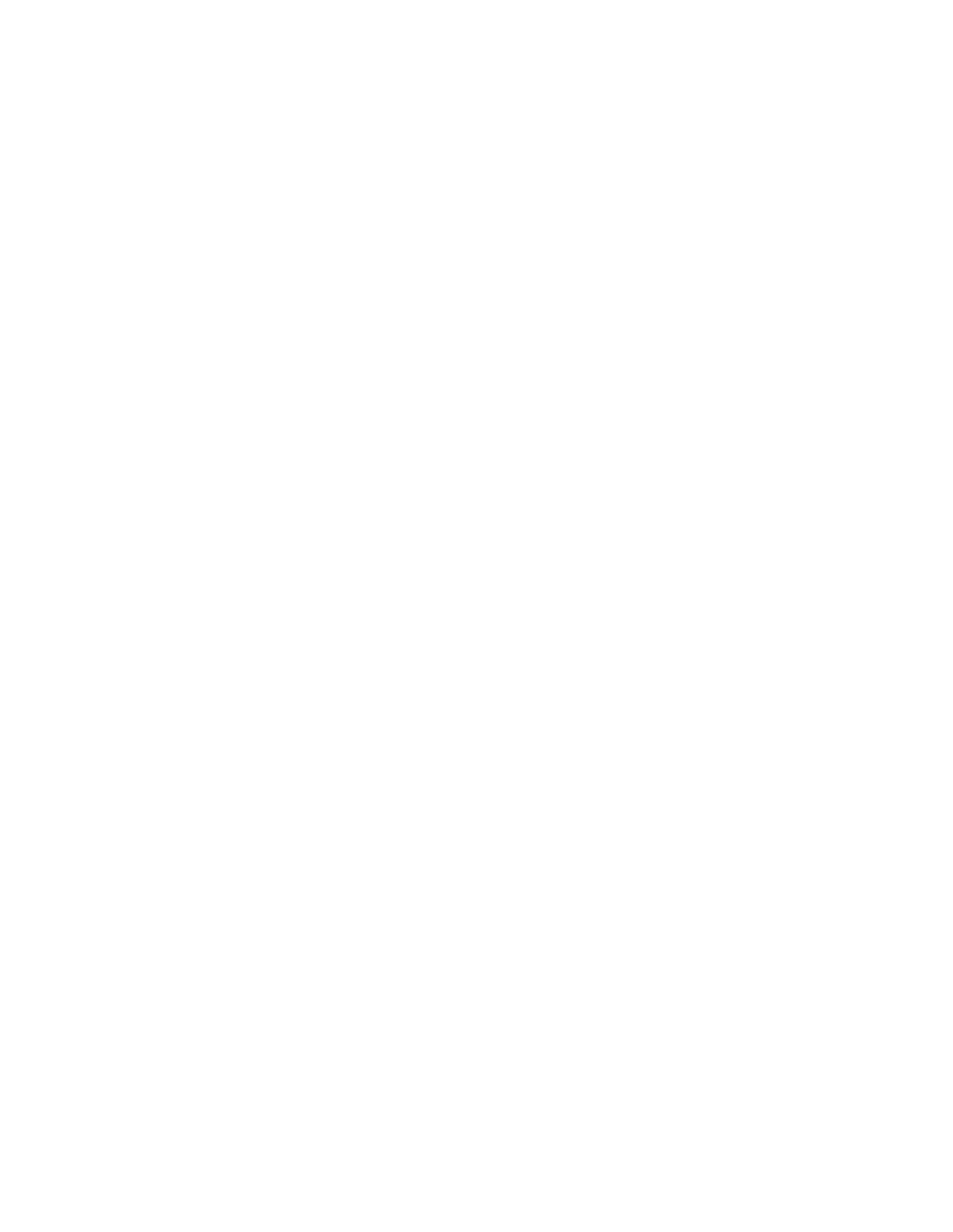## Louisiana Fast Facts 2000

#### Transportation System Extent

All public roads: 60,900 miles Interstate: 894 miles Road bridges: 13,485 Class I railroad trackage: 2,656 miles Inland waterways: 2,823 miles Public use airports: 77 (13 certificated for air carrier operations)<sup>1</sup>

#### Vehicles and Conveyances

Automobiles registered: 2.0 million Light trucks registered: 1.5 million Heavy trucks registered: 32,000 Buses registered: 21,000 Motorcycles registered: 48,000 Rail transit systems: 1 light rail Numbered boats: 314,000

#### Geographic

Land area: 43,562 sq. miles (rank: 33)

Percent of land area owned by federal government:  $4.0^2$  (rank: 31)

Persons per square mile: 102.6 (rank: 22) Highest point: Driskill Mountain (535 ft.)

Lowest point: New Orleans (-8 ft.)

1 2002

2 1999

 $3$ <sub>1997</sub>

<sup>4</sup>Apportionment based on 2000 census

 $51999$ 

Political Subdivisions

Parishes: 64 Municipal governments:  $302<sup>3</sup>$ Congressional districts:  $7<sup>4</sup>$ 

**Demographic** Population: 4,468,976 (rank: 22) Percent urban population:  $68^5$  (rank: 27)

#### Socioeconomic

Gross state product:  $$129$  billion<sup>2</sup> (rank: 24) Civilian labor force: 2.0 million<sup>2</sup> (rank: 24) Median household income: \$30,219 (rank: 49)

#### Commuting (percent of workers)

Car, truck, or van—drove alone: 79.8 Car, truck, or van—carpooled: 11.4 Public transportation (including taxi): 2.6 Walked: 1.9 Other means: 2.3 Worked at home: 2.0

#### State Transportation Department

Louisiana Department of Transportation and Development (LaDOTD) 1201 Capitol Access Road Baton Rouge, LA 70802-4438 (225) 379-1100 http://www.dotd.state.la.us/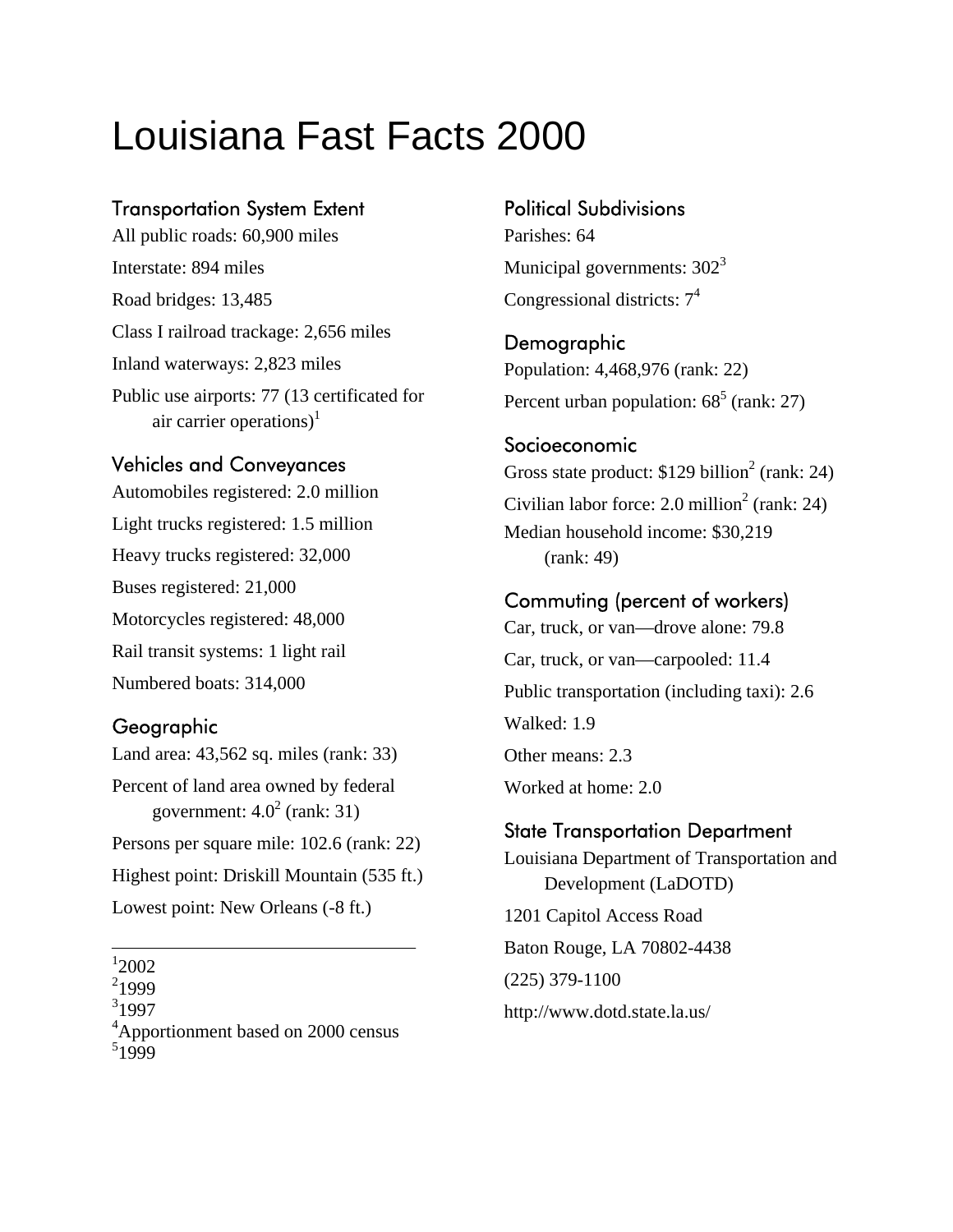The Bureau of Transportation Statistics (BTS) presents a profile of transportation in Louisiana—part of a series covering the 50 states and the District of Columbia. This collection of transportation information from BTS, other federal government agencies, and other national sources provides a picture of the state's infrastructure, freight movement and passenger travel, safety, vehicles, economy and finance, and energy and environment.

*All tables do not necessarily appear in every state profile report due to geographic and other characteristics. For example, border-crossing data are given only for states bordering Canada and Mexico. Data source and accuracy profiles are provided at the end of the report.*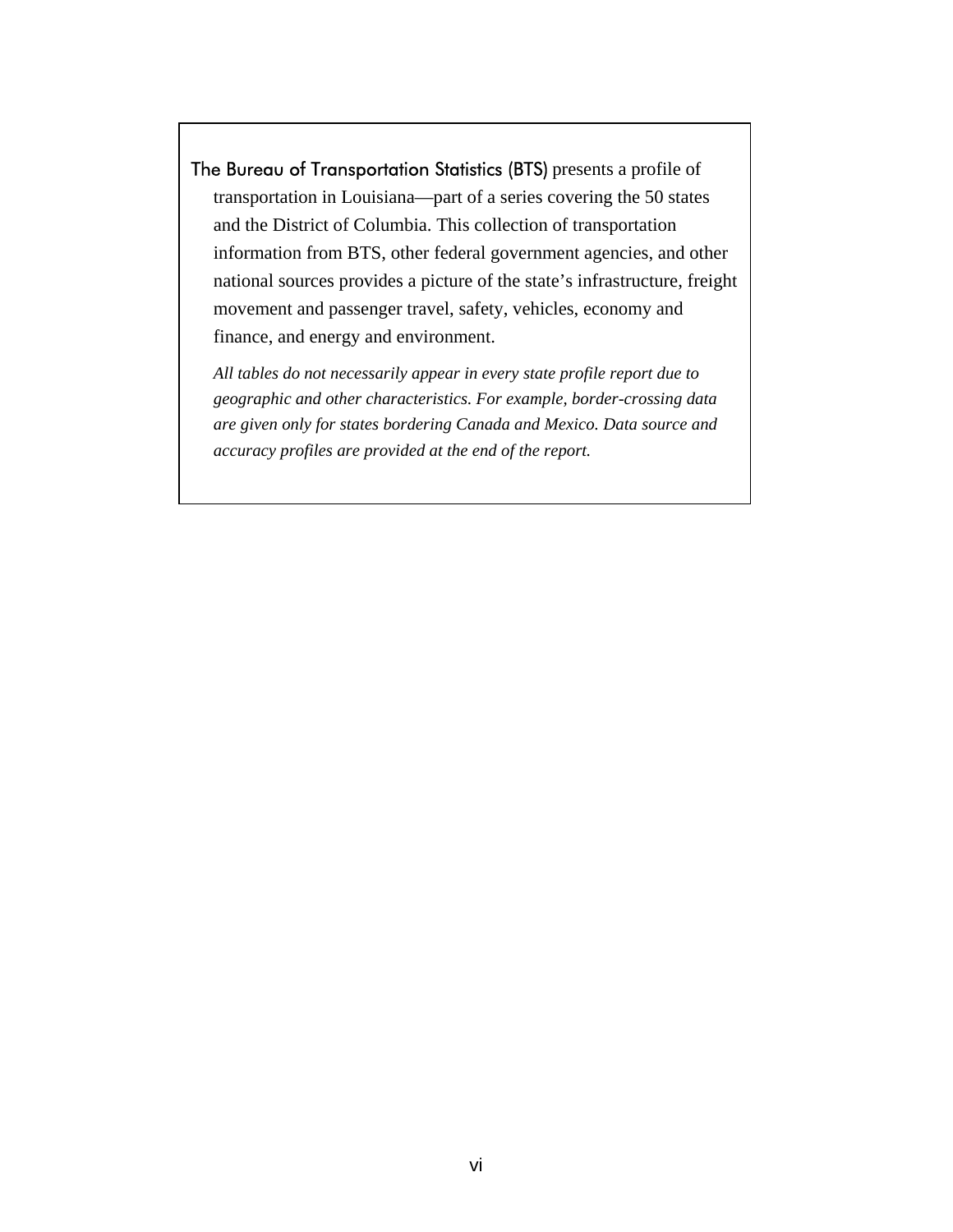## Table of Contents

## **A Infrastructure**

| <b>TABLES</b>                                                                 | PAGE |
|-------------------------------------------------------------------------------|------|
|                                                                               |      |
|                                                                               |      |
|                                                                               |      |
|                                                                               |      |
|                                                                               |      |
|                                                                               |      |
|                                                                               |      |
| Characteristics of Directly Operated Motor Bus Transit in Louisiana: 2000 A-7 |      |
|                                                                               |      |
| Civil and Joint-Use Airports, Heliports, STOL ports, and Seaplane Bases       |      |
|                                                                               |      |
|                                                                               |      |
|                                                                               |      |
|                                                                               |      |
| Louisiana Water Ports Ranked in Top 150 U.S. Ports by Tonnage: 2000 A-13      |      |
|                                                                               |      |
| <b>FIGURES</b>                                                                |      |
|                                                                               |      |
|                                                                               |      |

### **B Safety**

#### *TABLES*

|                                                                      | $.B-1$  |
|----------------------------------------------------------------------|---------|
|                                                                      | $.B-2$  |
|                                                                      | $.B-3$  |
|                                                                      | $.B-4$  |
|                                                                      | $.B-5$  |
| Motor Vehicle Fatalities Involving High Blood Alcohol Concentration: |         |
|                                                                      | .B-6    |
|                                                                      | $.B-7$  |
|                                                                      |         |
|                                                                      |         |
|                                                                      | $.B-10$ |
|                                                                      | $.B-11$ |
|                                                                      | $.B-11$ |
|                                                                      |         |
|                                                                      | $.B-13$ |
|                                                                      |         |

Highway Bridge Condition in Louisiana and the United States: 1996-2001............. A-6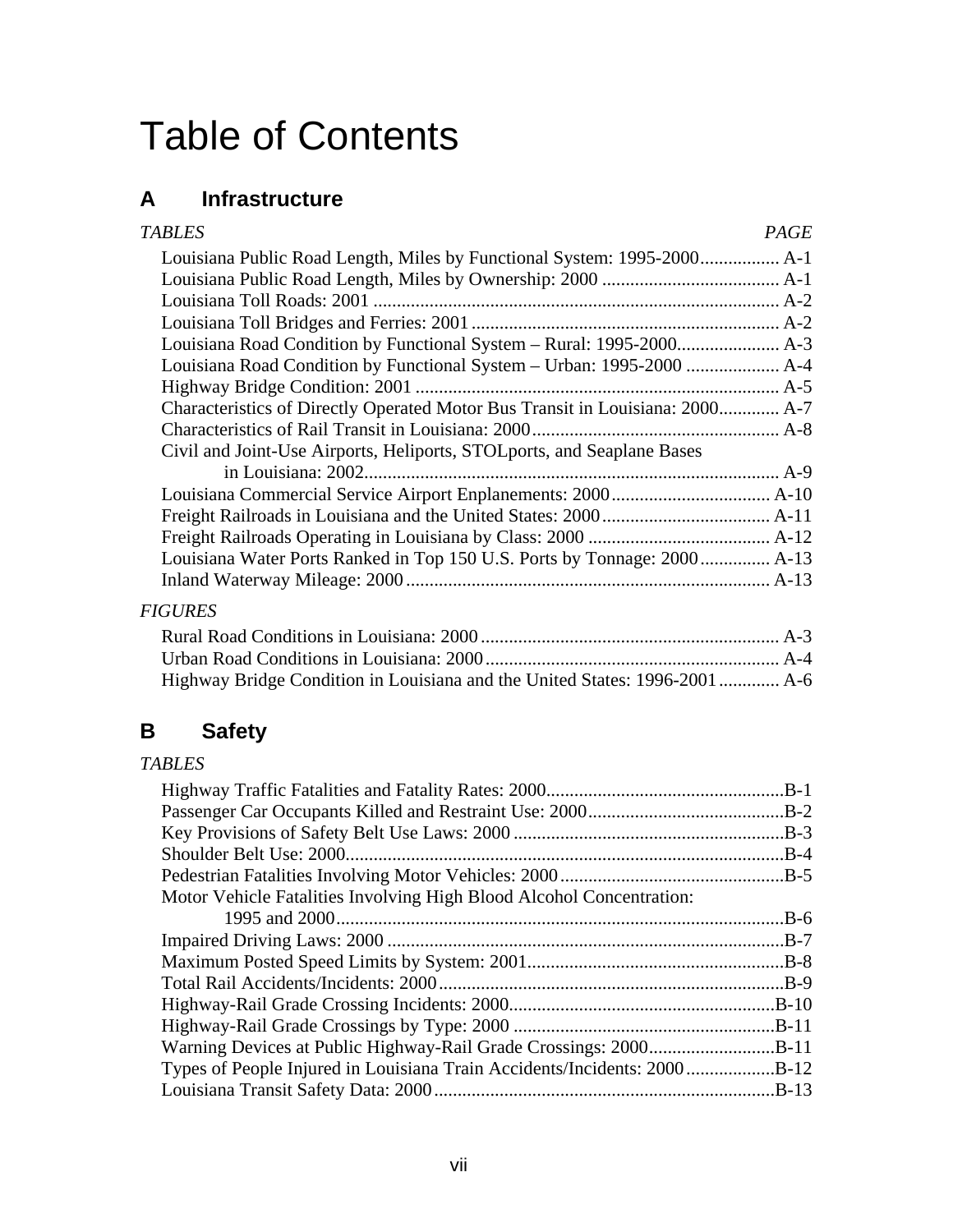| Alcohol Involvement in Recreational Boating Accidents: 1999 and 2000B-15 |  |
|--------------------------------------------------------------------------|--|
|                                                                          |  |
|                                                                          |  |
|                                                                          |  |
|                                                                          |  |
|                                                                          |  |
|                                                                          |  |

#### *FIGURES*

| Louisiana Highway-Rail Grade Crossing Fatalities and Injuries: 1995-2000 B-10 |  |
|-------------------------------------------------------------------------------|--|
| Railroad Trespasser Deaths and Injuries in Louisiana: 1995-2000B-12           |  |
|                                                                               |  |
| Louisiana Recreational Boating Accidents Involving Alcohol: 1996-2000 B-15    |  |
|                                                                               |  |
|                                                                               |  |

## **C Freight Transportation**

#### *TABLES*

| Shipments Originating in Louisiana by Mode of Transportation: 1997          |
|-----------------------------------------------------------------------------|
|                                                                             |
|                                                                             |
|                                                                             |
|                                                                             |
|                                                                             |
| Foreign and Domestic Waterborne Shipments Originating in Louisiana          |
| $C-11$                                                                      |
| Foreign and Domestic Waterborne Shipments to Louisiana by Origin: 2000 C-12 |
| Foreign and Domestic Waterborne Shipments Originating in Louisiana          |
|                                                                             |
| Domestic Waterborne Shipments Originating in Louisiana                      |
| $C-13$                                                                      |
| Foreign and Domestic Waterborne Shipments to Louisiana                      |
| $C-14$                                                                      |
|                                                                             |
|                                                                             |
|                                                                             |
| Top 15 U.S. Containership Ports by Port Calls and Vessel Size: 1999 C-17    |
|                                                                             |
|                                                                             |
|                                                                             |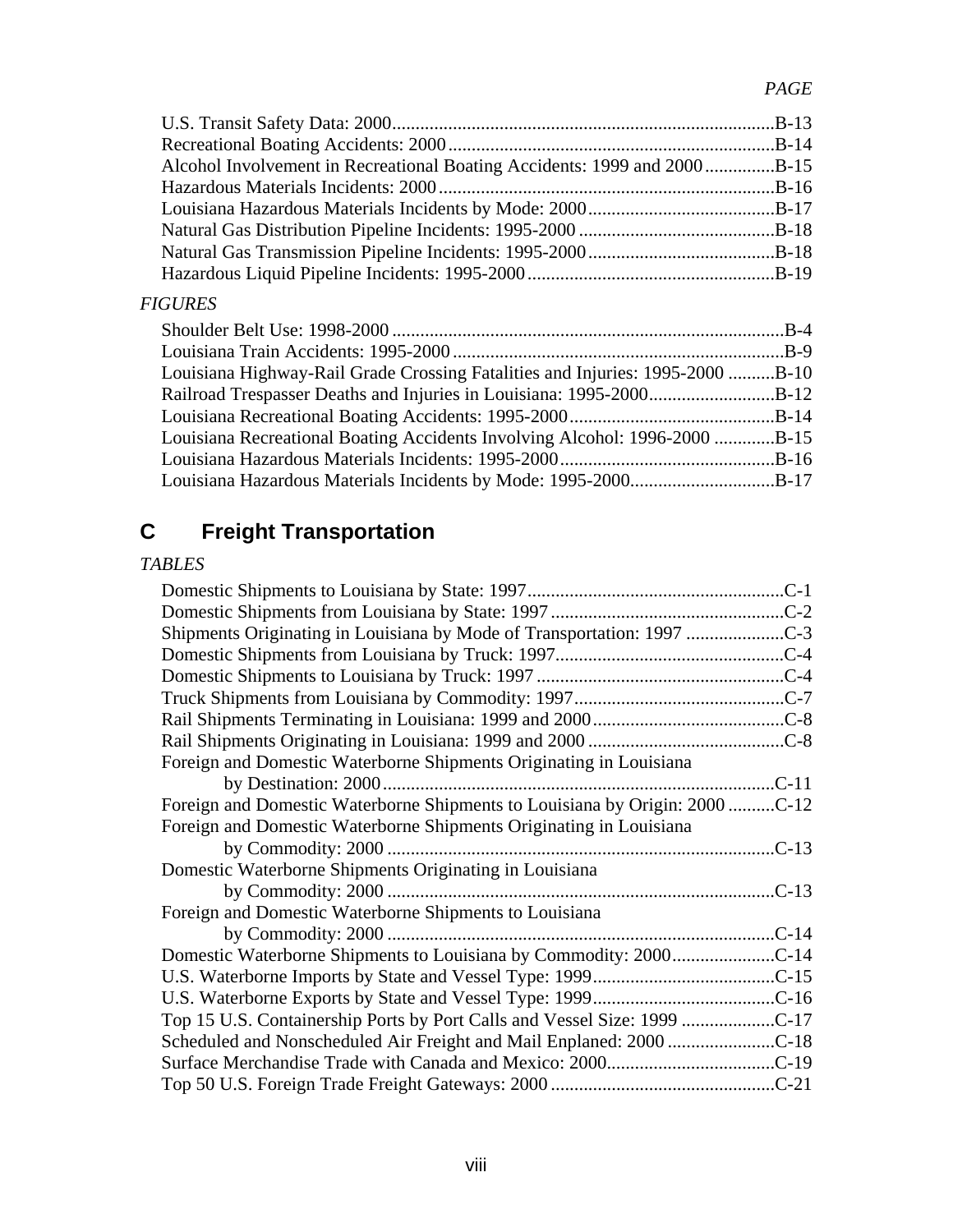#### *FIGURES*

| Louisiana Surface Merchandise Trade with Canada and Mexico: 1997-2000 C-19 |  |
|----------------------------------------------------------------------------|--|
| Truck and Rail Imports from Mexico to Louisiana by Weight: 1997-2000 C-20  |  |
| Truck and Rail Imports from Canada to Louisiana by Weight: 1997-2000C-20   |  |

#### *MAPS*

## **D Passenger Travel**

#### *TABLES*

| Overseas Visitors to the United States: Top 20 Destination States |  |
|-------------------------------------------------------------------|--|
|                                                                   |  |
|                                                                   |  |

#### *FIGURES*

### **E Registered Vehicles and Vehicle-Miles Traveled**

#### *TABLES*

| Highway, Demographic, and Geographic Characteristics of Urbanized Areas    |  |
|----------------------------------------------------------------------------|--|
|                                                                            |  |
| Louisiana and U.S. Recreational Boat Registrations by Propulsion Type:     |  |
|                                                                            |  |
|                                                                            |  |
|                                                                            |  |
| <b>FIGURES</b>                                                             |  |
| Highway Vehicle-Miles Traveled, United States and Louisiana: 1995-2000 E-3 |  |
|                                                                            |  |

## **F Economy and Finance**

#### *TABLES*

| Transportation and Warehousing Establishments and Employment |  |
|--------------------------------------------------------------|--|
|                                                              |  |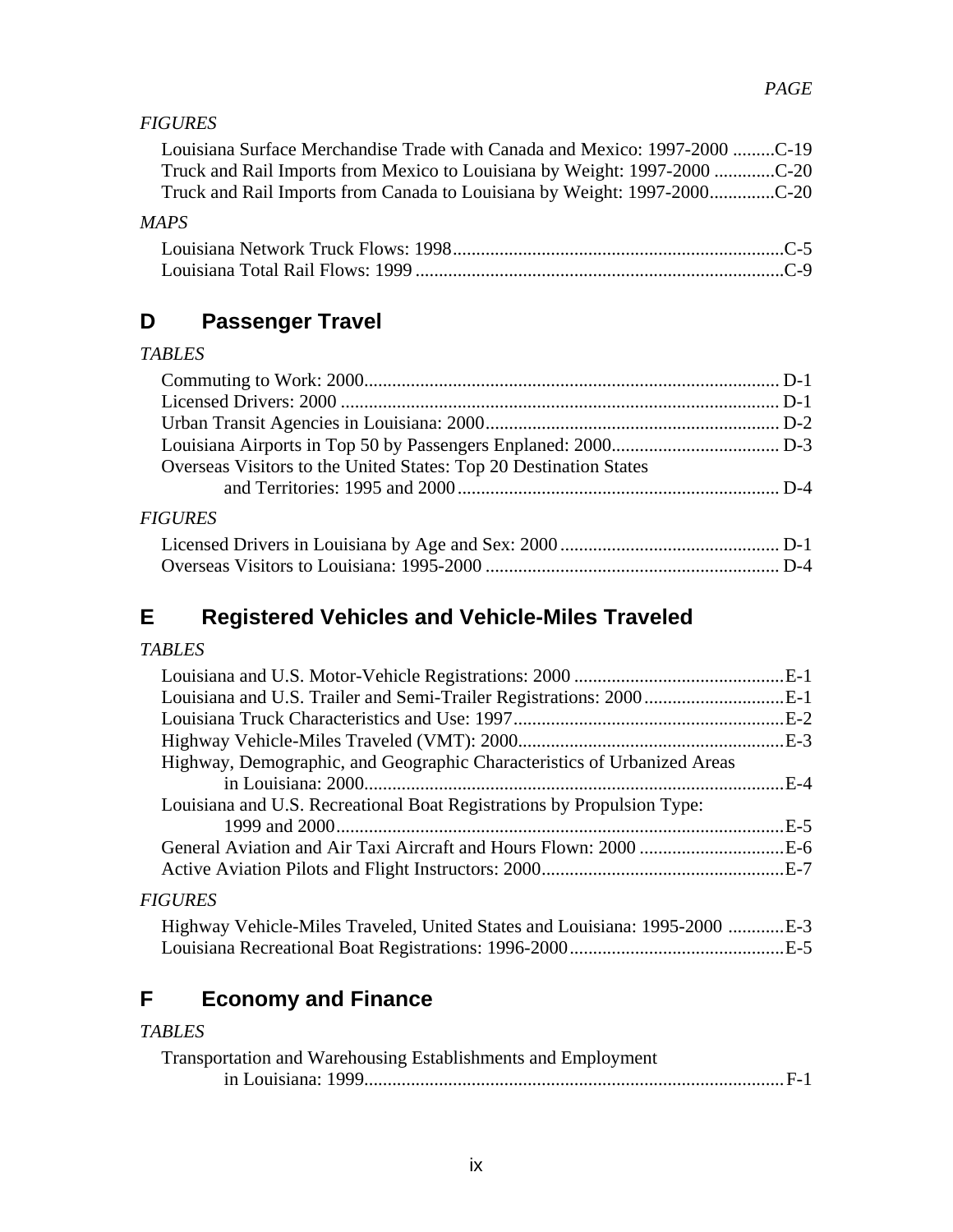| Transportation and Warehousing Establishments and Employment     |  |
|------------------------------------------------------------------|--|
|                                                                  |  |
| Transportation Revenues Collected by State and Local Governments |  |
|                                                                  |  |
| Transportation Expenditures by State and Local Governments       |  |
|                                                                  |  |
|                                                                  |  |

## **G Energy and Environment**

#### *TABLES*

| <i><b>FIGURES</b></i> |  |
|-----------------------|--|
|                       |  |
|                       |  |
|                       |  |
| н                     |  |
|                       |  |
|                       |  |
|                       |  |

## **Map: Louisiana Major Transportation Facilities**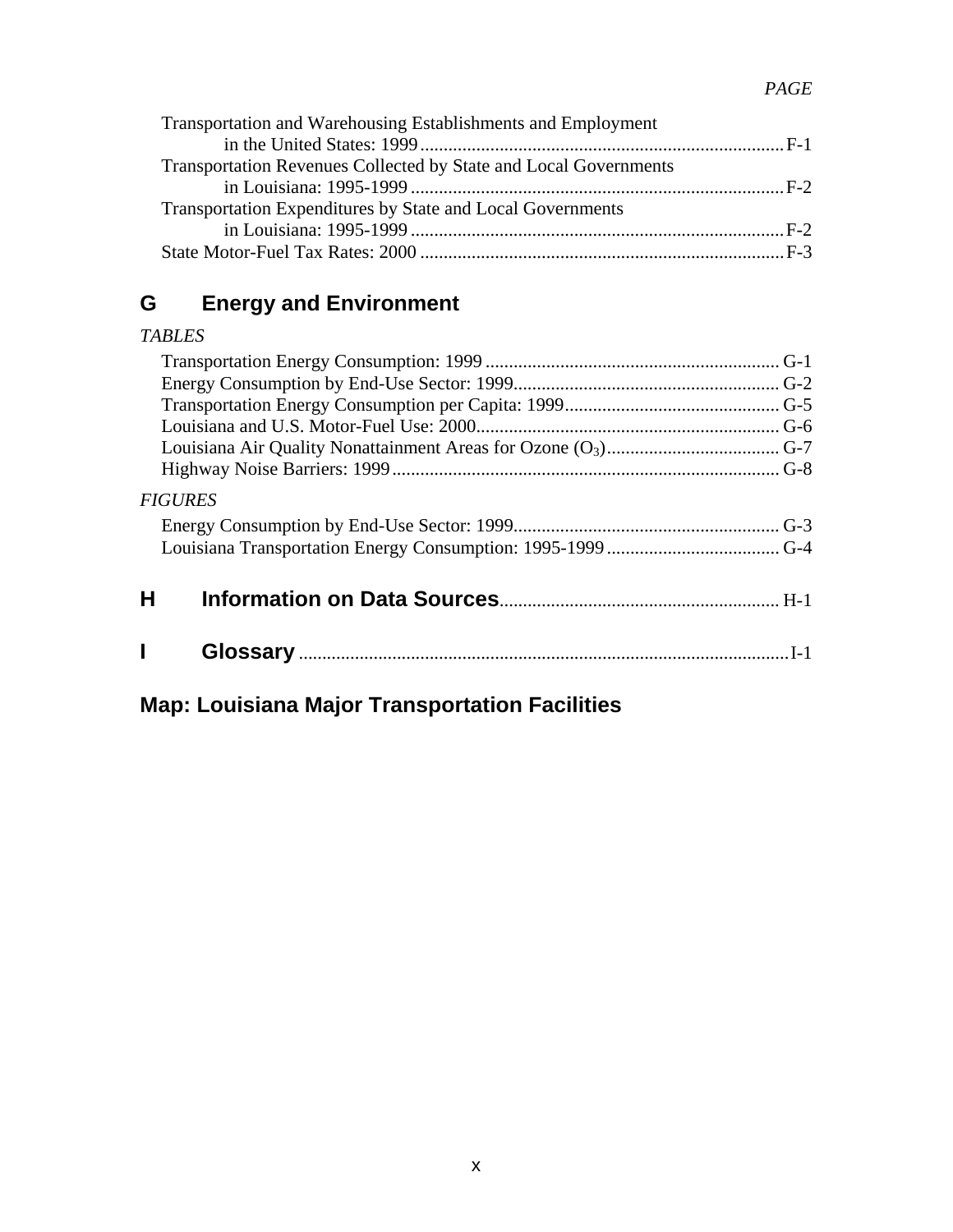# A Infrastructure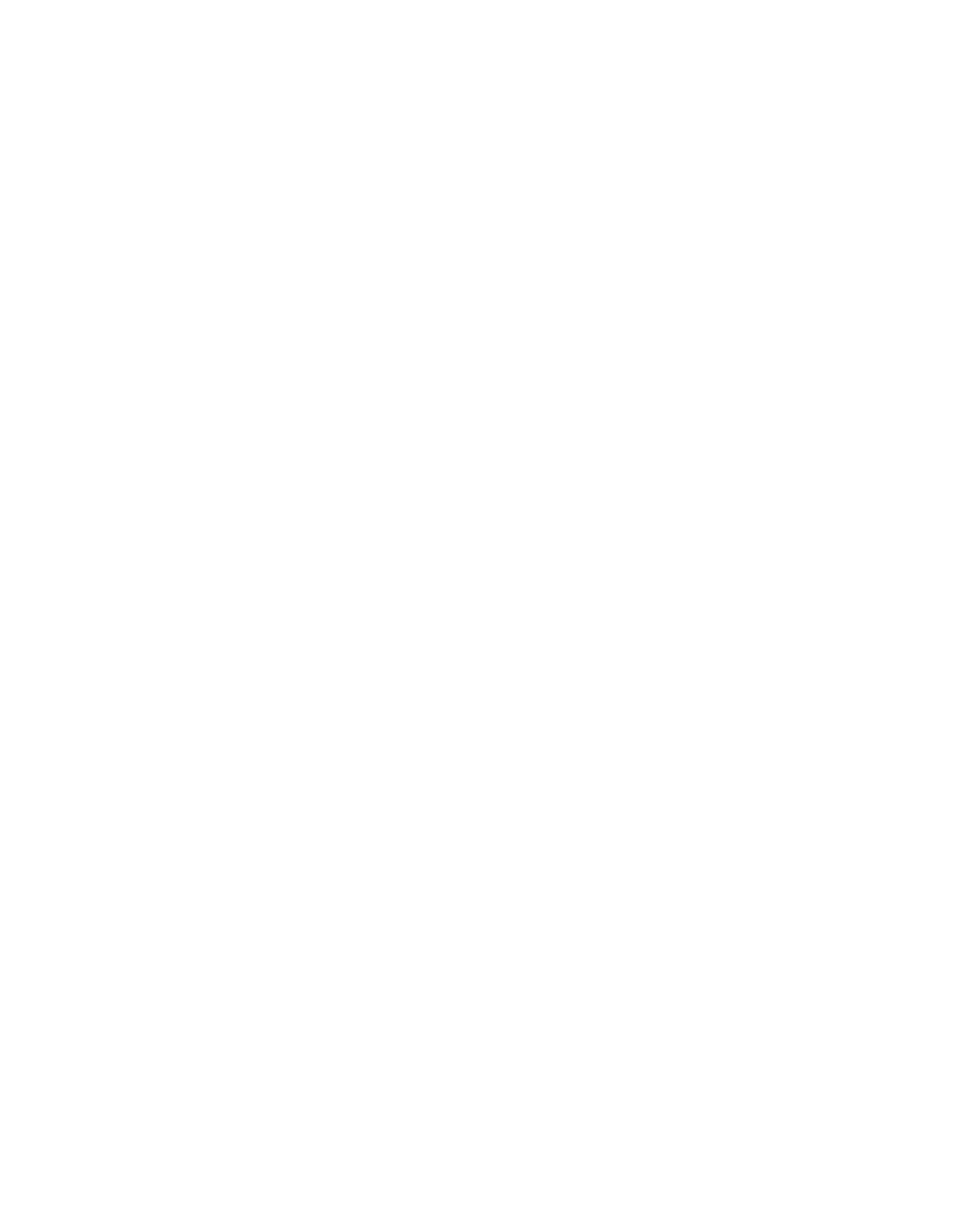|                                | 1995   | 1996   | 1997   | 1998   | 1999   | 2000   |
|--------------------------------|--------|--------|--------|--------|--------|--------|
| <b>Total rural and urban</b>   | 60,119 | 60,667 | 60,699 | 60,747 | 60,828 | 60,900 |
| Rural                          | 46,200 | 46,702 | 46,783 | 46,818 | 46,886 | 46,959 |
| Interstate                     | 612    | 611    | 612    | 612    | 612    | 612    |
| Other principal arterial       | 1,213  | 1,214  | 1,212  | 1,236  | 1,236  | 1,236  |
| Minor arterial                 | 1,623  | 1,623  | 1,617  | 1,612  | 1,625  | 1,625  |
| Major arterial                 | 7,049  | 7.047  | 7,056  | 7,054  | 7.046  | 7,048  |
| Minor collector                | 4,183  | 4,183  | 4,180  | 4,178  | 4,177  | 4,169  |
| Local                          | 31,520 | 32,024 | 32,106 | 32,126 | 32,190 | 32,269 |
| Urban                          | 13,919 | 13,965 | 13,916 | 13,929 | 13,942 | 13,941 |
| Interstate                     | 272    | 282    | 282    | 282    | 282    | 282    |
| Other freeways and expressways | 45     | 45     | 46     | 46     | 46     | 48     |
| Other principal arterial       | 846    | 845    | 838    | 842    | 854    | 853    |
| Minor arterial                 | 1,607  | 1.605  | 1,611  | 1,611  | 1.585  | 1,584  |
| Collector                      | 1,313  | 1,307  | 1,305  | 1,306  | 1,326  | 1,326  |
| Local                          | 9,836  | 9.881  | 9,834  | 9,842  | 9,849  | 9,848  |

#### **Table 1-1: Louisiana Public Road Length, Miles by Functional System**

**SOURCE**: U.S. Department of Transportation, Federal Highway Administration, *Highway Statistics,* Washington, DC: annual editions, table HM-20, available at http://www.fhwa.dot.gov/ohim/hs00/hm20.htm as of Feb. 1, 2002.

|  |  |  |  |  | Table 1-2: Louisiana Public Road Length, Miles by Ownership: 2000 |
|--|--|--|--|--|-------------------------------------------------------------------|
|--|--|--|--|--|-------------------------------------------------------------------|

|                                 | <b>National</b><br>Highway<br><b>System</b> | Other<br>highway | federal-aid Nonfederal-<br>aid highway | Total  |
|---------------------------------|---------------------------------------------|------------------|----------------------------------------|--------|
| Total                           | 2.599                                       | 12.022           | 46,281                                 | 60,902 |
| State highway agency            | 2.496                                       | 10,027           | 4.173                                  | 16,696 |
| County                          | 34                                          | 538              | 31,842                                 | 32,414 |
| Town, township, municipal       | 55                                          | 1.434            | 9.661                                  | 11,150 |
| Other jurisdiction <sup>1</sup> | 14                                          | $\mathbf{2}$     | 2                                      | 18     |
| Federal agency <sup>2</sup>     | Ω                                           | 21               | 603                                    | 624    |

 $^{\text{1}}$  Includes state park, state toll, other state agency, other local agency, and roadways not identified by ownership.

 $^{\rm 2}$  Roadways in federal parks, forests, and reservations that are not part of the state and local highway systems.

**SOURCE**: U.S. Department of Transportation, Federal Highway Administration, *Highway Statistics,* Washington, DC: annual editions, table HM-14, available at http://www.fhwa.dot.gov/ohim/hs00/hm14.htm as of Feb. 1, 2002.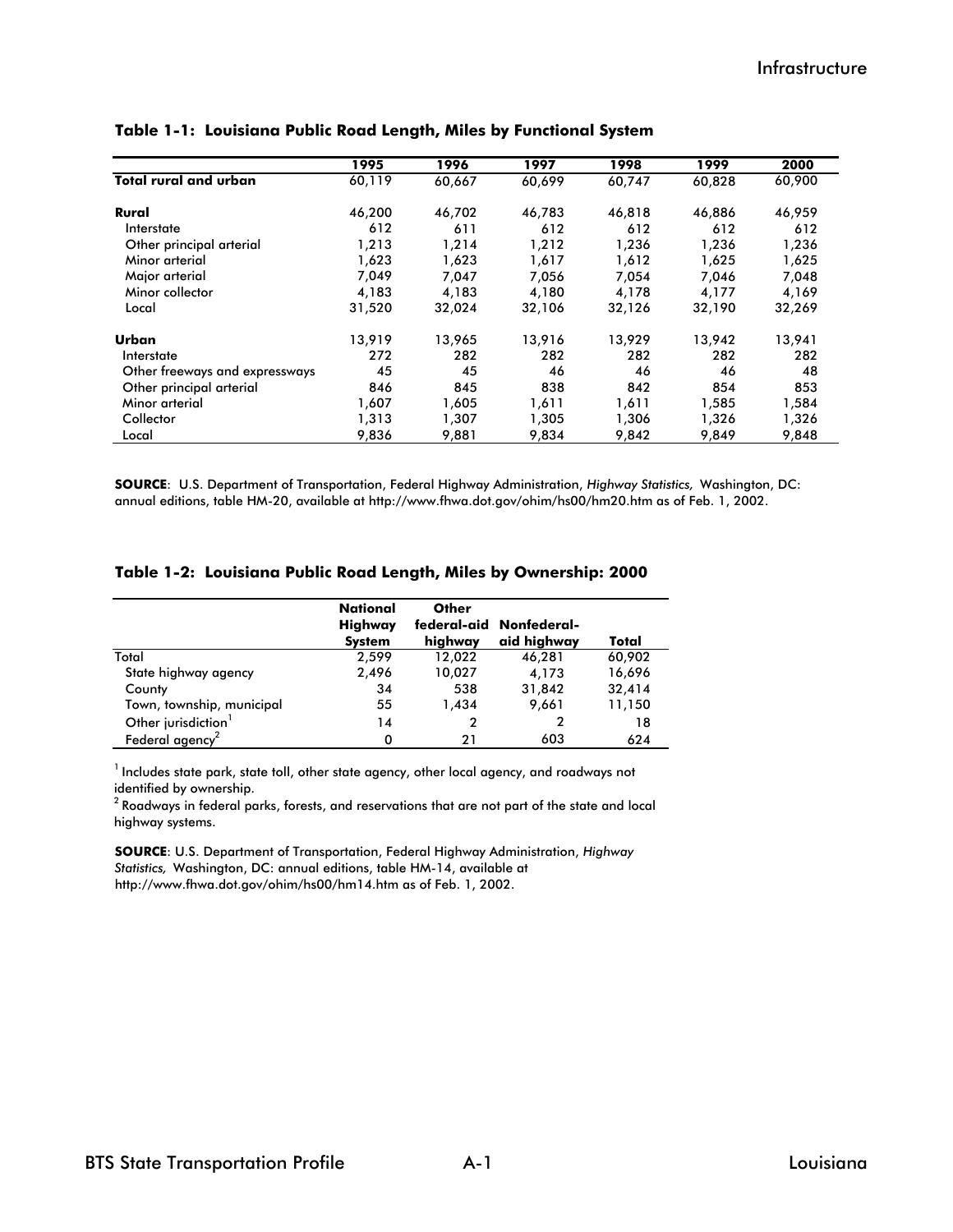| Facility                             | <b>Financing or operating</b><br>authority | Location                                         | Toll<br>Length collection<br>in miles direction | Electronic<br>collection<br>system |
|--------------------------------------|--------------------------------------------|--------------------------------------------------|-------------------------------------------------|------------------------------------|
| <b>Noninterstate</b><br>Avery Island | Avery Island, Inc.                         | From State Route 329 junction to<br>Avery Island |                                                 |                                    |

#### **Table 1-3: Louisiana Toll Roads: 2001**

#### **Table 1-4: Louisiana Toll Bridges and Ferries: 2001**

|                                                        | <b>Financing or operating</b>                       | Location                                                                                      |      | Toll<br>Length collection<br>in miles direction | <b>Electronic</b><br>collection |
|--------------------------------------------------------|-----------------------------------------------------|-----------------------------------------------------------------------------------------------|------|-------------------------------------------------|---------------------------------|
| <b>Facility</b><br><b>Noninterstate</b>                | authority                                           |                                                                                               |      |                                                 | system                          |
| Sunshine Bridge                                        | LA Department of Transportation<br>and Development  | From Ascension Parish (across<br>Mississippi River) to St. James Parish                       | 0.6  | West                                            | No                              |
| Lake Pontchartrain<br>Causeway                         | <b>Greater New Orleans Expressway</b><br>Commission | From New Orleans (across Lake<br>Pontchartrain) to Mandeville                                 | 26.0 | <b>Both ways</b>                                | AVI for<br>commuters            |
| <b>Greater New Orleans</b><br>Mississippi River Bridge | LA Department of Transportation<br>and Development  | From US-90 at Interstate 10 (across<br>Mississippi River) to US-90 at West Bank<br>Expressway | 0.6  | West                                            | <b>Electronic ID</b><br>card    |
| <b>Vehicular toll ferries</b>                          |                                                     |                                                                                               |      |                                                 |                                 |
| Orleans/St. Bernard Parishes                           | LA Department of Transportation<br>and Development  | From Lower Algiers (across Mississippi River)<br>to Chalmette                                 | υ    | West                                            | No                              |
| Orleans/St. Bernard Parishes                           | LA Department of Transportation<br>and Development  | From New Orleans to Algiers                                                                   | U    | West                                            | No                              |
| Mississippi River                                      | LA Department of Transportation<br>and Development  | From New Orleans to Gretna                                                                    | U    | West                                            | No                              |
| St. John Parish                                        | LA Department of Transportation<br>and Development  | From Reserve (across Mississippi River)<br>to Edgar                                           | U    | West                                            | No                              |
| <b>Iberville Parish</b>                                | LA Department of Transportation<br>and Development  | From White Castle (across Mississippi River)<br>to Carville                                   | U    | West                                            | No                              |
| <b>Iberville Parish</b>                                | LA Department of Transportation<br>and Development  | From Plaquemine (across Mississippi River)<br>to Sunshine                                     | U    | West                                            | No                              |
| W. Feliciana Parish                                    | LA Department of Transportation<br>and Development  | From New Roads (across Mississippi River)<br>to St. Francisville                              | U    | West                                            | No                              |
| Mississippi River                                      | LA Department of Transportation<br>and Development  | From Angola to Pointe Coupee Parish                                                           | υ    | U                                               | No                              |
| St. Laundry Parish                                     | LA Department of Transportation<br>and Development  | From Melville (across Atchafalaya River)<br>to Pointe Coupee Parish                           | υ    | West                                            | No                              |
| Catahoula Parish                                       | LA Department of Transportation<br>and Development  | From Duty (across Ouachita River)<br>to Caldwell Parish                                       | υ    | West                                            | No                              |
| <b>Cameron Parish</b>                                  | LA Department of Transportation<br>and Development  | From Cameron (across Calcasieu River)<br>to Monkey Island                                     | U    | West                                            | No                              |
| <b>Cameron Parish</b>                                  | LA Department of Transportation<br>and Development  | From Cameron (across Calcasieu River)<br>to West Calcasieu Parish                             | U    | West                                            | No                              |

**KEY FOR DATA ON THIS PAGE:** U = data are unavailable; AVI = automatic vehicle identification.

**SOURCE FOR DATA ON THIS PAGE:** U.S. Department of Transportation, Federal Highway Administration, *Toll Facilities in the United States: Bridges-Roads-Tunnels-Ferries,* Washington, DC: June 2001, available at http://www.fhwa.dot.gov/ohim/tollpage.htm as of Feb. 18, 2002.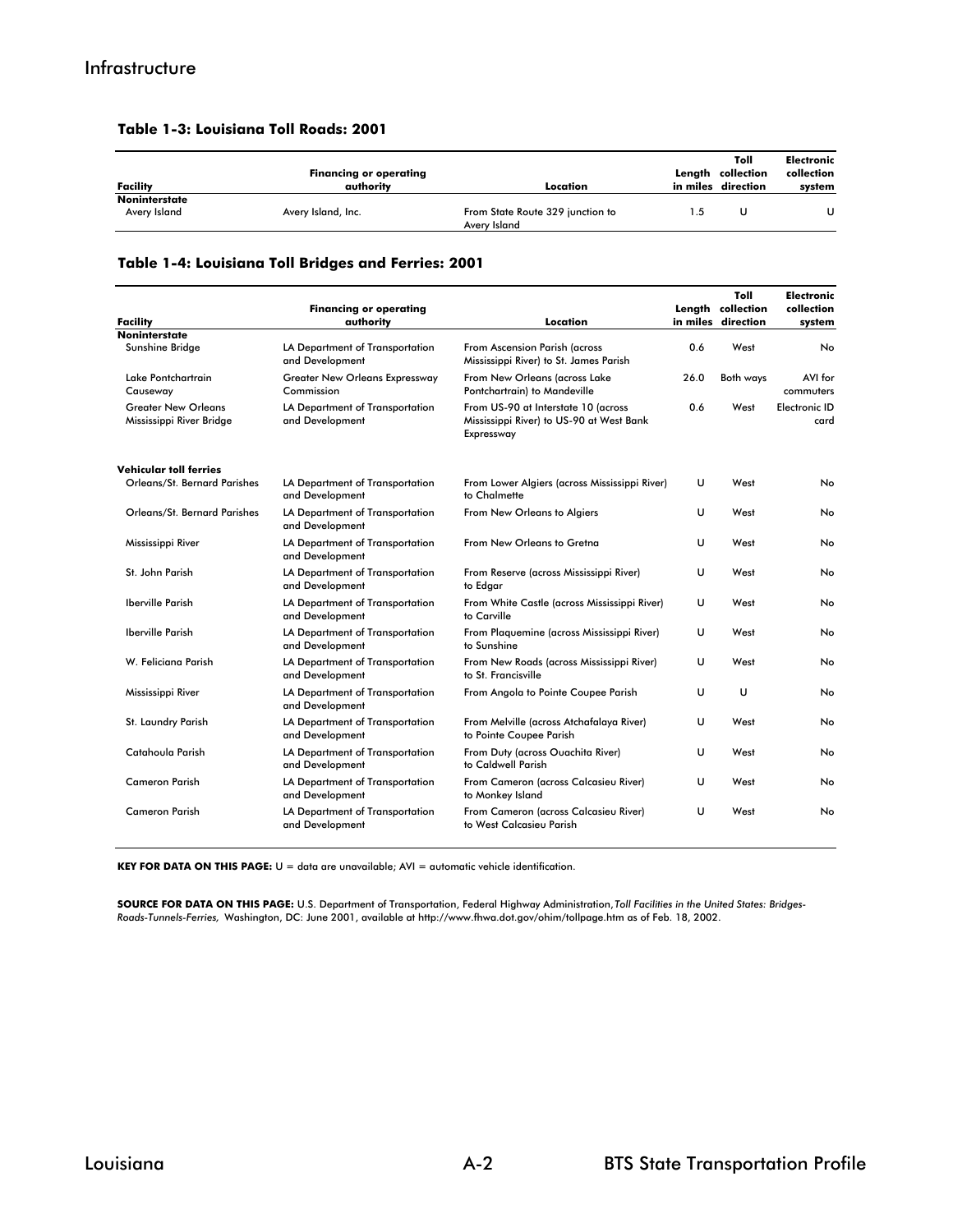|                                           | 1995           | 1996        | 1997  | 1998                    | 1999        | 2000        |
|-------------------------------------------|----------------|-------------|-------|-------------------------|-------------|-------------|
| Interstate (total reported)               | 612            | 611         | 611   | 574                     | 547         | 556         |
| Very good                                 | 244            | 15          | 25    | 0                       | $\mathbf 0$ | 49          |
| Good                                      | 305            | 255         | 201   | 140                     | 142         | 226         |
| Fair                                      | 56             | 162         | 137   | 145                     | 149         | 90          |
| Mediocre                                  | 6              | 155         | 209   | 233                     | 200         | 142         |
| Poor                                      | 1              | 24          | 39    | 56                      | 56          | 49          |
| Not reported                              | 0              | $\mathbf 0$ | 0     | 37                      | 65          | 54          |
| Other principal arterial (total reported) | 1,213          | 1,214       | 1,200 | 1,214                   | 1,207       | 1,223       |
| Very good                                 | 473            | 89          | 43    | 17                      | 17          | 49          |
| Good                                      | 435            | 415         | 334   | 359                     | 394         | 418         |
| Fair                                      | 305            | 589         | 495   | 597                     | 572         | 600         |
| Mediocre                                  | 0              | 106         | 214   | 210                     | 202         | 133         |
| Poor                                      | 0              | 15          | 114   | 31                      | 22          | 23          |
| Not reported                              | 0              | 0           | 12    | 21                      | 29          | 13          |
| Minor arterial (total reported)           | 1,623          | 1,623       | 1,616 | 1,557                   | 1,575       | 1,625       |
| Very good                                 | 660            | 10          | 55    | 3                       | 3           | 120         |
| Good                                      | 602            | 614         | 507   | 350                     | 405         | 549         |
| Fair                                      | 344            | 825         | 686   | 826                     | 884         | 740         |
| Mediocre                                  | 15             | 69          | 191   | 222                     | 187         | 146         |
| Poor                                      | $\overline{2}$ | 105         | 177   | 156                     | 96          | 70          |
| Not reported                              | 0              | $\mathbf 0$ | 0     | 0                       | 0           | $\mathbf 0$ |
| Major collector (total reported)          | N              | N           | N     | N                       | N           | 6,965       |
| Very good                                 | N              | N           | N     | N                       | N           | 121         |
| Good                                      | N              | N           | N     | N                       | N           | 1,908       |
| Fair                                      | N              | N           | N     | N                       | N           | 3,854       |
| Mediocre                                  | N              | N           | N     | N                       | N           | 625         |
| Poor                                      | N              | N           | N     | N                       | N           | 457         |
| Not reported                              | N              | N           | N     | $\overline{\mathsf{N}}$ | N           | N           |

#### **(Miles) Table 1-5: Louisiana Road Condition by Functional System -- Rural**

 $KEY: N = data do not exist.$ 

**NOTE:** In 2000, the Federal Highway Administration began reporting road condition for rural major collectors using the International Roughness Index, if available. In prior years, data were only available using the Present Serviceability Rating.



#### **Figure 1-1: Rural Road Conditions in Louisiana: 2000**

**NOTE**: Numbers may not add to 100 due to rounding.

**NOTE FOR DATA ON THIS PAGE:** Road condition is based on measured pavement roughness using the International Roughness Index (IRI). IRI is a measure of surface condition. A comprehensive measure of pavement condition would require data on other pavement distresses such as rutting, cracking, and faulting.

**SOURCE FOR DATA ON THIS PAGE:** U.S. Department of Transportation, Federal Highway Administration, *Highway Statistics,* Washington, DC: annual editions, tables HM-63 and HM-64, available at http://www.fhwa.dot.gov/ as of Feb. 1, 2002.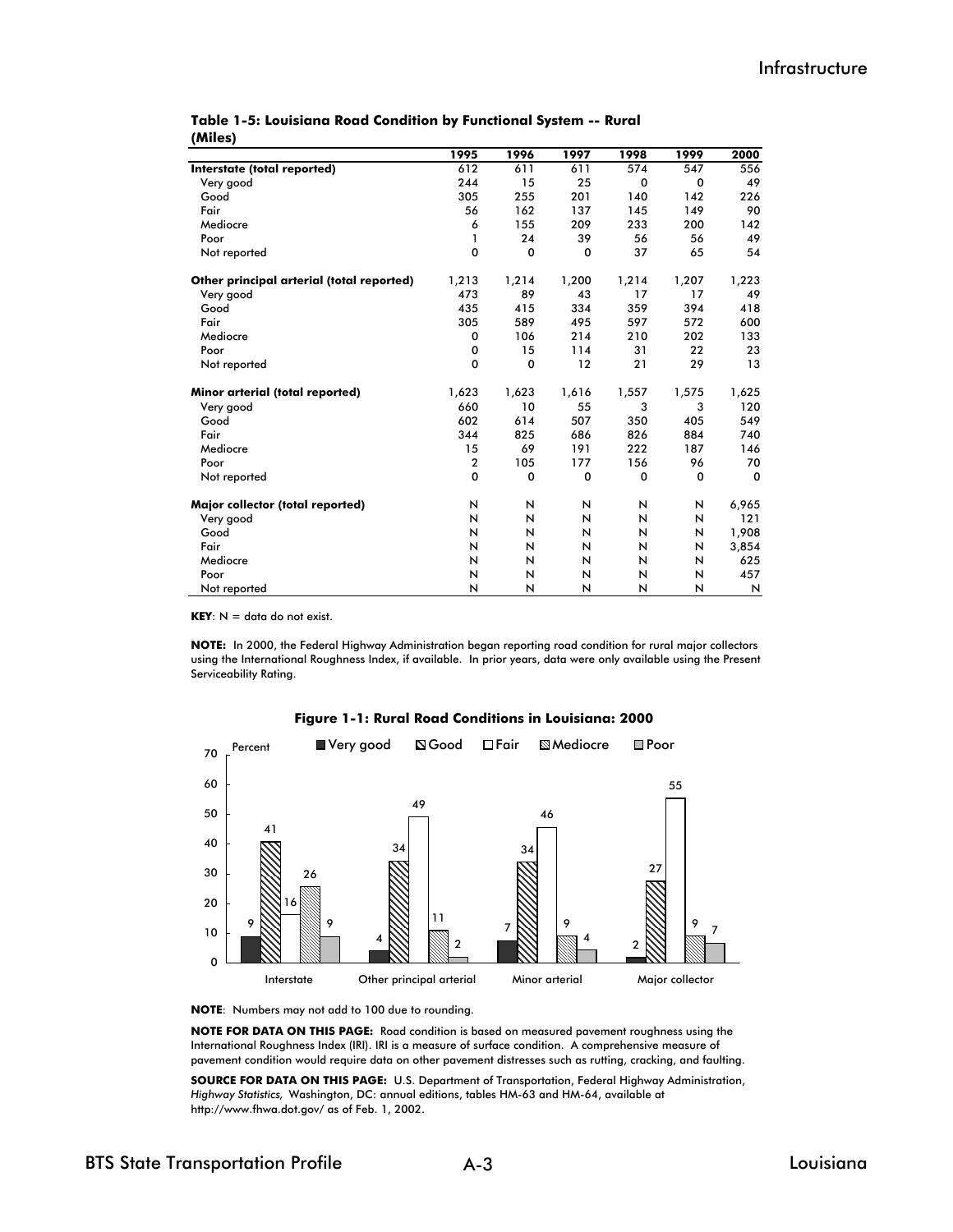#### Infrastructure

| Table 1-6: Louisiana Road Condition by Functional System -- Urban |  |  |  |
|-------------------------------------------------------------------|--|--|--|
| (Miles)                                                           |  |  |  |

|                                                 | 1995           | 1996                    | 1997         | 1998                    | 1999                    | 2000         |
|-------------------------------------------------|----------------|-------------------------|--------------|-------------------------|-------------------------|--------------|
| Interstate (total reported)                     | 270            | 282                     | 282          | 259                     | 223                     | 231          |
| Very good                                       | 69             | 6                       | 1            | 0                       | $\mathbf 0$             | $\mathbf{1}$ |
| Good                                            | 157            | 71                      | 62           | 11                      | 21                      | 73           |
| Fair                                            | 21             | 83                      | 74           | 73                      | 72                      | 53           |
| Mediocre                                        | 17             | 102                     | 109          | 113                     | 87                      | 80           |
| Poor                                            | 6              | 20                      | 36           | 62                      | 43                      | 24           |
| Not reported                                    | $\overline{2}$ | 0                       | $\mathbf 0$  | 23                      | 59                      | 51           |
| Other freeways and expressways (total reported) | 45             | 45                      | 44           | 45                      | 33                      | 35           |
| Very good                                       | 3              | $\mathbf 0$             | 3            | 0                       | $\mathbf 0$             | 0            |
| Good                                            | 26             | 3                       | $\mathbf{1}$ | $\mathbf 0$             | $\overline{\mathbf{4}}$ | 0            |
| Fair                                            | 16             | 37                      | 20           | 22                      | 18                      | 21           |
| Mediocre                                        | 0              | 3                       | 12           | 17                      | 10                      | 9            |
| Poor                                            | 0              | $\overline{2}$          | 8            | 6                       | 1                       | 5            |
| Not reported                                    | 0              | 0                       | 0            | 1                       | 11                      | 14           |
| Other principal arterial (total reported)       | 846            | 845                     | 683          | 712                     | 715                     | 753          |
| Very good                                       | 146            | 21                      | 23           | 7                       | $\overline{7}$          | 11           |
| Good                                            | 265            | 123                     | 107          | 113                     | 126                     | 124          |
| Fair                                            | 417            | 517                     | 315          | 267                     | 268                     | 293          |
| Mediocre                                        | 13             | 129                     | 120          | 173                     | 161                     | 177          |
| Poor                                            | 5              | 55                      | 118          | 152                     | 153                     | 148          |
| Not reported                                    | 0              | 0                       | 154          | 131                     | 139                     | 99           |
| Urban minor arterial (total reported)           | И              | И                       | N            | И                       | И                       | 1,528        |
| Very good                                       | N              | $\overline{\mathsf{N}}$ | N            | N                       | N                       | 11           |
| Good                                            | N              | $\overline{\mathsf{N}}$ | N            | N                       | N                       | 167          |
| Fair                                            | N              | N                       | N            | N                       | N                       | 536          |
| Mediocre                                        | N              | N                       | N            | N                       | N                       | 340          |
| Poor                                            | N              | N                       | N            | N                       | $\overline{\mathsf{N}}$ | 474          |
| Not reported                                    | N              | $\overline{\mathsf{N}}$ | N            | $\overline{\mathsf{N}}$ | $\overline{\mathsf{N}}$ | N            |
| Urban collector (total reported)                | N              | N                       | N            | N                       | И                       | 1,235        |
| Very good                                       | N              | И                       | N            | N                       | $\overline{\mathsf{N}}$ | 0            |
| Good                                            | N              | N                       | N            | N                       | N                       | 84           |
| Fair                                            | N              | N                       | N            | N                       | N                       | 426          |
| Mediocre                                        | N              | И                       | N            | N                       | N                       | 285          |
| Poor                                            | И              | N                       | N            | N                       | N                       | 440          |
| Not reported                                    | N              | N                       | N            | N                       | N                       | N            |

 $KEY: N = data do not exist.$ 

**NOTE:** In 2000, the Federal Highway Administration began reporting road condition for urban minor arterials and urban collectors using the International Roughness Index, if available. In prior years, data were only available using the Present Serviceability Rating.

**Figure 1-2: Urban Road Conditions in Louisiana: 2000**



**NOTE**: Numbers may not add to 100 due to rounding.

**NOTE FOR DATA ON THIS PAGE:** Road condition is based on measured pavement roughness using the International Roughness Index (IRI). IRI is a measure of surface condition. A comprehensive measure of pavement condition would require data on other pavement distresses such as rutting, cracking, and faulting.

**SOURCE FOR DATA ON THIS PAGE:** U.S. Department of Transportation, Federal Highway Administration, *Highway Statistics,* Washington, DC: annual editions, tables HM-63 and HM-64, available at http://www.fhwa.dot.gov/ as of Feb. 1, 2002.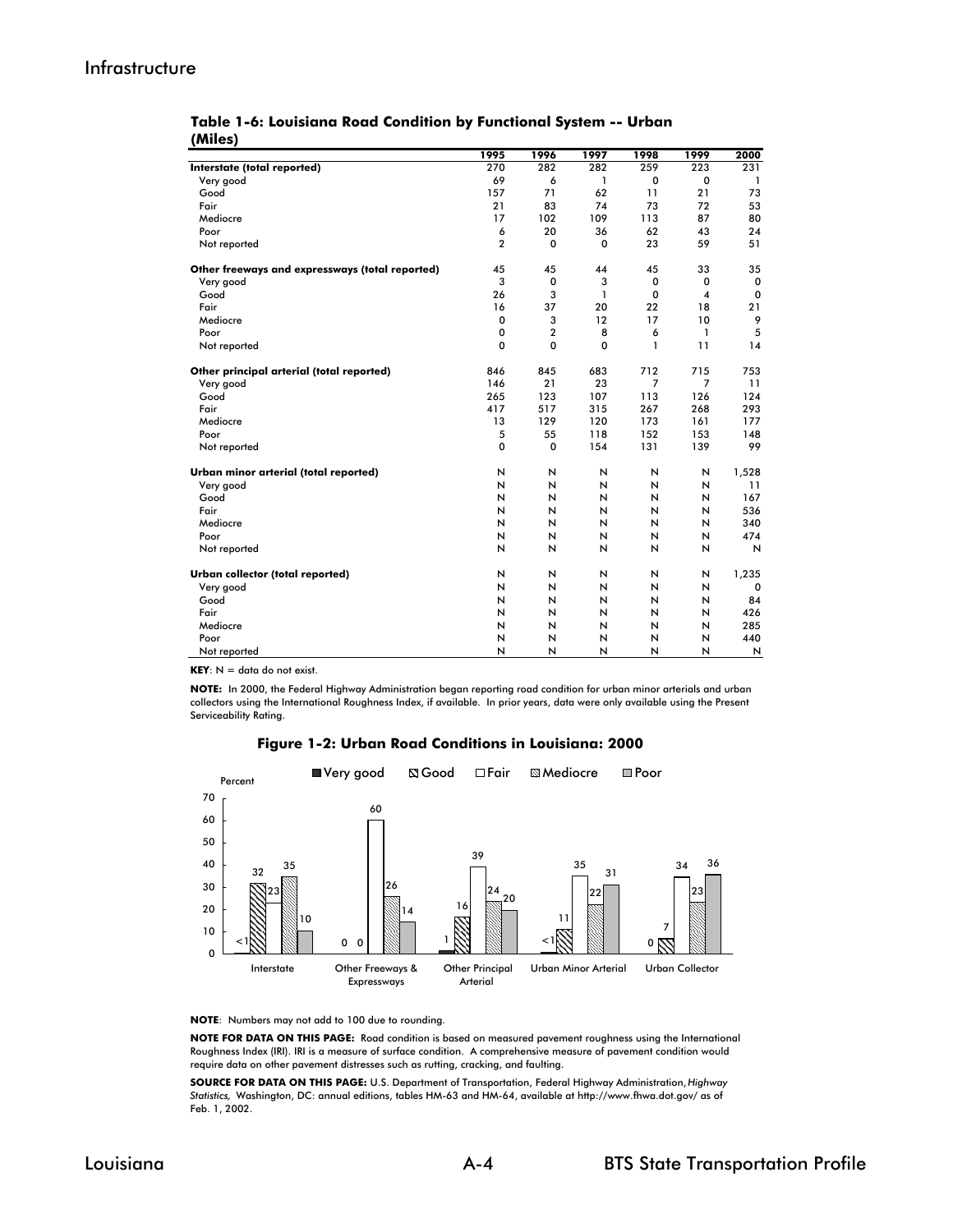|                             |                    | Structurally | <b>Functionally</b> |                      |           |
|-----------------------------|--------------------|--------------|---------------------|----------------------|-----------|
|                             | <b>All bridges</b> | deficient    | obsolete            | <b>Total of both</b> |           |
| <b>State</b>                | (number)           | (number)     | (number)            | (number)             | (percent) |
| Alabama                     | 15,641             | 2,677        | 2,245               | 4,922                | 31.5      |
| Alaska                      | 1,433              | 169          | 243                 | 412                  | 28.8      |
| Arizona                     | 6,918              | 194          | 541                 | 735                  | 10.6      |
| Arkansas                    | 12,434             | 1,479        | 1,996               | 3,475                | 27.9      |
| California                  | 23,770             | 2,636        | 4,204               | 6,840                | 28.8      |
| Colorado                    | 8,082              | 596          | 847                 | 1,443                | 17.9      |
| Connecticut                 | 4,171              | 362          | 943                 | 1,305                | 31.3      |
| Delaware                    | 829                | 47           | 82                  | 129                  | 15.6      |
| <b>District of Columbia</b> | 243                | 25           | 136                 | 161                  | 66.3      |
| Florida                     | 11,303             | 300          | 1,814               | 2,114                | 18.7      |
| Georgia                     | 14,394             | 1,578        | 1,924               | 3,502                | 24.3      |
| Hawaii                      | 1,071              | 193          | 344                 | 537                  | 50.1      |
| Idaho                       | 4,069              | 320          | 436                 | 756                  | 18.6      |
| Illinois                    | 25,529             | 2,725        | 2,099               | 4,824                | 18.9      |
| Indiana                     | 18,067             | 2,257        | 2,161               | 4,418                | 24.5      |
| lowa                        | 25,030             | 5,036        | 2,060               | 7,096                | 28.3      |
| Kansas                      | 25,638             | 3,465        | 2,959               | 6,424                | 25.1      |
| Kentucky                    | 13,442             | 1,189        | 2,864               | 4,053                | 30.2      |
| Louisiana                   | 13,426             | 2,425        | 2,166               | 4,591                | 34.2      |
| Maine                       | 2,367              | 354          | 512                 | 866                  | 36.6      |
| Maryland                    | 4,957              | 436          | 1,010               | 1,446                | 29.2      |
| Massachusetts               | 4,986              | 696          | 1,792               | 2,488                | 49.9      |
| Michigan                    | 10,631             | 2,012        | 1,354               | 3,366                | 31.7      |
| Minnesota                   | 12,830             | 1,221        | 563                 | 1,784                | 13.9      |
| Mississippi                 | 16,825             | 3,694        | 1,308               | 5,002                | 29.7      |
| Missouri                    | 23,604             | 6,083        | 2,747               | 8,830                | 37.4      |
| Montana                     | 5,009              | 570          | 560                 | 1,130                | 22.6      |
| Nebraska                    | 15,493             | 2,676        | 1,661               | 4,337                | 28.0      |
| Nevada                      | 1,510              | 67           | 154                 | 221                  | 14.6      |
| New Hampshire               | 2,354              | 387          | 415                 | 802                  | 34.1      |
| New Jersey                  | 6,366              | 930          | 1,420               | 2,350                | 36.9      |
| New Mexico                  | 3,790              | 348          | 355                 | 703                  | 18.5      |
| New York                    | 17,378             | 2,406        | 4,182               | 6,588                | 37.9      |
| North Carolina              | 16,991             | 2,513        | 2,794               | 5,307                | 31.2      |
| North Dakota                | 4,517              | 871          | 266                 | 1,137                | 25.2      |
| Ohio                        | 27,952             | 3,304        | 3,862               | 7,166                | 25.6      |
| Oklahoma                    | 22,708             | 7,605        | 1,518               | 9,123                | 40.2      |
| Oregon                      | 7,309              | 362          | 1,291               | 1,653                | 22.6      |
| Pennsylvania                | 22,092             | 5,418        | 4,022               | 9,440                | 42.7      |
| Rhode Island                | 749                | 187          | 192                 | 379                  | 50.6      |
| South Carolina              | 9,064              | 1,187        | 869                 | 2,056                | 22.7      |
| South Dakota                | 6,001              | 1,398        | 346                 | 1,744                | 29.1      |
| Tennessee                   | 19,362             | 1,761        | 2,940               | 4,701                | 24.3      |
| Texas                       | 48,085             | 3,182        | 7,373               | 10,555               | 22.0      |
| Utah                        | 2,743              | 389          | 245                 | 634                  | 23.1      |
| Vermont                     | 2,714              | 452          | 503                 | 955                  | 35.2      |
| Virginia                    | 12,789             | 1,222        | 2,243               | 3,465                | 27.1      |
| Washington                  | 7,939              | 551          | 1,591               | 2,142                | 27.0      |
| West Virginia               | 6,767              | 1,172        | 1,495               | 2,667                | 39.4      |
| Wisconsin                   | 13,516             | 1,862        | 795                 | 2,657                | 19.7      |
| Wyoming                     | 3,076              | 389          | 253                 | 642                  | 20.9      |
| <b>United States</b>        | 590,066            | 83,630       | 81,469              | 165,099              | 28.0      |

**SOURCE**: U.S. Department of Transportation, Federal Highway Administration, *National Bridge Inventory: Deficient Bridges by State and Highway System,* Washington, DC: 2001, available at http://www.fhwa.dot.gov/bridge/britab.htm as of Jan. 31, 2002.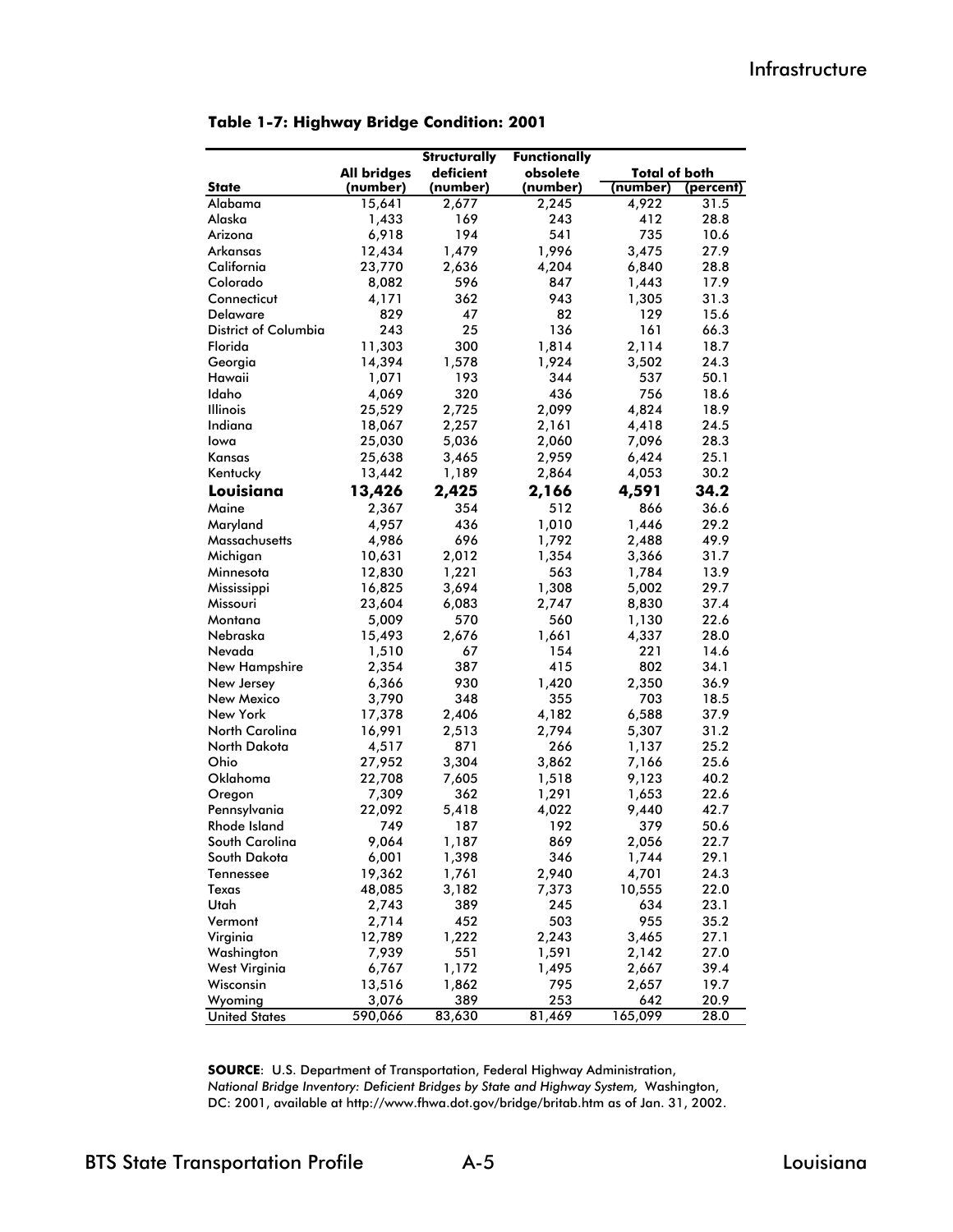#### **Figure 1-3: Highway Bridge Condition**

#### **Louisiana**



 $\square$  Structurally deficient  $\square$  Functionally obsolete

#### **United States**



**SOURCE**: U.S. Department of Transportation, Federal Highway Administration, *National Bridge Inventory: Deficient Bridges by State and Highway System,* Washington, DC: 2001, available at http://www.fhwa.dot.gov/bridge/britab.htm as of Jan. 31, 2002.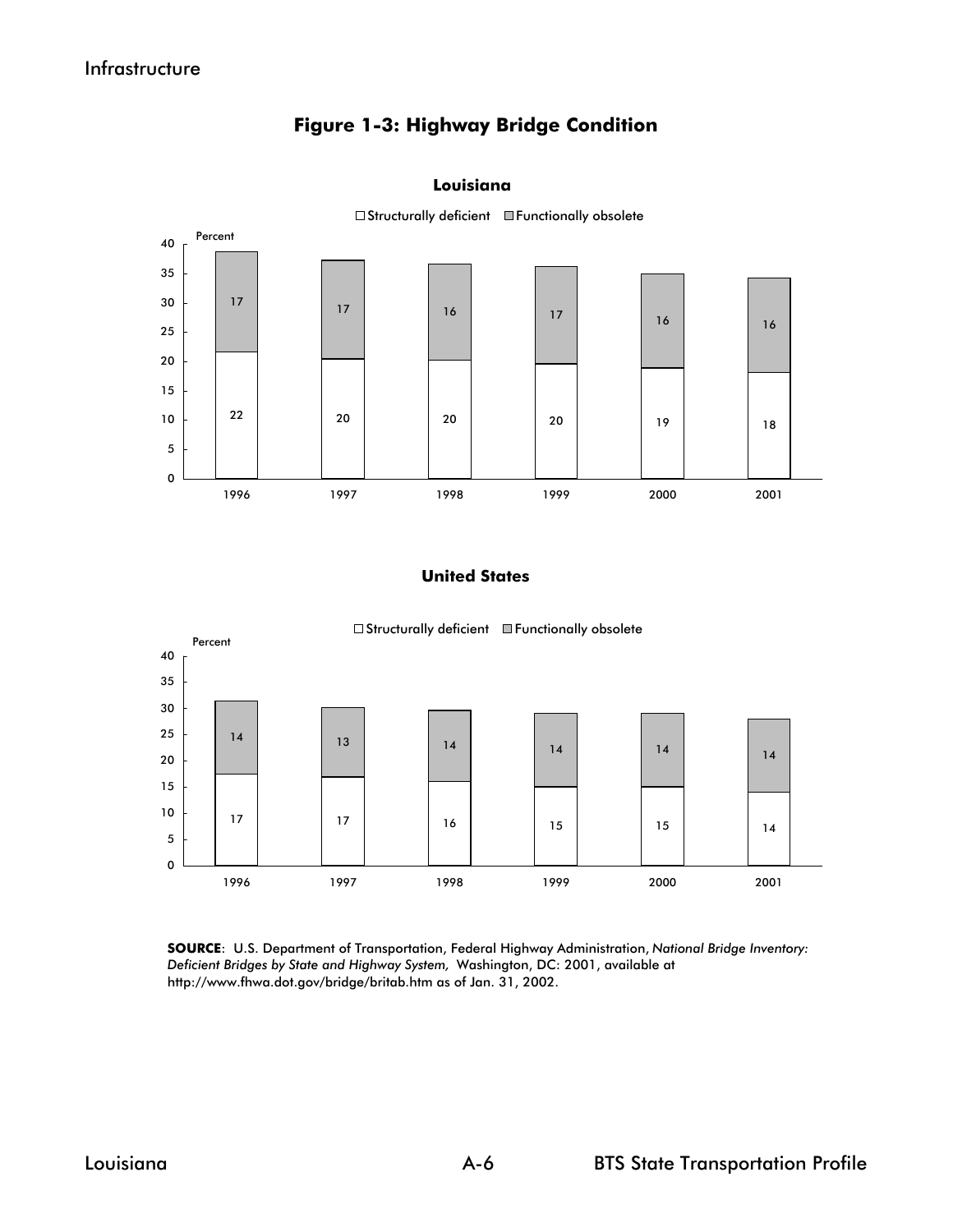|                                                    | <b>Directional route-miles</b> |              |              |  |  |  |
|----------------------------------------------------|--------------------------------|--------------|--------------|--|--|--|
|                                                    | <b>Exclusive</b>               | Controlled   | <b>Mixed</b> |  |  |  |
| <b>Transit agency</b>                              | right-of-way                   | right-of-way | right-of-way |  |  |  |
| <b>Capital Transportation Corporation</b>          | 0.0                            | 0.0          | 161.8        |  |  |  |
| City of Alexandria                                 | 0.0                            | 0.0          | 128.0        |  |  |  |
| <b>City of Lafayette Transit</b>                   | 0.0                            | 0.0          | 110.5        |  |  |  |
| City of Monroe                                     | 0.0                            | 0.0          | 154.0        |  |  |  |
| Regional Transit Authority - Orleans and Jefferson | 11.4                           | 0.0          | 581.7        |  |  |  |
| <b>Shreveport Area Transit</b>                     | 0.0                            | 0.0          | 293.0        |  |  |  |
| Terrebonne Parish                                  | 0.0                            | 0.0          | 57.9         |  |  |  |
| Total                                              | 11.4                           | 0.0          | 1.486.9      |  |  |  |

#### **Table 1-8: Characteristics of Directly Operated Motor Bus Transit in Louisiana: 2000**

**NOTES**: Directional route-miles is the mileage in each direction over which public transportation vehicles travel while in revenue service. Directional route-miles are a measure of the facility or roadway, not the service carried on the facility such as the number of routes or vehicle-miles. Directional route-miles are computed with regard to direction of service, but without regard to the number of traffic lanes or rail tracks existing in the right-of-way. Exclusive right-of-way refers to lanes reserved at all times for transit use and other high occupancy vehicles (HOVs). Controlled right-of-way refers to lanes restricted for at least a portion of the day for use by transit vehicles and other HOVs. Mixed right-of-way refers to lanes used for general automobile traffic.

Directly operated transit is service provided by a public transit agency using its own employees to operate transit vehicles. Transit service purchased under contract by a public transit agency is not considered directly operated transit.

**SOURCE**: U.S. Department of Transportation, Federal Transit Administration, National Transit Database, Data Tables, available at http://www.ntdprogram.com/ as of Feb. 19, 2002.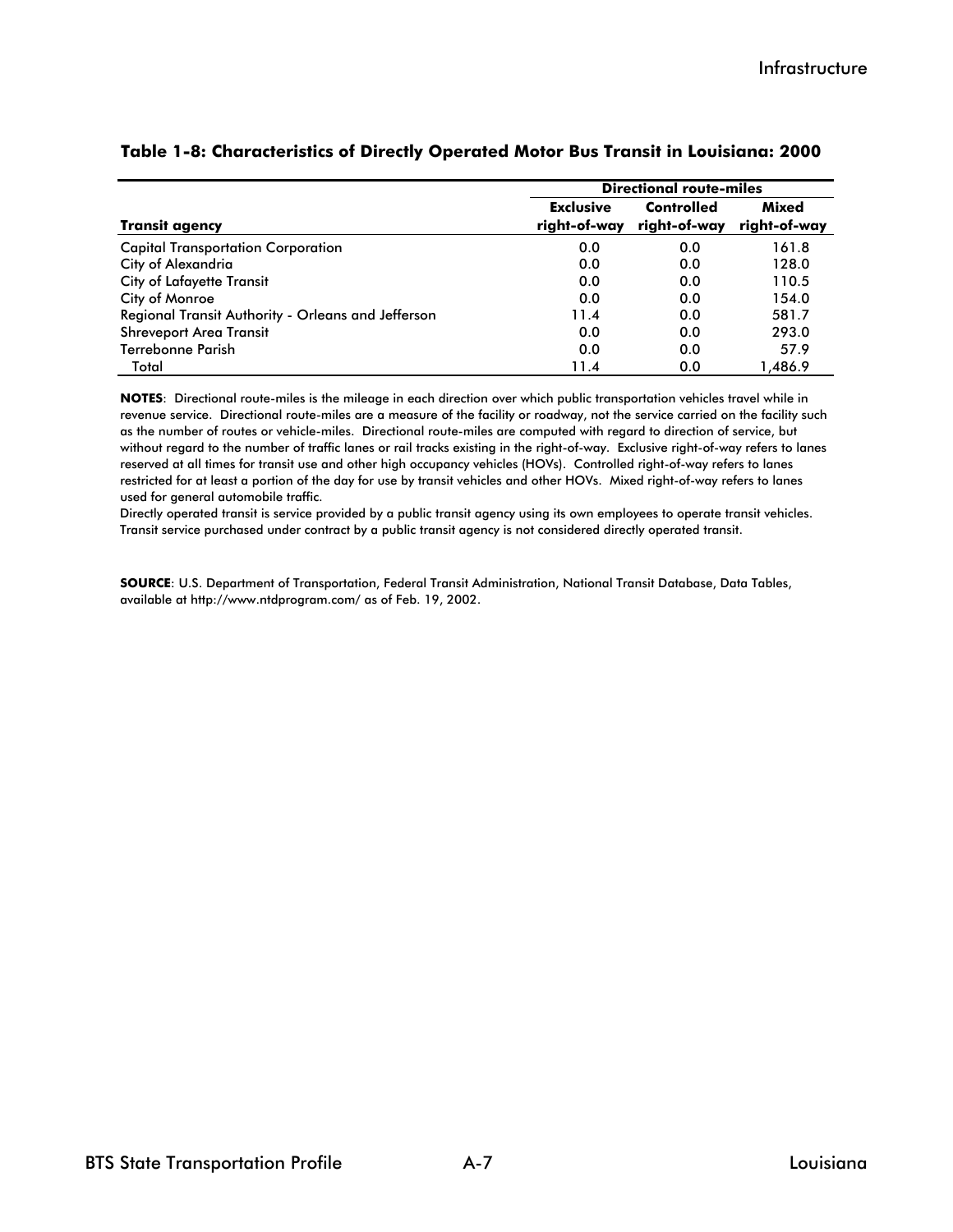| <b>Transit agency</b>                                                                     | <b>Directional</b><br>route-miles | Miles of<br>track | Number<br>оf<br>crossings | Number of<br>stations | Number of<br><b>ADA</b> accessible<br>stations |
|-------------------------------------------------------------------------------------------|-----------------------------------|-------------------|---------------------------|-----------------------|------------------------------------------------|
| Light rail<br><b>Regional Transit Authority of Orleans</b><br>and Jefferson (New Orleans) | 16.0                              | 13.7              | 124                       |                       |                                                |

#### **Table 1-9: Characteristics of Rail Transit in Louisiana: 2000**

**KEY:** ADA = Americans with Disabilities Act of 1990.

**NOTE**: Directional route-miles is the mileage in each direction over which public transportation vehicles travel while in revenue service. Directional route-miles are a measure of the facility or roadway, not the service carried on the facility such as the number of routes or vehicle-miles. Directional route-miles are computed with regard to direction of service, but without regard to the number of traffic lanes or rail tracks existing in the right-of-way.

**SOURCE:** American Public Transportation Association, *Public Transportation Fact Book, 2001*, Washington, DC: 2001, available at http://www.apta.com/stats/ as of June 27, 2002.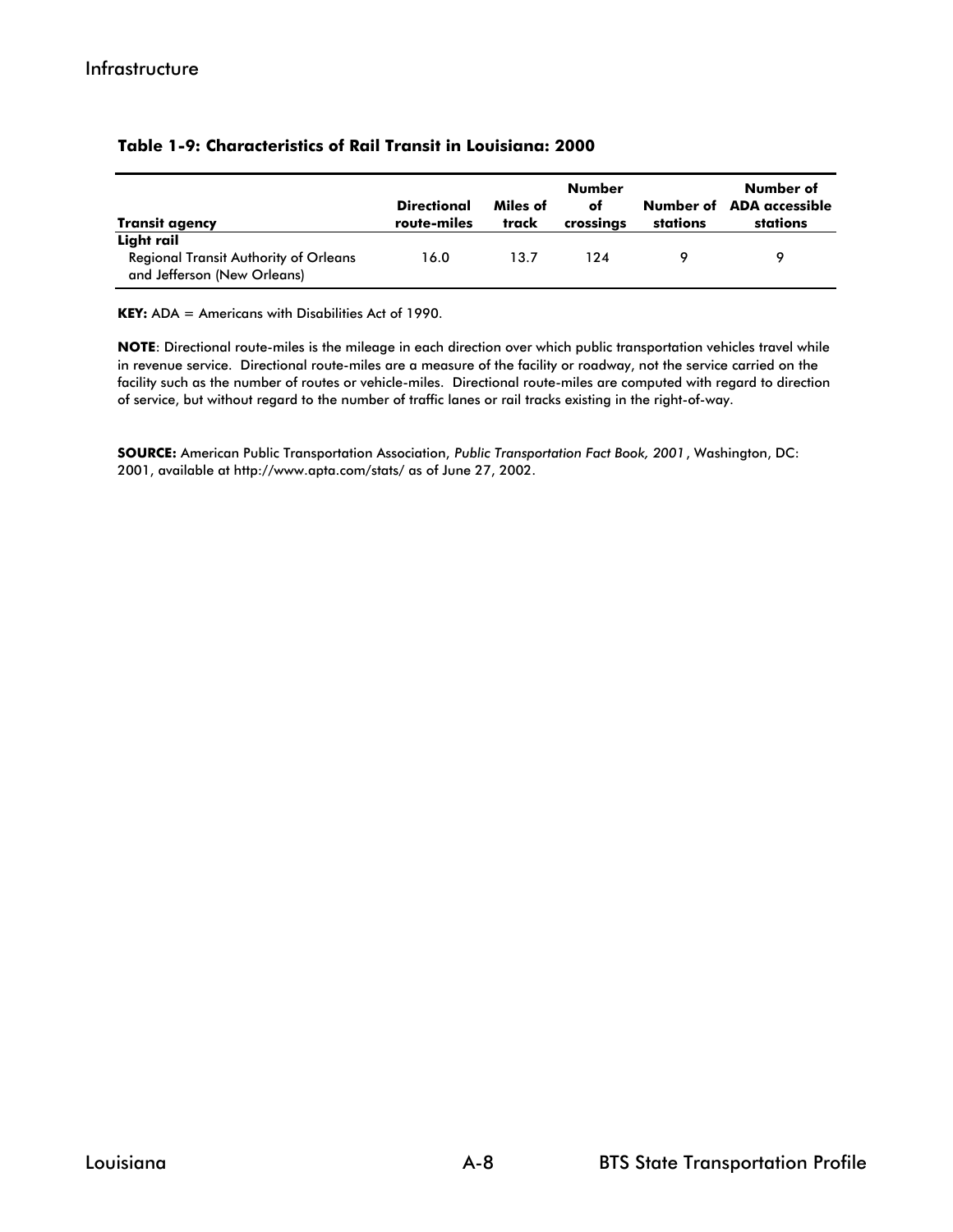|                            |     |     |                                     | <b>Seaplane</b> |       |
|----------------------------|-----|-----|-------------------------------------|-----------------|-------|
| <b>Ownership and usage</b> |     |     | <b>Airports Heliports STOLports</b> | bases           | Total |
| <b>Publicly owned</b>      | 72  | 38  | 0                                   | 0               | 110   |
| Open to public             | 70  | 3   | 0                                   | 0               | 73    |
| Closed to public           | 2   | 35  | 0                                   | 0               | 37    |
| <b>Privately owned</b>     | 160 | 191 | 0                                   | 17              | 368   |
| Open to public             | 7   |     | 0                                   |                 | 9     |
| Closed to public           | 153 | 190 | 0                                   | 16              | 359   |
| Total                      | 232 | 229 | 0                                   | 17              | 478   |

#### **Table 1-10: Civil and Joint-Use Airports, Heliports, STOLports, and Seaplane Bases in Louisiana: 2002**<sup>1</sup>

 $^1$ Data are current as of Jan. 31, 2002.

**KEY:** STOLport = Short take-off and landing airport.

**NOTE:** Publicly owned facilities are open for public use with no prior authorization or permission. Publicly owned facilities closed to the public include medical, law enforcement, and other such facilities.

**SOURCE**: U.S. Department of Transportation, Federal Aviation Administration, Office of Airports, Airport Safety Data Branch.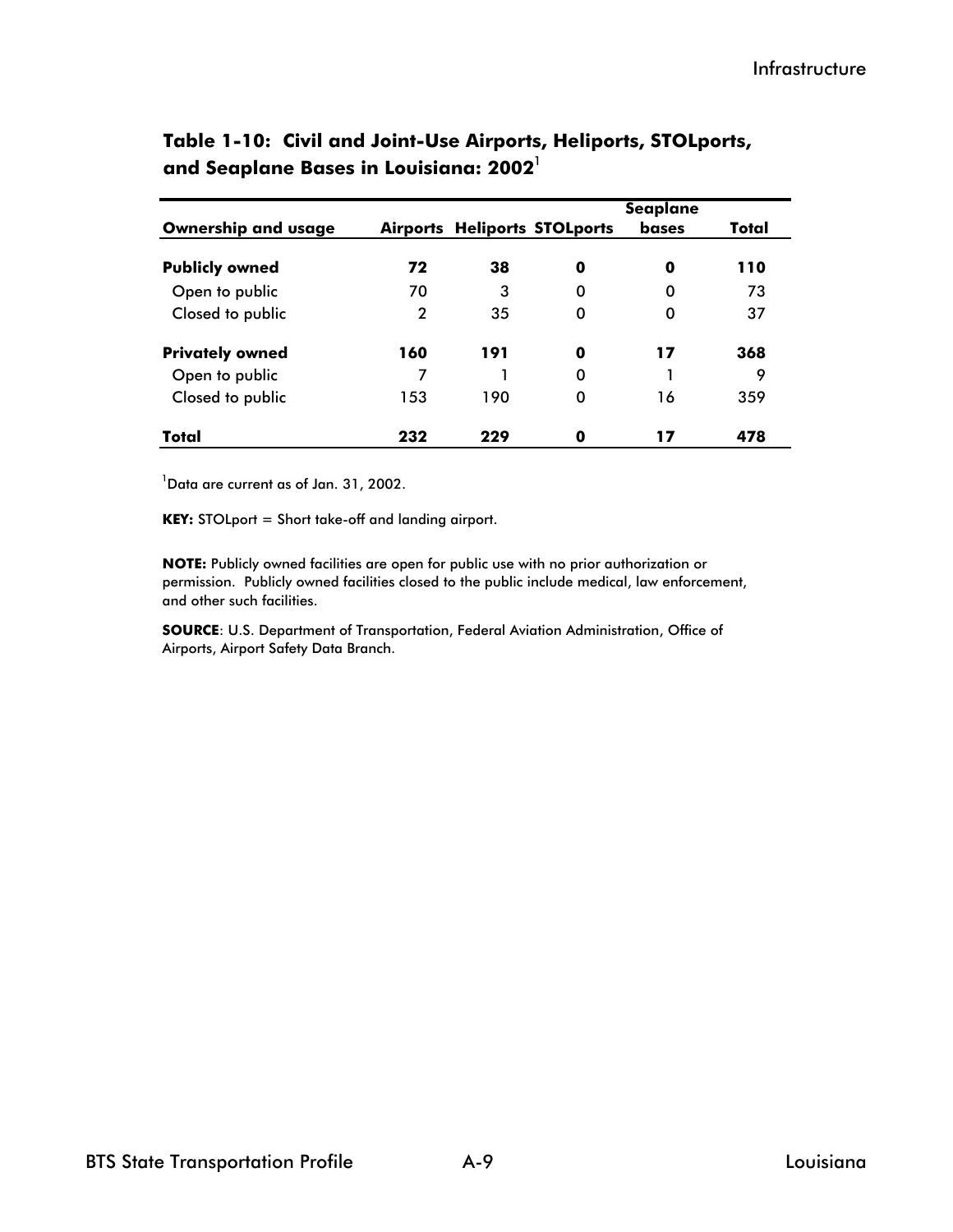| Airport                                   | Large<br>certificated<br>air carriers | Commuter<br>and small<br>certificated<br>air carriers | Air taxi<br>commuter<br>operators | Foreign<br>air<br>carriers | Total<br>enplanements |
|-------------------------------------------|---------------------------------------|-------------------------------------------------------|-----------------------------------|----------------------------|-----------------------|
| Louis Armstrong New Orleans International | 4,826,139                             | 53,922                                                | 404                               | 55,806                     | 4,936,271             |
| Baton Rouge Metropolitan, Ryan Field      | 414,393                               | 3,270                                                 | 53                                | 0                          | 417,716               |
| <b>Shreveport Regional</b>                | 305,011                               | 56,360                                                | 65                                | 0                          | 361,436               |
| Lafayette Regional                        | 155,965                               | 24,478                                                | 120                               | 0                          | 180,563               |
| Alexandria International                  | 99,561                                | 23,163                                                | 20                                | 0                          | 122,744               |
| Monroe Regional                           | 92,022                                | 23,132                                                | 5                                 | 0                          | 115,159               |
| Lake Charles Regional                     | 66,089                                | 0                                                     | 76                                | 0                          | 66,165                |

#### **(For airports with scheduled service and 2,500 or more passengers enplaned) Table 1-11: Louisiana Commercial Service Airport Enplanements: 2000**

**NOTE:** Rank order by total enplaned passengers on air carriers of all types, including foreign air carriers. Data differ from those in table 4-4, which include only enplanements on large certificated carriers.

**SOURCE:** U.S. Department of Transportation, Federal Aviation Administration, Office of the Associate Administrator for Airports, *CY 2000 Enplanement Activity at U.S. Commercial Service Airports* , available at http://www.faa.gov/arp/Planning/v3.htm as of Mar. 26, 2002.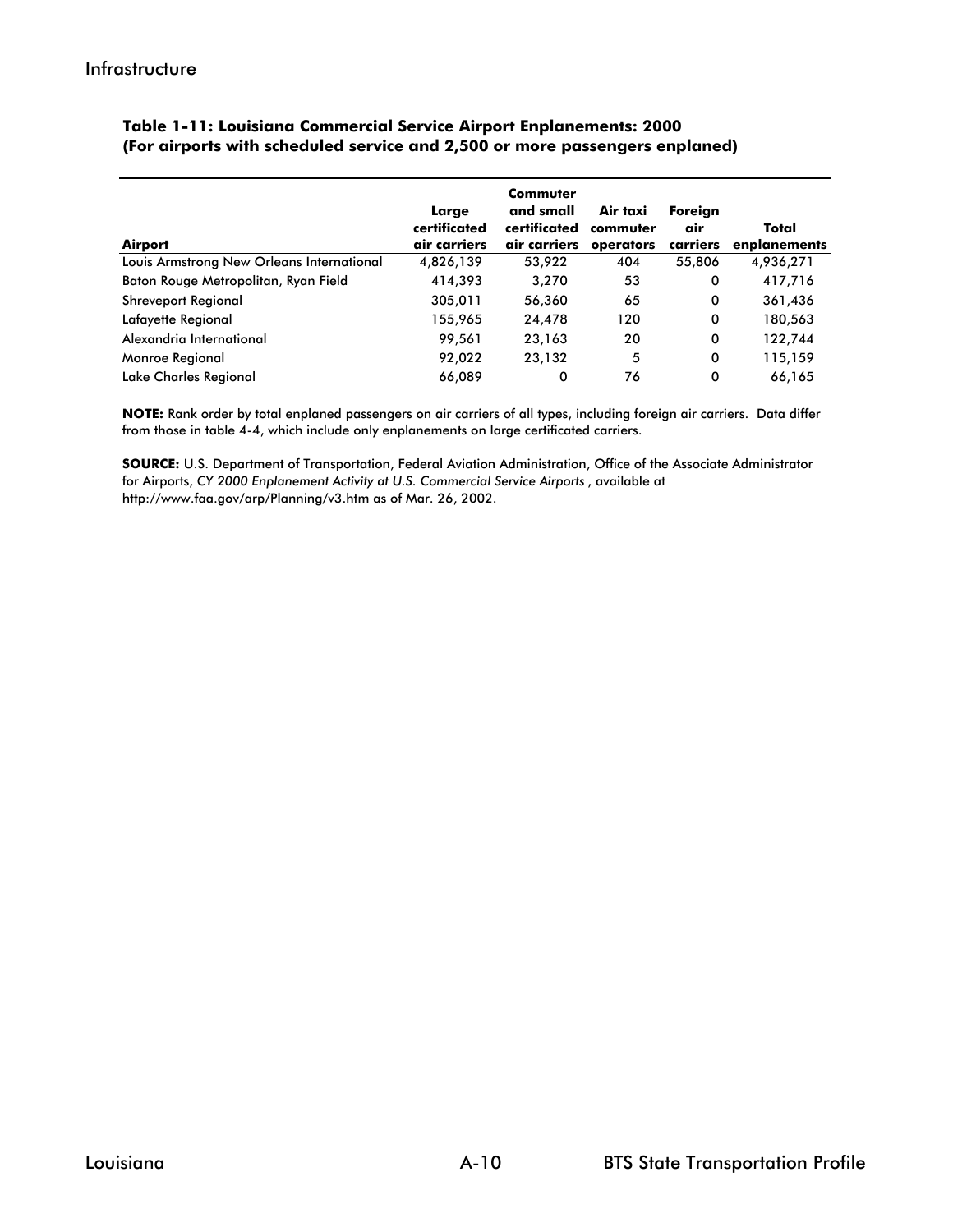|                         | <b>Number</b>                  |              | Miles operated $2$             |                                        |                                 |                          |  |
|-------------------------|--------------------------------|--------------|--------------------------------|----------------------------------------|---------------------------------|--------------------------|--|
|                         |                                | of railroads |                                | Louisiana                              |                                 |                          |  |
| <b>Type of railroad</b> | <b>United</b><br><b>States</b> | Louisiana    | <b>United</b><br><b>States</b> | <b>Excluding</b><br>trackage<br>rights | Including<br>trackage<br>rights | Percent of<br>U.S. total |  |
| Total                   | 562                            | 16           | 172,101                        | 2,746                                  | 3,192                           | 1.9                      |  |
| Class I                 | 8                              | 6            | 120,597                        | 2,337                                  | 2,656                           | 2.2                      |  |
| Regional                | 35                             | 0            | 20,978                         | 0                                      | 0                               | 0.0                      |  |
| Local                   | 304                            | 7            | 21,512                         | 245                                    | 278                             | 1.3                      |  |
| Switching and terminal  | 213                            | 3            | 7,425                          | 164                                    | 258                             | 3.5                      |  |
| Canadian                | $\overline{2}$                 | 0            | 1,589                          | 0                                      | 0                               | 0.0                      |  |

#### **Table 1-12: Freight Railroads in Louisiana and the United States: 2000**

<sup>1</sup> Refers to non-Class I, Canadian-owned lines.

 $2$  Miles operated is in terms of railroad so that a mile of single track is counted the same as a mile of double track. Sidings, turnouts, yard switching mileage, and mileage not operated are excluded. Miles operated under trackage rights provided by another (owning) railroad are included.

#### **NOTES**:

1. As defined by the Surface Transportation Board in 2000, a Class I Railroad is a railroad with operating revenues of at least \$261.9 million.

2. A Regional Railroad is a non-Class I, line-haul railroad operating 350 or more miles of road or with revenues of at least \$40 million or both.

3. A Local Railroad is a railroad which is neither a Class I nor a Regional Railroad, and is engaged primarily in line haul service.

4. A Switching and Terminal Railroad is a non-Class I Railroad engaged primarily in switching and/or terminal services for other railroads.

**SOURCE**: Association of American Railroads, *Railroads and States - 2000,* Washington, DC: 2002, available at http://www.aar.org/AboutTheIndustry/StateInformation.asp as of Mar. 19, 2002.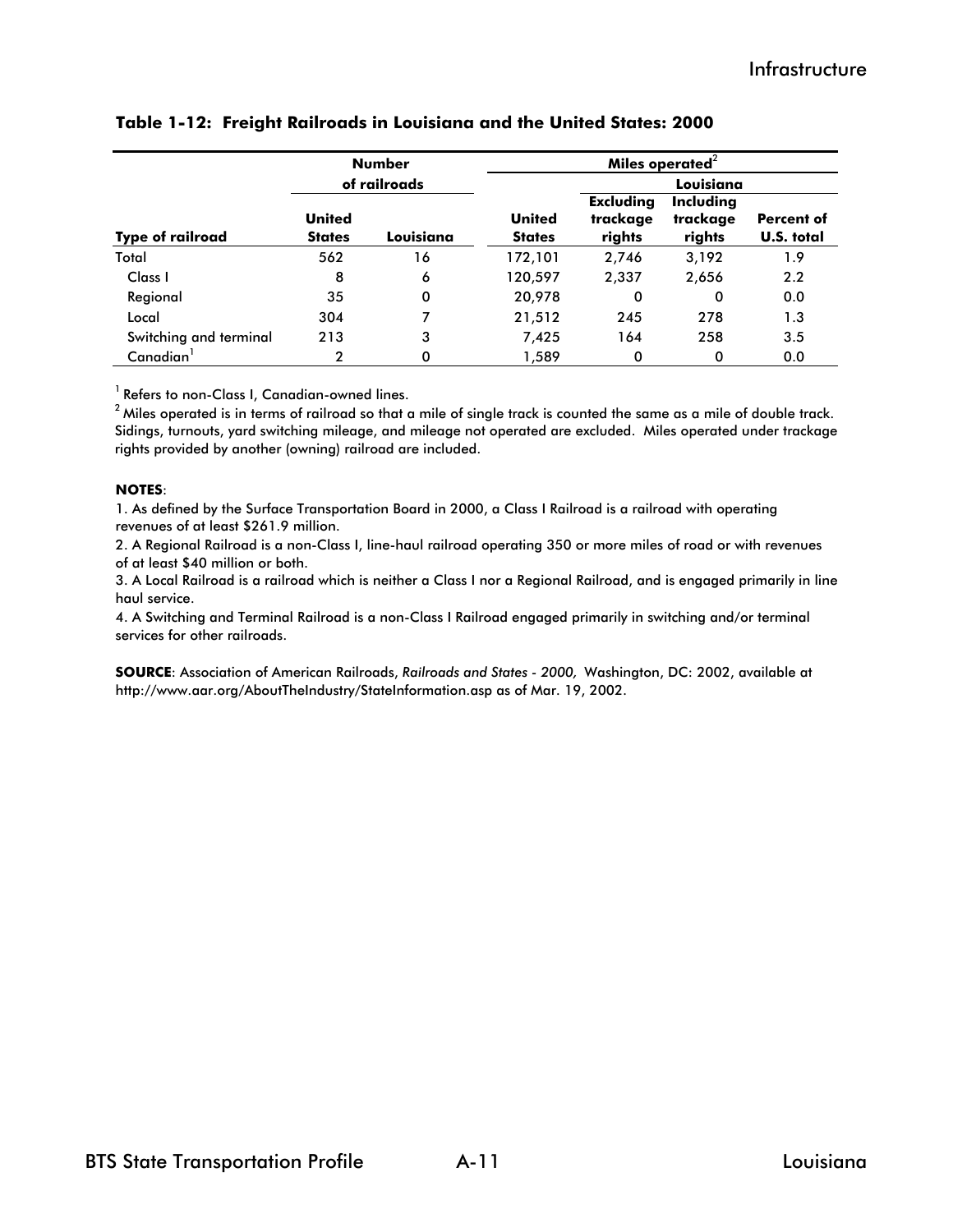|                                               | Miles operated in |
|-----------------------------------------------|-------------------|
| Railroad                                      | $L$ ovisiana $^1$ |
| <b>Class I railroads</b>                      | 2,656             |
| Burlington Northern and Santa Fe Railway Co.  | 380               |
| <b>CSX Transportation</b>                     | 43                |
| Illinois Central Railroad Co.                 | 258               |
| Kansas City Southern Railway Co.              | 916               |
| Norfolk Southern Corp.                        | 82                |
| Union Pacific Railroad Co.                    | 977               |
| Local railroads                               | 278               |
| Acadian Railway Company, Inc.                 | 95                |
| Arkansas, Louisiana, and Mississippi Railroad | 39                |
| Delta Southern Railroad                       | 56                |
| Gloster Southern Railroad Co.                 | 20                |
| Louisiana and North West Railroad Co.         | 37                |
| Ouachita Railroad                             | 9                 |
| Timber Rock Railroad, Inc.                    | 22                |
| <b>Switching and terminal railroads</b>       | 258               |
| Louisiana and Delta Railroad, Inc.            | 206               |
| New Orleans and Gulf Coast Railway Co., Inc.  | 24                |
| <b>New Orleans Public Belt Railroad</b>       | 28                |

**Table 1-13: Freight Railroads Operating in Louisiana by Class: 2000**

 $^1$ Miles operated is in terms of railroad so that a mile of single track is counted the same as a mile of double track. Sidings, turnouts, yard switching mileage, and mileage not operated are excluded. Miles operated under trackage rights provided by another (owning) railroad are included.

**NOTE:** For definition of railroad types see previous table.

**SOURCE:** Association of American Railroads, *Railroads and States - 2000* , Washington, DC: 2002, available at http://www.aar.org/AboutTheIndustry/StateInformation.asp as of Mar. 19, 2002.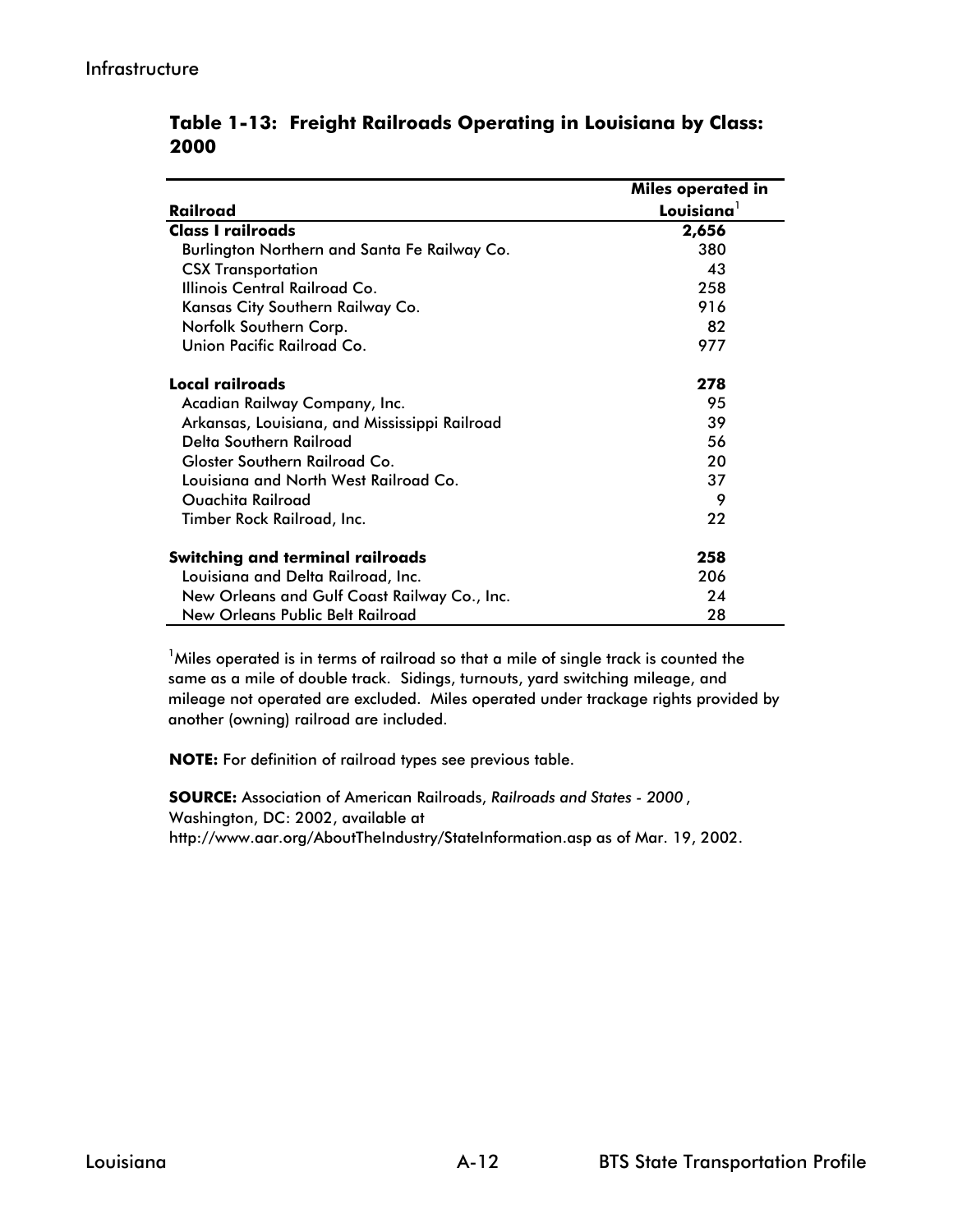|                            |           | <b>Millions of short tons</b> |         |                 |  |  |
|----------------------------|-----------|-------------------------------|---------|-----------------|--|--|
| Port                       | U.S. rank | Total                         | Foreign | <b>Domestic</b> |  |  |
| Port of South Louisiana    |           | 217.8                         | 98.6    | 119.1           |  |  |
| <b>New Orleans</b>         | 4         | 90.8                          | 52.5    | 38.3            |  |  |
| <b>Baton Rouge</b>         | 9         | 65.6                          | 23.1    | 42.5            |  |  |
| <b>Port of Plaquemines</b> | 11        | 59.9                          | 21.0    | 38.9            |  |  |
| <b>Lake Charles</b>        | 12        | 55.5                          | 35.0    | 20.5            |  |  |

#### **Table 1-14: Louisiana Water Ports Ranked in Top 150 U.S. Ports by Tonnage: 2000**

**SOURCE:** U.S. Army Corps of Engineers, *Waterborne Commerce of the United States, Calendar Year 2000, Part 5 National Summaries,* Alexandria, VA: 2001, available at http://www.wrsc.usace.army.mil/ndc/wcusnatl00.pdf as of Apr. 15, 2002.

#### **Table 1-15: Inland Waterway Mileage: 2000**

| <b>State</b>         | <b>Miles</b> | <b>State</b>         | <b>Miles</b> |
|----------------------|--------------|----------------------|--------------|
| Alabama              | 1,270        | Mississippi          | 873          |
| Alaska               | 5,497        | Missouri             | 1,033        |
| Arkansas             | 1,860        | Nebraska             | 318          |
| California           | 286          | <b>New Hampshire</b> | 8            |
| Connecticut          | 117          | New Jersey           | 360          |
| <b>Delaware</b>      | 99           | New York             | 394          |
| District of Columbia | 7            | North Carolina       | 1,152        |
| Florida              | 1,540        | Ohio                 | 444          |
| Georgia              | 721          | Oklahoma             | 150          |
| Idaho                | 111          | Oregon               | 681          |
| Illinois             | 1,095        | Pennsylvania         | 259          |
| Indiana              | 353          | <b>Rhode Island</b>  | 39           |
| Iowa                 | 492          | South Carolina       | 482          |
| Kansas               | 120          | South Dakota         | 75           |
| Kentucky             | 1,591        | Tennessee            | 946          |
| Louisiana            | 2,823        | Texas                | 834          |
| Maine                | 73           | Virginia             | 674          |
| Maryland             | 532          | Washington           | 1,057        |
| Massachusetts        | 90           | West Virginia        | 682          |
| Minnesota            | 258          | Wisconsin            | 231          |

(Includes 39 states and the District of Columbia)

**NOTES**: Waterway mileages were determined by including the length of channels 1) with a controlling draft of nine feet or greater, 2) with commercial cargo traffic reported for 1998 and 1999, but 3) were not offshore (i.e., channels in coastal areas included only the miles from the entrance channel inward). Channels within major bays are included (e.g., Chesapeake Bay, San Francisco Bay, Puget Sound, Long Island Sound, major sounds and straits in southeastern Alaska). Channels in the Great Lakes are not included, but waterways connecting lakes and the St. Lawrence Seaway inside the United States are included.

**SOURCE:** U.S. Army Corps of Engineers, Navigation Data Center, National Waterway Network, January 2002.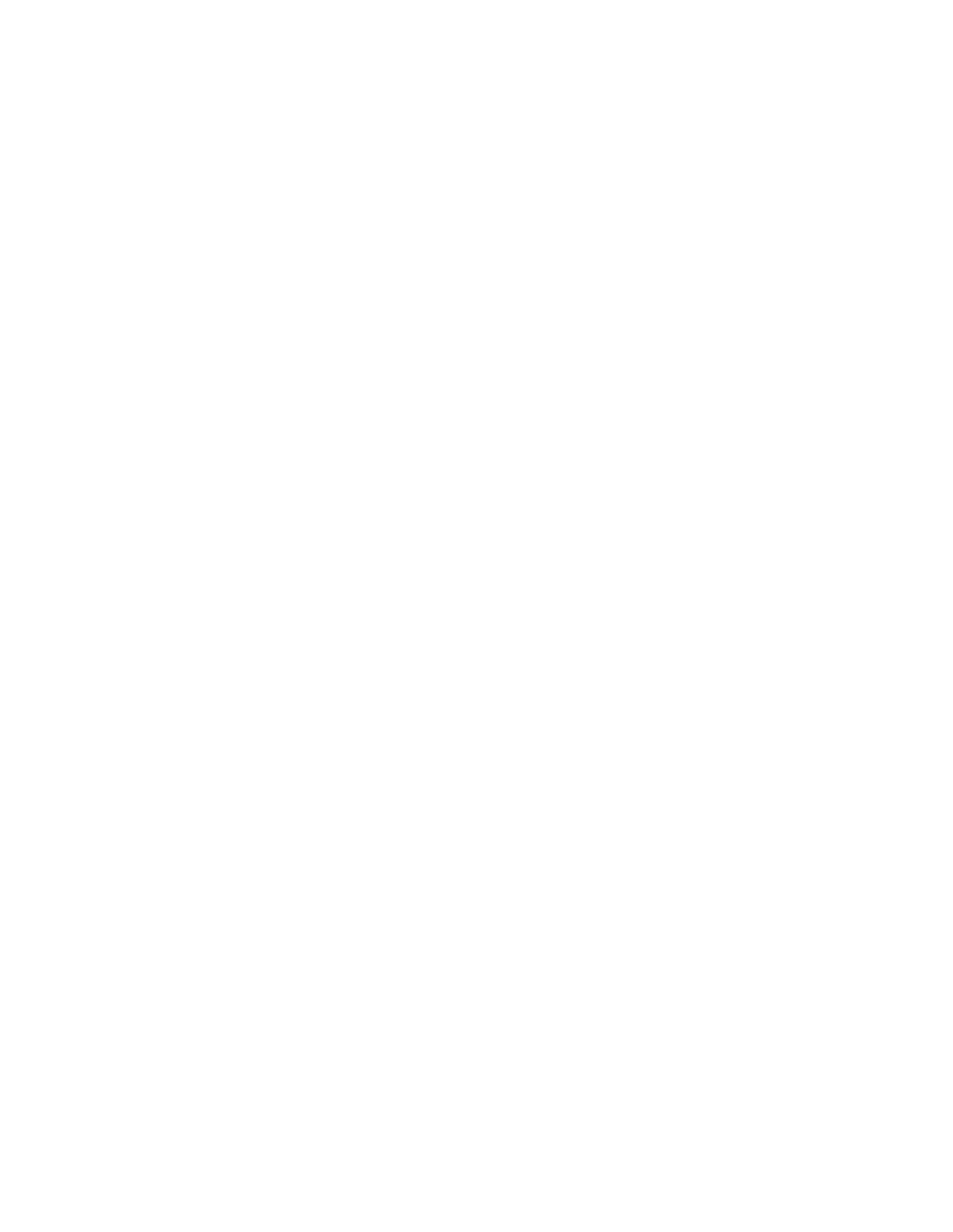# B Safety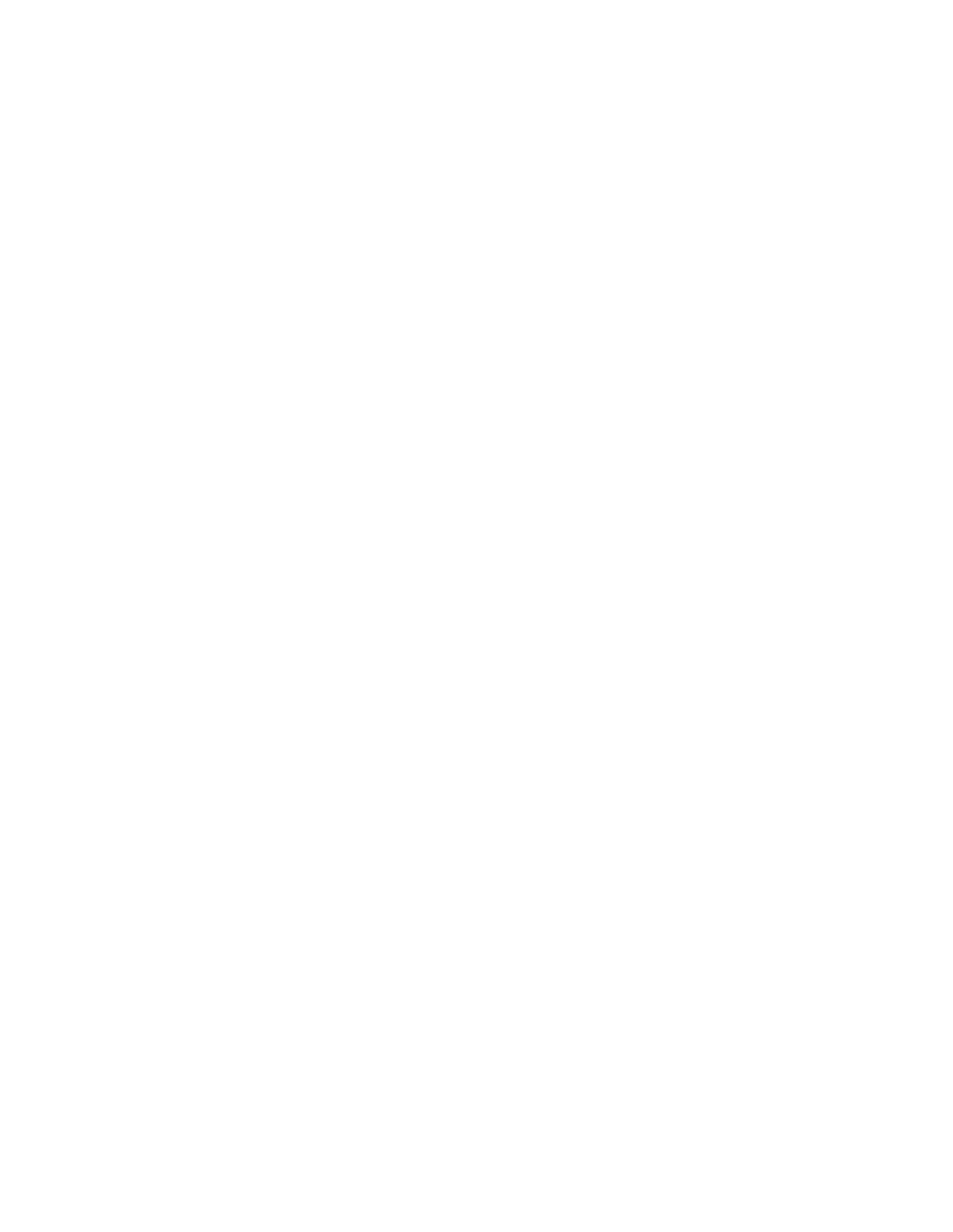|                      |            |                 |             |               |          | <b>Fatality rate per</b> |               |
|----------------------|------------|-----------------|-------------|---------------|----------|--------------------------|---------------|
|                      |            | Licensed        | Registered  | Vehicle-miles | 100,000  | 100,000                  | 100 million   |
|                      | Traffic    | drivers         | vehicles    | traveled      | licensed | registered               | vehicle-miles |
| <b>State</b>         | fatalities | (thousands)     | (thousands) | (millions)    | drivers  | vehicles                 | traveled      |
| Alabama              | 995        | 3,521           | 4,015       | 56,534        | 28.3     | 24.8                     | 1.8           |
| Alaska               | 103        | 465             | 611         | 4,613         | 22.2     | 16.9                     | 2.2           |
| Arizona              | 1,036      | 3,434           | 3,960       | 49,768        | 30.2     | 26.2                     | 2.1           |
| Arkansas             | 652        | 1,948           | 1,865       | 29,167        | 33.5     | 35.0                     | 2.2           |
| California           | 3,753      | 21,244          | 28,146      | 306,649       | 17.7     | 13.3                     | 1.2           |
| Colorado             | 681        | 3,107           | 3,724       | 41,771        | 21.9     | 18.3                     | 1.6           |
| Connecticut          | 342        | 2,653           | 2,907       | 30,756        | 12.9     | 11.8                     | 1.1           |
| <b>Delaware</b>      | 123        | 557             | 641         | 8,240         | 22.1     | 19.2                     | 1.5           |
| District of Columbia | 49         | 348             | 244         | 3,498         | 14.1     | 20.1                     | 1.4           |
| Florida              | 2,999      | 12,853          | 12,036      | 152,136       | 23.3     | 24.9                     | 2.0           |
| Georgia              | 1,541      | 5,550           | 7,243       | 105,010       | 27.8     | 21.3                     | 1.5           |
| Hawaii               | 131        | 769             | 758         | 8,543         | 17.0     | 17.3                     | 1.5           |
| Idaho                | 276        | 884             | 1,220       | 13,534        | 31.2     | 22.6                     | 2.0           |
| Illinois             | 1,418      | 7,961           | 9,168       | 102,866       | 17.8     | 15.5                     | 1.4           |
| Indiana              | 875        | 3,976           | 5,689       | 70,862        | 22.0     | 15.4                     | 1.2           |
| Iowa                 | 445        | 1,953           | 3,233       | 29,433        | 22.8     | 13.8                     | 1.5           |
| Kansas               | 461        | 1,908           | 2,346       | 28,130        | 24.2     | 19.7                     | 1.6           |
| Kentucky             | 820        | 2,694           | 2,870       | 46,803        | 30.4     | 28.6                     | 1.8           |
| Louisiana            | 937        | 2,759           | 3,605       | 40,849        | 34.0     | 26.0                     | 2.3           |
| Maine                | 169        | 920             | 1,053       | 14,190        | 18.4     | 16.1                     | 1.2           |
| Maryland             | 588        | 3,382           | 3,897       | 50,174        | 17.4     | 15.1                     | 1.2           |
| Massachusetts        | 433        | 4,490           | 5,372       | 52,796        | 9.6      | 8.1                      | 0.8           |
| Michigan             | 1,382      | 6,925           | 8,619       | 97,792        | 20.0     | 16.0                     | 1.4           |
| Minnesota            | 625        | 2,941           | 4,773       | 52,601        | 21.3     | 13.1                     | 1.2           |
| Mississippi          | 949        | 2,008           | 2,321       | 35,536        | 47.3     | 40.9                     | 2.7           |
| Missouri             | 1,157      | 3,856           | 4,641       | 67,083        | 30.0     | 24.9                     | 1.7           |
| Montana              | 237        | 679             | 1,053       | 9,882         | 34.9     | 22.5                     | 2.4           |
| Nebraska             | 276        | 1,195           | 1,640       | 18,081        | 23.1     | 16.8                     | 1.5           |
| Nevada               | 323        | 1,371           | 1,245       | 17,639        | 23.6     | 25.9                     | 1.8           |
| New Hampshire        | 126        | 930             | 1,100       | 12,021        | 13.6     | 11.5                     | 1.0           |
| New Jersey           | 731        | 5,655           | 6,502       | 67,446        | 12.9     | 11.2                     | 1.1           |
| New Mexico           | 430        | 1,239           | 1,557       | 22,760        | 34.7     | 27.6                     | 1.9           |
| New York             | 1,458      | 10,871          | 10,342      | 129,057       | 13.4     | 14.1                     | 1.1           |
| North Carolina       | 1,472      | 5,690           | 6,305       | 89,504        | 25.9     | 23.3                     | 1.6           |
| North Dakota         | 86         | 459             | 711         | 7,217         | 18.7     | 12.1                     | 1.2           |
| Ohio                 | 1,351      | 8,206           | 10,722      | 105,898       | 16.5     | 12.6                     | 1.3           |
| Oklahoma             | 652        | 2,295           | 3,072       | 43,355        | 28.4     | 21.2                     | 1.5           |
| Oregon               | 451        | 2,495           | 3,091       | 35,010        | 18.1     | 14.6                     | 1.3           |
| Pennsylvania         | 1,520      | 8,229           | 9,476       | 102,337       | 18.5     | 16.0                     | 1.5           |
| Rhode Island         | 80         | 654             | 779         | 8,359         | 12.2     | 10.3                     | 1.0           |
| South Carolina       | 1,065      | 2,843           | 3,146       | 45,538        | 37.5     | 33.9                     | 2.3           |
| South Dakota         | 173        | 544             | 822         | 8,432         | 31.8     | 21.0                     | 2.1           |
| Tennessee            |            |                 |             |               |          | 26.7                     | 2.0           |
|                      | 1,306      | 4,251<br>13,462 | 4,891       | 65,732        | 30.7     | 26.4                     |               |
| Texas<br>Utah        | 3,769      |                 | 14,257      | 220,064       | 28.0     |                          | 1.7           |
| Vermont              | 373<br>79  | 1,463           | 1,656       | 22,597        | 25.5     | 22.5                     | 1.7           |
|                      |            | 506             | 537         | 6,811         | 15.6     | 14.7                     | 1.2           |
| Virginia             | 930        | 4,837           | 6,107       | 74,801        | 19.2     | 15.2                     | 1.2           |
| Washington           | 632        | 4,155           | 5,235       | 53,330        | 15.2     | 12.1                     | 1.2           |
| West Virginia        | 410        | 1,347           | 1,468       | 19,242        | 30.4     | 27.9                     | 2.1           |
| Wisconsin            | 799        | 3,770           | 4,545       | 57,266        | 21.2     | 17.6                     | 1.4           |
| Wyoming              | 152        | 371<br>190,625  | 605         | 8,090         | 41.0     | 25.1                     | 1.9           |
| <b>United States</b> | 41,821     |                 | 217,028     | 2,749,803     | 21.9     | 19.3                     | 1.5           |

**Table 2-1: Highway Traffic Fatalities and Fatality Rates: 2000**

**SOURCES:** U.S. Department of Transportation, National Highway Traffic Safety Administration, *Traffic Safety Facts 2000* , Washington, DC: 2001, available at http://www-nrd.nhtsa.dot.gov/pdf/nrd-30/NCSA/TSFAnn/TSF2000.pdf as of Jan. 4, 2002; U.S. Department of Transportation, Federal Highway Administration, *Highway Statistics 2000*, Washington, DC: 2001, available at http://www.fhwa.dot.gov/ohim/ohimstat.htm as of Dec. 6, 2001.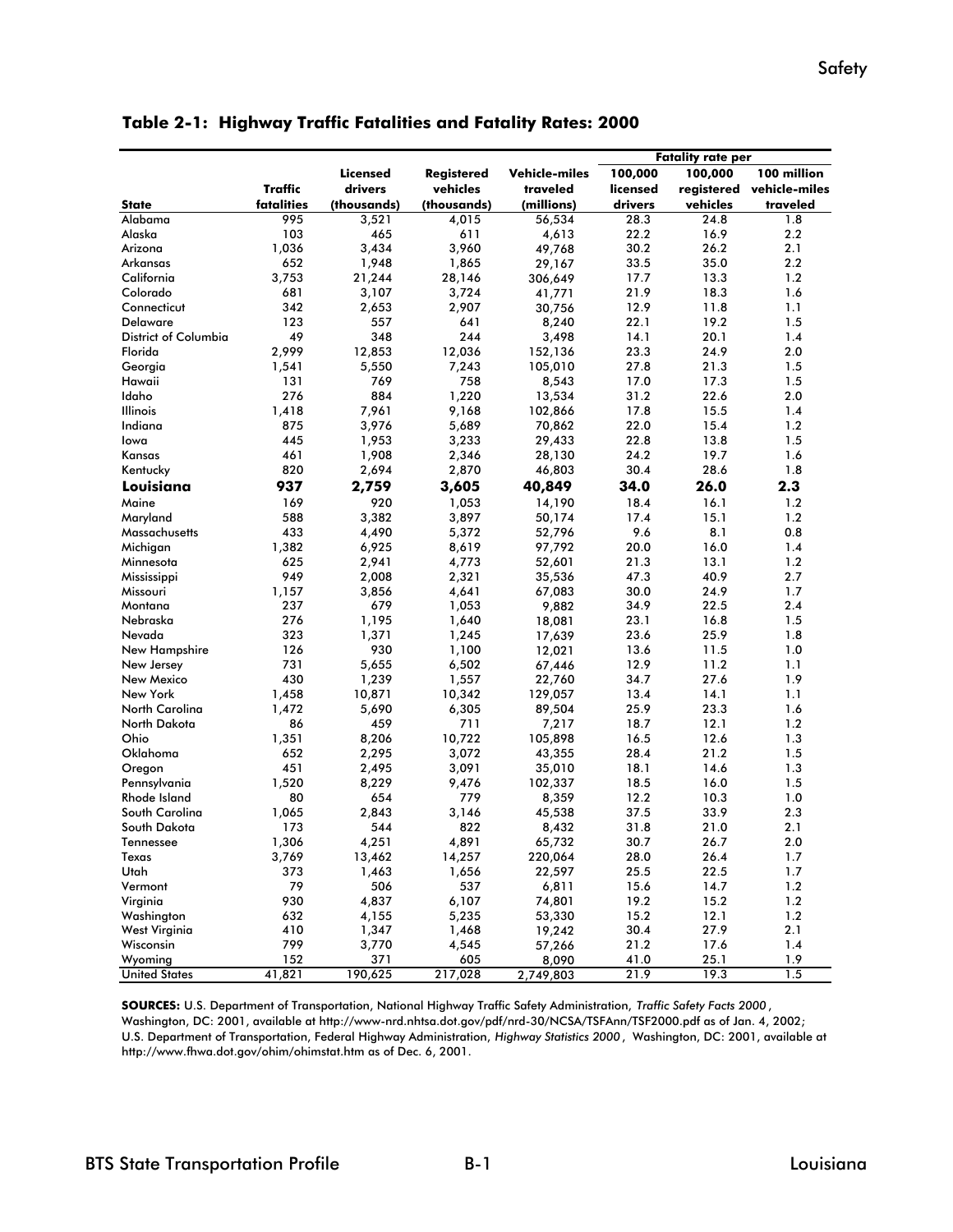#### Safety

|                              |                       |         |                   |      | <b>Restraint use</b>  |         | <b>Total occupants</b> |                |
|------------------------------|-----------------------|---------|-------------------|------|-----------------------|---------|------------------------|----------------|
|                              | <b>Restraint used</b> |         | No restraint used |      | unknown               |         | killed                 |                |
| <b>State</b>                 | Number                | Percent |                   |      | Number Percent Number | Percent | <b>Number</b>          | <b>Percent</b> |
| Alabama                      | 204                   | 38.2    | 308               | 57.7 | 22                    | 4.1     | 534                    | 100.0          |
| Alaska                       | 11                    | 39.3    | 17                | 60.7 | 0                     | 0.0     | 28                     | 100.0          |
| Arizona                      | 131                   | 36.0    | 183               | 50.3 | 50                    | 13.7    | 364                    | 100.0          |
| Arkansas                     | 95                    | 32.3    | 160               | 54.4 | 39                    | 13.3    | 294                    | 100.0          |
| California                   | 917                   | 53.5    | 499               | 29.1 | 298                   | 17.4    | 1,714                  | 100.0          |
| Colorado                     | 129                   | 47.1    | 142               | 51.8 | 3                     | 1.1     | 274                    | 100.0          |
| Connecticut                  | 69                    | 38.1    | 90                | 49.7 | 22                    | 12.2    | 181                    | 100.0          |
| <b>Delaware</b>              | 20                    | 29.0    | 47                | 68.1 | 2                     | 2.9     | 69                     | 100.0          |
| <b>District of Columbia</b>  | 4                     | 22.2    | $\overline{7}$    | 38.9 | 7                     | 38.9    | 18                     | 100.0          |
| Florida                      | 523                   | 37.7    | 836               | 60.3 | 27                    | 1.9     | 1,386                  | 100.0          |
| Georgia                      | 337                   | 42.9    | 351               | 44.7 | 98                    | 12.5    | 786                    | 100.0          |
| Hawaii                       | 23                    | 37.7    | 29                | 47.5 | 9                     | 14.8    | 61                     | 100.0          |
| Idaho                        | 42                    | 35.9    | 69                | 59.0 | 6                     | 5.1     | 117                    | 100.0          |
| <b>Illinois</b>              | 234                   | 34.3    | 311               | 45.6 | 137                   | 20.1    | 682                    | 100.0          |
| Indiana                      | 203                   | 43.0    | 222               | 47.0 | 47                    | 10.0    | 472                    | 100.0          |
| lowa                         | 107                   | 41.6    | 98                | 38.1 | 52                    | 20.2    | 257                    | 100.0          |
| Kansas                       | 77                    | 33.2    | 127               | 54.7 | 28                    | 12.1    | 232                    | 100.0          |
| Kentucky                     | 156                   | 36.3    | 269               | 62.6 | 5                     | 1.2     | 430                    | 100.0          |
| Louisiana                    | 127                   | 30.1    | 232               | 55.0 | 63                    | 14.9    | 422                    | 100.0          |
| Maine                        | 37                    | 36.6    | 58                | 57.4 | 6                     | 5.9     | 101                    | 100.0          |
| Maryland                     | 167                   | 55.3    | 117               | 38.7 | 18                    | 6.0     | 302                    | 100.0          |
| Massachusetts                | 63                    | 25.9    | 128               | 52.7 | 52                    | 21.4    | 243                    | 100.0          |
| Michigan                     | 364                   | 51.3    | 260               | 36.6 | 86                    | 12.1    | 710                    | 100.0          |
| Minnesota                    | 129                   | 37.5    | 174               | 50.6 | 41                    | 11.9    | 344                    | 100.0          |
| Mississippi                  | 144                   | 28.3    | 354               | 69.5 | 11                    | 2.2     | 509                    | 100.0          |
| Missouri                     | 198                   | 33.4    | 326               | 55.0 | 69                    | 11.6    | 593                    | 100.0          |
| Montana                      | 38                    | 37.3    | 56                | 54.9 | 8                     | 7.8     | 102                    | 100.0          |
| Nebraska                     | 35                    | 27.1    | 76                | 58.9 | 18                    | 14.0    | 129                    | 100.0          |
| Nevada                       | 52                    | 38.2    | 81                | 59.6 | 3                     | 2.2     | 136                    | 100.0          |
| New Hampshire                | 13                    | 21.0    | 43                | 69.4 | 6                     | 9.7     | 62                     | 100.0          |
| New Jersey                   | 161                   | 42.4    | 197               | 51.8 | 22                    | 5.8     | 380                    | 100.0          |
| New Mexico                   | 72                    | 41.9    | 90                | 52.3 | 10                    | 5.8     | 172                    | 100.0          |
| New York                     | 360                   | 50.8    | 290               | 40.9 | 59                    | 8.3     | 709                    | 100.0          |
| North Carolina               | 369                   | 45.0    | 354               | 43.2 | 97                    | 11.8    | 820                    | 100.0          |
| North Dakota                 | 8                     | 19.0    | 33                | 78.6 | 1                     | 2.4     | 42                     | 100.0          |
| Ohio                         | 319                   | 41.5    | 396               | 51.6 | 53                    | 6.9     | 768                    | 100.0          |
|                              |                       |         |                   |      | 2                     | 0.6     |                        | 100.0          |
| Oklahoma                     | 128                   | 40.4    | 187<br>60         | 59.0 |                       |         | 317                    |                |
| Oregon                       | 147                   | 67.1    |                   | 27.4 | 12                    | 5.5     | 219                    | 100.0          |
| Pennsylvania<br>Rhode Island | 265                   | 31.7    | 443               | 53.1 | 127                   | 15.2    | 835                    | 100.0          |
|                              | 8                     | 18.6    | 33                | 76.7 | 2                     | 4.7     | 43                     | 100.0          |
| South Carolina               | 158                   | 38.3    | 246               | 59.7 | 8                     | 1.9     | 412                    | 100.0          |
| South Dakota                 | 11                    | 15.3    | 58                | 80.6 | 3                     | 4.2     | 72                     | 100.0          |
| Tennessee                    | 207                   | 28.6    | 479               | 66.1 | 39                    | 5.4     | 725                    | 100.0          |
| Texas                        | 914                   | 54.7    | 723               | 43.2 | 35                    | 2.1     | 1,672                  | 100.0          |
| Utah                         | 66                    | 39.3    | 97                | 57.7 | 5                     | 3.0     | 168                    | 100.0          |
| Vermont                      | 23                    | 57.5    | 15                | 37.5 | 2                     | 5.0     | 40                     | 100.0          |
| Virginia                     | 199                   | 40.4    | 264               | 53.7 | 29                    | 5.9     | 492                    | 100.0          |
| Washington                   | 153                   | 44.5    | 185               | 53.8 | 6                     | 1.7     | 344                    | 100.0          |
| West Virginia                | 71                    | 31.1    | 151               | 66.2 | 6                     | 2.6     | 228                    | 100.0          |
| Wisconsin                    | 161                   | 37.3    | 231               | 53.5 | 40                    | 9.3     | 432                    | 100.0          |
| Wyoming                      | 23                    | 46.0    | 27                | 54.0 | 0                     | 0.0     | 50                     | 100.0          |
| <b>United States</b>         | 8,472                 | 41.3    | 10,229            | 49.9 | 1,791                 | 8.7     | 20,492                 | 100.0          |

**Table 2-2: Passenger Car Occupants Killed and Restraint Use: 2000**

**NOTE:** Fatalities in this table include passenger car occupants only. Occupants of other vehicle types - light trucks, heavy trucks, motorcycles, and buses - are excluded as are other types of highway related fatalities such as pedestrian fatalities. Hence, the fatalities represented here are lower then those in table 2-1. Percents may not add to totals due to rounding.

**SOURCE:** U.S. Department of Transportation, National Highway Traffic Safety Administration, *Traffic Safety Facts 2000* , Washington, DC: 2002, available at http://www-nrd.nhtsa.dot.gov/pdf/nrd-30/NCSA/TSFAnn /TSF2000.pdf as of Jan. 4, 2002.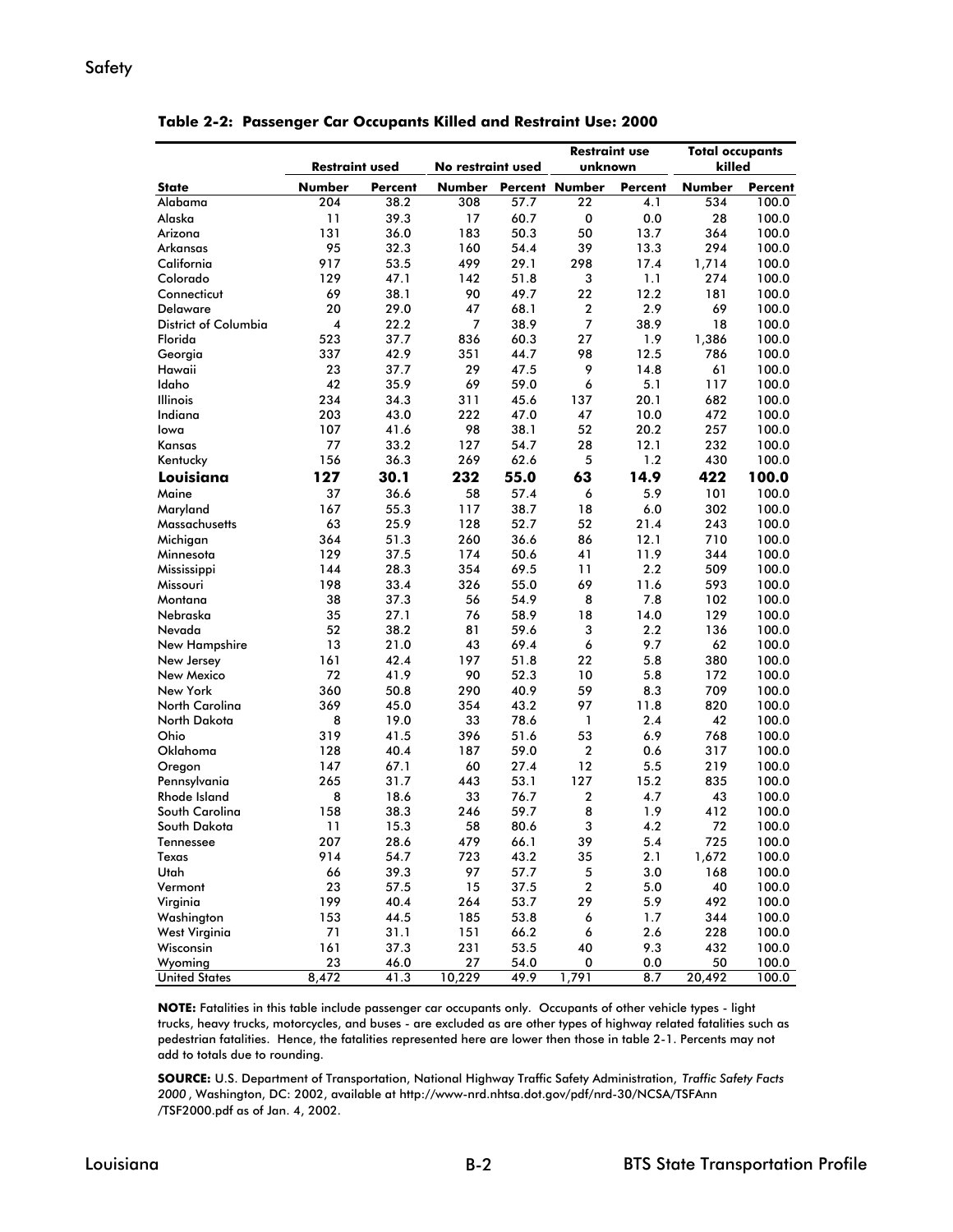| State                          | <b>Effective</b>      | Enforcement <sup>2</sup> | Fine              | <b>Seats</b>   | Vehicles exempted <sup>3</sup>                                       |
|--------------------------------|-----------------------|--------------------------|-------------------|----------------|----------------------------------------------------------------------|
| Alabama                        | 7/18/1992             | Primary                  | \$25              | Front          | Designed for more than 10 passengers                                 |
| Alaska                         | 9/12/1990             | Secondary                | \$15              | All            | School bus                                                           |
| Arizona                        | 1/1/1991              | Secondary                | \$10              | Front          | Designed for more than 10 passengers; model<br>vear before 1972      |
| Arkansas                       | 7/15/1991             | Secondary                | \$25 <sup>4</sup> | Front          | School bus, church bus, public bus                                   |
| California                     | 1/1/1986              | Primary                  | \$20 5            | All            | None                                                                 |
| Colorado                       | 7/1/1987              | Secondary                | \$15              | Front          | Passenger bus, school bus                                            |
| Connecticut                    | 1/1/1986              | Primary                  | \$15              | Front          | Truck or bus over 15,000 lbs.                                        |
| Delaware                       | 1/1/1992              | Secondary                | \$20              | Front          | None                                                                 |
| District of Columbia           | 12/12/1985            | Primary                  | \$50 6            | All            | Seating more than 8 people                                           |
| Florida                        | 7/1/1986              | Secondary                | \$30              | Front          | School bus, public bus, truck over 5,000 lbs.                        |
| Georgia                        | 9/1/1988              | Primary                  | \$15              | Front          | Designed for more than 10 passengers, pickup                         |
| Hawaii                         | 2/16/1985             | Primary                  | \$45              | Front          | Bus or school bus over 10,000 lbs.                                   |
| Idaho                          | 7/1/1986              | Secondary                | \$5               | Front          | Over 8,000 lbs.                                                      |
| Illinois                       | 7/1/1985              | Secondary                | \$25              | Front          | None                                                                 |
| Indiana                        | 7/1/1987              | Primary                  | \$25              | Front          | Truck, tractor, RV                                                   |
| lowa                           | 7/1/1986              | Primary                  | \$10              | Front          | None                                                                 |
| Kansas                         | 7/1/1986              | Secondary                | \$10              | Front          | Designed for more than 10 people, truck over<br>12,000 lbs.          |
| Kentucky                       | 7/13/1994             | Secondary                | \$25              | All            | Designed for more than 10 people                                     |
| Louisiana                      | 7/1/1986              | Primary                  | \$25 <sup>7</sup> | <b>Front</b>   | <b>Manufactured before 1/1/81</b>                                    |
| Maine                          | 12/27/1995            | Secondary                | \$50              | All            | None                                                                 |
| Maryland                       | 7/1/1986              | Primary                  | \$25              | Front          | Historic vehicle                                                     |
| Massachusetts                  | 2/1/1994              | Secondary                | \$25              | All            | Truck over 18,000 lbs., bus, taxi                                    |
| Michiaan                       | 7/1/1985              | Primary                  | \$25              | Front          | Bus                                                                  |
| Minnesota                      | 8/1/1986              | Secondary                | \$25              | Front          | Farm pickup truck                                                    |
| Mississippi                    | 3/20/1990             | Secondary                | \$25              | Front          | Farm vehicle, bus                                                    |
| Missouri                       | 9/28/1985             | Secondary                | \$10              | Front          | Designed for more than 10 people, truck over<br>12,000 lbs.          |
| Montana                        | 10/1/1987             | Secondary                | \$20              | All            | None                                                                 |
| Nebraska                       | 1/1/1993              | Secondary                | \$25              | Front          | Manufactured before 1973                                             |
| Nevada                         | 7/1/1987              | Secondary                | \$25              | All            | Taxi, bus, school bus                                                |
| New Hampshire                  | None                  | <b>NA</b>                | <b>NA</b>         | <b>NA</b>      | <b>NA</b>                                                            |
| New Jersey                     | 3/1/1985              | Secondary                | \$20              | Front          | None                                                                 |
| New Mexico                     | 1/1/1986              | Primary                  | \$25              | Front          | Vehicle over 10,000 lbs.                                             |
| New York                       | 12/1/1984             | Primary                  | \$50              | Front          | Bus, school bus, taxi                                                |
| North Carolina<br>North Dakota | 10/1/1985             | Primary                  | \$25<br>\$20      | Front<br>Front | Designed for more than 10 people<br>Designed for more than 10 people |
| Ohio                           | 7/14/1994<br>5/6/1986 | Secondary<br>Secondary   | \$25              | Front          | None                                                                 |
| Oklahoma                       | 2/1/1987              | Primary                  | \$20              | Front          | Farm vehicle, truck, truck tractor, RV                               |
| Oregon                         | 12/7/1990             | Primary                  | \$75              | All            | None                                                                 |
| Pennsylvania                   | 11/23/1987            | Secondary                | \$10              | Front          | Truck over 7,000 lbs.                                                |
| <b>Rhode Island</b>            | 6/18/1991             | Secondary                | \$50              | All            | None                                                                 |
| South Carolina                 | 7/1/1989              | Secondary                | \$10              | All            | School bus, public bus                                               |
| South Dakota                   | 1/1/1995              | Secondary                | \$20              | Front          | Bus, school bus                                                      |
| Tennessee                      | 4/21/1986             | Secondary                | \$50              | Front          | Vehicle over 8,500 lbs.                                              |
| Texas                          | 9/1/1985              | Primary                  | \$50              | Front          | Designed for more than 10 people, truck over<br>15,000 lbs.          |
| Utah                           | 4/28/1986             | Secondary                | \$45              | Front          | Vehicle over 10,000 lbs., school/public bus, taxi                    |
| Vermont                        | 1/1/1994              | Secondary                | \$10              | All            | Bus, taxi                                                            |
| Virginia                       | 1/1/1988              | Secondary                | \$25              | Front          | Designed for more than 10 people, taxi                               |
| Washington                     | 6/11/1986             | Secondary                | \$35              | All            | Designed for more than 10 people                                     |
| West Virginia                  | 9/1/1993              | Secondary                | \$25              | Front          | Designed for more than 10 people                                     |
| Wisconsin                      | 12/1/1987             | Secondary                | \$10              | All            | Taxi, farm truck                                                     |
| Wyoming                        | 6/8/1989              | Secondary                | \$25              | Front          | Designed for more than 10 people, bus                                |

**Table 2-3: Key Provisions of Safety Belt Use Laws: 2000**

 $^1$ Effective date of first belt law in the state;  $^2$ Primary enforcement enables police officers to stop vehicles and write citations whenever they observe a violation of the seat belt law. Secondary enforcement allows police officers to write a citation for seat belt infractions only after stopping a vehicle for some other traffic infraction; <sup>3</sup>Most states exempt vehicles not manufactured with seat belts; <sup>4</sup>Plus 3 points on license;<br><sup>5</sup>Eine for first offense: <sup>6</sup>Plus 3 points on license: <sup>7</sup>Pearlty sould i Fine for first offense;  $^6$ Plus 2 points on license;  $^7$ Penalty could include 30 days in jail.

**KEY**: NA = not applicable; RV = recreational vehicle.

**SOURCE**: U.S. Department of Transportation, National Highway Traffic Safety Administration, *Traffic Safety Facts 2000,* Washington, DC: 2001, available at http://www-nrd.nhtsa.dot.gov/pdf/nrd-30/NCSA/TSFAnn/TSF2000.pdf as of Jan. 4, 2002.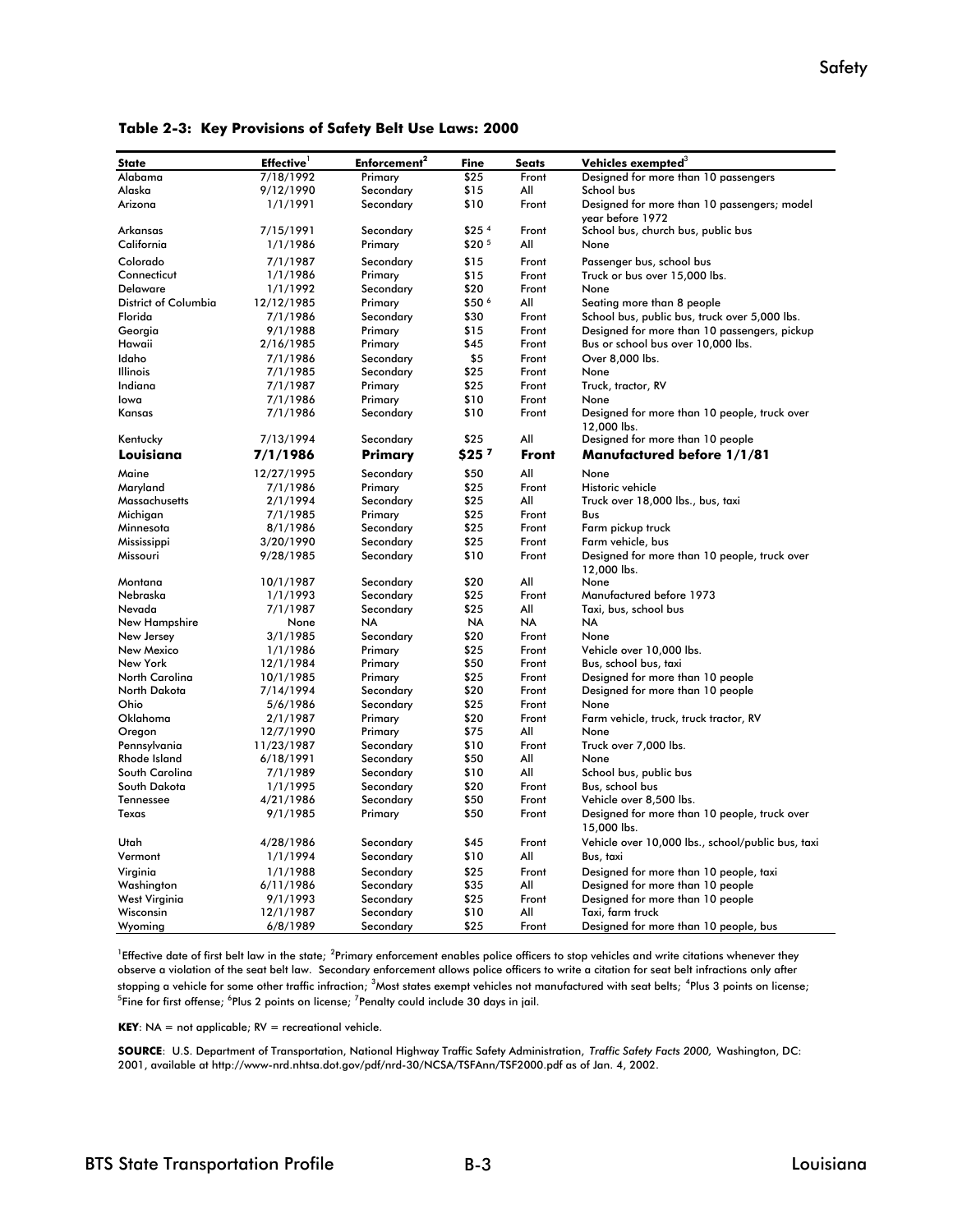| <b>State</b>         | Percent | <b>State</b>          | <b>Percent</b> |
|----------------------|---------|-----------------------|----------------|
| Alabama              | 70.6    | Montana               | 75.6           |
| Alaska               | 61.0    | Nebraska              | 70.5           |
| Arizona              | 75.2    | Nevada                | 78.5           |
| Arkansas             | 52.4    | New Hampshire         | N              |
| California           | 88.9    | New Jersey            | 74.2           |
| Colorado             | 65.1    | New Mexico            | 86.6           |
| Connecticut          | 76.3    | New York              | 77.3           |
| <b>Delaware</b>      | 66.1    | <b>North Carolina</b> | 80.5           |
| District of Columbia | 82.6    | North Dakota          | 47.7           |
| Florida              | 64.8    | Ohio                  | 65.3           |
| Georgia              | 73.6    | Oklahoma              | 67.5           |
| Hawaii               | 80.4    | Oregon                | 83.6           |
| Idaho                | 58.6    | Pennsylvania          | 70.7           |
| <b>Illinois</b>      | 70.2    | Rhode Island          | 64.4           |
| Indiana              | 62.1    | South Carolina        | 73.9           |
| lowa                 | 78.0    | South Dakota          | 53.4           |
| Kansas               | 61.6    | Tennessee             | 59.0           |
| Kentucky             | 60.0    | Texas                 | 76.6           |
| Louisiana            | 68.2    | Utah                  | 75.7           |
| Maine                | N       | Vermont               | 61.6           |
| Maryland             | 85.0    | Virginia              | 69.6           |
| Massachusetts        | 50.0    | Washington            | 81.6           |
| Michigan             | 83.5    | West Virginia         | 49.5           |
| Minnesota            | 73.4    | Wisconsin             | 65.4           |
| Mississippi          | 50.4    | Wyoming               | 66.8           |
| Missouri             | 67.7    |                       |                |

**Table 2-4: Shoulder Belt Use: 2000** 

**KEY**:  $N =$  data do not exist.



**Figure 2-1: Shoulder Belt Use**

**SOURCE FOR DATA ON THIS PAGE:** U.S. Department of Transportation, National Highway Traffic Safety Administration, *1998-2000 State Shoulder Belt Use Survey Results* , Research Note, Washington, DC: May 2001, available at http://www-nrd.nhtsa.dot.gov/departments/nrd-30/ncsa/availinf.html as of Mar. 20, 2002.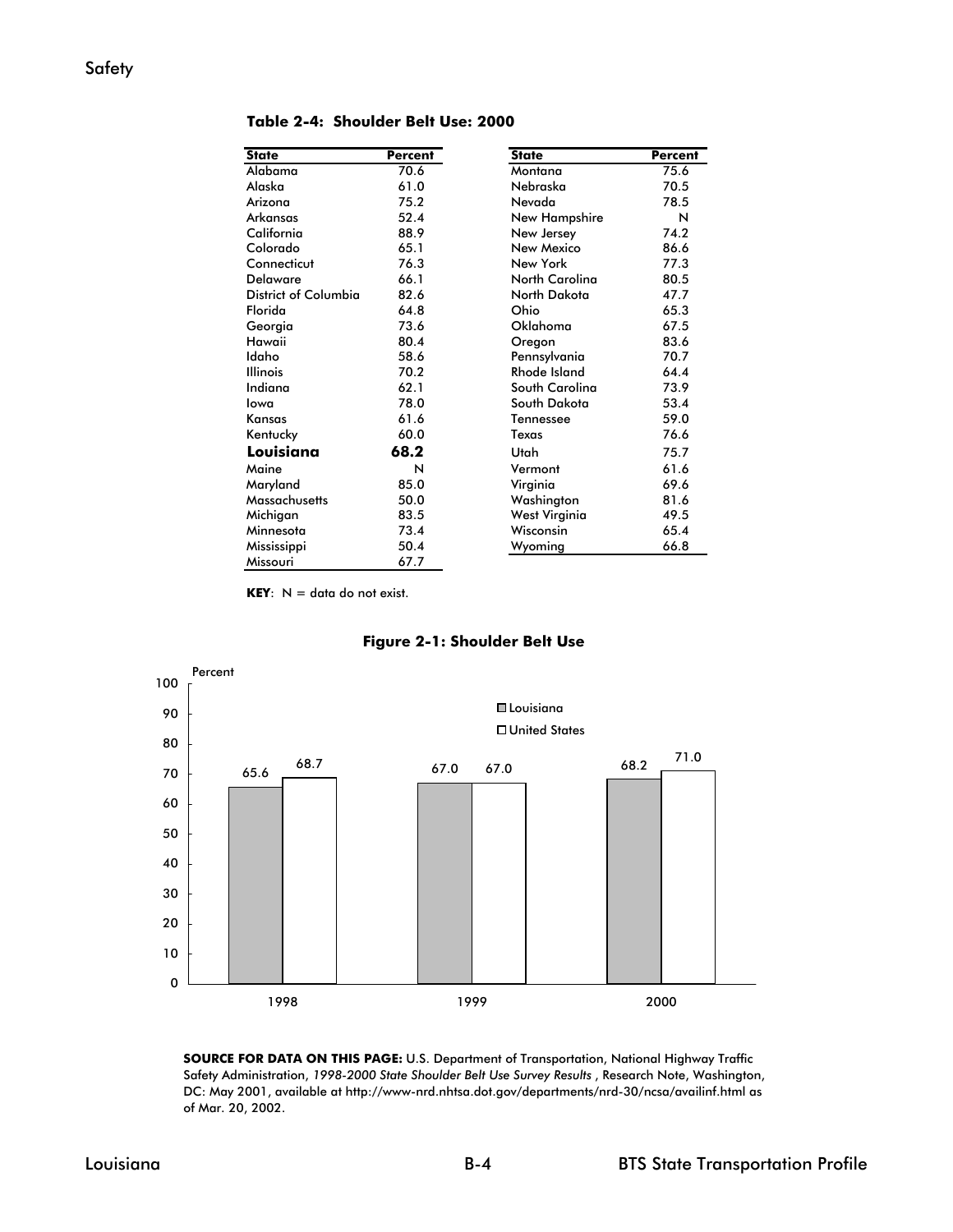|                      |            |                                  | <b>Pedestrian</b> |              | Pedestrian        |
|----------------------|------------|----------------------------------|-------------------|--------------|-------------------|
|                      |            |                                  | fatalities as     | <b>State</b> | fatality rate per |
|                      |            | <b>Total traffic Pedestrians</b> | percent of        | population   | 100,000           |
| <b>State</b>         | fatalities | killed                           | total             | (thousands)  | population        |
| Alabama              | 995        | 61                               | 6.1               | 4,451        | 1.4               |
| Alaska               | 103        | 8                                | 7.8               | 653          | 1.2               |
| Arizona              | 1,036      | 130                              | 12.5              | 4,798        | 2.7               |
| Arkansas             | 652        | 38                               | 5.8               | 2,631        | 1.4               |
| California           | 3,753      | 670                              | 17.9              | 32,521       | 2.1               |
| Colorado             | 681        | 80                               | 11.7              | 4,168        | 1.9               |
| Connecticut          | 342        | 49                               | 14.3              | 3,284        | 1.5               |
| <b>Delaware</b>      | 123        | 22                               | 17.9              | 768          | 2.9               |
| District of Columbia | 49         | 18                               | 36.7              | 523          | 3.4               |
| Florida              | 2,999      | 492                              | 16.4              | 15,233       | 3.2               |
| Georgia              | 1,541      | 137                              | 8.9               | 7,875        | 1.7               |
| Hawaii               | 131        | 29                               | 22.1              | 1,257        | 2.3               |
| Idaho                | 276        | 6                                | $2.2\,$           | 1,347        | 0.4               |
| <b>Illinois</b>      | 1,418      | 187                              | 13.2              | 12,051       | 1.6               |
| Indiana              | 875        | 51                               | 5.8               | 6,045        | 0.8               |
| Iowa                 | 445        | 25                               | 5.6               | 2,900        | 0.9               |
| Kansas               | 461        | 19                               | 4.1               | 2,668        | 0.7               |
| Kentucky             | 820        | 53                               | 6.5               | 3,995        | 1.3               |
| Louisiana            | 937        | 100                              | 10.7              | 4,425        | 2.3               |
| Maine                | 169        | 15                               | 8.9               | 1,259        | 1.2               |
| Maryland             | 588        | 91                               | 15.5              | 5,275        | 1.7               |
| <b>Massachusetts</b> | 433        | 82                               | 18.9              | 6,199        | 1.3               |
| Michigan             | 1,382      | 170                              | 12.3              | 9,679        | 1.8               |
| Minnesota            | 625        | 38                               | 6.1               | 4,830        | 0.8               |
| Mississippi          | 949        | 64                               | 6.7               | 2,816        | 2.3               |
| Missouri             | 1,157      | 88                               | 7.6               | 5,540        | 1.6               |
| Montana              | 237        | 11                               | 4.6               | 950          | 1.2               |
| Nebraska             | 276        | 20                               | 7.2               | 1,705        | 1.2               |
| Nevada               | 323        | 43                               | 13.3              | 1,871        | 2.3               |
| New Hampshire        | 126        | $\overline{7}$                   | 5.6               | 1,224        | 0.6               |
| New Jersey           | 731        | 145                              | 19.8              | 8,178        | 1.8               |
| New Mexico           | 430        | 47                               | 10.9              | 1,860        | 2.5               |
| New York             | 1,458      | 335                              | 23.0              | 18,146       | 1.8               |
| North Carolina       | 1,472      | 144                              | 9.8               | 7,777        | 1.9               |
| North Dakota         | 86         | 5                                | 5.8               | 662          | 0.8               |
| Ohio                 | 1,351      | 96                               | 7.1               | 11,319       | 0.8               |
| Oklahoma             | 652        | 43                               | 6.6               | 3,373        | 1.3               |
| Oregon               | 451        | 50                               | 11.1              | 3,397        | 1.5               |
| Pennsylvania         | 1,520      | 170                              | 11.2              | 12,202       | 1.4               |
| Rhode Island         | 80         | 6                                | 7.5               | 998          | 0.6               |
| South Carolina       | 1,065      | 84                               | 7.9               | 3,858        | 2.2               |
| South Dakota         | 173        | 13                               | 7.5               | 777          | 1.7               |
| Tennessee            | 1,306      | 99                               | 7.6               | 5,657        | 1.7               |
| Texas                | 3,769      | 412                              | 10.9              | 20,119       | 2.0               |
| Utah                 | 373        | 33                               | 8.8               | 2,207        | 1.5               |
| Vermont              | 79         | $\overline{7}$                   | 8.9               | 617          | 1.1               |
|                      |            |                                  |                   |              |                   |
| Virginia             | 930        | 92                               | 9.9               | 6,997        | 1.3               |
| Washington           | 632        | 66                               | 10.4              | 5,858        | 1.1               |
| West Virginia        | 410        | 25                               | 6.1               | 1,841        | 1.4               |
| Wisconsin            | 799        | 51                               | 6.4               | 5,326        | 1.0               |
| Wyoming              | 152        | $12 \,$                          | 7.9               | 525          | 2.3               |
| <b>United States</b> | 41,821     | 4,739                            | 11.3              | 274,634      | 1.7               |

**Table 2-5: Pedestrian Fatalities Involving Motor Vehicles: 2000**

**SOURCE:** U.S. Department of Transportation, National Highway Traffic Safety Administration, National Center for Statistics and Analysis, *Traffic Safety Facts 2000: Pedestrians,* Washington, DC: 2001, available at http://www.nhtsa.dot.gov/people/ncsa/factshet.html as of Dec. 5, 2001.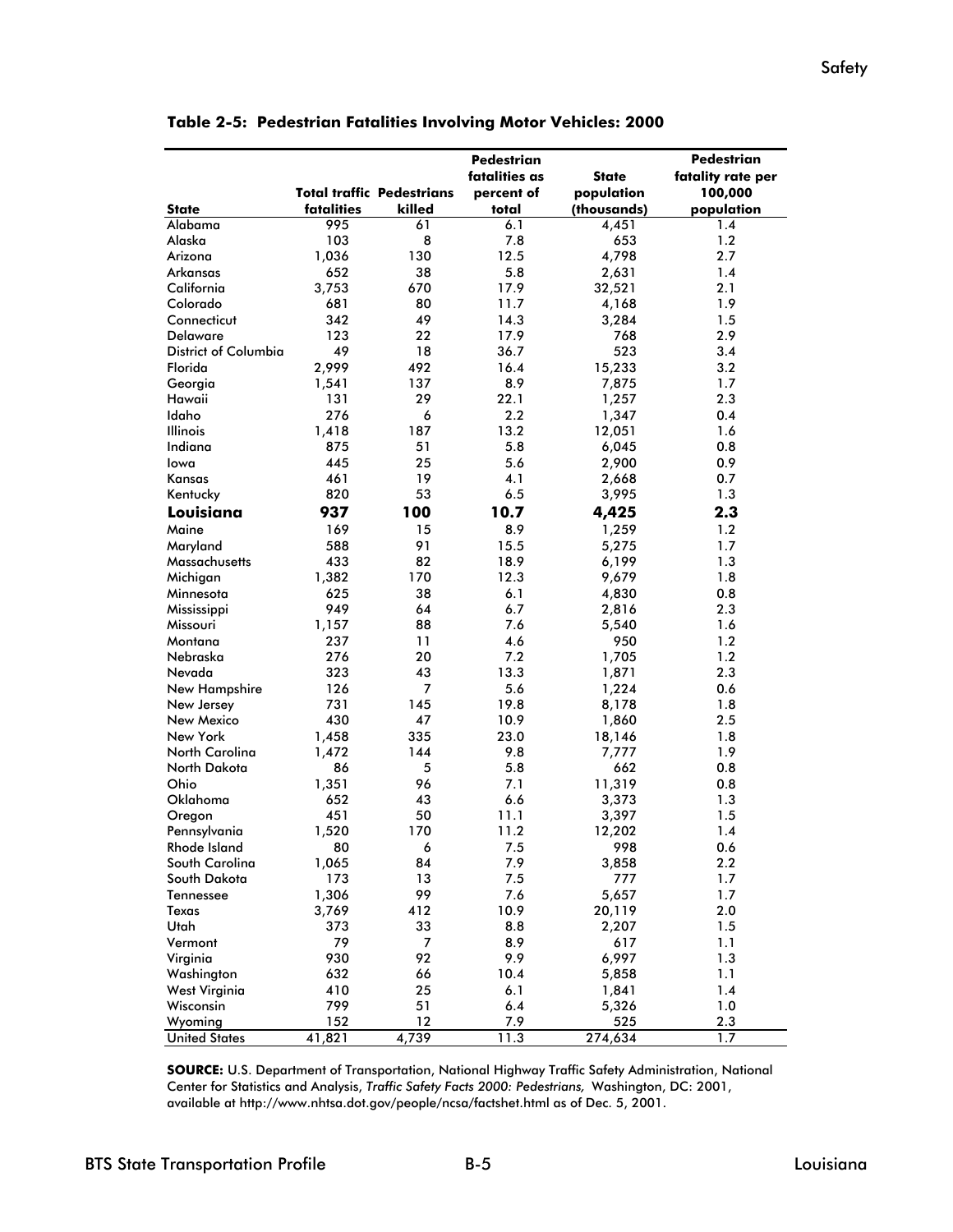#### **Safety**

|                             | 1995              |                      |               | 2000              |                      |                 |  |
|-----------------------------|-------------------|----------------------|---------------|-------------------|----------------------|-----------------|--|
|                             |                   |                      |               | <b>Fatalities</b> |                      |                 |  |
|                             | <b>Fatalities</b> |                      | Total         |                   |                      |                 |  |
| <b>State</b>                | Total             | involving high       |               |                   | involving high       |                 |  |
|                             | fatalities        | blood alcohol<br>381 | Percent<br>34 | fatalities<br>995 | blood alcohol<br>326 | Percent<br>33   |  |
| Alabama<br>Alaska           | 1,113<br>87       | 37                   | 42            | 103               | 44                   | 43              |  |
| Arizona                     | 1,031             | 347                  | 34            | 1,036             | 354                  | 34              |  |
|                             | 631               |                      |               |                   |                      |                 |  |
| Arkansas                    | 4,192             | 148                  | 23            | 652<br>3,753      | 139                  | 21              |  |
| California                  |                   | 1,308<br>226         | 31            |                   | 1,061                | 28<br>29        |  |
| Colorado                    | 645               | 130                  | 35<br>41      | 681<br>342        | 198                  | 35              |  |
| Connecticut                 | 317               |                      |               |                   | 119                  |                 |  |
| <b>Delaware</b>             | 121<br>58         | 38                   | 31            | 123<br>49         | 49                   | 40<br>29        |  |
| <b>District of Columbia</b> |                   | 25                   | 44            |                   | 14                   |                 |  |
| Florida                     | 2,805             | 873                  | 31            | 2,999             | 930                  | 31              |  |
| Georgia                     | 1,488             | 400                  | 27            | 1,541             | 438                  | 28              |  |
| Hawaii                      | 130               | 41                   | 32            | 131               | 37                   | 28              |  |
| Idaho                       | 262               | 69                   | 27            | 276               | 81                   | 29              |  |
| <b>Illinois</b>             | 1,586             | 551                  | 35            | 1,418             | 489                  | 34              |  |
| Indiana                     | 960               | 263                  | 27            | 875               | 214                  | 24              |  |
| lowa                        | 527               | 159                  | 30            | 445               | 100                  | 22              |  |
| Kansas                      | 442               | 152                  | 34            | 461               | 118                  | 26              |  |
| Kentucky                    | 849               | 227                  | 27            | 820               | 203                  | 25              |  |
| Louisiana                   | 883               | 353                  | 40            | 937               | 352                  | 38              |  |
| Maine                       | 187               | 44                   | 24            | 169               | 38                   | 22              |  |
| Maryland                    | 671               | 176                  | 26            | 588               | 161                  | 27              |  |
| Massachusetts               | 444               | 148                  | 33            | 433               | 153                  | 35              |  |
| Michigan                    | 1,530             | 483                  | 32            | 1,382             | 397                  | 29              |  |
| Minnesota                   | 597               | 215                  | 36            | 625               | 207                  | 33              |  |
| Mississippi                 | 868               | 306                  | 35            | 949               | 289                  | 30              |  |
| Missouri                    | 1,109             | 450                  | 41            | 1,157             | 387                  | 33              |  |
| Montana                     | 215               | 79                   | 37            | 237               | 92                   | 39              |  |
| Nebraska                    | 254               | 64                   | 25            | 276               | 70                   | 25              |  |
| Nevada                      | 313               | 127                  | 41            | 323               | 112                  | 35              |  |
| New Hampshire               | 118               | 30                   | 25            | 126               | 40                   | 31              |  |
| New Jersey                  | 773               | 243                  | 32            | 731               | 231                  | 32              |  |
| New Mexico                  | 485               | 202                  | 42            | 430               | 159                  | 37              |  |
| New York                    | 1,674             | 405                  | 24            | 1,458             | 293                  | 20              |  |
| <b>North Carolina</b>       | 1,448             | 399                  | 28            | 1,472             | 419                  | 28              |  |
| North Dakota                | 74                | 32                   | 44            | 86                | 36                   | 42              |  |
| Ohio                        | 1,366             | 344                  | 25            | 1,351             | 411                  | 30              |  |
| Oklahoma                    | 669               | 205                  | 31            | 652               | 169                  | 26              |  |
| Oregon                      | 572               | 176                  | 31            | 451               | 132                  | 29              |  |
| Pennsylvania                | 1,480             | 485                  | 33            | 1,520             | 511                  | 34              |  |
| <b>Rhode Island</b>         | 69                | 22                   | 32            | 80                | 31                   | 38              |  |
| South Carolina              | 881               | 229                  | 26            | 1,065             | 329                  | 31              |  |
| South Dakota                | 158               | 63                   | 40            | 173               | 66                   | 38              |  |
| Tennessee                   | 1,259             | 420                  | 33            | 1,306             | 399                  | 31              |  |
| Texas                       | 3,181             | 1,407                | 44            | 3,769             | 1,450                | 38              |  |
| Utah                        | 326               | 69                   | 21            | 373               | 68                   | 18              |  |
| Vermont                     | 106               | 33                   | 31            | 79                | 27                   | 34              |  |
| Virginia                    | 900               | 272                  | 30            | 930               | 257                  | 28              |  |
| Washington                  | 653               | 248                  | 38            | 632               | 217                  | 34              |  |
| West Virginia               | 376               | 132                  | 35            | 410               | 149                  | 36              |  |
| Wisconsin                   | 745               | 263                  | 35            | 799               | 288                  | 36              |  |
| Wyoming                     | 170               | 63                   | 37            | 152               | 40                   | 26              |  |
| <b>United States</b>        | 41,798            | 13,564               | 32            | 41,821            | 12,892               | $\overline{31}$ |  |

#### **Table 2-6: Motor Vehicle Fatalities Involving High Blood Alcohol Concentration (BAC** ≥ **0.10 grams per deciliter)**

**SOURCE:** U.S. Department of Transportation, National Highway Traffic Safety Administration, National Center for Statistics and Analysis, *Traffic Safety Facts 2000: State Alcohol Estimates,* Washington, DC: 2001, available at http://www.nhtsa.dot.gov/people/ncsa/factshet.html as of Dec. 5, 2001.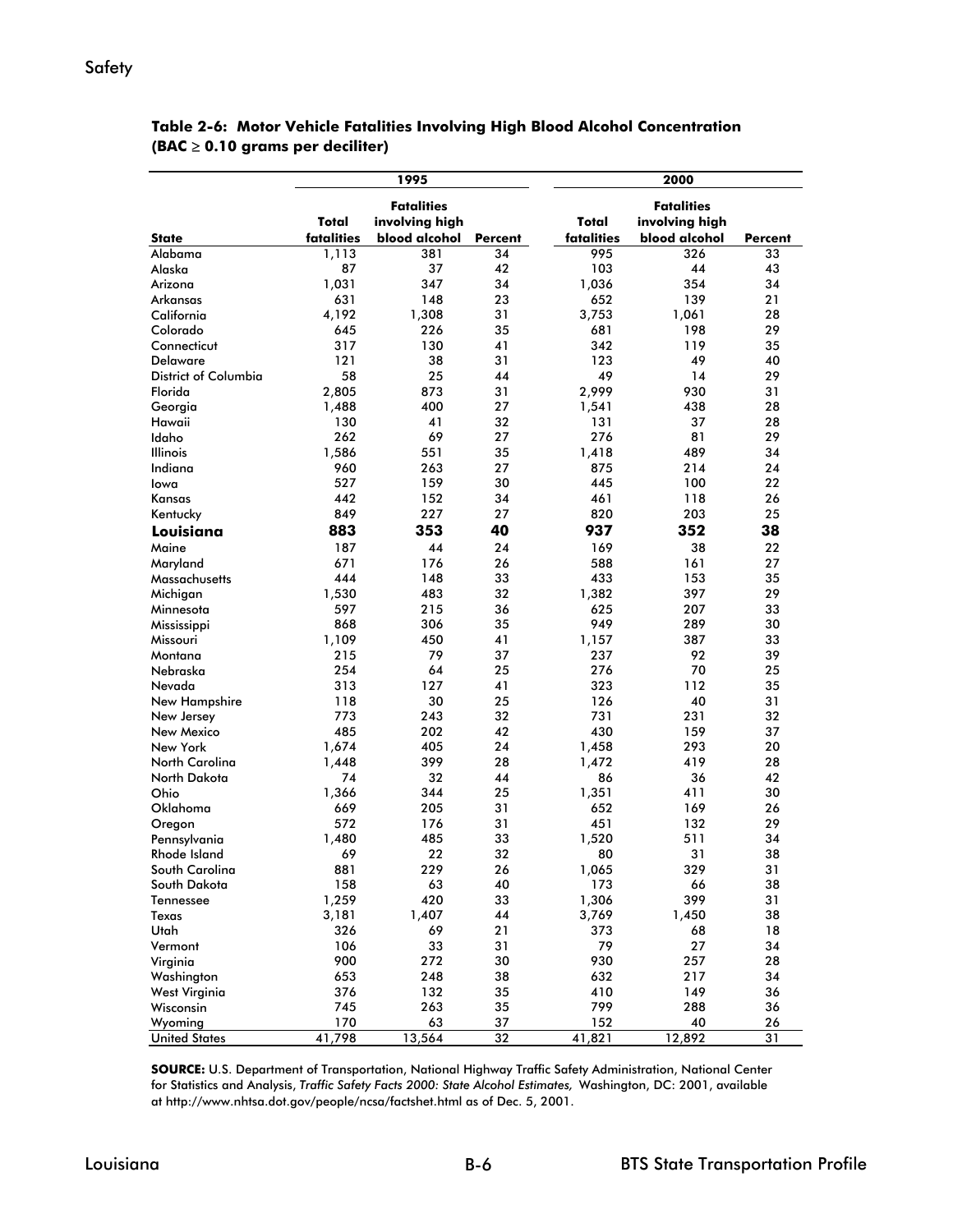|                      |                                   |             | Lower BAC for youthful | <b>License sanction</b>                  |                       |                      |
|----------------------|-----------------------------------|-------------|------------------------|------------------------------------------|-----------------------|----------------------|
|                      | Administrative per Illegal per se |             | <b>DWI offenders</b>   | (Mandatory minimum for a DWI conviction) |                       |                      |
| <b>State</b>         | se (BAC level)                    | (BAC level) | (BAC level and age)    | <b>First offense</b>                     | <b>Second offense</b> | <b>Third offense</b> |
| Alabama              | $Y - 0.08$                        | 0.08        | $Y-0.02$ (<21)         | S-90 days                                | $R-1$ yr              | R-3 yrs              |
| Alaska               | $Y-0.10$                          | 0.10        | $Y-0.00 (=21)$         | R-30 days                                | $R-1$ yr              | $R-10$ yrs           |
| Arizona              | $Y - 0.10$                        | 0.10        | $Y-0.00 (=21)$         | S-90 days                                | R-1 yr                | R-3 yrs              |
| Arkansas             | $Y - 0.10$                        | 0.10        | $Y-0.02$ (<21)         | Nms                                      | <b>Nms</b>            | Nms                  |
| California           | $Y-0.08$                          | 0.08        | $Y-0.01 (=21)$         | <b>Nms</b>                               | <b>Nms</b>            | $R-18$ mos           |
| Colorado             | $Y - 0.10$                        | 0.10        | $Y-0.02$ (<21)         | Nms                                      | $R-1$ yr              | $R-1$ yr             |
| Connecticut          | $Y - 0.10$                        | 0.10        | $Y-0.02$ (<21)         | Nms                                      | Nms                   | Nms                  |
| Delaware             | $Y - 0.10$                        | 0.10        | $Y-0.02$ (<21)         | Nms                                      | R-6 mos               | R-6 mos              |
| District of Columbia | $Y-0.05$                          | 0.08        | $Y-0.00 (=21)$         | R-6 mos                                  | $R-1$ yr              | R-2 yrs              |
| Florida              | $Y - 0.08$                        | 0.08        | $Y-0.02$ (<21)         | <b>Nms</b>                               | R-12 mos              | $R-24$ mos           |
| Georgia              | $Y - 0.10$                        | 0.10        | $Y-0.02$ (<21)         | Nms                                      | S-120 days            | R-5 yrs              |
| Hawaii               | $Y-0.08$                          | 0.08        | $Y-0.02$ (<21)         | S-30 days                                | $S-1$ yr              | $R-1$ yr             |
| Idaho                | $Y - 0.08$                        | 0.08        | $Y-0.02$ (<21)         | S-30 days                                | S-1 yr                | $S-1$ yr             |
| Illinois             | $Y-0.08$                          | 0.08        | $Y-0.02$ (<21)         | Nms                                      | Nms                   | <b>Nms</b>           |
| Indiana              | $Y - 0.10$                        | 0.10        | $Y-0.02$ (<21)         | S-30 days                                | $S-1$ yr              | $S-1$ yr             |
| lowa                 | $Y-0.10$                          | 0.10        | $Y-0.02$ (<21)         | R-30 days                                | $R-1$ yr              | $R-1$ yr             |
| Kansas               | $Y - 0.08$                        | 0.08        | $Y-0.02$ (<21)         | S-30 days                                | $S-1$ yr              | $S-1$ yr             |
| Kentucky             | А                                 | 0.08        | $Y-0.02$ (<21)         | S-30 days                                | R-12 mos              | $R-24$ mos           |
| Louisiana            | Y-0.10                            | 0.10        | $Y-0.02$ (<21)         | <b>Nms</b>                               | <b>Nms</b>            | <b>Nms</b>           |
| Maine                | $Y - 0.08$                        | 0.08        | $Y-0.00 (=21)$         | S-60 days                                | $S-18$ mos            | $S-4$ yrs            |
| Maryland             | $Y - 0.10$                        | 0.10        | $Y-0.02$ (<21)         | Nms                                      | Nms                   | Nms                  |
| Massachusetts        | $Y - 0.08$                        | N           | $Y-0.02$ (<21)         | $S-45$ days                              | R-6 mos               | $R-2$ yrs            |
| Michigan             | И                                 | 0.10        | $Y-0.02$ (<21)         | Nms                                      | $R-1$ yr              | S-5 yrs              |
| Minnesota            | $Y - 0.10$                        | 0.10        | $Y-0.00 (=21)$         | R-15 days                                | R-90 days             | R-90 days            |
| Mississippi          | $Y-0.10$                          | 0.10        | $Y-0.02$ (<21)         | S-30 days                                | $S-1$ yr              | S-3 yrs              |
| Missouri             | $Y-0.10$                          | 0.10        | $Y-0.02$ (<21)         | S-30 days                                | R-2 yrs               | R-3 yrs              |
| Montana              | N                                 | 0.10        | $Y-0.02$ (<21)         | Nms                                      | R-3 mos               | R-3 mos              |
| Nebraska             | $Y-0.10$                          | 0.10        | $Y-0.02$ (<21)         | R-60 days                                | $R-1$ yr              | $R-1$ yr             |
| Nevada               | $Y-0.10$                          | 0.10        | $Y-0.02$ (<21)         | R-45 days                                | $R-1$ yr              | $R-1.5$ yrs          |
| New Hampshire        | $Y-0.08$                          | 0.08        | $Y-0.02$ (<21)         | R-90 days                                | R-3 yrs               | R-3 yrs              |
| New Jersey           | N                                 | 0.10        | $Y-0.01$ (<21)         | R-6 mos                                  | R-2 yrs               | $R-10$ yrs           |
| New Mexico           | $Y - 0.08$                        | 0.08        | $Y-0.02$ (<21)         | Nms                                      | R-30 days             | R-30 days            |
| New York             | A                                 | 0.10        | $Y-0.02$ (<21)         | <b>Nms</b>                               | R-I yr                | R-1 yr               |
| North Carolina       | $Y-0.08$                          | 0.08        | $Y-0.00 (=21)$         | Nms                                      | R-2 yrs               | R-3 yrs              |
| North Dakota         | $Y - 0.10$                        | 0.10        | $Y-0.02$ (<21)         | S-30 days                                | $S-365$ days          | $S-2$ yrs            |
| Ohio                 | $Y - 0.10$                        | 0.10        | $Y-0.02$ (<21)         | $S-15$ days                              | S-30 days             | S-180 days           |
| Oklahoma             | $Y - 0.10$                        | 0.10        | $Y-0.00 (=21)$         | Nms                                      | $R-1$ yr              | $R-1$ yr             |
| Oregon               | $Y - 0.08$                        | 0.08        | $Y-0.00 (=21)$         | Nms                                      | S-90 days             | $S-1$ yr             |
| Pennsylvania         | И                                 | 0.10        | $Y-0.02$ (<21)         | $S-1$ mo                                 | $S-12$ mos            | $S-12$ mos           |
| <b>Rhode Island</b>  | N                                 | 0.08        | $Y-0.02$ (<21)         | $S-3$ mos                                | $S-1$ yr              | S-2 yrs              |
| South Carolina       | $Y - 0.15$                        | 0.10        | $Y-0.02$ (<21)         | Nms                                      | $S-1$ yr              | S-4 yrs              |
| South Dakota         | N                                 | 0.10        | $Y-0.02$ (<21)         | <b>Nms</b>                               | R-1 yr                | R-1 yr               |
| Tennessee            | И                                 | 0.10        | $Y-0.02$ (<21)         | Nms                                      | R-2 yrs               | R-3 yrs              |
| Texas                | $Y - 0.08$                        | 0.08        | $Y-0.00 (=21)$         | <b>Nms</b>                               | Nms                   | Nms                  |
| Utah                 | $Y-0.08$                          | 0.08        | $Y-0.00 (=21)$         | S-90 days                                | R-1 yrs               | R-1 yrs              |
| Vermont              | $Y - 0.08$                        | 0.08        | $Y-0.02$ (<21)         | S-90 days                                | $S-18$ mos            | R-2 yrs              |
| Virginia             | $Y-0.08$                          | 0.08        | $Y-0.02$ (<21)         | Nms                                      | R-1 yr                | R-3 yrs              |
| Washington           | $Y-0.08$                          | 0.08        | $Y-0.02$ (<21)         | S-30 days                                | R-1 yr                | R-2 yrs              |
| West Virginia        | $Y - 0.10$                        | 0.10        | $Y-0.02$ (<21)         | R-30 days                                | R-1 yr                | R-1 yr               |
| Wisconsin            | $Y - 0.10$                        | 0.10        | $Y-0.02$ (<21)         | Nms                                      | R-60 days             | R-90 days            |
| Wyoming              | $Y - 0.10$                        | 0.10        | $Y-0.02$ (<21)         | <b>Nms</b>                               | $S-1$ yr              | R-3 yrs              |

**Table 2-7: Impaired Driving Laws: 2000**

**KEY:** BAC = blood alcohol concentration; DWI = driving while intoxicated; Y = yes; N = no; A = alternative; S = suspension;  $R =$  revocation; Nms = no mandatory sanction.

**NOTES:** An "administrative per se law" allows a state's driver licensing agency to either suspend or revoke a driver's license based on a specific alcohol (or drug) concentration or on some other criterion related to alcohol or drug use and driving. Such action is independent of any licensing action related to a DWI criminal offense. The term "illegal per se" refers to state laws that make it a criminal offense to operate a motor vehicle at or above a specified alcohol (or drug) concentration in the blood, breath, or urine. In those columns showing mandatory sanctions, "nms" does not mean that a state does not have a sanction. It only means that the state does not have a mandatory sanction for that offense or violation.

**SOURCE:** U.S. Department of Transportation, National Highway Traffic Safety Administration, *Traffic Safety Facts 2000* , Washington, DC: 2001, available at http://www-nrd.nhtsa.dot.gov/pdf/nrd-30/NCSA/TSFAnn/TSF2000.pdf as of Jan. 4, 2002.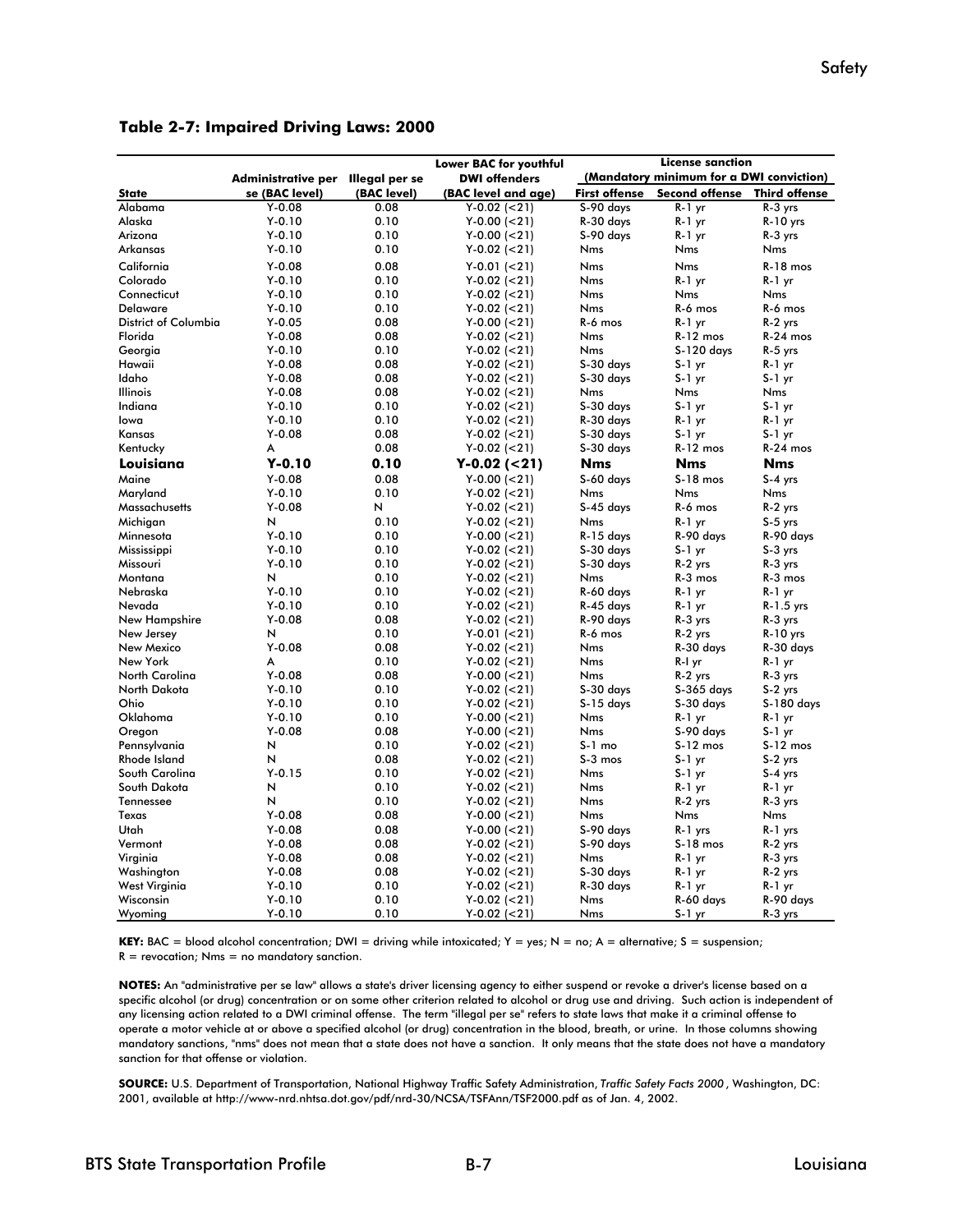#### Safety

| access roads <sup>2</sup><br>Other roads<br><b>State</b><br>Rural<br>Urban<br>70<br>Alabama<br>70<br>65<br>65<br>65<br>65<br>55<br>Alaska<br>55<br>75<br>Arizona<br>55<br>55<br>55<br>70, Trucks: 65<br>60<br>55<br>Arkansas<br>55<br>California<br>70, Trucks: 55<br>65<br>70<br>55<br>Colorado<br>75<br>65<br>65<br>55<br>65<br>Connecticut<br>55<br>65<br>55<br>65<br>55<br>55<br><b>Delaware</b><br>65<br>District of Columbia<br><b>NA</b><br>55<br><b>NA</b><br>25<br>Florida<br>70<br>65<br>70<br>65<br>70<br>Georgia<br>65<br>65<br>65<br>55<br>Hawaii<br>50<br>45<br>45<br>75, Trucks: 65<br>65<br>65<br>Idaho<br>65<br>65, Trucks: 55<br>55<br>65<br>55<br><b>Illinois</b><br>Indiana<br>65, Trucks: 60<br>55<br>55<br>55<br>55<br>65<br>55<br>lowa<br>65<br>70<br>70<br>70<br>65<br>Kansas<br>Kentucky<br>65<br>55<br>55<br>55<br>Louisiana<br>70<br>70<br>55<br>65<br>Maine<br>65<br>55<br>55<br>55<br>65<br>Maryland<br>65<br>65<br>55<br>65<br>Massachusetts<br>65<br>65<br>55<br>70, Trucks: 55<br>70<br>55<br>Michigan<br>65<br>70<br>65<br>65<br>55<br>Minnesota<br>70<br>70<br>70<br>65<br>Mississippi<br>70<br>70<br>Missouri<br>60<br>65<br>75, Trucks: 65<br>65<br>Day: 70, Night: 65<br>Day: 70, Night: 65<br>Montana<br>65<br>60<br>Nebraska<br>75<br>65<br>75<br>65<br>70<br>70<br>Nevada<br>New Hampshire<br>65<br>65<br>55<br>55<br>65<br>55<br>55<br>65<br>New Jersey<br>75<br>New Mexico<br>55<br>65<br>55<br>New York<br>65<br>55<br>65<br>65<br><b>North Carolina</b><br>70<br>65<br>65<br>55<br>70<br>North Dakota<br>55<br>Day: 65, Night: 55<br>65<br>65, Trucks: 55<br>65<br>55<br>55<br>Ohio<br>Oklahoma<br>75<br>70<br>70<br>70<br>65, Trucks: 55<br>55<br>55<br>55<br>Oregon<br>55<br>Pennsylvania<br>65<br>55<br>65<br>65<br>55<br>55<br>55<br><b>Rhode Island</b><br>70<br>70<br>South Carolina<br>60<br>55<br>South Dakota<br>75<br>65<br>65<br>65<br>70<br>70<br>70<br>Tennessee<br>55<br>70<br>70<br>70<br>70<br>Texas<br>Utah<br>75<br>65<br>55<br>55<br>65<br>55<br>50<br>50<br>Vermont<br>Virginia<br>65<br>55<br>65<br>55<br>Washington<br>70, Trucks: 60<br>60<br>55<br>55<br><b>West Virginia</b><br>70<br>55<br>65<br>55<br>65<br>65<br>65<br>55<br>Wisconsin<br>60<br>65<br>65<br>Wyoming<br>75 | <b>Interstate</b> | <b>Other limited-</b> |  |
|---------------------------------------------------------------------------------------------------------------------------------------------------------------------------------------------------------------------------------------------------------------------------------------------------------------------------------------------------------------------------------------------------------------------------------------------------------------------------------------------------------------------------------------------------------------------------------------------------------------------------------------------------------------------------------------------------------------------------------------------------------------------------------------------------------------------------------------------------------------------------------------------------------------------------------------------------------------------------------------------------------------------------------------------------------------------------------------------------------------------------------------------------------------------------------------------------------------------------------------------------------------------------------------------------------------------------------------------------------------------------------------------------------------------------------------------------------------------------------------------------------------------------------------------------------------------------------------------------------------------------------------------------------------------------------------------------------------------------------------------------------------------------------------------------------------------------------------------------------------------------------------------------------------------------------------------------------------------------------------------------------------------------------------------------------------------------------------------------------------------------------------------------------------------------------------------------------------------------------------------------|-------------------|-----------------------|--|
|                                                                                                                                                                                                                                                                                                                                                                                                                                                                                                                                                                                                                                                                                                                                                                                                                                                                                                                                                                                                                                                                                                                                                                                                                                                                                                                                                                                                                                                                                                                                                                                                                                                                                                                                                                                                                                                                                                                                                                                                                                                                                                                                                                                                                                                   |                   |                       |  |
|                                                                                                                                                                                                                                                                                                                                                                                                                                                                                                                                                                                                                                                                                                                                                                                                                                                                                                                                                                                                                                                                                                                                                                                                                                                                                                                                                                                                                                                                                                                                                                                                                                                                                                                                                                                                                                                                                                                                                                                                                                                                                                                                                                                                                                                   |                   |                       |  |
|                                                                                                                                                                                                                                                                                                                                                                                                                                                                                                                                                                                                                                                                                                                                                                                                                                                                                                                                                                                                                                                                                                                                                                                                                                                                                                                                                                                                                                                                                                                                                                                                                                                                                                                                                                                                                                                                                                                                                                                                                                                                                                                                                                                                                                                   |                   |                       |  |
|                                                                                                                                                                                                                                                                                                                                                                                                                                                                                                                                                                                                                                                                                                                                                                                                                                                                                                                                                                                                                                                                                                                                                                                                                                                                                                                                                                                                                                                                                                                                                                                                                                                                                                                                                                                                                                                                                                                                                                                                                                                                                                                                                                                                                                                   |                   |                       |  |
|                                                                                                                                                                                                                                                                                                                                                                                                                                                                                                                                                                                                                                                                                                                                                                                                                                                                                                                                                                                                                                                                                                                                                                                                                                                                                                                                                                                                                                                                                                                                                                                                                                                                                                                                                                                                                                                                                                                                                                                                                                                                                                                                                                                                                                                   |                   |                       |  |
|                                                                                                                                                                                                                                                                                                                                                                                                                                                                                                                                                                                                                                                                                                                                                                                                                                                                                                                                                                                                                                                                                                                                                                                                                                                                                                                                                                                                                                                                                                                                                                                                                                                                                                                                                                                                                                                                                                                                                                                                                                                                                                                                                                                                                                                   |                   |                       |  |
|                                                                                                                                                                                                                                                                                                                                                                                                                                                                                                                                                                                                                                                                                                                                                                                                                                                                                                                                                                                                                                                                                                                                                                                                                                                                                                                                                                                                                                                                                                                                                                                                                                                                                                                                                                                                                                                                                                                                                                                                                                                                                                                                                                                                                                                   |                   |                       |  |
|                                                                                                                                                                                                                                                                                                                                                                                                                                                                                                                                                                                                                                                                                                                                                                                                                                                                                                                                                                                                                                                                                                                                                                                                                                                                                                                                                                                                                                                                                                                                                                                                                                                                                                                                                                                                                                                                                                                                                                                                                                                                                                                                                                                                                                                   |                   |                       |  |
|                                                                                                                                                                                                                                                                                                                                                                                                                                                                                                                                                                                                                                                                                                                                                                                                                                                                                                                                                                                                                                                                                                                                                                                                                                                                                                                                                                                                                                                                                                                                                                                                                                                                                                                                                                                                                                                                                                                                                                                                                                                                                                                                                                                                                                                   |                   |                       |  |
|                                                                                                                                                                                                                                                                                                                                                                                                                                                                                                                                                                                                                                                                                                                                                                                                                                                                                                                                                                                                                                                                                                                                                                                                                                                                                                                                                                                                                                                                                                                                                                                                                                                                                                                                                                                                                                                                                                                                                                                                                                                                                                                                                                                                                                                   |                   |                       |  |
|                                                                                                                                                                                                                                                                                                                                                                                                                                                                                                                                                                                                                                                                                                                                                                                                                                                                                                                                                                                                                                                                                                                                                                                                                                                                                                                                                                                                                                                                                                                                                                                                                                                                                                                                                                                                                                                                                                                                                                                                                                                                                                                                                                                                                                                   |                   |                       |  |
|                                                                                                                                                                                                                                                                                                                                                                                                                                                                                                                                                                                                                                                                                                                                                                                                                                                                                                                                                                                                                                                                                                                                                                                                                                                                                                                                                                                                                                                                                                                                                                                                                                                                                                                                                                                                                                                                                                                                                                                                                                                                                                                                                                                                                                                   |                   |                       |  |
|                                                                                                                                                                                                                                                                                                                                                                                                                                                                                                                                                                                                                                                                                                                                                                                                                                                                                                                                                                                                                                                                                                                                                                                                                                                                                                                                                                                                                                                                                                                                                                                                                                                                                                                                                                                                                                                                                                                                                                                                                                                                                                                                                                                                                                                   |                   |                       |  |
|                                                                                                                                                                                                                                                                                                                                                                                                                                                                                                                                                                                                                                                                                                                                                                                                                                                                                                                                                                                                                                                                                                                                                                                                                                                                                                                                                                                                                                                                                                                                                                                                                                                                                                                                                                                                                                                                                                                                                                                                                                                                                                                                                                                                                                                   |                   |                       |  |
|                                                                                                                                                                                                                                                                                                                                                                                                                                                                                                                                                                                                                                                                                                                                                                                                                                                                                                                                                                                                                                                                                                                                                                                                                                                                                                                                                                                                                                                                                                                                                                                                                                                                                                                                                                                                                                                                                                                                                                                                                                                                                                                                                                                                                                                   |                   |                       |  |
|                                                                                                                                                                                                                                                                                                                                                                                                                                                                                                                                                                                                                                                                                                                                                                                                                                                                                                                                                                                                                                                                                                                                                                                                                                                                                                                                                                                                                                                                                                                                                                                                                                                                                                                                                                                                                                                                                                                                                                                                                                                                                                                                                                                                                                                   |                   |                       |  |
|                                                                                                                                                                                                                                                                                                                                                                                                                                                                                                                                                                                                                                                                                                                                                                                                                                                                                                                                                                                                                                                                                                                                                                                                                                                                                                                                                                                                                                                                                                                                                                                                                                                                                                                                                                                                                                                                                                                                                                                                                                                                                                                                                                                                                                                   |                   |                       |  |
|                                                                                                                                                                                                                                                                                                                                                                                                                                                                                                                                                                                                                                                                                                                                                                                                                                                                                                                                                                                                                                                                                                                                                                                                                                                                                                                                                                                                                                                                                                                                                                                                                                                                                                                                                                                                                                                                                                                                                                                                                                                                                                                                                                                                                                                   |                   |                       |  |
|                                                                                                                                                                                                                                                                                                                                                                                                                                                                                                                                                                                                                                                                                                                                                                                                                                                                                                                                                                                                                                                                                                                                                                                                                                                                                                                                                                                                                                                                                                                                                                                                                                                                                                                                                                                                                                                                                                                                                                                                                                                                                                                                                                                                                                                   |                   |                       |  |
|                                                                                                                                                                                                                                                                                                                                                                                                                                                                                                                                                                                                                                                                                                                                                                                                                                                                                                                                                                                                                                                                                                                                                                                                                                                                                                                                                                                                                                                                                                                                                                                                                                                                                                                                                                                                                                                                                                                                                                                                                                                                                                                                                                                                                                                   |                   |                       |  |
|                                                                                                                                                                                                                                                                                                                                                                                                                                                                                                                                                                                                                                                                                                                                                                                                                                                                                                                                                                                                                                                                                                                                                                                                                                                                                                                                                                                                                                                                                                                                                                                                                                                                                                                                                                                                                                                                                                                                                                                                                                                                                                                                                                                                                                                   |                   |                       |  |
|                                                                                                                                                                                                                                                                                                                                                                                                                                                                                                                                                                                                                                                                                                                                                                                                                                                                                                                                                                                                                                                                                                                                                                                                                                                                                                                                                                                                                                                                                                                                                                                                                                                                                                                                                                                                                                                                                                                                                                                                                                                                                                                                                                                                                                                   |                   |                       |  |
|                                                                                                                                                                                                                                                                                                                                                                                                                                                                                                                                                                                                                                                                                                                                                                                                                                                                                                                                                                                                                                                                                                                                                                                                                                                                                                                                                                                                                                                                                                                                                                                                                                                                                                                                                                                                                                                                                                                                                                                                                                                                                                                                                                                                                                                   |                   |                       |  |
|                                                                                                                                                                                                                                                                                                                                                                                                                                                                                                                                                                                                                                                                                                                                                                                                                                                                                                                                                                                                                                                                                                                                                                                                                                                                                                                                                                                                                                                                                                                                                                                                                                                                                                                                                                                                                                                                                                                                                                                                                                                                                                                                                                                                                                                   |                   |                       |  |
|                                                                                                                                                                                                                                                                                                                                                                                                                                                                                                                                                                                                                                                                                                                                                                                                                                                                                                                                                                                                                                                                                                                                                                                                                                                                                                                                                                                                                                                                                                                                                                                                                                                                                                                                                                                                                                                                                                                                                                                                                                                                                                                                                                                                                                                   |                   |                       |  |
|                                                                                                                                                                                                                                                                                                                                                                                                                                                                                                                                                                                                                                                                                                                                                                                                                                                                                                                                                                                                                                                                                                                                                                                                                                                                                                                                                                                                                                                                                                                                                                                                                                                                                                                                                                                                                                                                                                                                                                                                                                                                                                                                                                                                                                                   |                   |                       |  |
|                                                                                                                                                                                                                                                                                                                                                                                                                                                                                                                                                                                                                                                                                                                                                                                                                                                                                                                                                                                                                                                                                                                                                                                                                                                                                                                                                                                                                                                                                                                                                                                                                                                                                                                                                                                                                                                                                                                                                                                                                                                                                                                                                                                                                                                   |                   |                       |  |
|                                                                                                                                                                                                                                                                                                                                                                                                                                                                                                                                                                                                                                                                                                                                                                                                                                                                                                                                                                                                                                                                                                                                                                                                                                                                                                                                                                                                                                                                                                                                                                                                                                                                                                                                                                                                                                                                                                                                                                                                                                                                                                                                                                                                                                                   |                   |                       |  |
|                                                                                                                                                                                                                                                                                                                                                                                                                                                                                                                                                                                                                                                                                                                                                                                                                                                                                                                                                                                                                                                                                                                                                                                                                                                                                                                                                                                                                                                                                                                                                                                                                                                                                                                                                                                                                                                                                                                                                                                                                                                                                                                                                                                                                                                   |                   |                       |  |
|                                                                                                                                                                                                                                                                                                                                                                                                                                                                                                                                                                                                                                                                                                                                                                                                                                                                                                                                                                                                                                                                                                                                                                                                                                                                                                                                                                                                                                                                                                                                                                                                                                                                                                                                                                                                                                                                                                                                                                                                                                                                                                                                                                                                                                                   |                   |                       |  |
|                                                                                                                                                                                                                                                                                                                                                                                                                                                                                                                                                                                                                                                                                                                                                                                                                                                                                                                                                                                                                                                                                                                                                                                                                                                                                                                                                                                                                                                                                                                                                                                                                                                                                                                                                                                                                                                                                                                                                                                                                                                                                                                                                                                                                                                   |                   |                       |  |
|                                                                                                                                                                                                                                                                                                                                                                                                                                                                                                                                                                                                                                                                                                                                                                                                                                                                                                                                                                                                                                                                                                                                                                                                                                                                                                                                                                                                                                                                                                                                                                                                                                                                                                                                                                                                                                                                                                                                                                                                                                                                                                                                                                                                                                                   |                   |                       |  |
|                                                                                                                                                                                                                                                                                                                                                                                                                                                                                                                                                                                                                                                                                                                                                                                                                                                                                                                                                                                                                                                                                                                                                                                                                                                                                                                                                                                                                                                                                                                                                                                                                                                                                                                                                                                                                                                                                                                                                                                                                                                                                                                                                                                                                                                   |                   |                       |  |
|                                                                                                                                                                                                                                                                                                                                                                                                                                                                                                                                                                                                                                                                                                                                                                                                                                                                                                                                                                                                                                                                                                                                                                                                                                                                                                                                                                                                                                                                                                                                                                                                                                                                                                                                                                                                                                                                                                                                                                                                                                                                                                                                                                                                                                                   |                   |                       |  |
|                                                                                                                                                                                                                                                                                                                                                                                                                                                                                                                                                                                                                                                                                                                                                                                                                                                                                                                                                                                                                                                                                                                                                                                                                                                                                                                                                                                                                                                                                                                                                                                                                                                                                                                                                                                                                                                                                                                                                                                                                                                                                                                                                                                                                                                   |                   |                       |  |
|                                                                                                                                                                                                                                                                                                                                                                                                                                                                                                                                                                                                                                                                                                                                                                                                                                                                                                                                                                                                                                                                                                                                                                                                                                                                                                                                                                                                                                                                                                                                                                                                                                                                                                                                                                                                                                                                                                                                                                                                                                                                                                                                                                                                                                                   |                   |                       |  |
|                                                                                                                                                                                                                                                                                                                                                                                                                                                                                                                                                                                                                                                                                                                                                                                                                                                                                                                                                                                                                                                                                                                                                                                                                                                                                                                                                                                                                                                                                                                                                                                                                                                                                                                                                                                                                                                                                                                                                                                                                                                                                                                                                                                                                                                   |                   |                       |  |
|                                                                                                                                                                                                                                                                                                                                                                                                                                                                                                                                                                                                                                                                                                                                                                                                                                                                                                                                                                                                                                                                                                                                                                                                                                                                                                                                                                                                                                                                                                                                                                                                                                                                                                                                                                                                                                                                                                                                                                                                                                                                                                                                                                                                                                                   |                   |                       |  |
|                                                                                                                                                                                                                                                                                                                                                                                                                                                                                                                                                                                                                                                                                                                                                                                                                                                                                                                                                                                                                                                                                                                                                                                                                                                                                                                                                                                                                                                                                                                                                                                                                                                                                                                                                                                                                                                                                                                                                                                                                                                                                                                                                                                                                                                   |                   |                       |  |
|                                                                                                                                                                                                                                                                                                                                                                                                                                                                                                                                                                                                                                                                                                                                                                                                                                                                                                                                                                                                                                                                                                                                                                                                                                                                                                                                                                                                                                                                                                                                                                                                                                                                                                                                                                                                                                                                                                                                                                                                                                                                                                                                                                                                                                                   |                   |                       |  |
|                                                                                                                                                                                                                                                                                                                                                                                                                                                                                                                                                                                                                                                                                                                                                                                                                                                                                                                                                                                                                                                                                                                                                                                                                                                                                                                                                                                                                                                                                                                                                                                                                                                                                                                                                                                                                                                                                                                                                                                                                                                                                                                                                                                                                                                   |                   |                       |  |
|                                                                                                                                                                                                                                                                                                                                                                                                                                                                                                                                                                                                                                                                                                                                                                                                                                                                                                                                                                                                                                                                                                                                                                                                                                                                                                                                                                                                                                                                                                                                                                                                                                                                                                                                                                                                                                                                                                                                                                                                                                                                                                                                                                                                                                                   |                   |                       |  |
|                                                                                                                                                                                                                                                                                                                                                                                                                                                                                                                                                                                                                                                                                                                                                                                                                                                                                                                                                                                                                                                                                                                                                                                                                                                                                                                                                                                                                                                                                                                                                                                                                                                                                                                                                                                                                                                                                                                                                                                                                                                                                                                                                                                                                                                   |                   |                       |  |
|                                                                                                                                                                                                                                                                                                                                                                                                                                                                                                                                                                                                                                                                                                                                                                                                                                                                                                                                                                                                                                                                                                                                                                                                                                                                                                                                                                                                                                                                                                                                                                                                                                                                                                                                                                                                                                                                                                                                                                                                                                                                                                                                                                                                                                                   |                   |                       |  |
|                                                                                                                                                                                                                                                                                                                                                                                                                                                                                                                                                                                                                                                                                                                                                                                                                                                                                                                                                                                                                                                                                                                                                                                                                                                                                                                                                                                                                                                                                                                                                                                                                                                                                                                                                                                                                                                                                                                                                                                                                                                                                                                                                                                                                                                   |                   |                       |  |
|                                                                                                                                                                                                                                                                                                                                                                                                                                                                                                                                                                                                                                                                                                                                                                                                                                                                                                                                                                                                                                                                                                                                                                                                                                                                                                                                                                                                                                                                                                                                                                                                                                                                                                                                                                                                                                                                                                                                                                                                                                                                                                                                                                                                                                                   |                   |                       |  |
|                                                                                                                                                                                                                                                                                                                                                                                                                                                                                                                                                                                                                                                                                                                                                                                                                                                                                                                                                                                                                                                                                                                                                                                                                                                                                                                                                                                                                                                                                                                                                                                                                                                                                                                                                                                                                                                                                                                                                                                                                                                                                                                                                                                                                                                   |                   |                       |  |
|                                                                                                                                                                                                                                                                                                                                                                                                                                                                                                                                                                                                                                                                                                                                                                                                                                                                                                                                                                                                                                                                                                                                                                                                                                                                                                                                                                                                                                                                                                                                                                                                                                                                                                                                                                                                                                                                                                                                                                                                                                                                                                                                                                                                                                                   |                   |                       |  |
|                                                                                                                                                                                                                                                                                                                                                                                                                                                                                                                                                                                                                                                                                                                                                                                                                                                                                                                                                                                                                                                                                                                                                                                                                                                                                                                                                                                                                                                                                                                                                                                                                                                                                                                                                                                                                                                                                                                                                                                                                                                                                                                                                                                                                                                   |                   |                       |  |
|                                                                                                                                                                                                                                                                                                                                                                                                                                                                                                                                                                                                                                                                                                                                                                                                                                                                                                                                                                                                                                                                                                                                                                                                                                                                                                                                                                                                                                                                                                                                                                                                                                                                                                                                                                                                                                                                                                                                                                                                                                                                                                                                                                                                                                                   |                   |                       |  |
|                                                                                                                                                                                                                                                                                                                                                                                                                                                                                                                                                                                                                                                                                                                                                                                                                                                                                                                                                                                                                                                                                                                                                                                                                                                                                                                                                                                                                                                                                                                                                                                                                                                                                                                                                                                                                                                                                                                                                                                                                                                                                                                                                                                                                                                   |                   |                       |  |
|                                                                                                                                                                                                                                                                                                                                                                                                                                                                                                                                                                                                                                                                                                                                                                                                                                                                                                                                                                                                                                                                                                                                                                                                                                                                                                                                                                                                                                                                                                                                                                                                                                                                                                                                                                                                                                                                                                                                                                                                                                                                                                                                                                                                                                                   |                   |                       |  |

**Table 2-8: Maximum Posted Speed Limits by System: 2001 (Speed limit in miles per hour)<sup>1</sup>**

 $^1$ Many roads, particularly urban interstates, often have a lower posted speed limit than the maximum allowable shown in this table.

 $^{\text{2}}$  Limited-access roads are multilaned roads with restricted access using exit and entrance ramps rather than intersections.

**KEY:** NA = not applicable.

**NOTE:** Interstates are divided into urban and rural sections based primarily on population size and population density.

**SOURCE:** Insurance Institute for Highway Safety, Highway Loss Data Institute, available at http://www.hwysafety.org/ safety\_facts/state\_laws/speed\_limit\_laws.htm as of Oct. 1, 2001.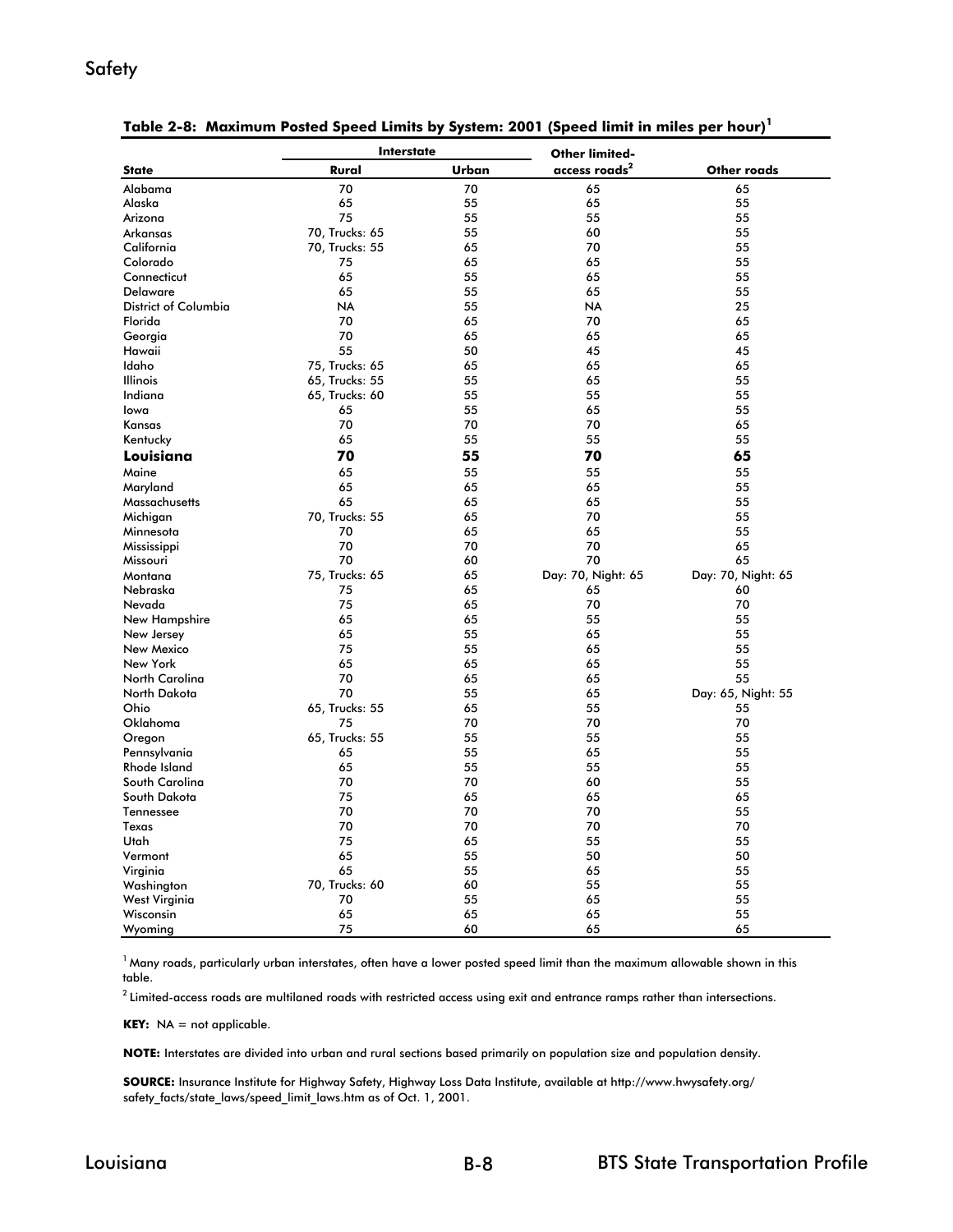|                      | Accidents/       |                   |                 |                      | Accidents/       |                   |                 |
|----------------------|------------------|-------------------|-----------------|----------------------|------------------|-------------------|-----------------|
| <b>State</b>         | <b>Incidents</b> | <b>Fatalities</b> | <b>Injuries</b> | <b>State</b>         | <b>Incidents</b> | <b>Fatalities</b> | <b>Injuries</b> |
| Alabama              | 257              | 20                | 143             | Montana              | 156              | 4                 | 108             |
| Alaska               | 89               | 2                 | 82              | Nevada               | 40               |                   | 25              |
| Arizona              | 222              | 27                | 147             | New Hampshire        | 18               | 0                 | 15              |
| Arkansas             | 371              | 30                | 225             | New Jersey           | 528              | 28                | 432             |
| California           | 1,133            | 101               | 808             | Nebraska             | 362              | 8                 | 247             |
| Colorado             | 199              | 10                | 112             | <b>New Mexico</b>    | 138              | 4                 | 106             |
| Connecticut          | 203              | 6                 | 159             | New York             | 1,330            | 32                | 1,168           |
| <b>Delaware</b>      | 59               | $\overline{2}$    | 47              | North Carolina       | 243              | 24                | 121             |
| District of Columbia | 107              | $\mathbf 0$       | 90              | North Dakota         | 122              | 9                 | 82              |
| Florida              | 405              | 45                | 303             | Ohio                 | 575              | 28                | 339             |
| Georgia              | 395              | 23                | 231             | Oklahoma             | 231              | 22                | 124             |
| Hawaii               | 0                | 0                 | 0               | Oregon               | 214              | 9                 | 152             |
| Idaho                | 109              | 11                | 53              | Pennsylvania         | 752              | 23                | 583             |
| <b>Illinois</b>      | 1,484            | 69                | 1,109           | <b>Rhode Island</b>  | 21               | 1                 | 19              |
| Indiana              | 540              | 36                | 317             | South Carolina       | 192              | 20                | 141             |
| lowa                 | 367              | 9                 | 211             | South Dakota         | 64               | 3                 | 43              |
| Kansas               | 337              | 21                | 226             | Tennessee            | 296              | 15                | 163             |
| Kentucky             | 272              | 14                | 170             | Texas                | 1,260            | 90                | 777             |
| Louisiana            | 465              | 16                | 310             | Utah                 | 129              | 5                 | 88              |
| Maine                | 79               | 2                 | 58              | Vermont              | 29               | 1                 | 22              |
| Maryland             | 173              | 9                 | 103             | Virginia             | 252              | 13                | 169             |
| <b>Massachusetts</b> | 228              | 17                | 183             | Washington           | 317              | 16                | 230             |
| Michigan             | 434              | 23                | 300             | West Virginia        | 128              | 9                 | 93              |
| Minnesota            | 431              | 11                | 303             | Wisconsin            | 390              | 20                | 258             |
| Mississippi          | 250              | 17                | 120             | Wyoming              | 156              | $\overline{2}$    | 107             |
| Missouri             | 367              | 29                | 221             | <b>United States</b> | 16,919           | 937               | 11,643          |

**Table 2-9: Total Rail Accidents/Incidents: 2000**





**NOTE FOR DATA ON THIS PAGE:** "Accidents/incidents" includes all events reportable to the U.S. Department of Transportation, Federal Railroad Administration under applicable regulations. These include: train accidents, reported on Form F 6180.54, comprised of collisions, derailments, and other events involving the operation of on-track equipment and causing reportable damage above an established threshold (\$6,600 in 1998); highway-rail grade crossing incidents, reported on Form F 6180.57, involving impact between railroad on-track equipment and highway users at crossings; and other incidents, reported on Form F 6180.55a, involving all other reportable incidents or exposures that cause a fatality or injury to any person, or an occupational illness to a railroad employee.

**SOURCE FOR DATA ON THIS PAGE:** U.S. Department of Transportation, Federal Railroad Administration, *Railroad Safety Statistics Annual Report 2000,* Washington, DC: 2001, table 2-11, available at http://safetydata.fra.dot.gov/officeofsafety/ as of Oct. 22, 2001.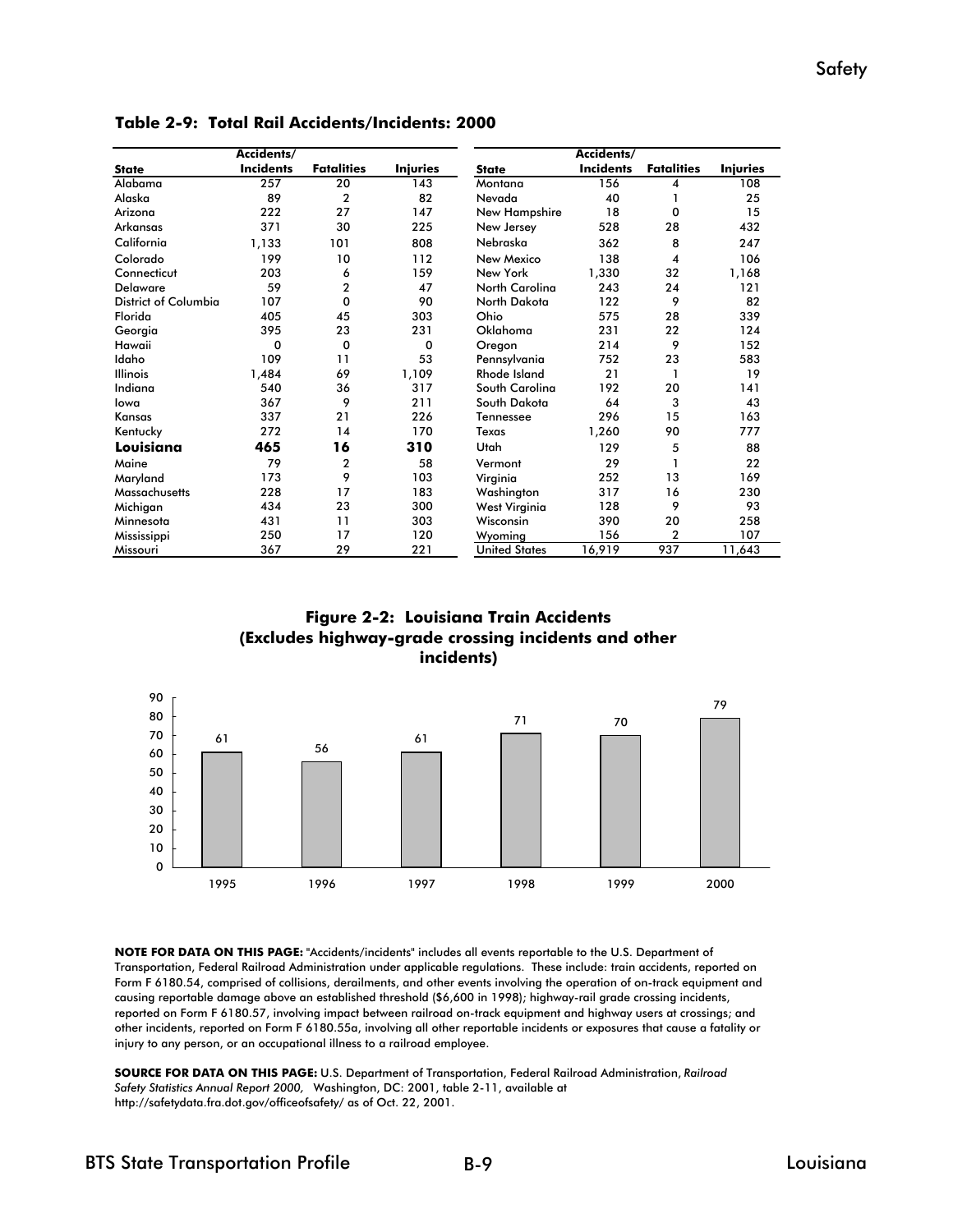|                      | Number of                 |                |                   |                 |                      | Number of                            |              |          |                 |
|----------------------|---------------------------|----------------|-------------------|-----------------|----------------------|--------------------------------------|--------------|----------|-----------------|
| <b>State</b>         | grade crossings Incidents |                | <b>Fatalities</b> | <b>Injuries</b> | <b>State</b>         | grade crossings Incidents Fatalities |              |          | <b>Injuries</b> |
| Alabama              | 5,418                     | 95             | 10                | 39              | Montana              | 3,514                                | 24           |          | $\mathbf{2}$    |
| Alaska               | 336                       | $\overline{7}$ | 0                 | 0               | Nebraska             | 6,575                                | 55           | 7        | 14              |
| Arizona              | 1.628                     | 29             | 8                 | 13              | Nevada               | 571                                  | 2            | o        | 0               |
| Arkansas             | 4.655                     | 115            | 27                | 36              | New Hampshire        | 637                                  | 3            | o        | <sup>0</sup>    |
| California           | 12.775                    | 174            | 27                | 54              | New Jersey           | 2,493                                | 36           | 5        | 10              |
| Colorado             | 3,271                     | 36             | 6                 | 8               | New Mexico           | 1,355                                | 17           | o        | 11              |
| Connecticut          | 624                       | 8              | 2                 | $\Omega$        | New York             | 6,216                                | 41           | 5        | 14              |
| Delaware             | 456                       | 10             | $\Omega$          |                 | North Carolina       | 7.813                                | 113          | 14       | 25              |
| District of Columbia | 42                        | $\overline{2}$ | $\Omega$          | 0               | North Dakota         | 6,343                                | 17           | 6        | $\overline{2}$  |
| Florida              | 5.324                     | 86             | 15                | 67              | Ohio                 | 9,633                                | 148          | 15       | 38              |
| Georgia              | 8,453                     | 128            | 10                | 38              | Oklahoma             | 5,913                                | 89           | 12       | 47              |
| Hawaii               | 8                         | $\mathbf 0$    | $\mathbf 0$       | 0               | Oregon               | 5,213                                | 30           | 0        | 13              |
| Idaho                | 2,645                     | 33             | 11                |                 | Pennsylvania         | 8.946                                | 69           | 8        | 17              |
| <b>Illinois</b>      | 13.916                    | 217            | 31                | 68              | Rhode Island         | 189                                  | $\Omega$     | $\Omega$ | $\Omega$        |
| Indiana              | 9.129                     | 194            | 23                | 55              | South Carolina       | 4.270                                | 80           | 10       | 24              |
| lowa                 | 9,317                     | 109            | 6                 | 31              | South Dakota         | 3,495                                | 11           | 0        | 5               |
| Kansas               | 10.756                    | 67             | 11                | 18              | <b>Tennessee</b>     | 5,062                                | 90           | 8        | 26              |
| Kentucky             | 5,037                     | 69             | 5                 | 20              | Texas                | 18,289                               | 388          | 52       | 164             |
| Louisiana            | 6,726                     | 181            | 14                | 88              | Utah                 | 1.755                                | 18           | 2        | 7               |
| Maine                | 1.680                     | 8              |                   |                 | Vermont              | 1,192                                | $\mathbf{2}$ | 0        | 0               |
| Maryland             | 1.390                     | 19             |                   | $\overline{2}$  | Virginia             | 4.829                                | 54           | 3        | 21              |
| Massachusetts        | 1,679                     | 12             |                   | 4               | Washington           | 5,749                                | 45           |          | 10              |
| Michigan             | 8,028                     | 134            | 13                | 51              | West Virginia        | 3,632                                | 20           |          | 8               |
| Minnesota            | 8,219                     | 91             | 6                 | 40              | Wisconsin            | 7,043                                | 122          | 15       | 49              |
| Mississippi          | 4,850                     | 113            | 15                | 44              | Wyomina              | 1.151                                | 3            | 0        | 0               |
| Missouri             | 8,001                     | 88             | 17                | 27              | <b>United States</b> | 256,241                              | 3,502        | 425      | 1,219           |

**Table 2-10: Highway-Rail Grade Crossing Incidents: 2000**





**NOTE FOR DATA ON THIS PAGE:** Any impact, regardless of severity, between railroad on-track equipment and any user of a public or private crossing site must be reported to the U.S. Department of Transportation, Federal Railroad Administration on Form F 6180.57. The vehicle crossing site includes sidewalks and pathways at, or associated with, the crossing. Counts of fatalities and injuries include motor vehicle occupants, people not in vehicles or on the trains, as well as people on the train or railroad equipment.

**SOURCE FOR DATA ON THIS PAGE:** U.S. Department of Transportation, Federal Railroad Administration, *Railroad Safety Statistics Annual Report 2000,* Washington, DC: 2001, available at http://safetydata.fra.dot.gov/officeofsafety/ as of Oct. 22, 2001.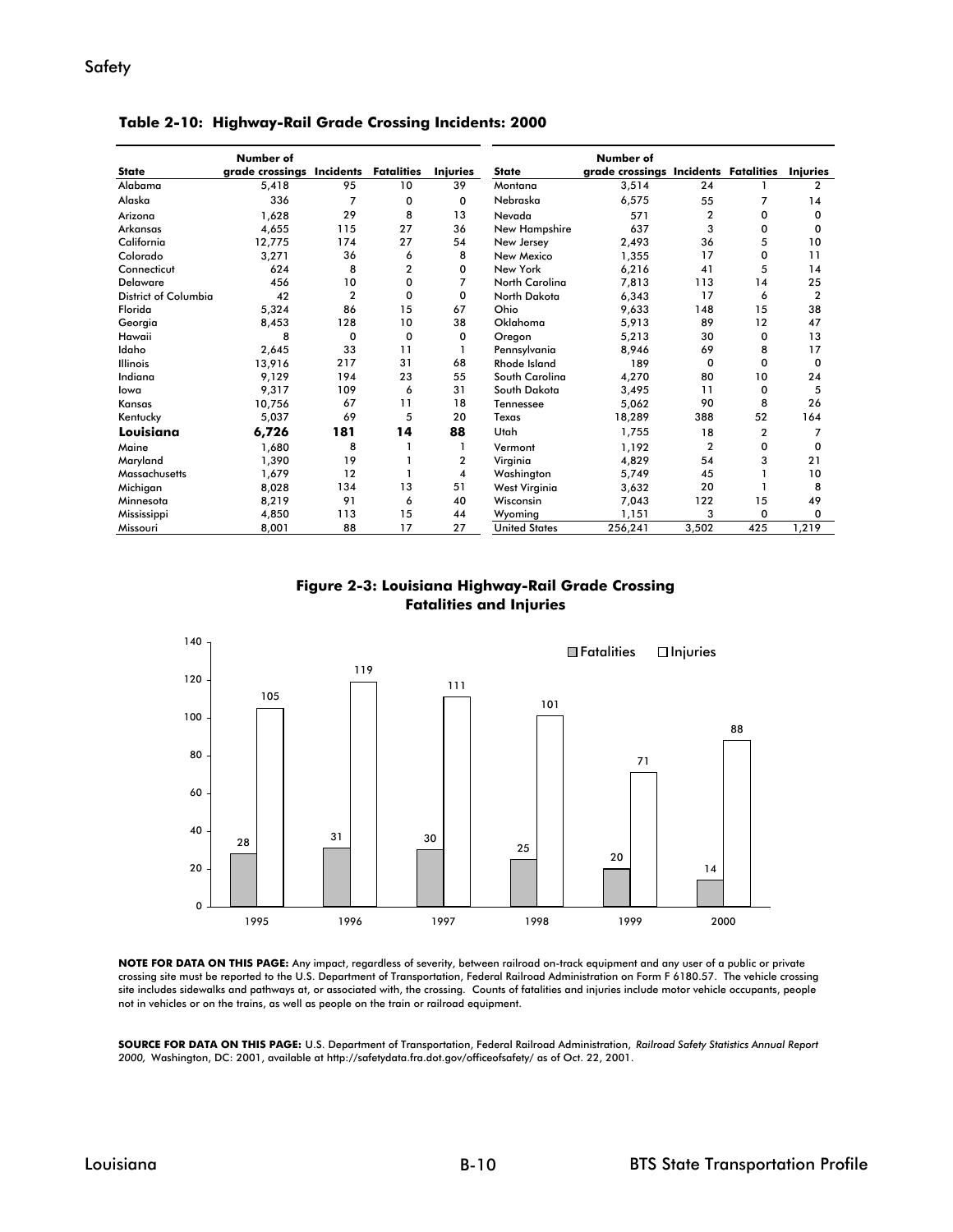|                        |               | Louisiana      | <b>United States</b> |                |  |
|------------------------|---------------|----------------|----------------------|----------------|--|
|                        | <b>Number</b> | <b>Percent</b> | <b>Number</b>        | <b>Percent</b> |  |
| Total                  | 6,726         | 100.0          | 256,241              | 100.0          |  |
| Public, motor vehicle  | 3.518         | 52.3           | 155,370              | 60.6           |  |
| Private, motor vehicle | 3,172         | 47.2           | 98.918               | 38.6           |  |
| Pedestrian             | 36            | 0.5            | 1.953                | 0.8            |  |

**SOURCE:** U.S. Department of Transportation, Federal Railway Administration, Office of Railway Safety, *Railroad Safety Statistics Annual Report 2000,* Washington, DC: 2001, table 9-2, available at http://safetydata.fra.dot.gov/officeofsafety as of Nov. 21, 2001.

#### **Table 2-12: Warning Devices at Public Highway-Rail Grade Crossings: 2000**

|                        |               | Louisiana      |               | <b>United States</b> |
|------------------------|---------------|----------------|---------------|----------------------|
|                        | <b>Number</b> | <b>Percent</b> | <b>Number</b> | <b>Percent</b>       |
| Total                  | 3.518         | 100.0          | 155,370       | 100.0                |
| Cross bucks            | 1,755         | 49.9           | 71,468        | 46.0                 |
| Gates                  | 549           | 15.6           | 34,296        | 22.1                 |
| <b>Flashing lights</b> | 666           | 18.9           | 27,100        | 17.4                 |
| Stop signs             | 258           | 7.3            | 11,630        | 7.5                  |
| Unknown                | 215           | 6.1            | 5,253         | 3.4                  |
| Special warning        | 38            | 1.1            | 3,723         | 2.4                  |
| HWTS, WW, bells        | 26            | 0.7            | 1,417         | 0.9                  |
| Other                  | 11            | 0.3            | 483           | 0.3                  |

**KEY:** HWTS = highway traffic signals; WW = wigwags.

**SOURCE:** U.S. Department of Transportation, Federal Railway Administration, Office of Railway Safety, *Railroad Safety Statistics Annual Report 2000* , Washington, DC: 2001, table 9-4, available at http://safetydata.fra.dot.gov/officeofsafety as of Nov. 21, 2001.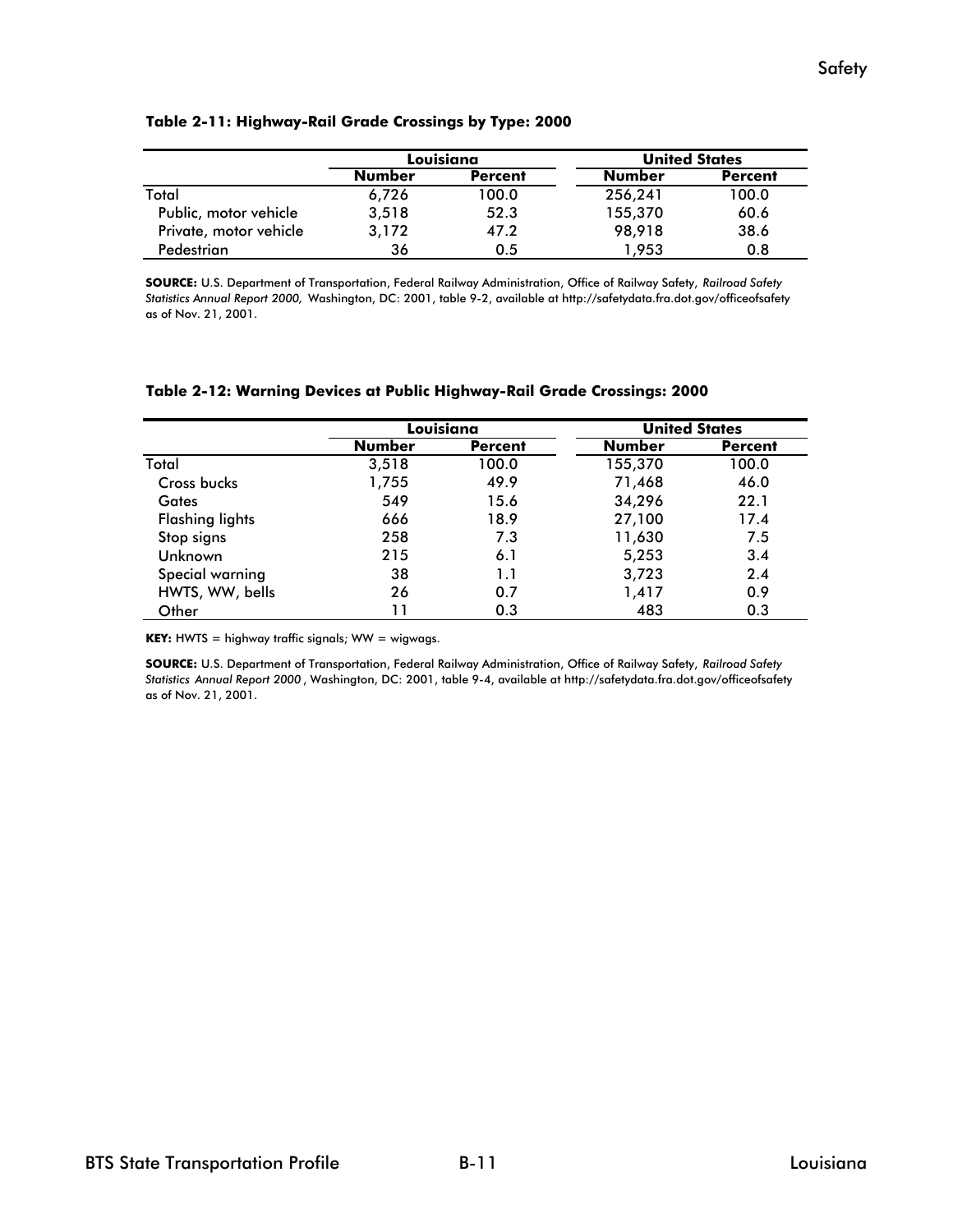| <b>Type of person</b>                 | <b>Fatalities</b> | <b>Injuries</b> |
|---------------------------------------|-------------------|-----------------|
| Worker on duty (railroad employee)    | 2                 | 210             |
| Employee not on duty                  |                   | З               |
| Passenger on train                    |                   | 3               |
| Nontrespasser                         | 12                | 75              |
| <b>Trespasser</b>                     | 7                 | 14              |
| Worker on duty (contractor)           |                   |                 |
| Contractor (other)                    |                   |                 |
| Worker on duty (volunteer)            |                   |                 |
| Volunteer (other)                     |                   |                 |
| Nontrespasser (off railroad property) |                   |                 |

#### **Table 2-13: Types of People Injured in Louisiana Train Accidents/Incidents: 2000 (Includes highway-rail crossing)**

## **Figure 2-4: Railroad Trespasser Deaths and Injuries in Louisiana (Excludes highway-rail crossing)**



**NOTE FOR DATA ON THIS PAGE:** As defined by the U.S. Department of Transportation, Federal Railroad Administration, a trespasser is any person on a part of railroad property used in railroad operations whose presence is prohibited, forbidden, or unlawful. Employees who are trespassing on railroad property are reported as trespassers.

**SOURCE FOR DATA ON THIS PAGE:** U.S. Department of Transportation, Federal Railroad Administration, *Railroad Safety Statistics Annual Report 2000,* Washington, DC: 2001, available at http://safetydata.fra.dot.gov/officeofsafety/ as of Oct. 22, 2001.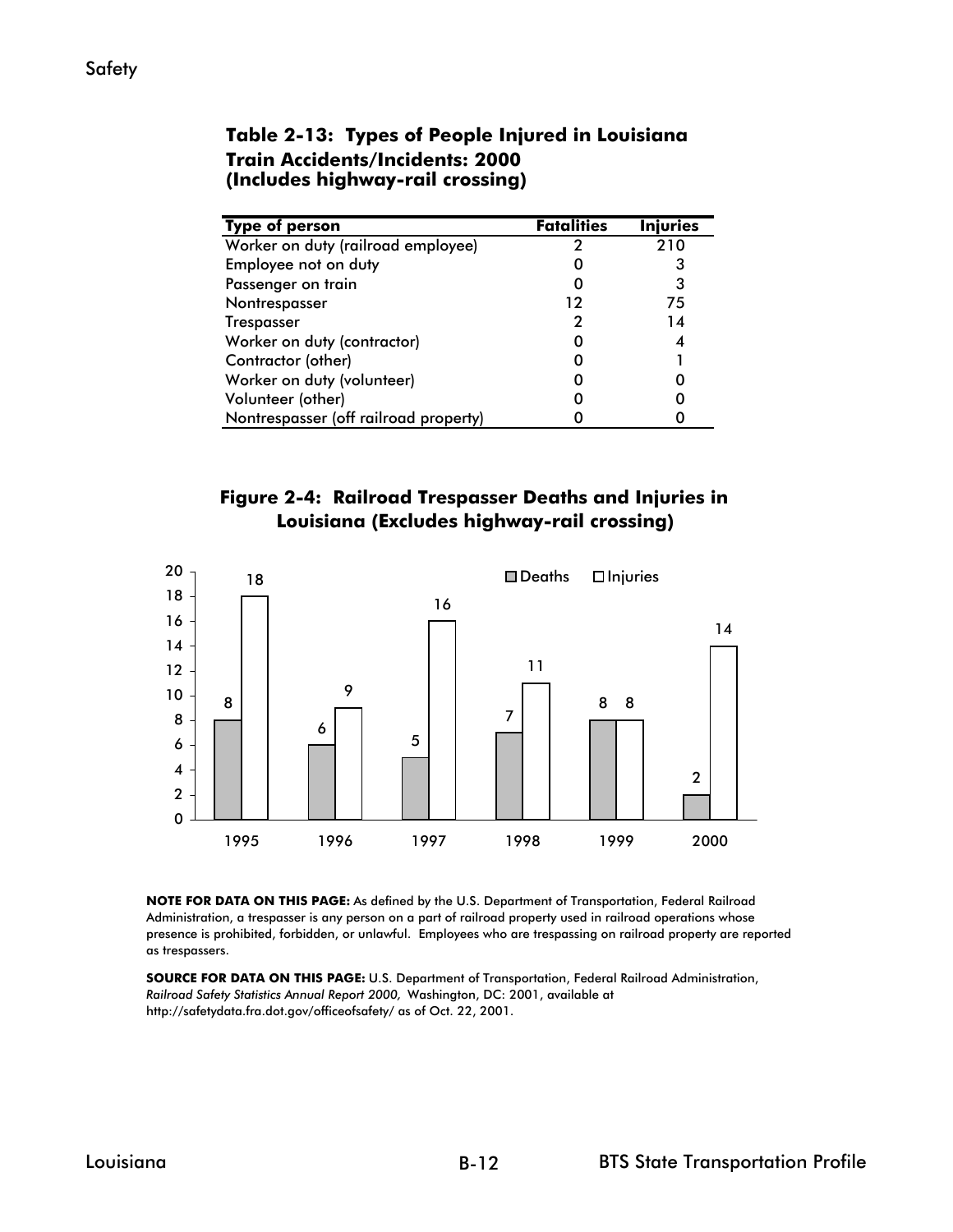|                    | <b>Collision</b> |                   |                 |           | <b>Noncollision</b> |                 |                |  |
|--------------------|------------------|-------------------|-----------------|-----------|---------------------|-----------------|----------------|--|
|                    | Number of        |                   |                 | Number of |                     |                 | damage         |  |
|                    | incidents        | <b>Fatalities</b> | <b>Injuries</b> | incidents | Fatalities          | <b>Injuries</b> | (\$ thousands) |  |
| Automated guideway |                  |                   |                 |           |                     |                 |                |  |
| Cable car          |                  |                   |                 |           |                     |                 |                |  |
| Commuter rail      |                  |                   |                 |           |                     |                 |                |  |
| Demand responsive  |                  |                   | 13              |           |                     |                 | 21             |  |
| Ferry boat         |                  |                   |                 | 20        |                     | 20              | 65             |  |
| Heavy rail         |                  |                   |                 | 0         |                     |                 |                |  |
| Light rail         |                  |                   |                 |           |                     |                 |                |  |
| Motor bus          | 136              |                   | 180             | 97        |                     | 98              | 134            |  |
| Trolley bus        |                  |                   |                 |           |                     |                 |                |  |
| Van pool           |                  |                   |                 |           |                     |                 |                |  |

#### **Table 2-14: Louisiana Transit Safety Data: 2000**

#### **Table 2-15: U.S. Transit Safety Data: 2000**

|                    | <b>Collision</b> |                   |                 |           | <b>Noncollision</b> |                 |                |  |
|--------------------|------------------|-------------------|-----------------|-----------|---------------------|-----------------|----------------|--|
|                    | Number of        |                   |                 | Number of |                     |                 | damage         |  |
|                    | incidents        | <b>Fatalities</b> | <b>Iniuries</b> | incidents | <b>Fatalities</b>   | <b>Injuries</b> | (\$ thousands) |  |
| Automated guideway |                  | 0                 | Ω               | 16        | 0                   | 15              | 34             |  |
| Cable car          | 10               | 0                 | 15              | 10        | 0                   |                 | 10             |  |
| Commuter rail      | 267              | 104               | 95              | 1.981     | 2                   | 1.865           | 8,047          |  |
| Demand responsive  | 3,055            | 6                 | 1,603           | 1.510     | 11                  | 1,494           | 6,910          |  |
| Ferry boat         |                  | 0                 | 6               | 719       | 0                   | 730             | 106            |  |
| Heavy rail         | 389              | 55                | 316             | 12,388    | 22                  | 10.530          | 5,034          |  |
| Light rail         | 343              | 30                | 361             | 979       | 0                   | 978             | 3,062          |  |
| Motor bus          | 23.184           | 93                | 20,800          | 19.847    | 8                   | 20,967          | 43,717         |  |
| Trolley bus        | 122              | 0                 | 103             | 257       | 0                   | 265             | 103            |  |
| Van pool           | 186              |                   | 65              | 5         |                     | 5               | 563            |  |

**NOTES FOR DATA ON THIS PAGE:** Collision includes at-grade crossings and suicides. Noncollision includes: 1) derailments/buses going off road; 2) personal casualties in parking facilities, inside vehicles, on right of way, boarding/alighting, and in station/bus stops; and 3) nonarson fires.

**SOURCE FOR DATA ON THIS PAGE:** U.S. Department of Transportation, Federal Transit Administration, 2000 National Transit Database, available at http://www.ntdprogram.com as of Dec. 5, 2001.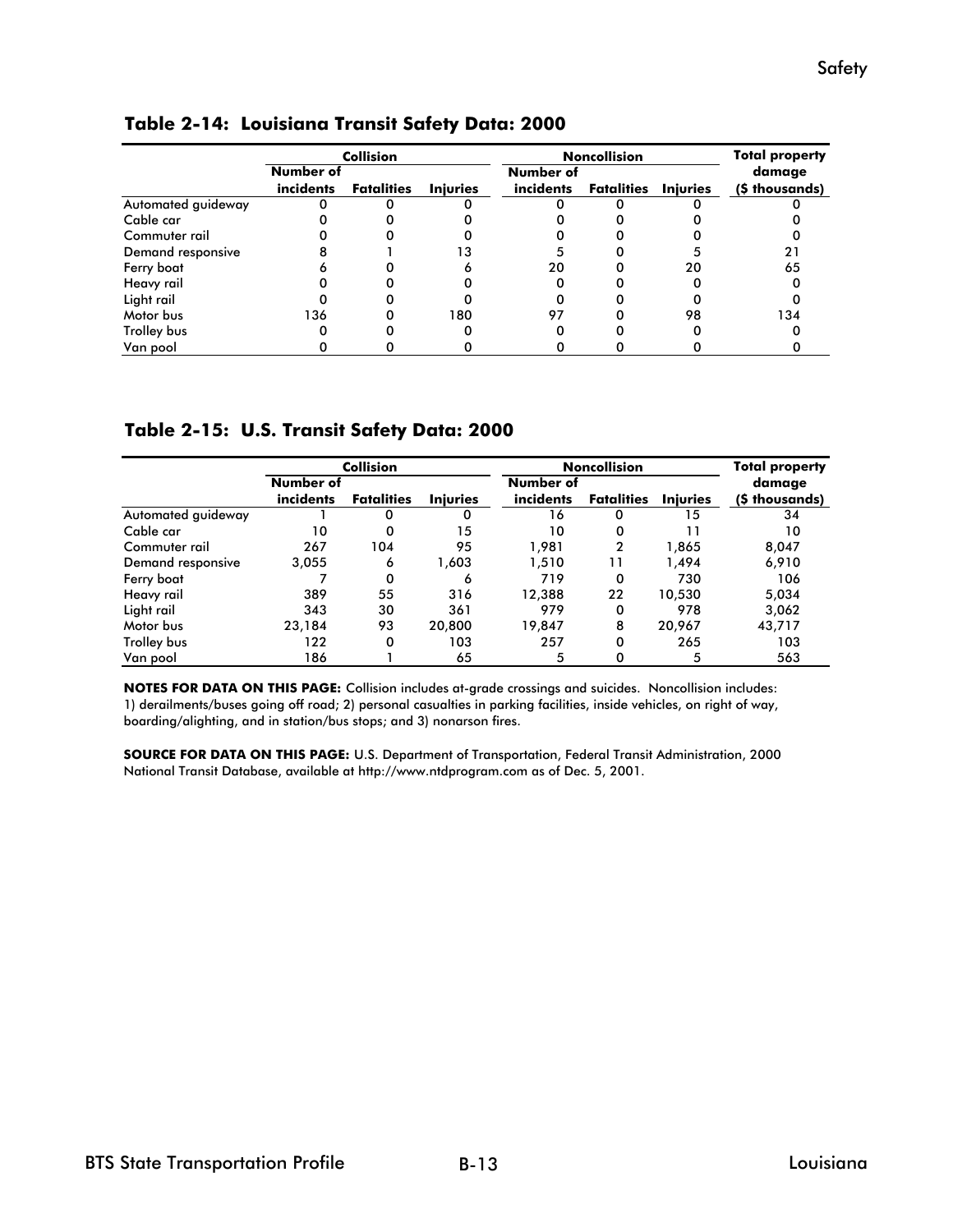|                     | Louisiana | <b>United States</b> |
|---------------------|-----------|----------------------|
| Number of accidents |           |                      |
| Total               | 220       | 7,740                |
| Fatal               | 44        | 616                  |
| Nonfatal injury     | 106       | 3,292                |
| Property damage     | 70        | 3.832                |
| Number of persons   |           |                      |
| Killed              | 46        | 701                  |
| Injured             | 184       | 4.355                |

**Table 2-16: Recreational Boating Accidents: 2000**

**NOTE:** Guam, Puerto Rico, and the Virgin Islands are included in the U.S. total.



**Figure 2-5: Louisiana Recreational Boating Accidents**

**NOTES FOR DATA ON THIS PAGE:** An accident is listed under one category only, with fatal being the highest priority, followed by nonfatal injury, followed by property damage. For example, if two vessels are in an accident resulting in a fatality and a nonfatal injury, the accident is counted as a fatal accident involving two vessels.

These data do not include: 1) accidents involving only slight injury not requiring medical treatment beyond first-aid; 2) accidents involving property damage of \$500 or less; 3) accidents not caused or contributed to by a vessel, its equipment, or its appendages; and 4) accidents in which the boat was used solely as a platform for other activities, such as swimming or skin diving. Such cases are not included because the victims freely left the safety of a boat. However, the data do include accidents involving people in the water who are struck by their boat or another boat.

**SOURCE FOR DATA ON THIS PAGE:** U.S. Department of Transportation, U.S. Coast Guard, *Boating Statistics, 2000,*  Washington, DC: 2001, available at http://www.uscgboating.org/Saf/pdf/Boating\_Statistics\_2000.pdf as of Nov. 14, 2001.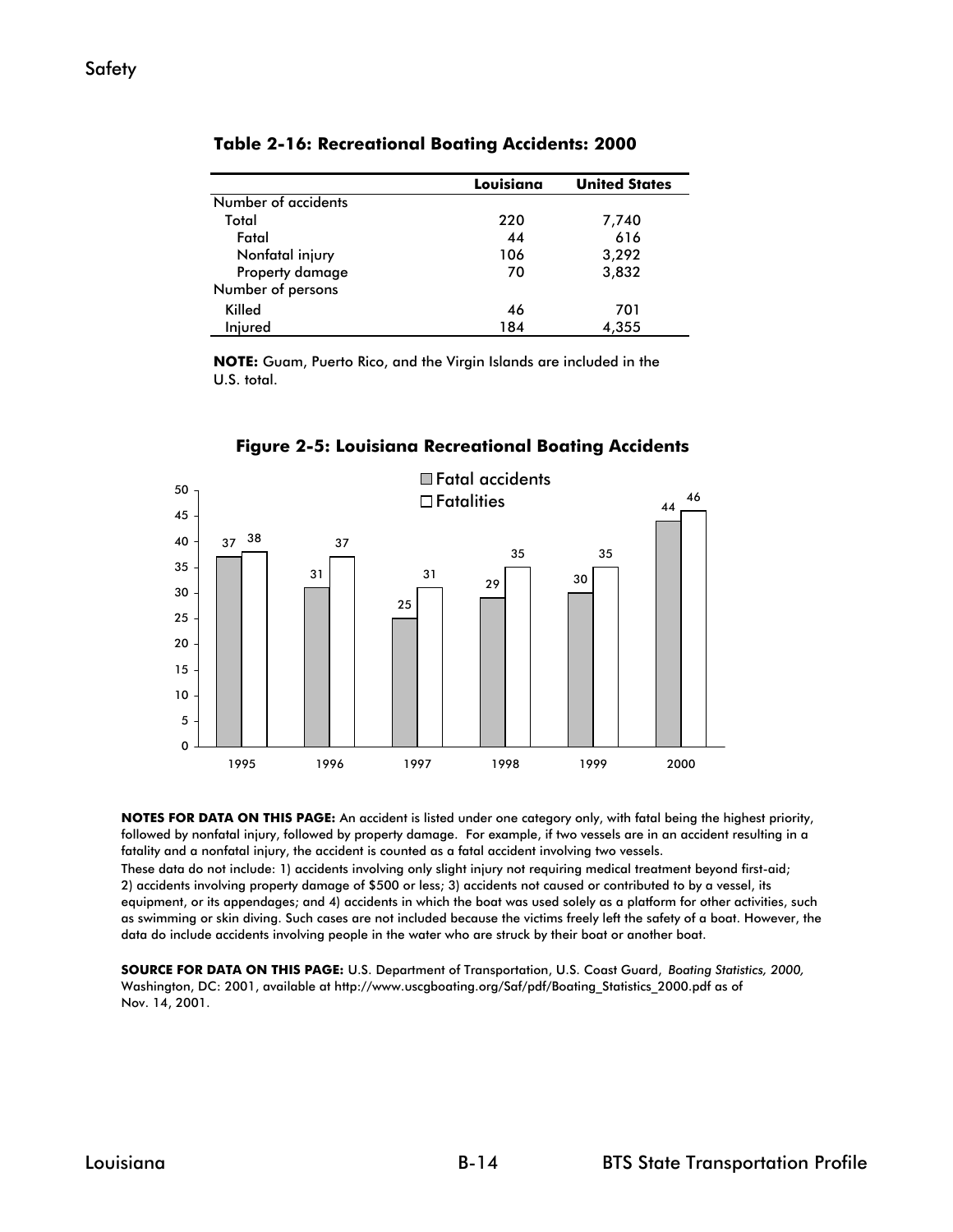|                     |    | 1999                           | 2000 |                                |  |
|---------------------|----|--------------------------------|------|--------------------------------|--|
|                     |    | <b>Louisiana United States</b> |      | <b>Louisiana United States</b> |  |
| Number of accidents |    |                                |      |                                |  |
| Total               | 13 | 633                            | 33   | 696                            |  |
| Number of persons   |    |                                |      |                                |  |
| Killed              |    | 191                            | 16   | 215                            |  |
| Iniured             | 8  | 476                            | 45   | 542                            |  |

#### **Table 2-17: Alcohol Involvement in Recreational Boating**

## **Figure 2-6: Louisiana Recreational Boating Accidents Involving Alcohol**



**NOTE FOR DATA ON THIS PAGE:** Alcohol involvement in a boating accident includes any accident in which alcoholic beverages are consumed in the boat and the investigating official has determined that the operator was impaired or affected while operating the boat.

**SOURCES FOR DATA ON THIS PAGE:** U.S. Department of Transportation, U.S. Coast Guard, *Boating Statistics 2000* , Washington, DC: 2001; U.S. Department of Transportation, U.S. Coast Guard, *Boating Statistics 1999,* Washington, DC: 2000, available at http://www.uscgboating.org/Saf/pdf/Boating\_Statistics\_2000.pdf and http://www.uscgboating.org/Saf/pdf/Boating\_Statistics\_1999.pdf as of Nov. 14, 2001.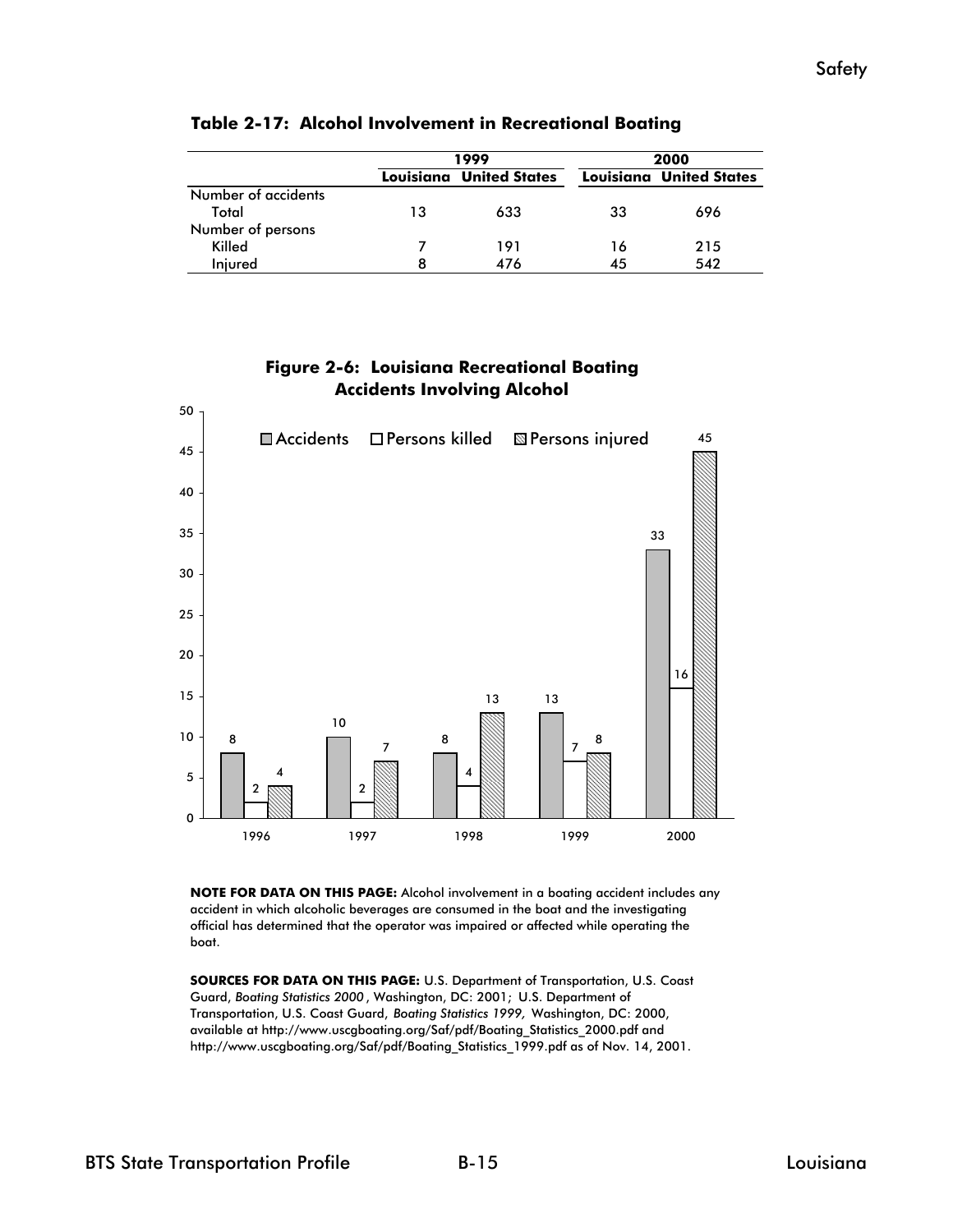|                      |           |               |       | <b>Injuries</b> | <b>Damages</b> |                |
|----------------------|-----------|---------------|-------|-----------------|----------------|----------------|
|                      | Incidents | <b>Deaths</b> | Total | Maior           | Minor          | (\$ thousands) |
| Louisiana            | 335       |               |       |                 |                | 16.632         |
| <b>United States</b> | 17.514    |               | 246   |                 | 228            | 72.728         |

#### **(Not including pipelines) Table 2-18: Hazardous Materials Incidents: 2000**

**NOTES**: U.S. total includes U.S. territories or foreign locations.

Hazardous material incident locations are often listed as the terminals or sorting centers where they are discovered. Therefore, states with this type of a facility may show a disproportionate number of incidents.

Hazardous materials deaths and injuries are caused by the hazardous material in commerce. Hazardous materials transportation incidents required to be reported are defined in the Code of Federal Regulations (CFR), 49 CFR Part 171.15, 171.16 (Form F 5800.1).





**NOTE FOR DATA ON THIS PAGE:** Hazardous materials incident data are subject to revision and correction by the Office of Hazardous Materials Safety.

**SOURCE FOR DATA ON THIS PAGE:** U.S. Department of Transportation, Research and Special Programs Administration, Office of Hazardous Materials Safety, *Hazmat Summary by State for Calendar Year 2000* , and earlier years, Washington, DC: 2002, available at http://hazmat.dot.gov as of Apr. 24, 2002.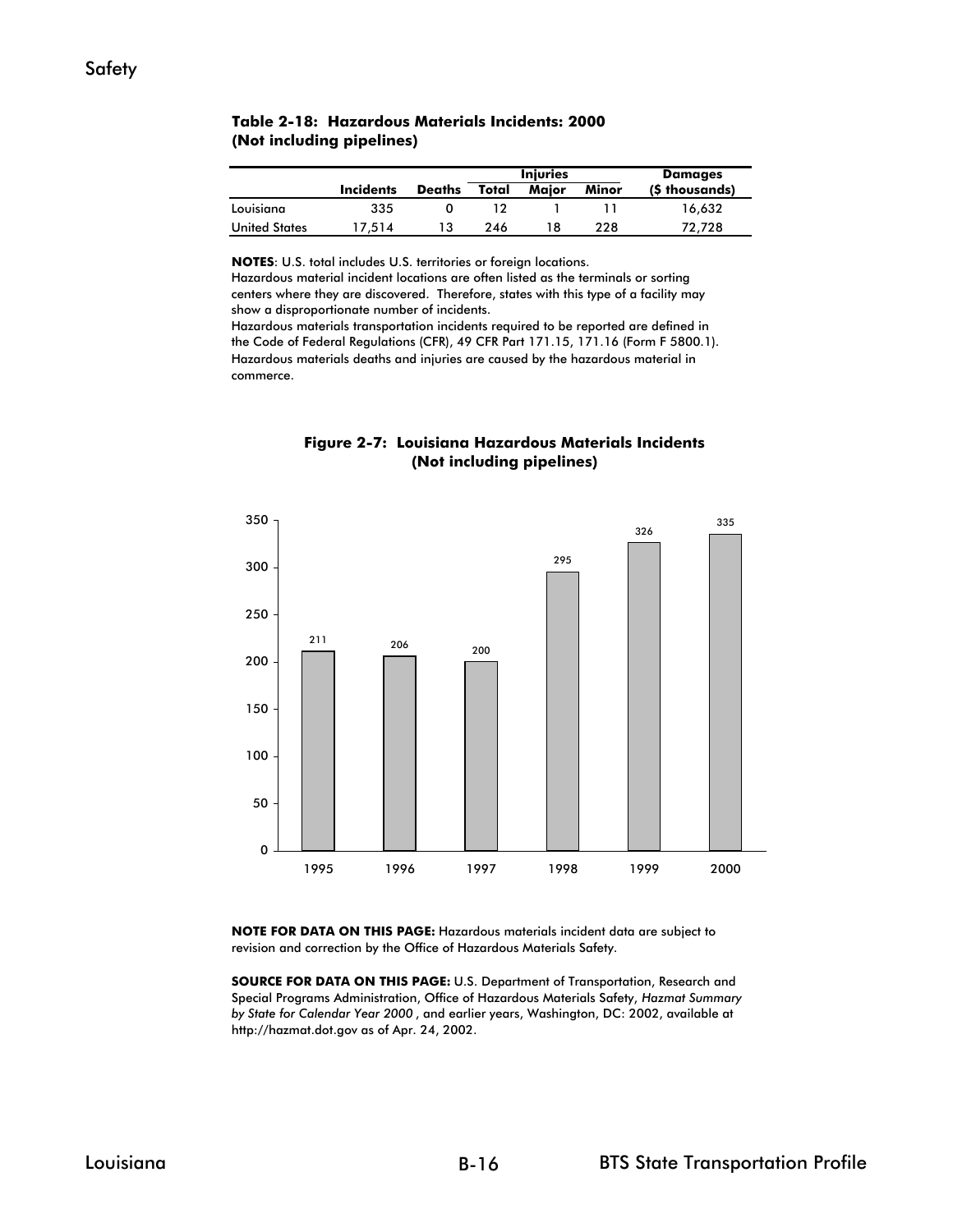|         |                        |               | <b>Injuries</b> |       | Damages        |
|---------|------------------------|---------------|-----------------|-------|----------------|
| Mode    | <b>Total incidents</b> | <b>Deaths</b> | Maior           | Minor | (\$ thousands) |
| Highway | 242                    |               |                 |       | 950            |
| Rail    | 85                     |               |                 |       | 15,607         |
| Air     |                        |               |                 |       |                |
| Water   |                        |               |                 |       | 75             |
| Total   | 334                    |               |                 |       | 16.632         |

#### **Table 2-19: Louisiana Hazardous Materials Incidents by Mode: 2000 (Not including pipelines)**

 $1$ Includes only packaged shipments (i.e., nonbulk shipments).





**NOTE FOR DATA ON THIS PAGE:** Hazardous materials incident data are subject to revision and correction by the Office of Hazardous Materials Safety.

**SOURCE FOR DATA ON THIS PAGE:** U.S. Department of Transportation, Research and Special Programs Administration, Office of Hazardous Materials Safety, *Hazmat Summary by State for Calendar Year 2000* , and earlier years, Washington, DC: 2002, available at http://hazmat.dot.gov/ as of Apr. 24, 2002.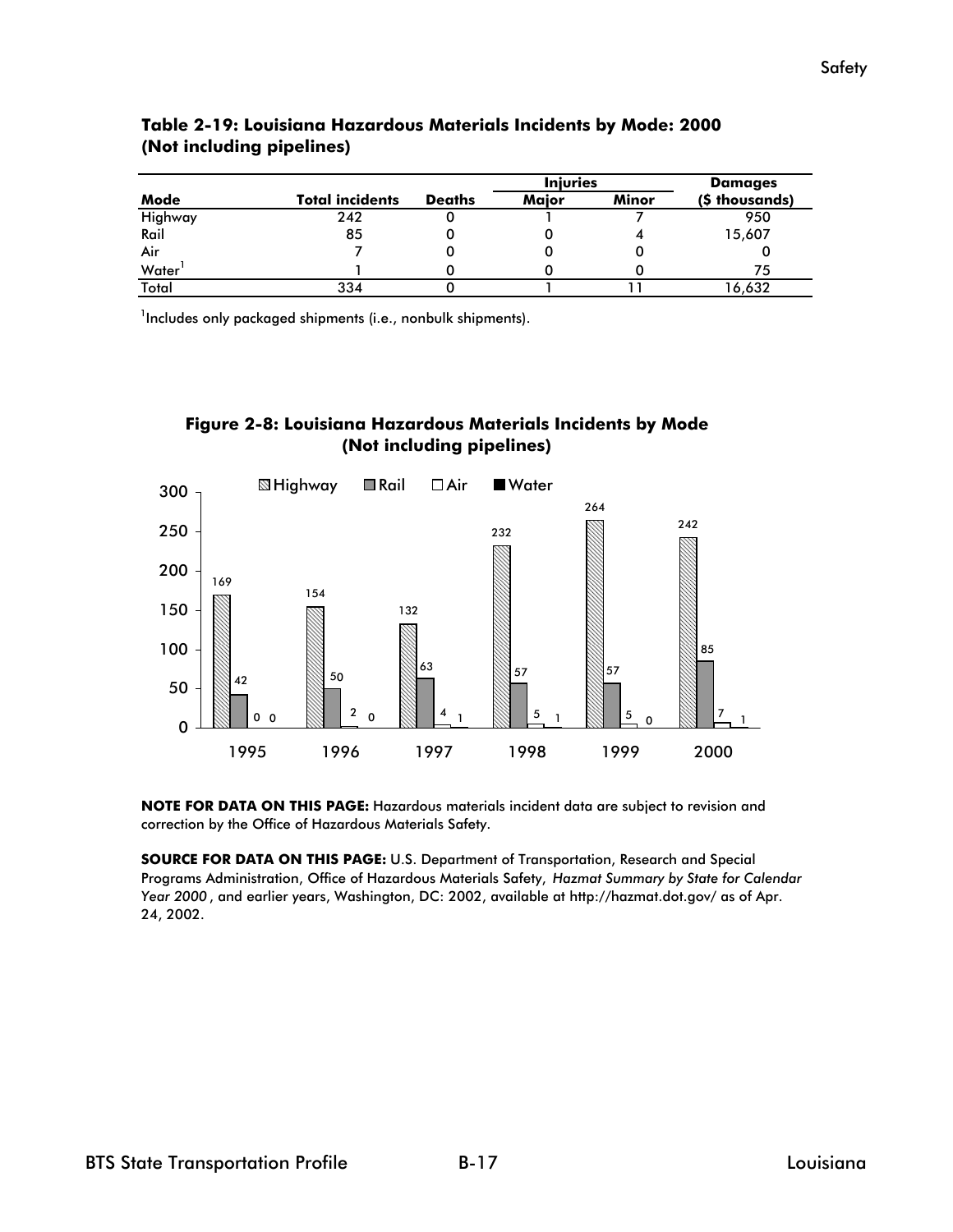#### **Table 2-20: Natural Gas Distribution Pipeline Incidents**

|                                | 1995   | 1996   | 1997   | 1998   | 1999     | 2000   |
|--------------------------------|--------|--------|--------|--------|----------|--------|
| Louisiana                      |        |        |        |        |          |        |
| Number of incidents            | 6      | 5      | 5      | 4      | 2        | 3      |
| Number of fatalities           |        |        | 0      | 0      | 0        |        |
| Number of injuries             |        | 5      | 5      | 3      |          | 0      |
| Property damage (\$ thousands) | 161    | 168    | 312    | 300    | $\Omega$ | 100    |
| United States, total           |        |        |        |        |          |        |
| Number of incidents            | 97     | 110    | 102    | 137    | 119      | 154    |
| Number of fatalities           | 16     | 47'    | 9      | 17     | 19       | 22     |
| Number of injuries             | 43     | 109'   | 67     | 65     | 85       | 59     |
| Property damage (\$ thousands) | 10.951 | 16,253 | 12.493 | 19,055 | 25,914   | 23.399 |

 $^{\rm 1}$  Includes 33 fatalities, 42 injuries, and \$5,000,000 property damage associated with an incident in San Juan, Puerto Rico that was attributed to natural gas at the time. The cause of the incident is currently in dispute and subject to litigation.

**NOTE**: Incidents are reported on Form RSPA F 7100.1.

|                                | 1995  | 1996   | 1997   | 1998   | 1999   | 2000   |
|--------------------------------|-------|--------|--------|--------|--------|--------|
| Louisiana                      |       |        |        |        |        |        |
| Number of incidents            | 14    | 20     | 15     | 29     | 9      | 16     |
| Number of fatalities           |       | 0      | 0      | 0      |        | 0      |
| Number of injuries             |       |        |        |        |        | 5      |
| Property damage (\$ thousands) | 3,160 | 3,502  | 1,476  | 10,215 | 1,245  | 3,291  |
| United States, total           |       |        |        |        |        |        |
| Number of incidents            | 64    | 77     | 73     | 99     | 54     | 80     |
| Number of fatalities           | 2     |        |        |        | 2      | 15     |
| Number of injuries             | 10    | 5      | 5      |        | 8      | 18     |
| Property damage (\$ thousands) | 9,958 | 13.078 | 12,078 | 29,749 | 17,696 | 17,868 |

#### **Table 2-21: Natural Gas Transmission Pipeline Incidents**

**NOTE**: Incidents are reported on Form RSPA F 7100.2.

#### **NOTES FOR DATA ON THIS PAGE:** Incident means any of the following events:

I. An event that involves a release of gas from a pipeline or of liquefied natural gas (LNG) facility and a) a death or personal injury necessitating in-patient hospitalization or b) estimated property damage, including cost of gas lost, of the operator or others, or both, of \$50,000 or more.

II. An event that results in an emergency shutdown of an LNG facility.

III. An event that is significant, in the judgment of the operator, even though it did not meet the criteria of I or II.

Historical totals may change as the Office of Pipeline Safety receives supplemental information on incidents.

**SOURCE FOR DATA ON THIS PAGE:** U.S. Department of Transportation, Research and Special Programs Administration, Office of Pipeline Safety, available at http://ops.dot.gov as of Jan. 7, 2002.

#### Safety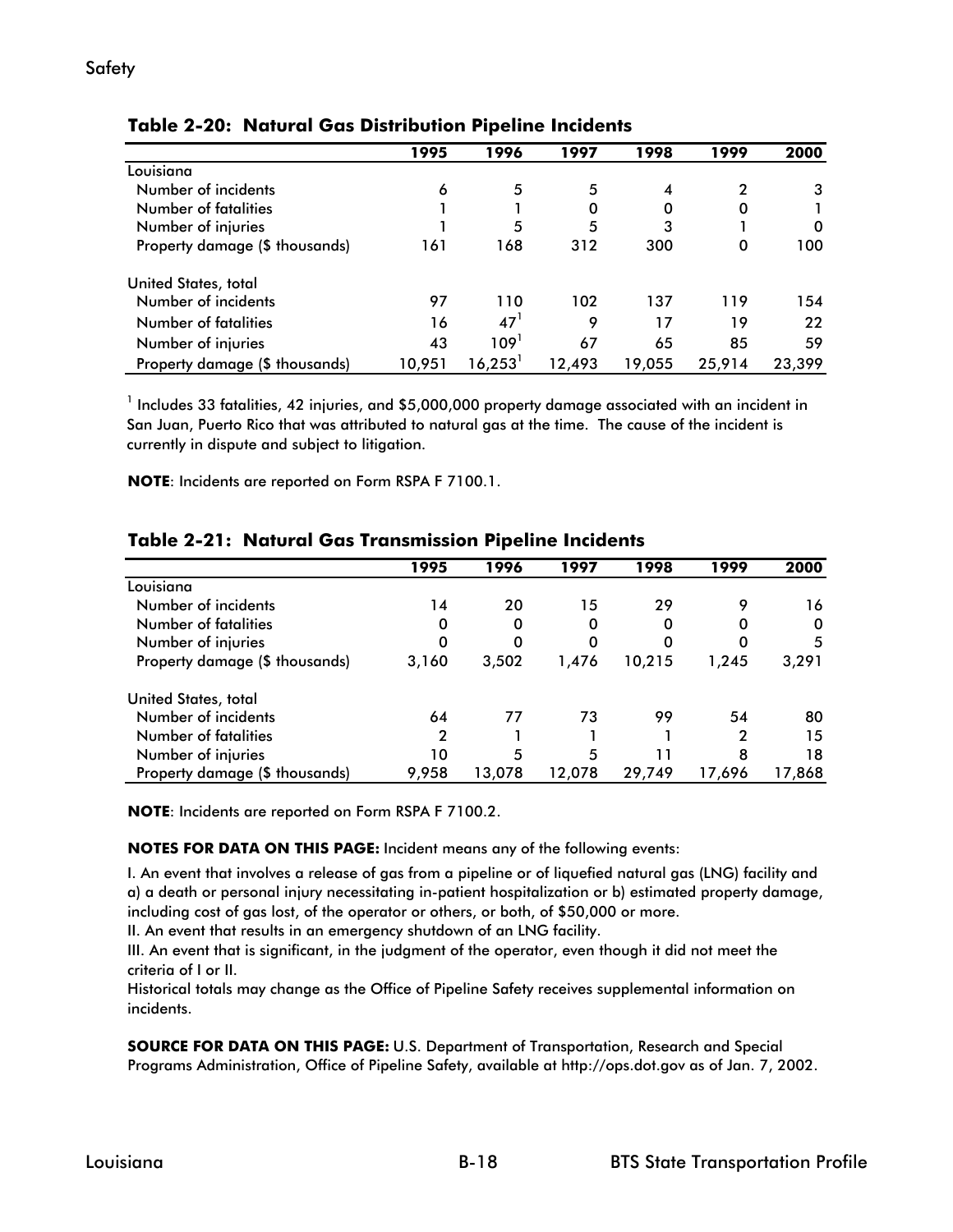|                                | 1995   | 1996   | 1997   | 1998   | 1999   | 2000    |
|--------------------------------|--------|--------|--------|--------|--------|---------|
| Louisiana                      |        |        |        |        |        |         |
| Number of incidents            | 9      | 10     |        |        |        | 9       |
| Number of fatalities           | 0      | 0      | 0      |        | 0      | 0       |
| Number of injuries             | 0      | 0      |        | O      | O      | 0       |
| Property damage (\$ thousands) | 531    | 8,041  | 5,234  | 15,613 | 3,832  | 2,829   |
| United States, total           |        |        |        |        |        |         |
| Number of incidents            | 188    | 193    | 171    | 153    | 168    | 147     |
| Number of fatalities           | 3      | 5      | 0      | 2      |        |         |
| Number of injuries             | 11     | 13     | 5      | 6      | 20     | 4       |
| Property damage (\$ thousands) | 32,519 | 81,083 | 42,811 | 62,865 | 43,109 | 115,704 |

## **Table 2-22: Hazardous Liquid Pipeline Incidents**

**NOTES**: Historical totals may change as the Office of Pipeline Safety receives supplemental information on incidents. Incidents are reported on Form RSPA F 7100.1. An accident report is required for each failure in a pipeline system in which there is a release of the hazardous liquid or carbon dioxide transported resulting in any of the following:

1. Explosion or fire not intentionally set by the operator;

2. Loss of 50 or more barrels (8 or more cubic meters) of hazardous liquid or carbon dioxide;

3. Escape to the atmosphere of more than 5 barrels (0.8 cubic meters) a day of highly volatile liquids;

4. Death of any person;

5. Bodily harm to any person resulting in: a. loss of consciousness; or b. necessity to carry the person from the scene; or c. necessity for medical treatment; or d. disability which prevents the discharge of normal duties or the pursuit of normal activities beyond the day of the accident;

6. Estimated property damage, including cost of clean-up and recovery, value of lost product, and damage to the property of the operator or others, or both, exceeding \$50,000.

**SOURCE**: U.S. Department of Transportation, Research and Special Programs Administration, Office of Pipeline Safety, available at http://ops.dot.gov as of Jan. 7, 2002.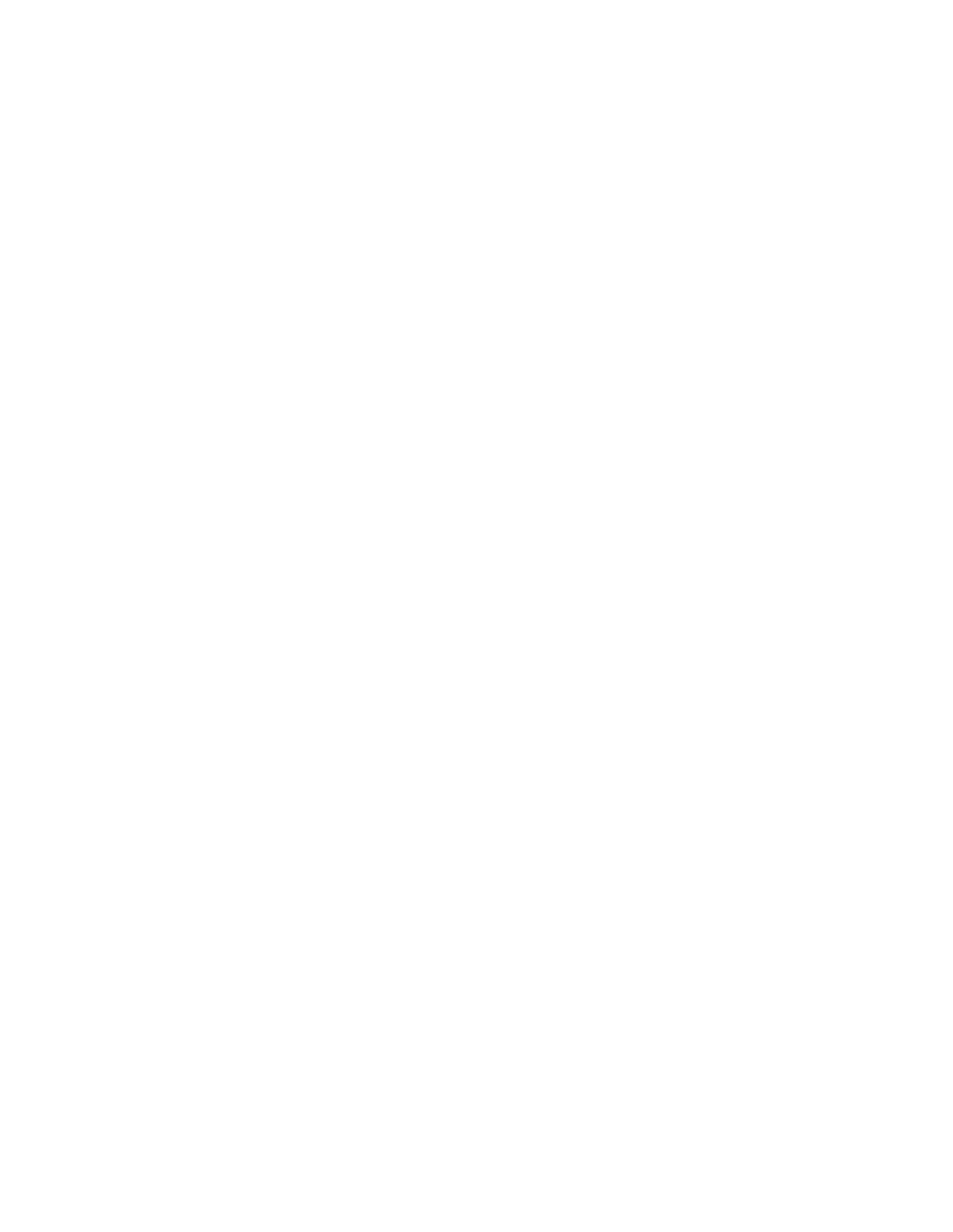# C Freight Transportation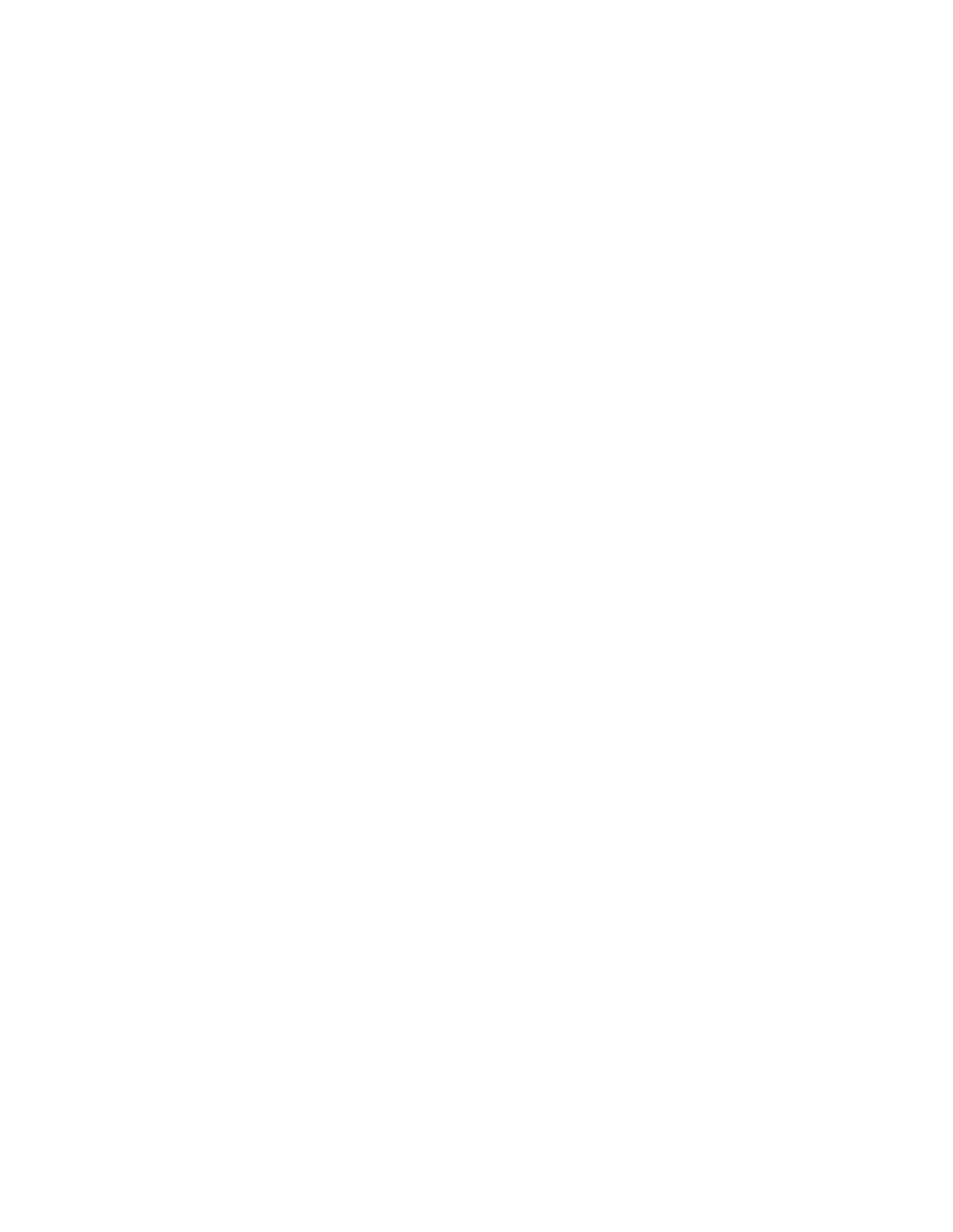|                        |      | Value         | Weight<br>(thousand |                        |      | Value         | Weight<br>(thousand                                                                    |
|------------------------|------|---------------|---------------------|------------------------|------|---------------|----------------------------------------------------------------------------------------|
| <b>State of origin</b> | Rank | (\$ millions) | short tons)         | <b>State of origin</b> | Rank | (\$ millions) | short tons)                                                                            |
| Louisiana              |      | 57,810        | 310,242             | Idaho                  | 27   | 127           | 112                                                                                    |
| <b>Illinois</b>        | 2    | 6,764         | 35,184              | South Dakota           | 28   | S             | 61                                                                                     |
| Texas                  | 3    | 14,596        | 17,853              | Colorado               | 29   | 363           | 33                                                                                     |
| Minnesota              | 4    | 2,204         | 10,463              | <b>Delaware</b>        | 30   | 115           | 31                                                                                     |
| Missouri               | 5    | 1,994         | 10,365              | Utah                   | 31   | 65            | 25                                                                                     |
| Arkansas               | 6    | 2,888         | 9,683               | Maryland               | 32   | 139           | 21                                                                                     |
| Kentucky               | 7    | 1,805         | 9,008               | Massachusetts          | 32   | 344           | 21                                                                                     |
| Mississippi            | 8    | 5,260         | 8,841               | Arizona                | 33   | 208           | 17                                                                                     |
| lowa                   | 9    | 1,575         | 7,439               | Connecticut            | 34   | 210           | 9                                                                                      |
| Wyoming                | 10   | 108           | 7,403               | <b>Rhode Island</b>    | 35   | 48            | 3                                                                                      |
| Indiana                | 11   | 2,299         | 3,669               | Vermont                | 36   | S             |                                                                                        |
| Ohio                   | 12   | 2,414         | 3,143               | Alaska                 | 37   | S             |                                                                                        |
| Tennessee              | 13   | 2,194         | 2,939               | District of Columbia   | 37   | S             |                                                                                        |
| Alabama                | 14   | 2,626         | 2,532               | Florida                | 37   | 1,720         |                                                                                        |
| Oklahoma               | 15   | 1,116         | 1,978               | Hawaii                 | 37   | S             |                                                                                        |
| Georgia                | 16   | 2,520         | 1,646               | Kansas                 | 37   | 676           |                                                                                        |
| Nebraska               | 17   | 282           | 859                 | Maine                  | 37   | 69            | S<br>S<br>S<br>S<br>S<br>S<br>S<br>S<br>S<br>S<br>S<br>S<br>S<br><br><br>S<br><br><br> |
| New Mexico             | 18   | 58            | 441                 | Montana                | 37   | 10            |                                                                                        |
| California             | 19   | 2,804         | 424                 | Nevada                 | 37   | S             |                                                                                        |
| Michigan               | 20   | 1,587         | 382                 | New Hampshire          | 37   | 212           |                                                                                        |
| New York               | 21   | 1,198         | 330                 | North Dakota           | 37   | 294           |                                                                                        |
| <b>North Carolina</b>  | 22   | 1,472         | 286                 | Pennsylvania           | 37   | 1,530         |                                                                                        |
| South Carolina         | 23   | 404           | 284                 | Virginia               | 37   | 846           | S                                                                                      |
| Washington             | 24   | 457           | 221                 | West Virginia          | 37   | 241           | S                                                                                      |
| New Jersey             | 25   | 929           | 149                 | Wisconsin              | 37   | 1,008         | S                                                                                      |
| Oregon                 | 26   | 229           | 144                 | From all states        |      | 126,306       | 458,557                                                                                |

#### **Table 3-1: Domestic Shipments to Louisiana by State: 1997 (Descending order by weight)**

**KEY:** S = data do not meet publication standards because of high sampling variability or other reasons.

**NOTES:** The Commodity Flow Survey covers business establishments in mining, manufacturing, wholesale trade, and selected retail industries. The survey also covers selected auxiliary establishments (e.g., warehouses) of in-scope multiunit and retail companies. The survey excludes establishments classified as farms, forestry, fisheries, governments, construction, transportation, foreign establishments, services, and most establishments in retail. Due to industry-wide reporting problems, shipments by oil and gas extraction establishments are also excluded. "From all states" total includes all domestic shipments to the destination state, including intrastate shipments.

**SOURCE:** U.S. Department of Transportation, Bureau of Transportation Statistics and U.S. Department of Commerce, U.S. Census Bureau, *1997 Commodity Flow Survey* , Washington, DC: 1999*,* available at http://www.bts.gov/ntda/cfs/cfs97od.html as of Nov. 2, 2001.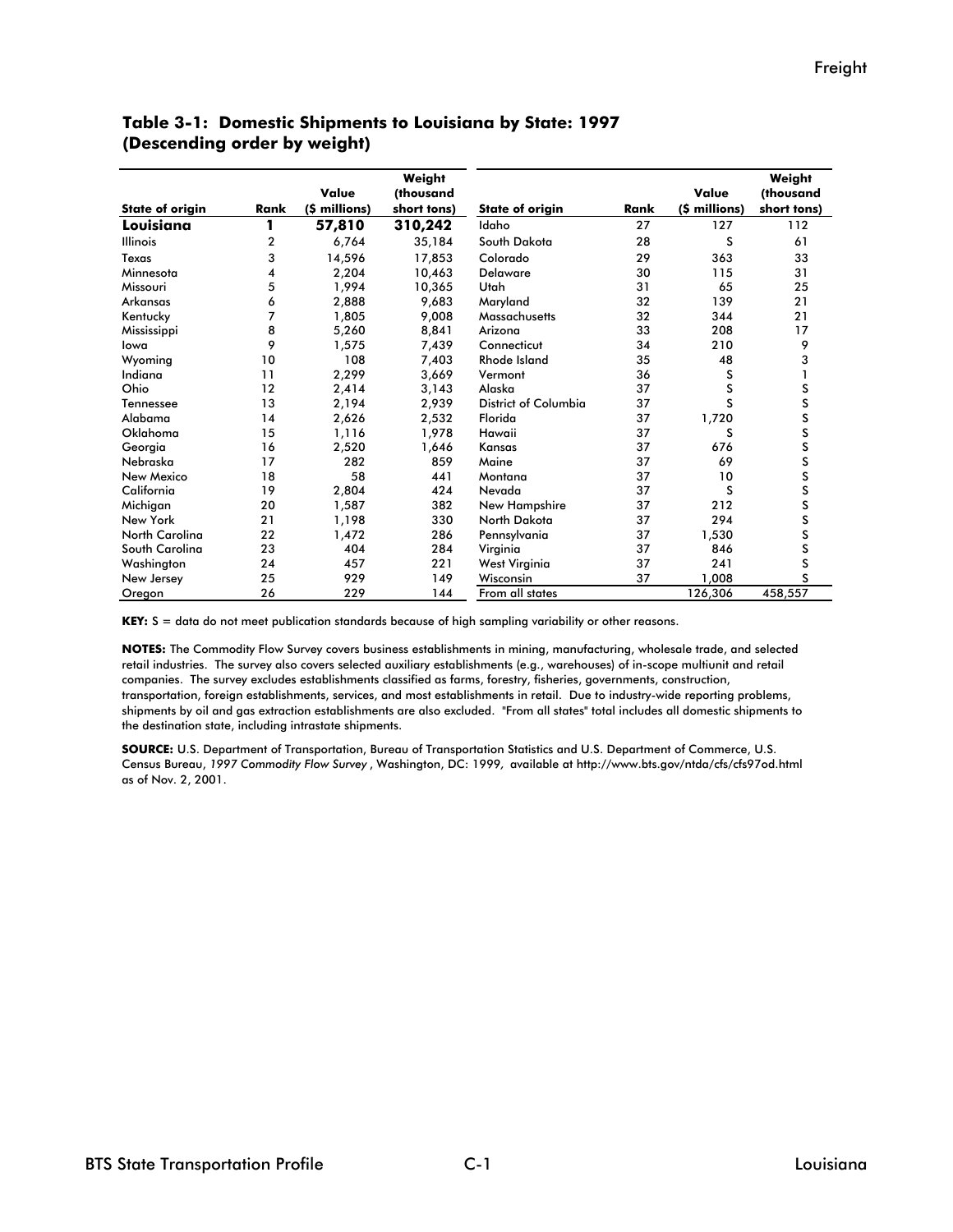|                             |      |               | Weight      |                             |      |               | Weight      |
|-----------------------------|------|---------------|-------------|-----------------------------|------|---------------|-------------|
|                             |      | Value         | (thousand   |                             |      | Value         | (thousand   |
| <b>State of destination</b> | Rank | (\$ millions) | short tons) | <b>State of destination</b> | Rank | (\$ millions) | short tons) |
| Louisiana                   |      | 57,810        | 310,242     | Massachusetts               | 27   | 371           | 315         |
| Texas                       | 2    | 14,617        | 40,975      | Washington                  | 28   | 364           | 171         |
| Florida                     | 3    | 3,522         | 28,222      | Oregon                      | 29   | 149           | 139         |
| Mississippi                 | 4    | 6,447         | 24,805      | Utah                        | 30   | 102           | 128         |
| Indiana                     | 5    | 1,053         | 14,429      | Maryland                    | 31   | 163           | 114         |
| New Jersey                  | 6    | 1,686         | 11,262      | <b>Delaware</b>             | 32   | 69            | 107         |
| Kentucky                    | 7    | 1.823         | 10.875      | North Dakota                | 33   | 93            | 103         |
| Tennessee                   | 8    | 2,619         | 9,119       | Idaho                       | 34   | 29            | 93          |
| <b>Illinois</b>             | 9    | 2.730         | 7,321       | New Hampshire               | 35   | S             | 63          |
| Arkansas                    | 10   | 1,992         | 6,504       | Vermont                     | 36   | 77            | 53          |
| Georgia                     | 11   | 2,190         | 5,465       | Alaska                      | 37   | S             | S           |
| Alabama                     | 12   | 2.116         | 4,393       | Arizona                     | 37   | 454           | S           |
| Missouri                    | 13   | 1,052         | 3,218       | Connecticut                 | 37   | 265           | S           |
| Ohio                        | 14   | 1,925         | 2,854       | District of Columbia        | 37   |               | S           |
| California                  | 15   | 2,528         | 2,767       | Hawaii                      | 37   | s             | S           |
| Pennsylvania                | 16   | 1,123         | 2,409       | lowa                        | 37   | 1,085         | S           |
| South Carolina              | 17   | 1,272         | 1,568       | Maine                       | 37   | 32            | S           |
| Oklahoma                    | 18   | 760           | 1,381       | Montana                     | 37   | S             | S           |
| Michigan                    | 19   | 1,639         | 1,283       | Nebraska                    | 37   | 154           | S           |
| Kansas                      | 20   | 485           | 1,195       | Nevada                      | 37   | 145           | S           |
| Wisconsin                   | 21   | 664           | 893         | New Mexico                  | 37   | 154           | S           |
| Minnesota                   | 22   | 562           | 859         | North Carolina              | 37   | 2,271         | S           |
| Virginia                    | 23   | 889           | 779         | <b>Rhode Island</b>         | 37   | 15            | S           |
| West Virginia               | 24   | 453           | 510         | South Dakota                | 37   | 4             | S           |
| New York                    | 25   | 1,115         | 505         | Wyoming                     | 37   | 46            | S           |
| Colorado                    | 26   | 213           | 416         | To all states               |      | 119,590       | 507,887     |

**Table 3-2: Domestic Shipments from Louisiana by State: 1997 (Descending order by weight)**

**KEY:** S = data do not meet publication standards because of high sampling variability or other reasons.

**NOTES:** The Commodity Flow Survey covers business establishments in mining, manufacturing, wholesale trade, and selected retail industries. The survey also covers selected auxiliary establishments (e.g., warehouses) of in-scope multiunit and retail companies. The survey excludes establishments classified as farms, forestry, fisheries, governments, construction, transportation, foreign establishments, services, and most establishments in retail. Due to industry-wide reporting problems, shipments by oil and gas extraction establishments are also excluded. "To all states" total includes all domestic shipments from the state of origin, including intrastate shipments.

**SOURCE:** U.S. Department of Transportation, Bureau of Transportation Statistics and U.S. Department of Commerce, U.S. Census Bureau, *1997 Commodity Flow Survey* , Washington, DC: 1999*,* available at http://www.bts.gov/ntda/cfs/cfs97od.html as of Nov. 2, 2001.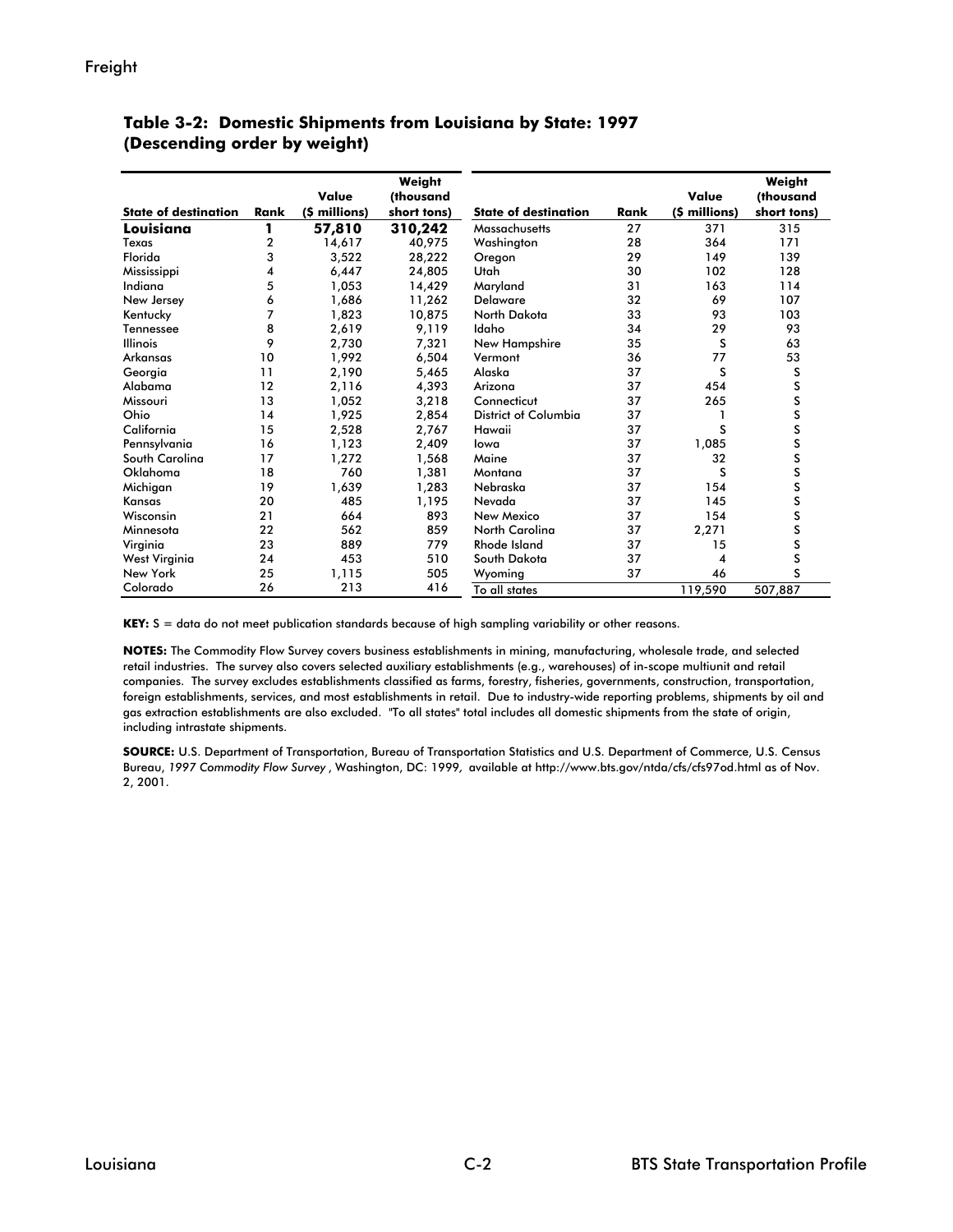|                                                 | Value         |                | <b>Short tons</b> |                | <b>Ton-miles</b> |                |
|-------------------------------------------------|---------------|----------------|-------------------|----------------|------------------|----------------|
|                                                 | Number        |                | <b>Number</b>     |                | <b>Number</b>    |                |
|                                                 | (\$ millions) | <b>Percent</b> | (thousands)       | <b>Percent</b> | (millions)       | <b>Percent</b> |
| All modes                                       | 119,590       | 100.0          | 507,887           | 100.0          | 153,528          | 100.0          |
| Single modes                                    | 106,255       | 88.8           | 458,337           | 90.2           | 146,288          | 95.3           |
| Truck                                           | 53,176        | 44.5           | 148,037           | 29.1           | 21,673           | 14.1           |
| For-hire                                        | 27,241        | 22.8           | 61,105            | 12.0           | 16,570           | 10.8           |
| Private truck                                   | 25,375        | 21.2           | 86,007            | 16.9           | 4,964            | 3.2            |
| Rail                                            | 18,561        | 15.5           | 40,117            | 7.9            | 30,618           | 19.9           |
| Water                                           | 16,614        | 13.9           | 122,060           | 24.0           | 64,958           | 42.3           |
| Shallow draft                                   | 13,757        | 11.5           | 90,345            | 17.8           | 40,835           | 26.6           |
| <b>Great Lakes</b>                              | z             | z              | z                 | Z              | z                | z              |
| Deep draft                                      | 2,857         | 2.4            | 31,715            | 6.2            | 24,122           | 15.7           |
| Air (including truck and air)                   | 466           | z              | 8                 | z              |                  | z              |
| Pipeline                                        | 17,439        | 14.6           | 148,116           | 29.2           | S                | S              |
| Multiple modes                                  | 4,613         | 3.9            | 6,086             | 1.2            | 4,687            | 3.1            |
| Parcel, U.S. Postal Service, or courier service | 3,226         | 2.7            | 97                | Z              | 50               | z              |
| Truck and rail intermodal combination           | 510           | z              | 575               | z              | 761              | Z              |
| Truck and water                                 | 195           | Z              | 1,291             | Z              | 1,660            | 1.1            |
| <b>Rail and water</b>                           | z             | Z              | z                 | Z              | Z                | z              |
| Other multiple modes                            | S             | S              | S                 | S              | 2,217            | 1.4            |
| Other and unknown modes                         | 8,772         | 7.3            | 43,463            | 8.6            | 2,553            | 1.7            |

#### **Table 3-3: Shipments Originating in Louisiana by Mode of Transportation: 1997**

**KEY**: S = data do not meet publication standards because of high sampling variability or other reasons; Z = zero or less than 1 unit of measure.

**NOTE**: The Commodity Flow Survey covers business establishments in mining, manufacturing, wholesale trade, and selected retail industries. The survey also covers selected auxiliary establishments (e.g. warehouses) of in-scope multiunit and retail companies. The survey excludes establishments classified as farms, forestry, fisheries, governments, construction, transportation, foreign establishments, services, and most establishments in retail. Due to industry-wide reporting problems, shipments by oil and gas extraction establishments are also excluded.

**SOURCE:** U.S. Department of Transportation, Bureau of Transportation Statistics and U.S. Department of Commerce, U.S. Census Bureau, *1997 Commodity Flow Survey:* Washington, DC: 1999, available at http://www.bts.gov/ntda/cfs/cfs97od.html as of Nov. 2, 2001.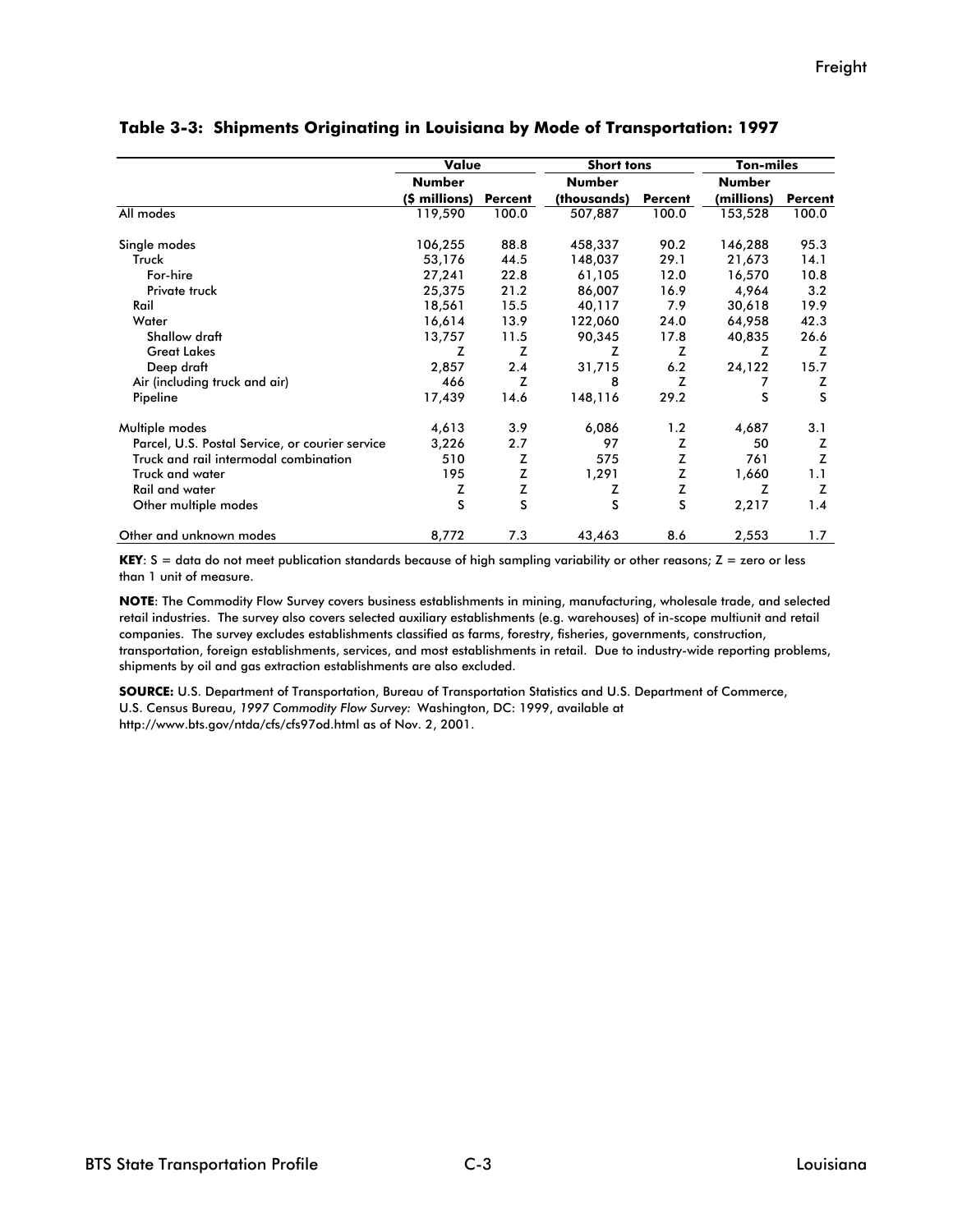| <b>State of destination</b> | Value<br>(\$ millions) | Weight<br>(thousand<br>short tons) |
|-----------------------------|------------------------|------------------------------------|
| Louisiana                   | 27,913                 | 110,470                            |
| Texas                       | 6,612                  | 11,773                             |
| Mississippi                 | 2,869                  | 8,061                              |
| Arkansas                    | 1,151                  | 4,020                              |
| Alabama                     | 1,165                  | 1,715                              |
| Florida                     | 935                    | 1,362                              |
| Georgia                     | 1,182                  | 1,087                              |
| California                  | 1,024                  | 982                                |
| <b>Illinois</b>             | 788                    | 896                                |
| Oklahoma                    | 603                    | 878                                |
| All other states            | 8,934                  | 6,793                              |
| Total, all states           | 53,176                 | 148,037                            |

## **Table 3-4: Domestic Shipments from Louisiana by Truck: 1997 (Descending order by weight)**

#### **Table 3-5: Domestic Shipments to Louisiana by Truck: 1997 (Descending order by weight)**

|                        | Value         | Weight<br>(thousand |
|------------------------|---------------|---------------------|
| <b>State of origin</b> | (\$ millions) | short tons)         |
| Louisiana              | 27,913        | 110,470             |
| Texas                  | 9,448         | 7,508               |
| Mississippi            | 4,129         | 6,392               |
| Arkansas               | 2,236         | 5,177               |
| Alabama                | 1,725         | 1,456               |
| Georgia                | 1,423         | 1,051               |
| Tennessee              | 1,190         | 727                 |
| <b>Illinois</b>        | 1,079         | 611                 |
| Florida                | 687           | 550                 |
| Missouri               | 858           | 456                 |
| All other states       | 12,014        | 3,835               |
| Total, all states      | 62,702        | 138.233             |

**SOURCE FOR DATA ON THIS PAGE:** U.S. Department of Transportation, Bureau of Transportation Statistics and U.S. Department of Commerce, U.S. Census Bureau, *1997 Commodity Flow Survey* , Washington, DC: 2000*,* data from CD-ROM, CD-EC97-CFS.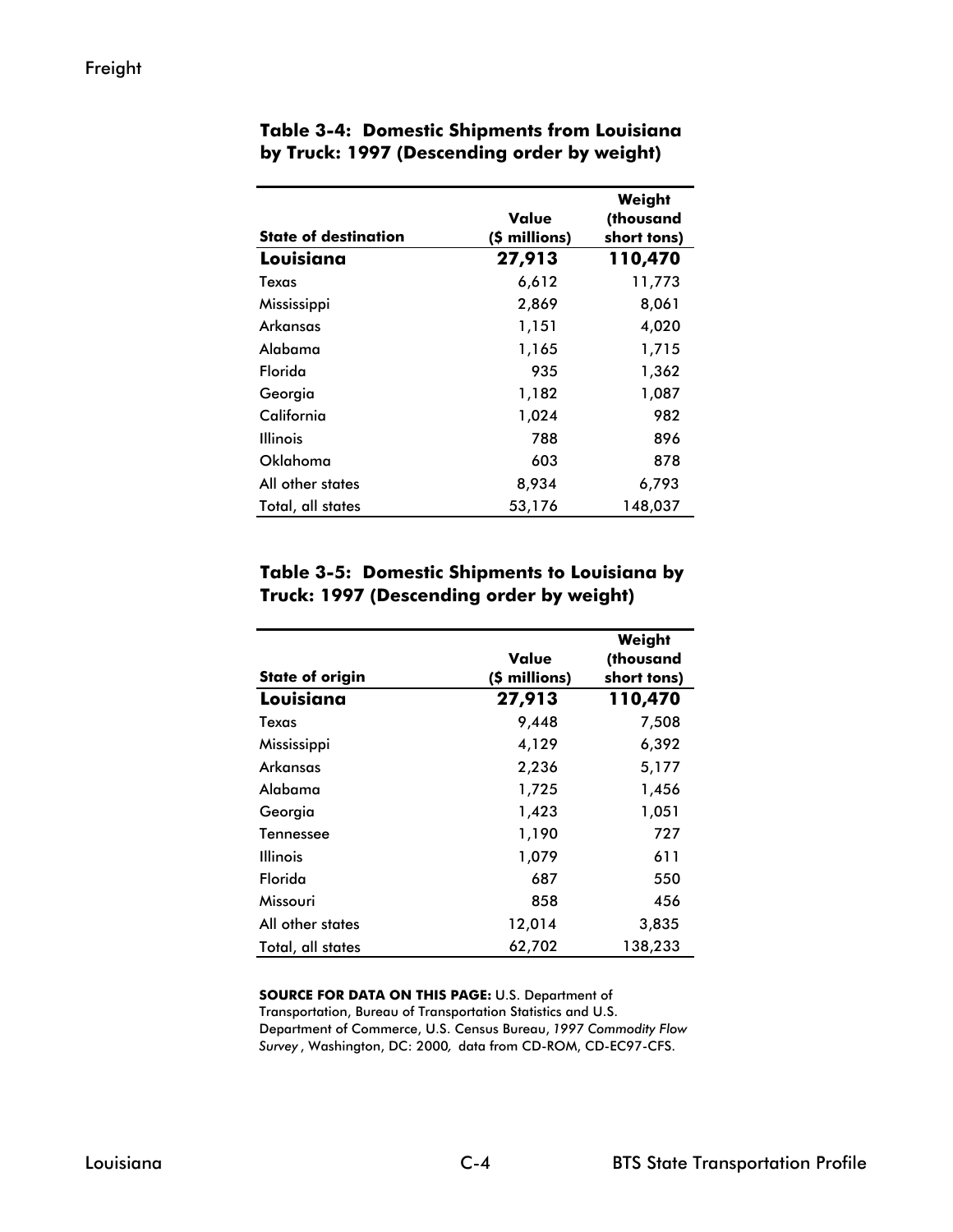

Map 3-1: Louisiana Truck Flows: 1998

SOURCE: U.S. Department of Transportation, Federal Highway Administration, Operations Core Business Unit, Office of Freight Management and Operations

C.S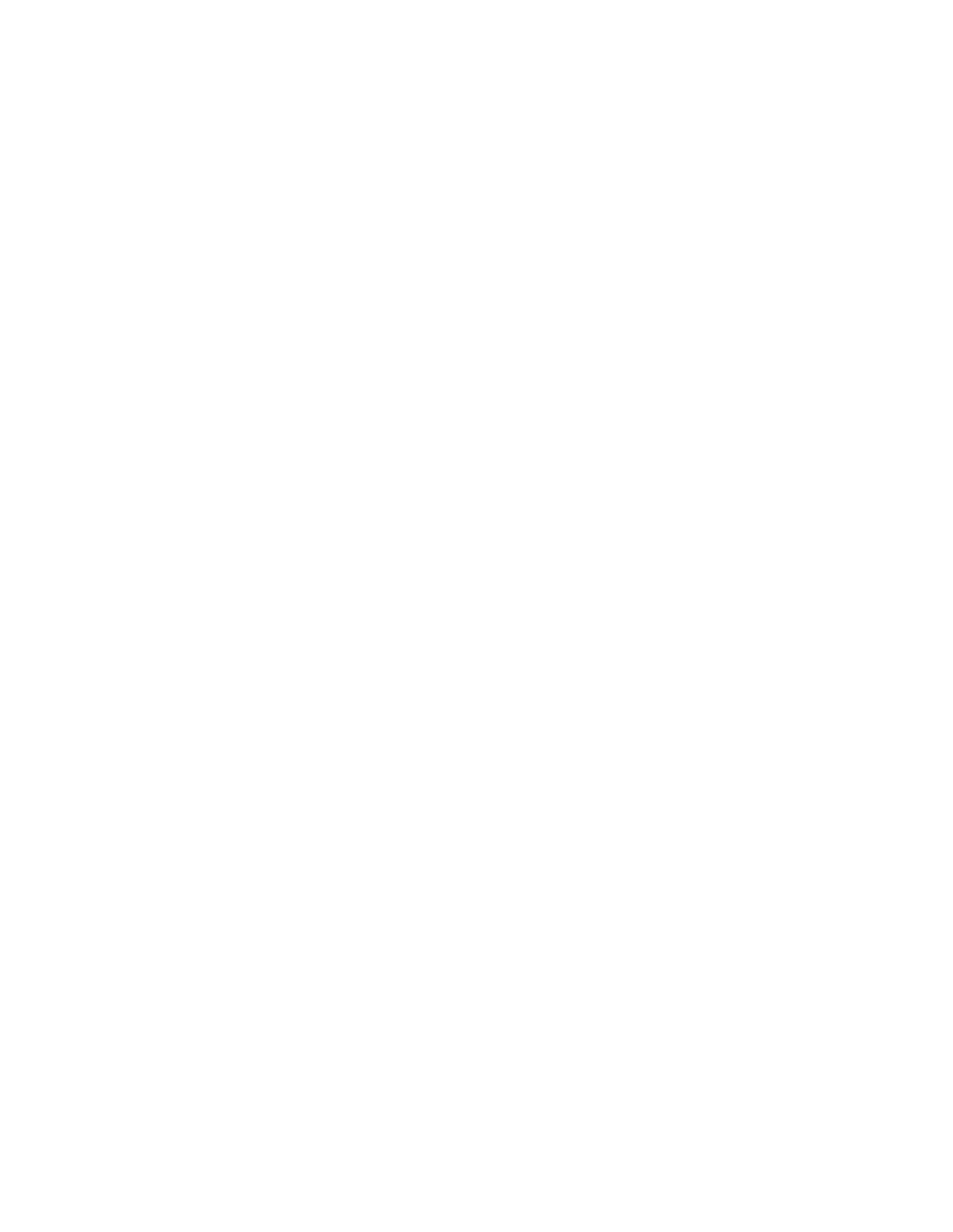|                                                                               |               | Weight      |
|-------------------------------------------------------------------------------|---------------|-------------|
|                                                                               | Value         | (thousand   |
| <b>Commodity (2-digit commodity code)</b>                                     | (\$ millions) | short tons) |
| Logs and other wood in the rough (25)                                         | 403           | 19,843      |
| Wood products (26)                                                            | 3,272         | 19,765      |
| Gravel and crushed stone (12)                                                 | S             | 15,661      |
| <b>Basic chemicals (20)</b>                                                   | 4,490         | 12,304      |
| Coal and petroleum products, n.e.c. (19)                                      | 2,678         | 5,209       |
| Fuel oils (18)                                                                | 1,060         | 5,076       |
| Other prepared foodstuffs and fats and oils (07)                              | 4,219         | 4,684       |
| Pulp, newsprint, paper, and paperboard (27)                                   | 2,102         | 3,834       |
| Chemical products and preparations, n.e.c. (23)                               | 3,603         | 2,938       |
| Plastics and rubber (24)                                                      | 3,101         | 2,347       |
| Fertilizers (22)                                                              | 394           | 2,044       |
| Articles of base metal (33)                                                   | 2,520         | 1,928       |
| Base metal in primary or semifinished forms and in finished basic shapes (32) | 1,586         | 1,445       |
| Nonmetallic minerals, n.e.c. (13)                                             | 74            | 1,429       |
| Coal (15)                                                                     | 21            | 1,400       |
| Waste and scrap (41)                                                          | 283           | 1,137       |
| Paper or paperboard articles (28)                                             | 970           | 929         |
| Mixed freight (43)                                                            | 1,207         | 743         |
| Other agricultural products (03)                                              | 550           | 704         |
| Meat, fish, seafood, and their preparations (05)                              | 1,492         | 597         |
| All other commodities                                                         | S             | 44,020      |
| Total, all commodities                                                        | 53,176        | 148,037     |

## **Table 3-6 : Truck Shipments from Louisiana by Commodity: 1997 (Descending order by weight)**

**KEY**: n.e.c. = not elsewhere classified; S = data do not meet publication standards because of high sampling variability or other reasons.

**NOTE**: There are 41 two-digit Standard Classification of Transported Goods (SCTG) commodity codes.

**SOURCE:** U.S. Department of Transportation, Bureau of Transportation Statistics and U.S. Department of Commerce, U.S. Census Bureau, *1997 Commodity Flow Survey* , Washington, DC: 2000*,* data from CD-ROM, CD-EC97-CFS.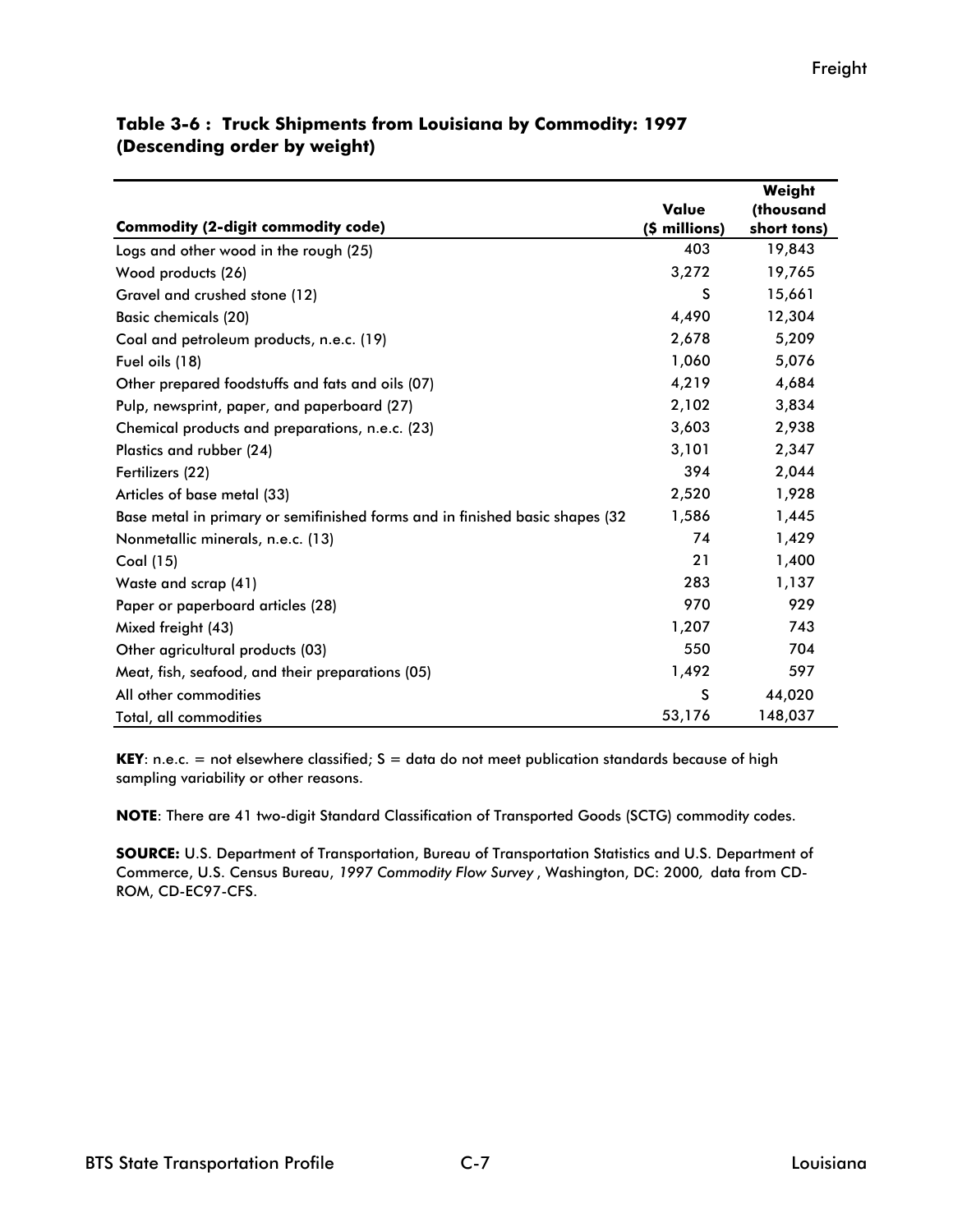|                       |            | <b>Percent of</b> |            | <b>Percent of</b> |
|-----------------------|------------|-------------------|------------|-------------------|
| <b>Commodity</b>      | 1999       | total             | 2000       | total             |
| Farm products         | 6,559,226  | 20.0              | 6,563,584  | 21.5              |
| <b>Chemicals</b>      | 6,746,727  | 20.6              | 5,989,844  | 19.6              |
| Coal                  | 4,236,531  | 12.9              | 4,599,294  | 15.0              |
| Nonmetallic minerals  | 4,010,600  | 12.2              | 3,680,607  | 12.0              |
| Food products         | 2,401,988  | 7.3               | 2,019,593  | 6.6               |
| All other commodities | 8,847,265  | 27.0              | 7,712,312  | 25.2              |
| Louisiana, total      | 32,802,337 | 100.0             | 30,565,234 | 100.0             |

# **Table 3-7: Rail Shipments Terminating in Louisiana (Short tons)**

## **Table 3-8: Rail Shipments Originating in Louisiana (Short tons)**

|                          |              | <b>Percent of</b> |            | <b>Percent of</b> |
|--------------------------|--------------|-------------------|------------|-------------------|
| <b>Commodity</b>         | 1999         | total             | 2000       | total             |
| <b>Chemicals</b>         | 21, 145, 162 | 54.9              | 20,291,976 | 55.5              |
| Pulp and paper products  | 4,573,800    | 11.9              | 4,640,140  | 12.7              |
| Petroleum                | 3,893,464    | 10.1              | 3,466,996  | 9.5               |
| Lumber and wood products | 2,063,004    | 5.4               | 2,167,508  | 5.9               |
| Food products            | U            | U                 | 1,599,544  | 4.4               |
| Mixed freight            | 1,682,240    | 4.4               | U          | U                 |
| All other commodities    | 5,146,033    | 13.4              | 4,376,691  | 12.0              |
| Louisiana, total         | 38,503,703   | 100.0             | 36,542,855 | 100.0             |

**KEY:** U = data are unavailable.

**NOTE FOR DATA ON THIS PAGE:** Includes the five largest commodities (by tonnage terminated or originated) of the 38 two-digit Standard Transportation Commodity Code groupings plus all others for state total. Includes intrastate shipments.

**SOURCES FOR DATA ON THIS PAGE:** Association of American Railroads, *Railroads and States-2000,*  Washington, DC: January 2002, available at http://www.aar.org/abouttheindustry/ stateinformation.asp as of Mar. 18, 2002; and *Railroads and States -1999* , Washington, DC: January 2002, available at http://www.aar.org/abouttheindustry/stateinformation.asp as of Mar. 18, 2002.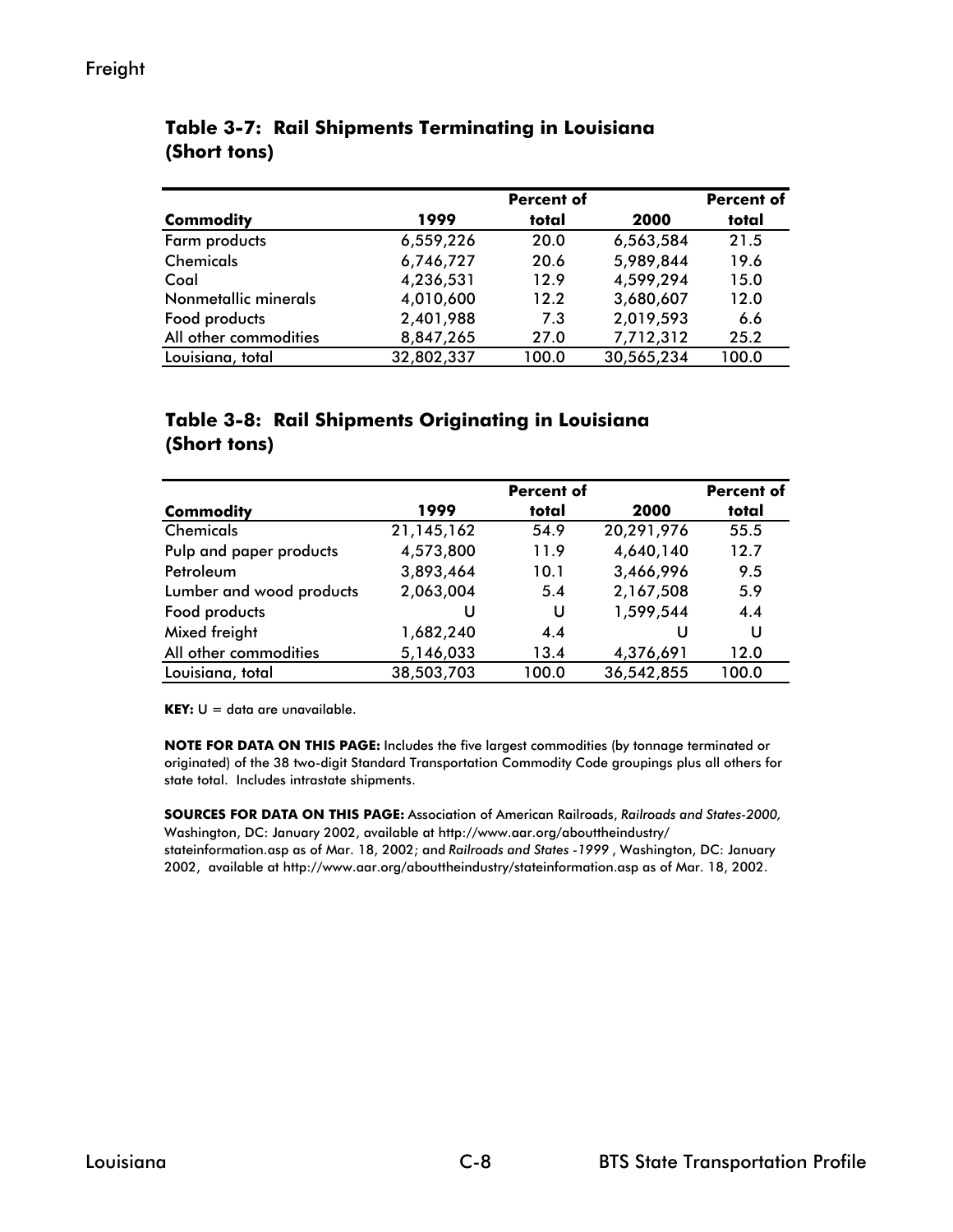

Map 3-2: Louisiana Total Rail Flows: 1999

SOURCE: U.S. Department of Transportation, Federal Railroad Administration, Office of Policy

C-9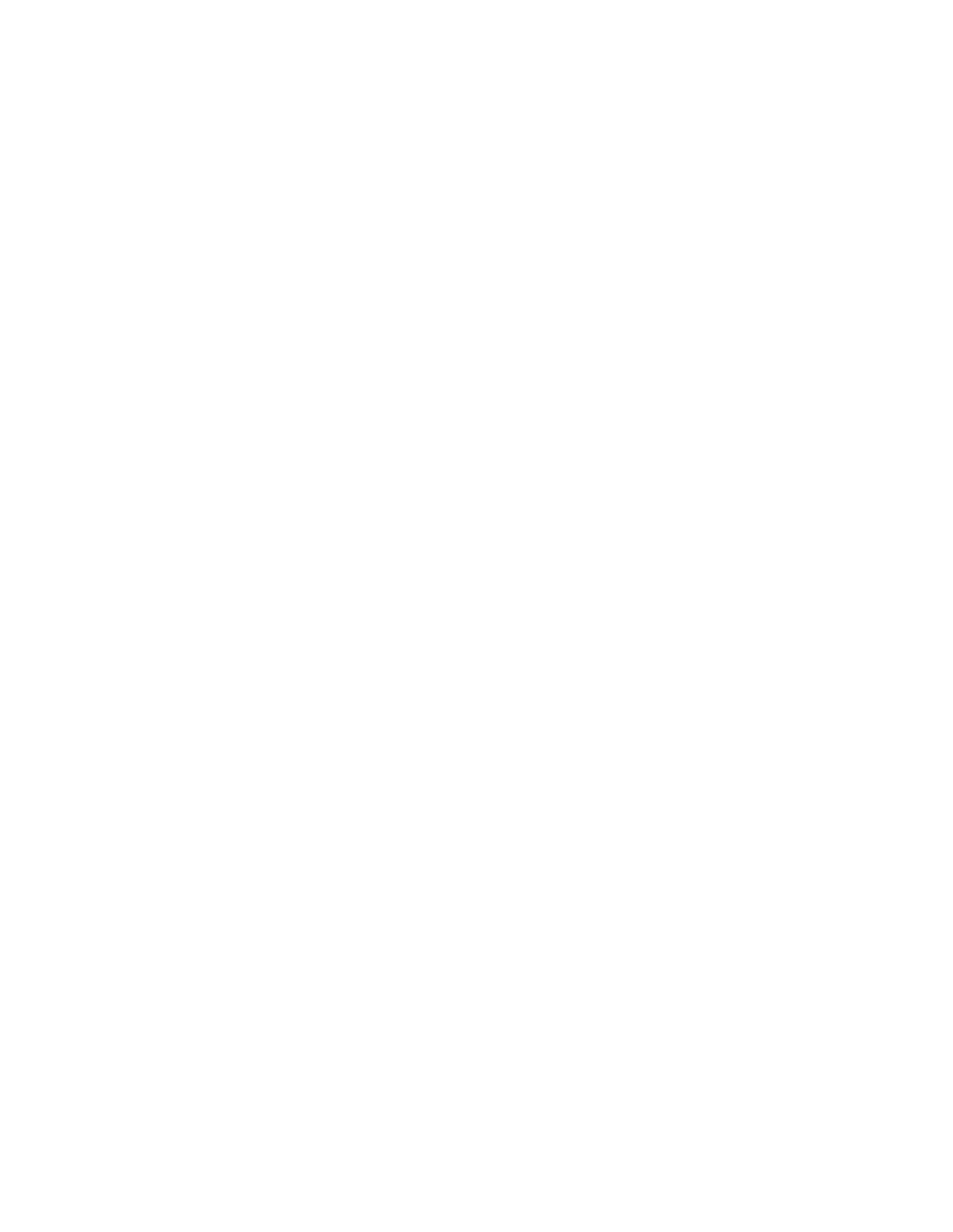|                                |                   | Percent of |  |  |
|--------------------------------|-------------------|------------|--|--|
| <b>Destination</b>             | <b>Short tons</b> | total      |  |  |
| Total originating in Louisiana | 258,354,254       | 100.0      |  |  |
| Foreign (excluding Canada)     | 106,556,932       | 41.2       |  |  |
| Louisiana (intrastate)         | 39,252,764        | 15.2       |  |  |
| Florida                        | 31,358,501        | 12.1       |  |  |
| Texas                          | 12,391,662        | 4.8        |  |  |
| <b>Illinois</b>                | 9,739,263         | 3.8        |  |  |
| Ohio                           | 7,567,062         | 2.9        |  |  |
| Kentucky                       | 7,075,527         | 2.7        |  |  |
| Tennessee                      | 6,960,514         | 2.7        |  |  |
| Other                          | 6,097,160         | 2.4        |  |  |
| Mississippi                    | 4,517,424         | 1.7        |  |  |
| Indiana                        | 3,798,750         | 1.5        |  |  |
| Pennsylvania                   | 3,483,546         | 1.3        |  |  |
| Alabama                        | 3,110,018         | 1.2        |  |  |
| Missouri                       | 2,890,886         | 1.1        |  |  |
| Arkansas                       | 2,671,556         | 1.0        |  |  |
| Minnesota                      | 2,446,136         | 0.9        |  |  |
| <b>West Virginia</b>           | 1,618,578         | 0.6        |  |  |
| Oklahoma                       | 1,134,663         | 0.4        |  |  |
| lowa                           | 1,125,577         | 0.4        |  |  |
| Canada                         | 1,119,790         | 0.4        |  |  |
| New York                       | 661,738           | 0.3        |  |  |
| Puerto Rico                    | 574,263           | 0.2        |  |  |
| Wisconsin                      | 492,583           | 0.2        |  |  |
| Georgia                        | 327,705           | 0.1        |  |  |
| New Jersey                     | 186,644           | < 0.1      |  |  |
| Maryland                       | 177,168           | 0.1        |  |  |
| North Carolina                 | 147,873           | < 0.1      |  |  |
| South Carolina                 | 146,818           | < 0.1      |  |  |
| Virginia                       | 145,234           | 0.1        |  |  |
| California                     | 144,626           | < 0.1      |  |  |
| Massachusetts                  | 95,245            | 0.1        |  |  |
| Maine                          | 85,458            | 0.1        |  |  |
| Rhode Island                   | 78,453            | < 0.1      |  |  |
| Connecticut                    | 66,717            | < 0.1      |  |  |
| Nebraska                       | 59,093            | 0.1        |  |  |
| Delaware                       | 24,105            | < 0.1      |  |  |
| New Hampshire                  | 12,424            | < 0.1      |  |  |
| Kansas                         | 4,698             | 0.1        |  |  |
| Washington                     | 3,919             | 0.1        |  |  |
| Oregon                         | 3,181             | < 0.1      |  |  |

## **Table 3-9: Foreign and Domestic Waterborne Shipments Originating in Louisiana by Destination: 2000**

**SOURCE:** U.S. Army Corps of Engineers, Waterborne Commerce Statistics Center, *Origin and Destination of Waterborne Commerce of the United States, 2000* , available at http://www.wrsc.usace.army.mil as of Feb.12, 2002.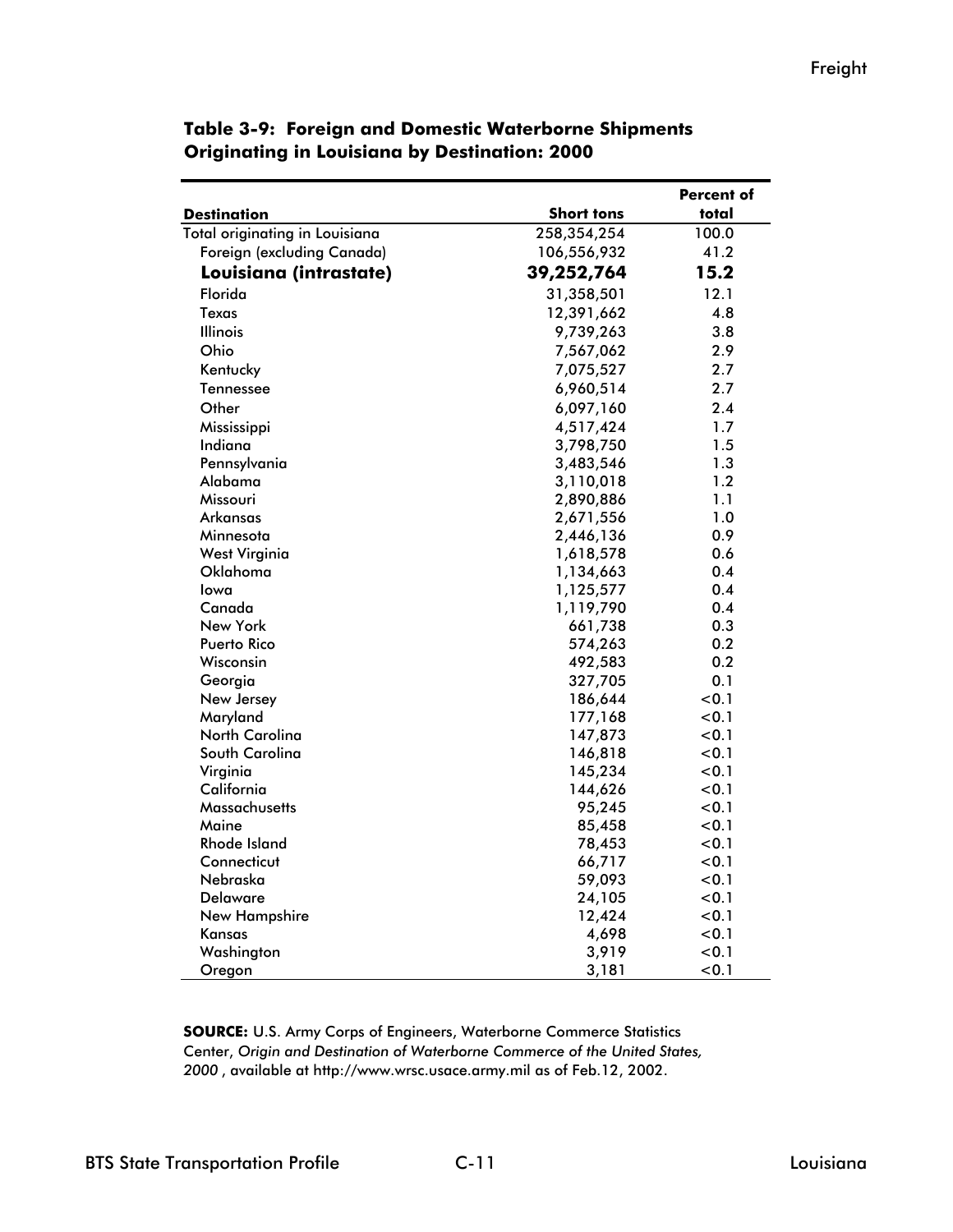|                                   |                   | <b>Percent of</b> |
|-----------------------------------|-------------------|-------------------|
| Origin                            | <b>Short tons</b> | total             |
| <b>Total shipped to Louisiana</b> | 293,939,229       | 100.0             |
| Foreign (excluding Canada)        | 123,027,050       | 41.9              |
| <b>Illinois</b>                   | 48,553,718        | 16.5              |
| Louisiana (intrastate)            | 39,252,764        | 13.4              |
| Texas                             | 10,548,387        | 3.6               |
| Kentucky                          | 10,087,458        | 3.4               |
| Missouri                          | 10,031,973        | 3.4               |
| Minnesota                         | 8,667,412         | 2.9               |
| lowa                              | 8,618,181         | 2.9               |
| Other                             | 6,655,804         | 2.3               |
| Florida                           | 4,794,260         | 1.6               |
| Tennessee                         | 3,686,929         | 1.3               |
| Indiana                           | 3,604,078         | 1.2               |
| Mississippi                       | 3,498,000         | 1.2               |
| Arkansas                          | 2,866,660         | 1.0               |
| Alabama                           | 2,231,422         | 0.8               |
| <b>West Virginia</b>              | 2,228,541         | 0.8               |
| Ohio                              | 1,578,353         | 0.5               |
| Oklahoma                          | 1,261,877         | 0.4               |
| Canada                            | 902,928           | 0.3               |
| Wisconsin                         | 610,204           | 0.2               |
| Pennsylvania                      | 335,797           | 0.1               |
| New Jersey                        | 194,967           | < 0.1             |
| Virgin Islands                    | 166,157           | < 0.1             |
| Georgia                           | 139,786           | < 0.1             |
| <b>Puerto Rico</b>                | 96,837            | < 0.1             |
| <b>Rhode Island</b>               | 73,006            | < 0.1             |
| <b>New York</b>                   | 67,309            | < 0.1             |
| Nebraska                          | 65,825            | < 0.1             |
| <b>Kansas</b>                     | 48,419            | < 0.1             |
| Maine                             | 24,140            | < 0.1             |
| South Carolina                    | 15,763            | < 0.1             |
| Virginia                          | 4,900             | < 0.1             |
| North Carolina                    | 324               | < 0.1             |

## **Table 3-10: Foreign and Domestic Waterborne Shipments to Louisiana by Origin: 2000**

**SOURCE:** U.S. Army Corps of Engineers, Waterborne Commerce Statistics Center, *Origin and Destination of Waterborne Commerce of the United States, 2000* , available at http://www.wrsc.usace.army.mil as of Feb. 12, 2002.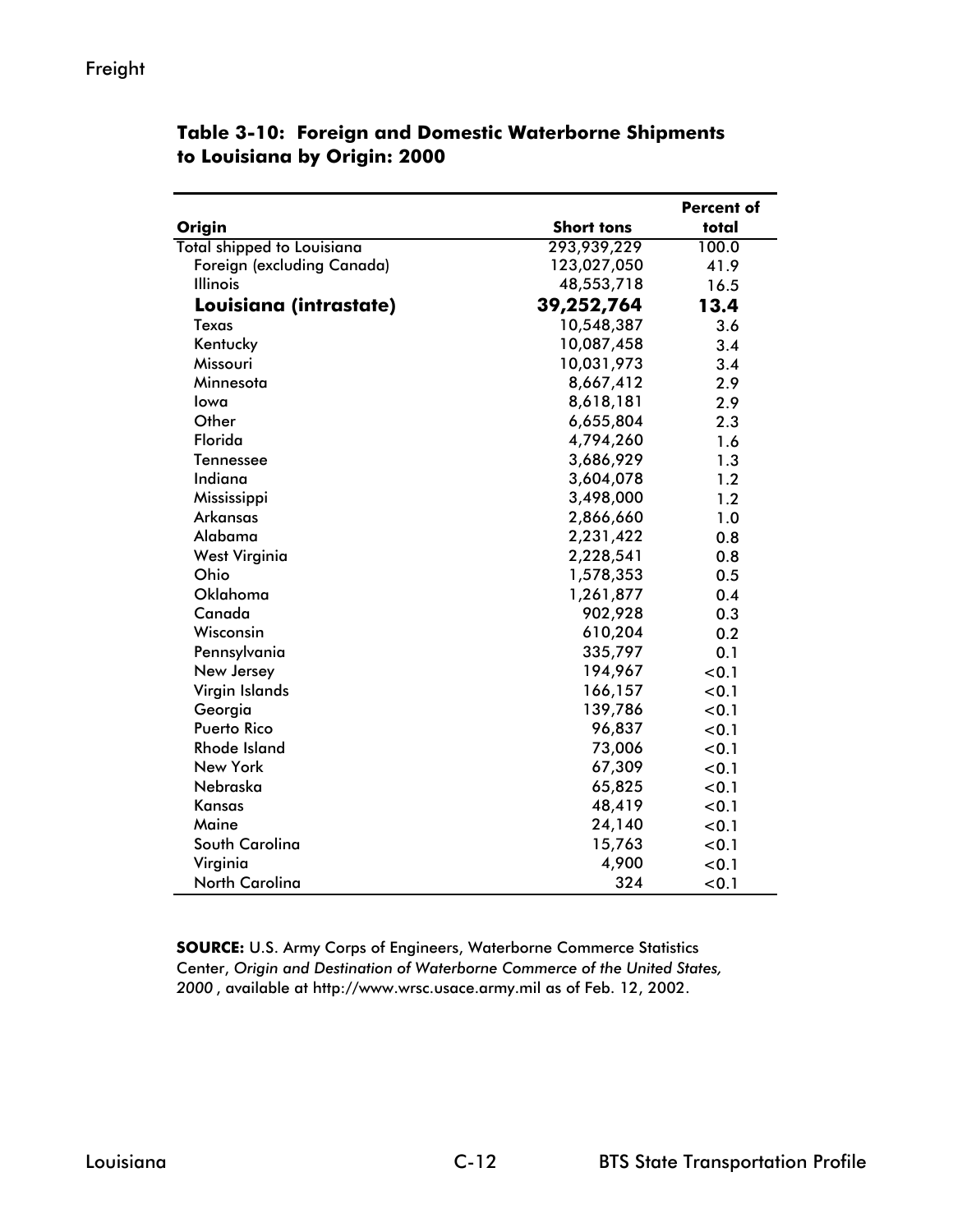|                                                            |                   | <b>Percent of</b> |
|------------------------------------------------------------|-------------------|-------------------|
| Commodity                                                  | <b>Short tons</b> | total             |
| Total                                                      | 258,354,254       | 100.0             |
| Food and food products                                     | 90,647,204        | 35.1              |
| Petroleum products                                         | 69.168.330        | 26.8              |
| <b>Chemicals excluding fertilizers</b>                     | 20,750,313        | 8.0               |
| Primary metal products                                     | 14,097,834        | 5.5               |
| Crude petroleum                                            | 11,628,691        | 4.5               |
| Sand, gravel, shells, clay, salt, and slag                 | 8,955,743         | 3.5               |
| <b>Chemical fertilizers</b>                                | 8,557,750         | 3.3               |
| Manufactured goods                                         | 5,265,948         | 2.0               |
| Iron ore, iron, and steel waste and scrap                  | 4,681,188         | 1.8               |
| Primary nonmetal products                                  | 4,410,600         | 1.7               |
| Coal, lignite, and coal coke                               | 4,228,392         | 1.6               |
| Non-ferrous ores and scrap                                 | 3,113,235         | 1.2               |
| Lumber, logs, wood chips, and pulp                         | 684,493           | 0.3               |
| Unknown and not elsewhere classified products <sup>2</sup> | 12,164,533        | 4.7               |

**Table 3-11: Foreign and Domestic Waterborne Shipments Originating in Louisiana by Commodity: 20001**

## **Table 3-12: Domestic Waterborne Shipments Originating in**  Louisiana by Commodity: 2000<sup>1</sup>

|                                                            |                   | <b>Percent of</b> |
|------------------------------------------------------------|-------------------|-------------------|
| Commodity                                                  | <b>Short tons</b> | total             |
| Total                                                      | 150,677,532       | 100.0             |
| Petroleum products                                         | 57,120,098        | 37.9              |
| <b>Chemicals excluding fertilizers</b>                     | 16,075,074        | 10.7              |
| Primary metal products                                     | 13,941,477        | 9.3               |
| Crude petroleum                                            | 10,978,270        | 7.3               |
| Sand, gravel, shells, clay, salt, and slag                 | 8,885,703         | 5.9               |
| <b>Chemical fertilizers</b>                                | 7,604,230         | 5.0               |
| Manufactured goods                                         | 4,750,654         | 3.2               |
| Iron ore, iron, and steel waste and scrap                  | 4,633,224         | 3.1               |
| Food and food products                                     | 4,583,538         | 3.0               |
| Primary nonmetal products                                  | 3,958,414         | 2.6               |
| Non-ferrous ores and scrap                                 | 3,052,060         | 2.0               |
| Coal, lignite, and coal coke                               | 2,983,463         | 2.0               |
| Lumber, logs, wood chips, and pulp                         | 8,000             | < 0.1             |
| Unknown and not elsewhere classified products <sup>2</sup> | 12,103,327        | 8.0               |

<sup>1</sup> "Domestic" includes intrastate shipments.

 $2$  To protect confidentiality, if three or more vessel operating companies do not carry a particular commodity from a state of origin to a state of destination, then that commodity is reclassified to "unknown and not elsewhere classified products."

**SOURCE FOR DATA ON THIS PAGE**: U.S. Army Corps of Engineers, Waterborne Commerce Statistics Center, State to State and Region to Region Commodity Tonnages, Public Domain database, available at http://www.wrsc.usace.army.mil/ndc/datapdom.htm as of Oct. 30, 2001.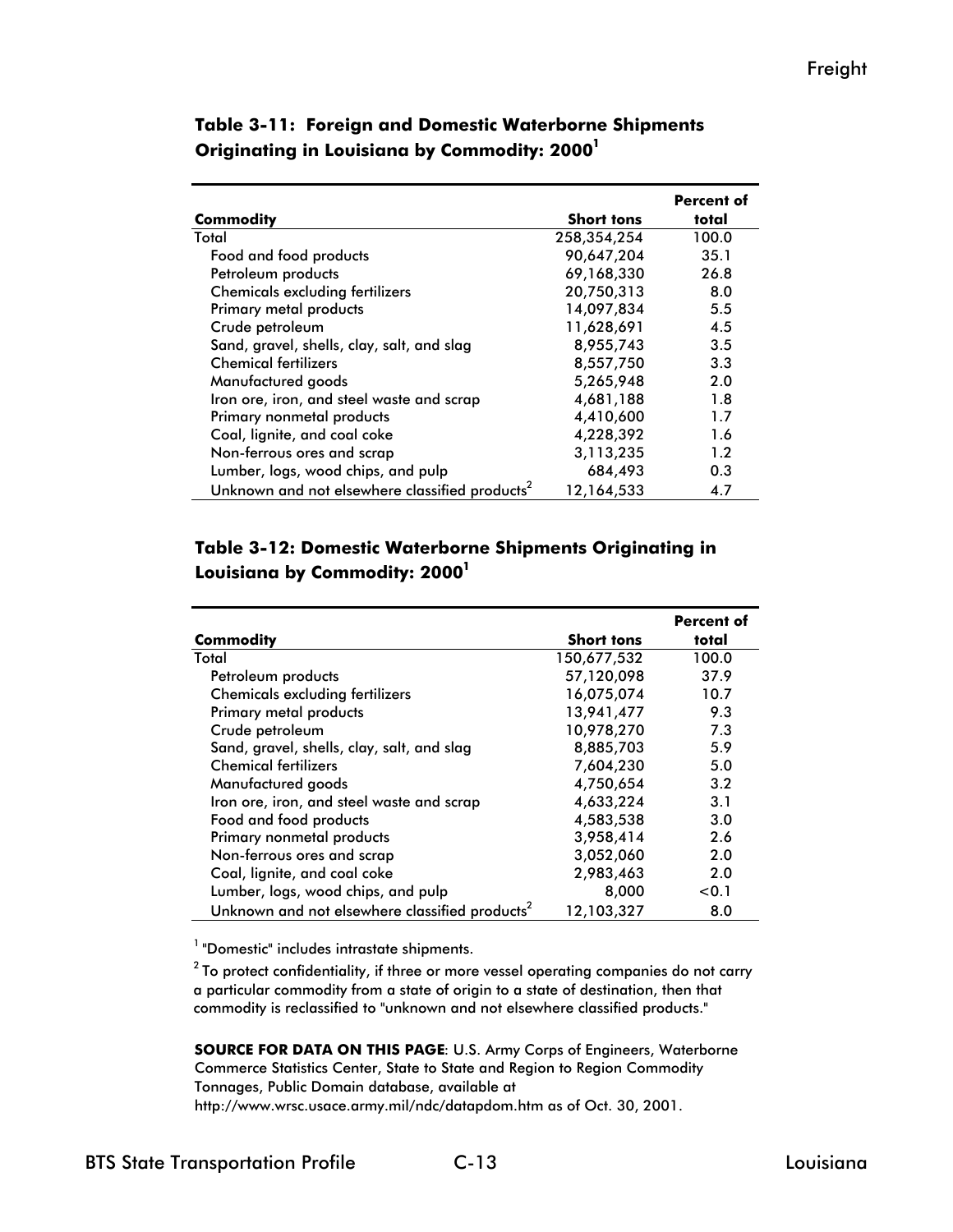|                                                            |                   | Percent of |
|------------------------------------------------------------|-------------------|------------|
| Commodity                                                  | <b>Short tons</b> | total      |
| Total                                                      | 293,939,229       | 100.0      |
| Crude petroleum                                            | 79, 192, 354      | 26.9       |
| Food and food products                                     | 78,005,839        | 26.5       |
| Petroleum products                                         | 43,111,811        | 14.7       |
| Sand, gravel, shells, clay, salt, and slag                 | 20,045,989        | 6.8        |
| Coal, lignite, and coal coke                               | 19,398,059        | 6.6        |
| Primary metal products                                     | 14,113,950        | 4.8        |
| <b>Chemicals excluding fertilizers</b>                     | 12,876,821        | 4.4        |
| Primary nonmetal products                                  | 6,151,066         | 2.1        |
| Non-ferrous ores and scrap                                 | 4,542,822         | 1.5        |
| Manufactured goods                                         | 4,287,479         | 1.5        |
| <b>Chemical fertilizers</b>                                | 4,021,823         | 1.4        |
| Iron ore, iron, and steel waste and scrap                  | 3,911,390         | 1.3        |
| Lumber, logs, wood chips, and pulp                         | 683,901           | 0.2        |
| Unknown and not elsewhere classified products <sup>2</sup> | 3,595,925         | 1.2        |

**Table 3-13: Foreign and Domestic Waterborne Shipments to**  Louisiana by Commodity: 2000<sup>1</sup>

## **Table 3-14: Domestic Waterborne Shipments to Louisiana by**  Commodity: 2000<sup>1</sup>

|                                                            |                   | <b>Percent of</b> |
|------------------------------------------------------------|-------------------|-------------------|
| Commodity                                                  | <b>Short tons</b> | total             |
| Total                                                      | 170,009,251       | 100.0             |
| Food and food products                                     | 76,618,662        | 45.1              |
| Petroleum products                                         | 28,605,814        | 16.8              |
| Coal, lignite, and coal coke                               | 18,288,152        | 10.8              |
| Sand, gravel, shells, clay, salt, and slag                 | 14,766,389        | 8.7               |
| Crude petroleum                                            | 12,339,622        | 7.3               |
| <b>Chemicals excluding fertilizers</b>                     | 9,197,618         | 5.4               |
| Manufactured goods                                         | 3,661,777         | 2.2               |
| Primary nonmetal products                                  | 1,384,399         | 0.8               |
| <b>Chemical fertilizers</b>                                | 641,658           | 0.4               |
| Primary metal products                                     | 551,333           | 0.3               |
| Iron ore, iron, and steel waste and scrap                  | 308,064           | 0.2               |
| Non-ferrous ores and scrap                                 | 72,209            | < 0.1             |
| Lumber, logs, wood chips, and pulp                         | 1,013             | < 0.1             |
| Unknown and not elsewhere classified products <sup>2</sup> | 3.572.541         | 2.1               |

<sup>1</sup> "Domestic" includes intrastate shipments.

 $2$  To protect confidentiality, if three or more vessel operating companies do not carry a particular commodity from a state of origin to a state of destination, then that commodity is reclassified to "unknown and not elsewhere classified products."

**SOURCE FOR DATA ON THIS PAGE:** U.S. Army Corps of Engineers, Waterborne Commerce Statistics Center, State to State and Region to Region Commodity Tonnages, Public Domain database, available at http://www.wrsc.usace.army.mil/ndc/datapdom.htm as of Oct. 30, 2001.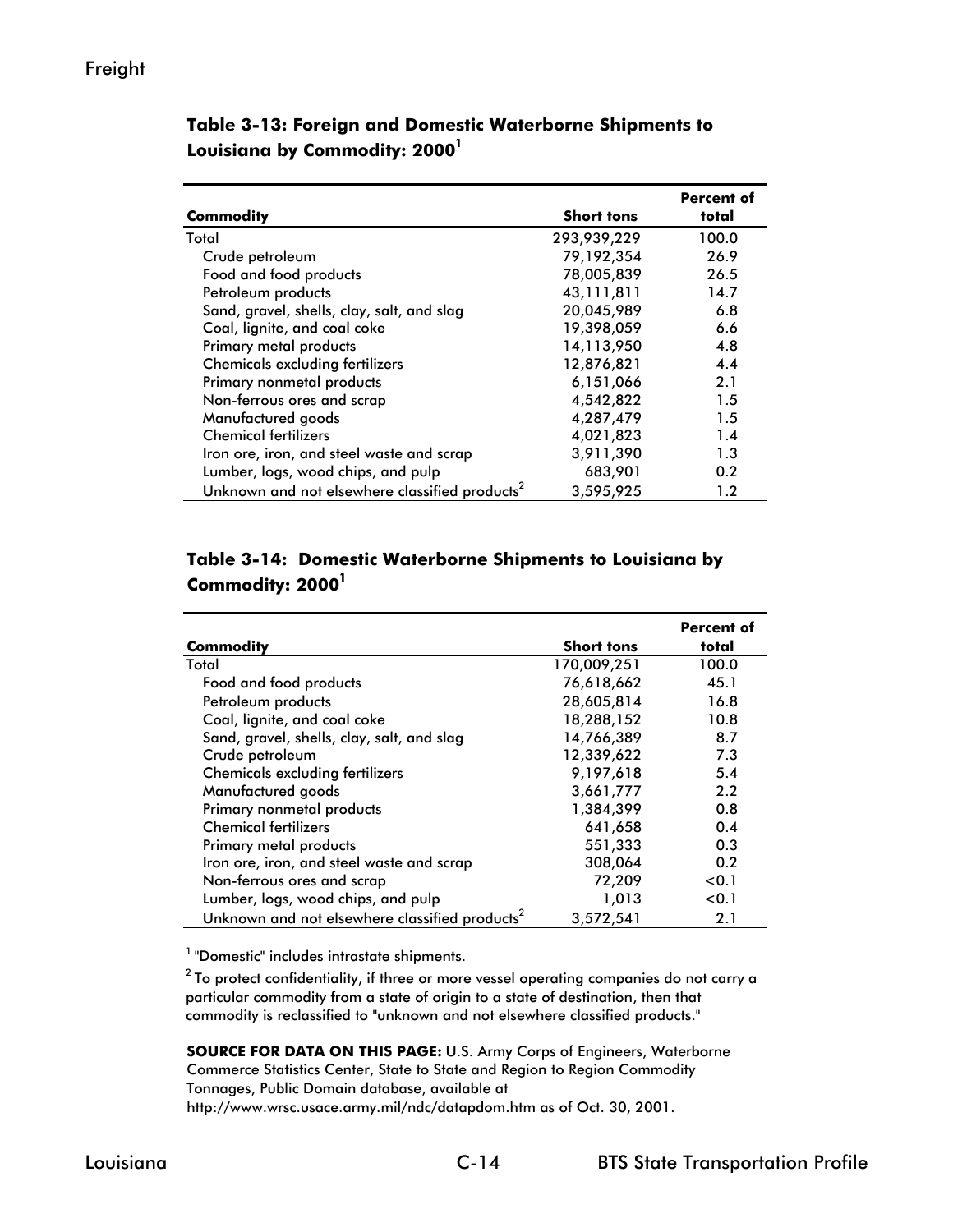## **Table 3-15: U.S. Waterborne Imports by State and Vessel Type: 1999 (Thousands of metric tons)**

|                             |         | Vessel type   |          |                         |                        |  |  |
|-----------------------------|---------|---------------|----------|-------------------------|------------------------|--|--|
|                             |         |               | Dry-bulk | Full                    | <b>Other</b>           |  |  |
| <b>Cargo discharged in</b>  | Total   | <b>Tanker</b> | carrier  | container               | freighter <sup>1</sup> |  |  |
| <b>Texas</b>                | 215,154 | 177,950       | 31,448   | 3,442                   | 2,314                  |  |  |
| Louisiana                   | 140,682 | 98,723        | 37,092   | 1,101                   | 3,766                  |  |  |
| California                  | 75,162  | 31,143        | 10,345   | 29,169                  | 4,505                  |  |  |
| New York                    | 55,174  | 30,575        | 11,814   | 10,701                  | 2,084                  |  |  |
| Pennsylvania                | 37,381  | 25,980        | 8,319    | 1,140                   | 1,943                  |  |  |
| Florida                     | 28,509  | 10,565        | 10,166   | 3,656                   | 4,112                  |  |  |
| Virgin Islands              | 21,954  | 19,634        | 2,294    | 16                      | 10                     |  |  |
| Maine                       | 20,795  | 19,616        | 1,521    | 29                      | 629                    |  |  |
| Mississippi                 | 18,719  | 16,446        | 1,435    | 556                     | 282                    |  |  |
| Washington                  | 18,311  | 2,585         | 6,708    | 5,915                   | 3,093                  |  |  |
| New Jersey                  | 17,842  | 14,230        | 2,916    | 41                      | 655                    |  |  |
| Alabama                     | 14,211  | 5,620         | 8,046    | 53                      | 492                    |  |  |
| Maryland                    | 14,090  | 1,448         | 8,948    | 1,462                   | 2,232                  |  |  |
| Puerto Rico                 | 14,058  | 8,863         | 3,096    | 1,049                   | 1,050                  |  |  |
| Massachusetts               | 12,588  | 9,538         | 2,347    | 501                     | 202                    |  |  |
| Virginia                    | 10,705  | 4,032         | 1,903    | 4,064                   | 706                    |  |  |
| Georgia                     | 9,614   | 2,353         | 3,845    | 2,403                   | 1,013                  |  |  |
| South Carolina              | 8,755   | 384           | 3,455    | 4,257                   | 659                    |  |  |
| <b>Delaware</b>             | 7,957   | 4,656         | 1,474    | 1,275                   | 552                    |  |  |
| Michigan                    | 6,771   | 173           | 6,302    | 81                      | 215                    |  |  |
| Hawaii                      | 5,955   | 4,832         | 957      | 82                      | 84                     |  |  |
| Ohio                        | 5,257   | 69            | 4,930    | 20                      | 238                    |  |  |
| <b>Illinois</b>             | 4,883   | 231           | 4,489    | 25                      | 138                    |  |  |
| Oregon                      | 4,369   | 1,215         | 1,776    | 421                     | 957                    |  |  |
| <b>Rhode Island</b>         | 3,650   | 2,662         | 919      | 23                      | 46                     |  |  |
| <b>North Carolina</b>       | 3,256   | 1,575         | 1,077    | 320                     | 284                    |  |  |
| <b>New Hampshire</b>        | 3,212   | 1,505         | 1,691    | $\overline{\mathbf{4}}$ | 12                     |  |  |
| Connecticut                 | 2,930   | 1,534         | 786      | 78                      | 532                    |  |  |
| Wisconsin                   | 1,383   | Z             | 1,280    | 5                       | 98                     |  |  |
| Alaska                      | 1,241   | 967           | 224      | 19                      | 31                     |  |  |
| Minnesota                   | 629     | 23            | 399      | $\overline{\mathbf{4}}$ | 203                    |  |  |
| <b>District of Columbia</b> | 53      | Z             | 48       | Z                       | 5                      |  |  |
| Indiana                     | Z       | Z             | Z        | Z                       | Z                      |  |  |
| United States, total        | 785,243 | 498,124       | 182,050  | 71,914                  | 33,155                 |  |  |

 $^{\text{1}}$ Roll-on/roll-off, breakbulk ships, partial containerships, refrigerated cargo ships, barge carriers, and specialized cargo ships.

**KEY:**  $Z =$  zero or less than 1 unit of measure.

**SOURCE:** U.S. Department of Transportation, Maritime Administration, Office of Statistical and Economic Analysis, Waterborne Databank 1999, May 2002.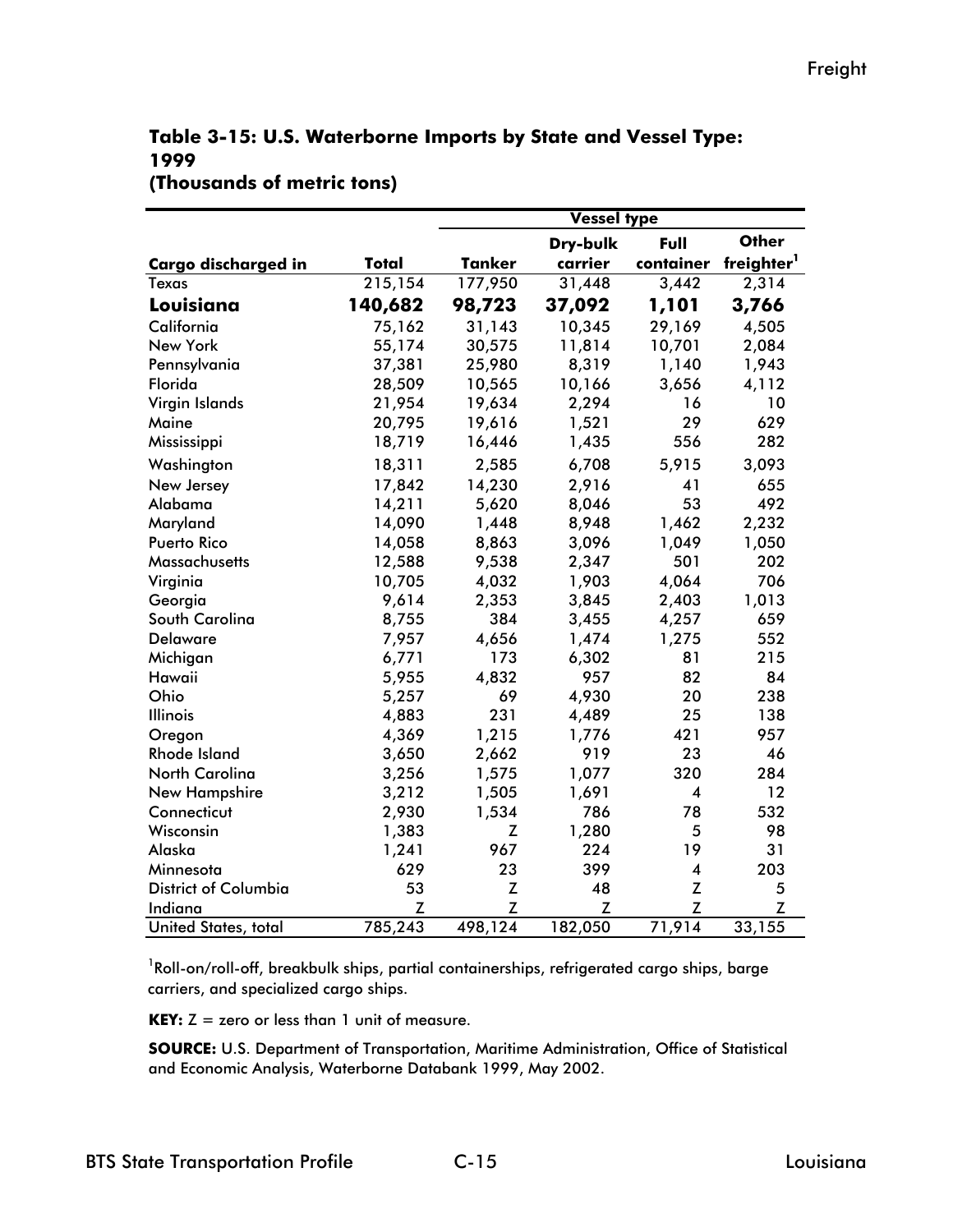|                             |         | Vessel type   |          |             |                        |  |
|-----------------------------|---------|---------------|----------|-------------|------------------------|--|
|                             |         |               | Dry-bulk | Full        | <b>Other</b>           |  |
| <b>Cargo loaded in</b>      | Total   | <b>Tanker</b> | carrier  | container   | freighter <sup>1</sup> |  |
| Louisiana                   | 97,093  | 9,842         | 77,773   | 3,669       | 5,809                  |  |
| Texas                       | 50,331  | 23,279        | 18,917   | 4,769       | 3,366                  |  |
| California                  | 34,585  | 4,778         | 11,074   | 17,011      | 1,722                  |  |
| Washington                  | 30,810  | 2,459         | 19,189   | 6,897       | 2,265                  |  |
| Virginia                    | 27,374  | 269           | 22,106   | 4,018       | 981                    |  |
| Florida                     | 17,797  | 692           | 9,332    | 2,773       | 5,000                  |  |
| Ohio                        | 12,936  | 74            | 12,505   | 130         | 227                    |  |
| Oregon                      | 12,712  | 501           | 8,535    | 2,181       | 1,495                  |  |
| Alaska                      | 10,122  | 5,794         | 3,300    | 319         | 709                    |  |
| New York                    | 9,644   | 508           | 2,992    | 5,476       | 668                    |  |
| Michigan                    | 8,392   | 190           | 7,673    | 348         | 181                    |  |
| Maryland                    | 7,834   | 129           | 6,257    | 734         | 714                    |  |
| Alabama                     | 7,724   | 126           | 4,656    | 366         | 2,576                  |  |
| Wisconsin                   | 7,492   | 117           | 7,007    | 142         | 226                    |  |
| Georgia                     | 6,291   | 173           | 1,323    | 3,246       | 1,549                  |  |
| South Carolina              | 5,929   | 39            | 222      | 5,157       | 511                    |  |
| Minnesota                   | 3,994   | 45            | 3,721    | 125         | 103                    |  |
| <b>North Carolina</b>       | 2,614   | 305           | 1,212    | 323         | 774                    |  |
| Mississippi                 | 2,456   | 421           | 1,095    | 329         | 611                    |  |
| <b>Puerto Rico</b>          | 1,054   | 593           | 33       | 238         | 190                    |  |
| Virgin Islands              | 772     | 699           | 35       | 14          | 24                     |  |
| <b>Illinois</b>             | 624     | 1             | 521      | 90          | 12                     |  |
| Pennsylvania                | 616     | 89            | 116      | 276         | 135                    |  |
| <b>Massachusetts</b>        | 576     | 19            | 226      | 297         | 34                     |  |
| Hawaii                      | 509     | 328           | 63       | 57          | 61                     |  |
| <b>Delaware</b>             | 513     | 17            | 173      | 189         | 134                    |  |
| Maine                       | 329     | 57            | 61       | 44          | 167                    |  |
| New Jersey                  | 285     | 113           | 63       | 47          | 62                     |  |
| Connecticut                 | 126     | 8             | 81       | 19          | 18                     |  |
| <b>Rhode Island</b>         | 111     | 9             | 98       | $\mathbf 2$ | $\mathbf 2$            |  |
| New Hampshire               | 23      | 20            | Z        | 1           | $\mathbf{2}$           |  |
| Indiana                     | 18      | $\mathsf Z$   | 18       | Z           | $\mathsf Z$            |  |
| <b>District of Columbia</b> | Z       | Z             | Z        | Z           | Z                      |  |
| United States, total        | 360,697 | 51,696        | 219,382  | 59,289      | 30,330                 |  |

**Table 3-16: U.S. Waterborne Exports by State and Vessel Type: 1999 (Thousands of metric tons)**

 $^{\text{1}}$  Roll-on/roll-off, breakbulk ships, partial containerships, refrigerated cargo ships, barge carriers, and specialized cargo ships.

**KEY:**  $Z =$  zero or less than 1 unit of measure.

**SOURCE:** U.S. Department of Transportation, Maritime Administration, Office of Statistical and Economic Analysis, Waterborne Databank 1999, May 2002.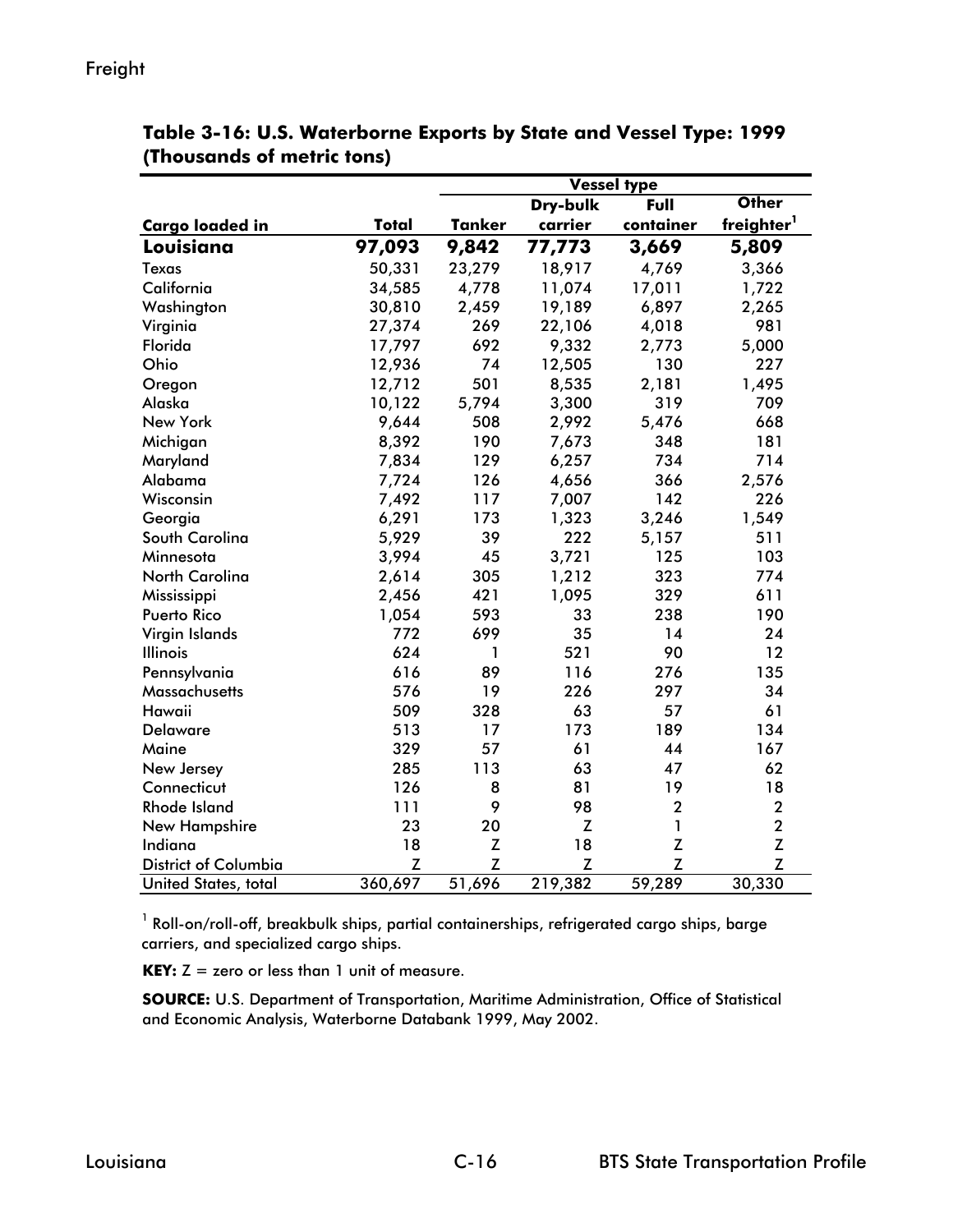|                                        | Total<br>Port calls by capacity of vessel (TEUs) |         |                    |                    |                    | Maximum     |                           |
|----------------------------------------|--------------------------------------------------|---------|--------------------|--------------------|--------------------|-------------|---------------------------|
| Port                                   | container-<br>ship port<br>calls                 | < 2,000 | $2,001 -$<br>3,000 | $3,001 -$<br>4,000 | $4,001 -$<br>5,000 | >5,000      | channel<br>depth $(ft)^T$ |
| Louisiana ports in top 15              |                                                  |         |                    |                    |                    |             |                           |
| <b>New Orleans</b>                     | 434                                              | 297     | 119                | 18                 | $\mathbf 0$        | $\mathbf 0$ | 45                        |
| U.S. ports total                       | 14,686                                           | 5,127   | 4,190              | 3,126              | 1,685              | 558         | <b>NA</b>                 |
| New York, NY                           | 1,983                                            | 465     | 710                | 575                | 227                | 6           | 45                        |
| Charleston, SC                         | 1,458                                            | 352     | 566                | 298                | 236                | 6           | 42                        |
| Long Beach, CA                         | 1,256                                            | 307     | 246                | 357                | 168                | 178         | 60                        |
| Los Angeles, CA                        | 1,207                                            | 429     | 208                | 220                | 294                | 56          | 81                        |
| Oakland, CA                            | 1,110                                            | 123     | 291                | 405                | 183                | 108         | 42                        |
| Norfolk, VA                            | 1,105                                            | 155     | 411                | 394                | 139                | 6           | 50                        |
| Miami, FL                              | 745                                              | 347     | 244                | 154                | 0                  | 0           | 42                        |
| Seattle, WA                            | 638                                              | 157     | 180                | 175                | 57                 | 69          | 40                        |
| Houston, TX                            | 623                                              | 346     | 169                | 58                 | 50                 | 0           | 40                        |
| Savannah, GA                           | 590                                              | 144     | 156                | 264                | 26                 | 0           | 42                        |
| New Orleans, LA                        | 434                                              | 297     | 119                | 18                 | $\mathbf 0$        | 0           | 45                        |
| Port Everglades, FL                    | 412                                              | 297     | 63                 | 0                  | 52                 | 0           | 42                        |
| <b>Baltimore, MD</b>                   | 396                                              | 192     | 123                | 30                 | 51                 | 0           | 50                        |
| Tacoma, WA                             | 376                                              | 33      | 105                | 83                 | 30                 | 125         | 50                        |
| San Juan, PR                           | 337                                              | 307     | 30                 | 0                  | 0                  | 0           | 36                        |
| All other ports                        | 2,016                                            | 1,176   | 569                | 95                 | 172                | 4           | <b>NA</b>                 |
| Top 15 as % of U.S. total              | 86%                                              | 77%     | 86%                | 97%                | 90%                | 99%         | <b>NA</b>                 |
| Top Louisiana ports as % of U.S. total | 3%                                               | 6%      | 3%                 | 1%                 | 0%                 | 0%          | <b>NA</b>                 |

**Table 3-17: Top 15 U.S. Containership Ports by Port Calls and Vessel Size:** 

 $\mathrm{^{1}Channel}$  depth for federally maintained channels at mean low water (MLW).

**KEY**:  $ft = feet$ ; TEUs = twenty-foot equivalent units;  $NA = not$  applicable.

#### **SOURCES:**

**Port calls by vessel size:** U.S. Department of Transportation, Maritime Administration, *U.S. Vessel Movements, 1999* , available at http://www.marad. dot.gov/Marad\_Statistics/PDF/Containership as of Nov. 5, 2001.

**Maximum channel depth:** U.S. Army Corps of Engineers, *The National Dredging Needs Study of Ports and Harbors* , draft, May 2000, table 3-6.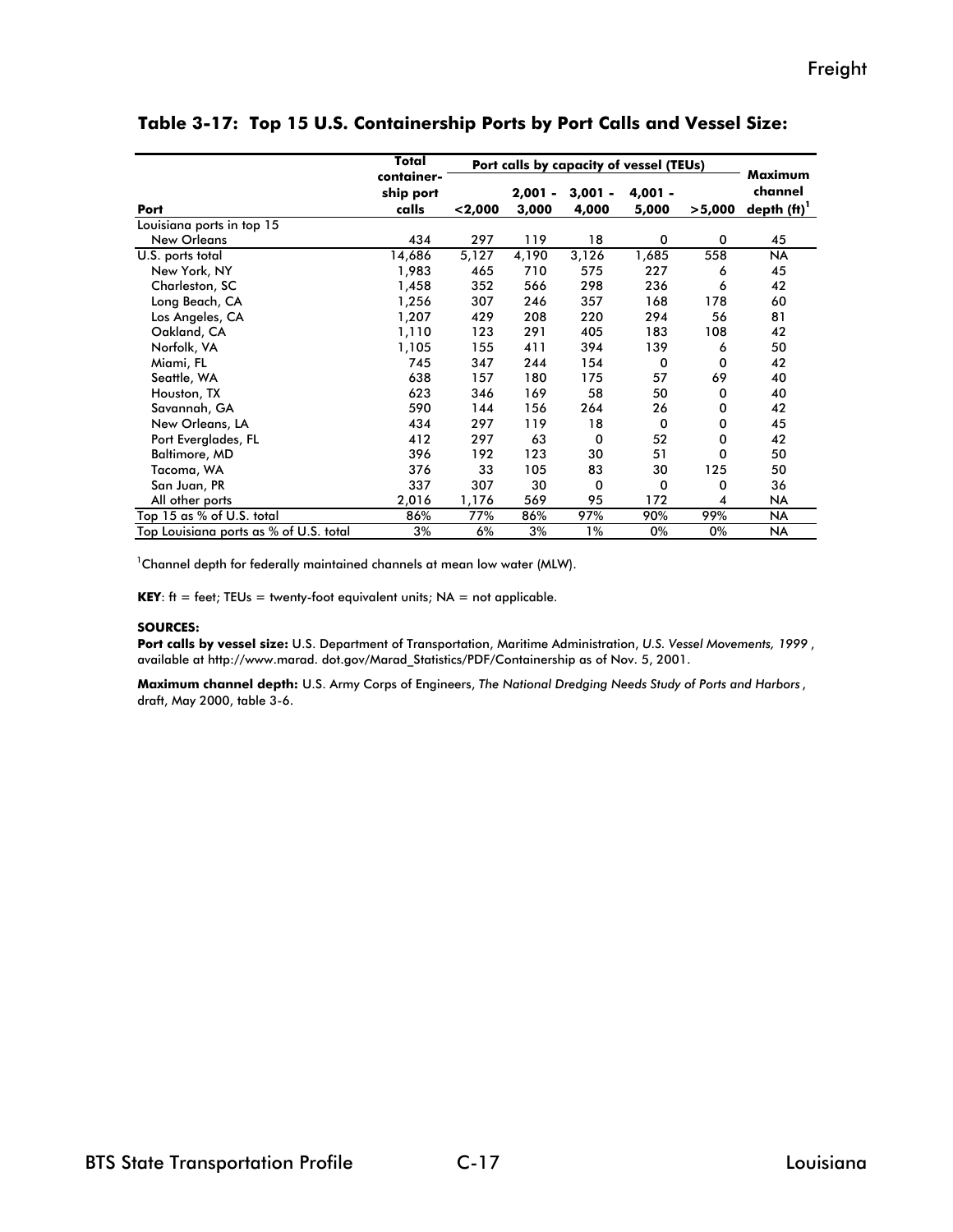## Freight

|                      | <b>Freight</b> |              |                  | Mail         |  |  |
|----------------------|----------------|--------------|------------------|--------------|--|--|
| <b>State</b>         | Scheduled      | Nonscheduled | <b>Scheduled</b> | Nonscheduled |  |  |
| Alabama              | 17,233         | 139,250      | 6,796            | 25           |  |  |
| Alaska               | 467,057        | 141,482      | 52,354           | 10,232       |  |  |
| Arizona              | 70,430         | 66,143       | 36,115           | 27,465       |  |  |
| Arkansas             | 1,886          | 12,578       | 6,534            | 2,955        |  |  |
| California           | 1,176,476      | 504,757      | 237,537          | 87,278       |  |  |
| Colorado             | 106,816        | 61,503       | 55,370           | 31,711       |  |  |
| Connecticut          | 14,802         | 54,627       | 10,260           | 1,575        |  |  |
| Delaware             | 0              | 3,251        | 0                | 0            |  |  |
| District of Columbia | 92,526         | 6,208        | 46,511           | 6,615        |  |  |
| Florida              | 461,831        | 334,177      | 85,818           | 14,182       |  |  |
| Georgia              | 204,986        | 66,293       | 116,174          | 3,961        |  |  |
| Hawaii               | 208,048        | 52,473       | 33,768           | 476          |  |  |
| Idaho                | 11,231         | 5,064        | 3,065            | 1,307        |  |  |
| <b>Illinois</b>      | 318,957        | 202,867      | 112,959          | 9,111        |  |  |
| Indiana              | 408,262        | 85,326       | 24,814           | 134,145      |  |  |
| lowa                 | 15,346         | 53,766       | 7,429            | 3,984        |  |  |
| Kansas               | 6,200          | 20,199       | 2,597            | 18           |  |  |
| Kentucky             | 16,427         | 823,924      | 5,093            | 0            |  |  |
| Louisiana            | 29,577         | 21,753       | 11,399           | 1,758        |  |  |
| Maine                | 8,428          | 11,368       | 185              | 91           |  |  |
| Maryland             | 25,723         | 24,781       | 19,850           | 3,573        |  |  |
| Massachusetts        | 114,243        | 422,158      | 31,133           | 9,384        |  |  |
| Michigan             | 87,127         | 68,108       | 41,678           | 4,848        |  |  |
| Minnesota            | 85,691         | 51,285       | 59,550           | 9,192        |  |  |
| Mississippi          | 398            | 11,338       | 2,198            | 0            |  |  |
| Missouri             | 71,317         | 67,157       | 67,876           | 4,120        |  |  |
| Montana              | 16,261         | 7,917        | 1,987            | 3,341        |  |  |
| Nebraska             | 12,188         | 26,366       | 10,825           | 6,546        |  |  |
| Nevada               | 45,636         | 12,641       | 30,407           | 1,373        |  |  |
| New Hampshire        | 17,995         | 30,439       | 740              | 11           |  |  |
| New Jersey           | 352,556        | 115,712      | 54,837           | 4,550        |  |  |
| New Mexico           | 12,845         | 29,355       | 9,327            | 3,379        |  |  |
| New York             | 317,258        | 167,388      | 113,892          | 5,622        |  |  |
| North Carolina       | 85,996         | 85,765       | 35,985           | 3,498        |  |  |
| North Dakota         | 5,424          | 383          | 222              | 2,820        |  |  |
| Ohio                 | 283,292        | 292,529      | 48,750           | 6,442        |  |  |
| Oklahoma             | 25,773         | 16,804       | 9,022            | 9            |  |  |
| Oregon               | 73,035         | 59,101       | 12,655           | 22,729       |  |  |
| Pennsylvania         | 156,043        | 312,359      | 45,377           | 9,035        |  |  |
| Puerto Rico          | 78,117         | 44,530       | 4,319            | 3,312        |  |  |
| <b>Rhode Island</b>  | 3,883          | 2,753        | 2,543            | 0            |  |  |
| South Carolina       | 17,237         | 76,688       | 3,234            | 6            |  |  |
| South Dakota         | 8,114          | 12,298       | 1,040            | 4,583        |  |  |
| Tennessee            | 1,324,829      | 60,779       | 31,342           | 6,417        |  |  |
| Texas                | 440,864        | 482,724      | 138,548          | 47,644       |  |  |
| Utah                 | 66,549         | 133,609      | 30,908           | 25,073       |  |  |
| Vermont              | 3,257          | 19           | 122              | 0            |  |  |
| Virginia             | 20,961         | 35,881       | 5,189            | 3,492        |  |  |
| Washington           | 152,299        | 84,367       | 34,449           | 55,975       |  |  |
| West Virginia        | 4,306          | 128          | 4                | 0            |  |  |
| Wisconsin            | 30,060         | 19,618       | 11,558           | 1,088        |  |  |
| Wyoming              | 6,786          | 11           | 5                | 0            |  |  |
| United States, total | 7,582,577      | 5,422,002    | 1,714,348        | 584,950      |  |  |

#### **Table 3-18: Scheduled and Nonscheduled Air Freight and Mail Enplaned: 2000 (Short tons)**

**SOURCE:** U.S. Department of Transportation, Bureau of Transportation Statistics, *Airport Activity Statistics of Certificated Air Carriers: Summary Tables, Twelve Months Ending December 31, 2000,* Washington, DC: 2001, available at http://www.bts.gov/publications/airactstats2000/ as of Oct. 29, 2001.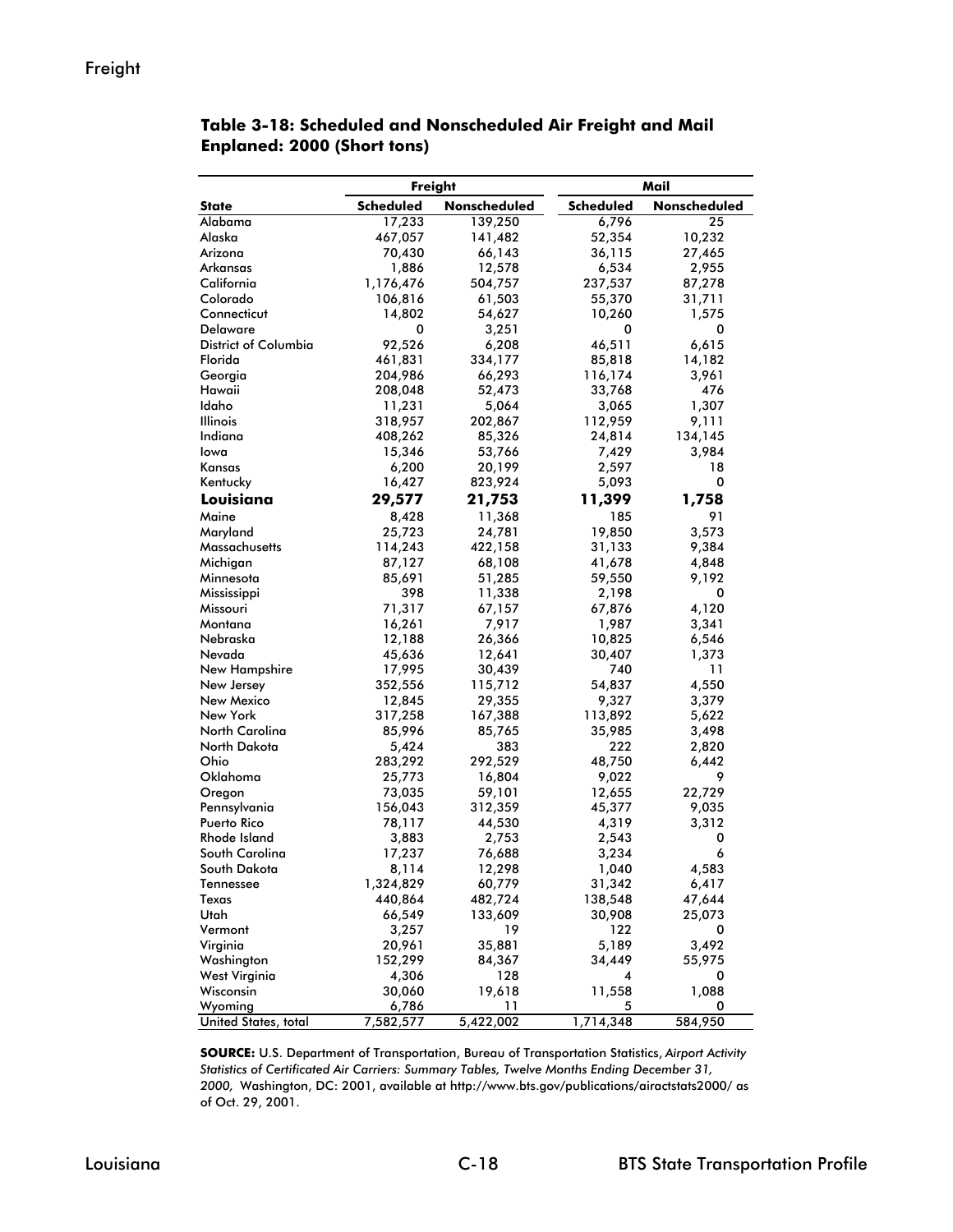|                      | <b>Exports to</b> |        | Imports from |         |  |
|----------------------|-------------------|--------|--------------|---------|--|
|                      | Canada            | Mexico | Canada       | Mexico  |  |
| Louisiana            | 927               | 305    | 547          |         |  |
| United States, total | 154.847           | 97.158 | 210.270      | 113.437 |  |

#### **Table 3-19: Surface Merchandise Trade with Canada and Mexico: 2000 (Millions of current dollars)**





**SOURCE FOR DATA ON THIS PAGE:** U.S. Department of Transportation, Bureau of Transportation Statistics, *Transborder Surface Freight Data* , available at http://www.bts.gov/ntda/tbscd/reports.html as of August 2002.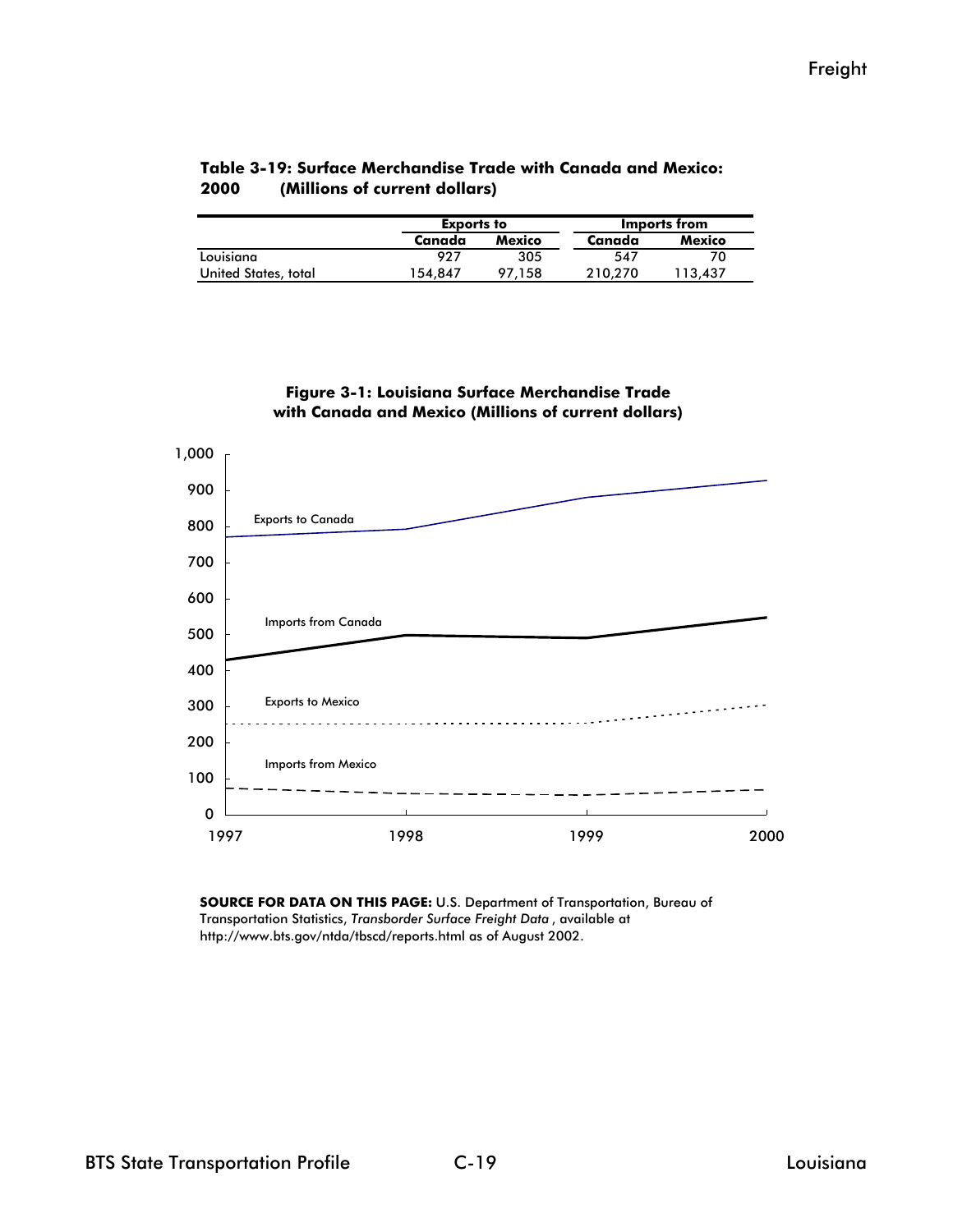

**Figure 3-2: Truck and Rail Imports from Mexico to Louisiana by Weight**

**Figure 3-3: Truck and Rail Imports from Canada to Louisiana by Weight**



**NOTES FOR DATA ON THIS PAGE:** Data do not include transshipment activity. Transshipments are shipments that enter or exit the United States by way of a U.S. Customs port on the northern or southern border, but whose origin or destination is a country other than Canada or Mexico. All figures are based on the declared gross shipment weight and include packaging. Shipping weight for imports may be underestimated because U.S. Customs Service does not require weight to be reported at the individual commodity level for surface trade.

**SOURCE FOR DATA ON THIS PAGE:** U.S. Department of Transportation, Bureau of Transportation Statistics, *Transborder Surface Freight Data,* available at http://www.bts.gov/ntda/tbscd/reports.html as of August 2002.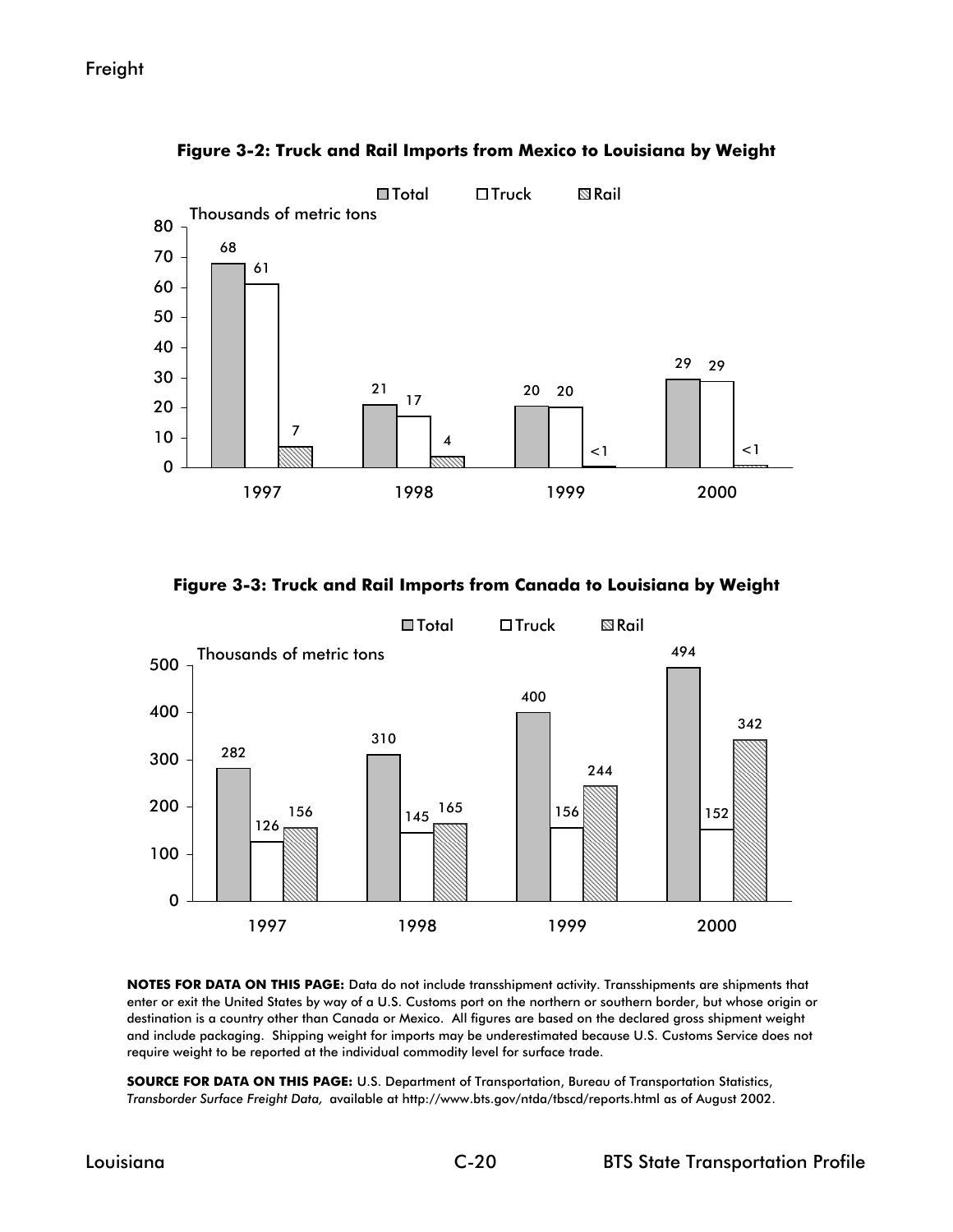| ,                                         | <br>.        | ышты           |                |                |       |
|-------------------------------------------|--------------|----------------|----------------|----------------|-------|
|                                           | Mode         | U.S. rank      | <b>Exports</b> | <b>Imports</b> | Total |
| Louisiana gateways <sup>1</sup> in top 50 |              |                |                |                |       |
| <b>New Orleans</b>                        | Air          | 15             | 16.2           | 15.9           | 32.0  |
| Port of New Orleans                       | Water        | 26             | 7.6            | 11.2           | 18.8  |
| Port of South Louisiana                   | Water        | 36             | 7.1            | 4.0            | 11.1  |
| Port of Morgan City                       | Water        | 46             | 0.1            | 9.3            | 9.4   |
| U.S. gateways <sup>1</sup> in top 50      |              |                |                |                |       |
| JFK International Airport, NY             | Air          | 1              | 56.0           | 75.5           | 131.6 |
| Port of Los Angeles, CA                   | Water        | $\overline{a}$ | 16.7           | 85.1           | 101.8 |
| Port of Long Beach, CA                    | Water        | 3              | 16.9           | 81.3           | 98.2  |
| Port of Detroit, MI                       | Land         | 4              | 49.5           | 44.9           | 94.4  |
| San Francisco Airport, CA                 | Air          | 5              | 41.8           | 46.9           | 88.7  |
| Port of Laredo, TX                        | Land         | 6              | 39.2           | 44.4           | 83.7  |
| Port of New York, NY and NJ               | Water        | 7              | 19.7           | 61.2           | 80.9  |
| Los Angeles International Airport, CA     | Air          | 8              | 41.7           | 35.6           | 77.3  |
| Port of Buffalo-Niagara Falls, NY         | Land         | 9              | 36.2           | 33.9           | 70.1  |
| Port of Huron, MI                         | Land         | 10             | 18.8           | 40.9           | 59.7  |
| Chicago, IL                               | Air          | 11             | 20.4           | 25.4           | 45.7  |
| Port of Houston, TX                       | Water        | 12             | 18.7           | 24.6           | 43.4  |
| Port of El Paso, TX                       | Land         | 13             | 17.5           | 21.9           | 39.4  |
| Port of Seattle, WA                       | Water        | 14             | 5.4            | 26.9           | 32.3  |
| Port of Charleston, SC                    | Water        | 16             | 11.3           | 20.2           | 31.5  |
| Port of Norfolk Harbor, VA                | Water        | 17             | 11.1           | 14.1           | 25.2  |
| Port of Oakland, CA                       | Water        | 18             | 9.6            | 15.5           | 25.1  |
| Cleveland, OH                             | Air          | 19             | 11.8           | 12.7           | 24.5  |
|                                           | Air          | 20             | 15.9           | 7.7            | 23.6  |
| Miami International Airport, FL           | Air          |                |                |                |       |
| Anchorage, AK                             |              | 21<br>22       | 3.5<br>5.3     | 19.7           | 23.2  |
| Port of Baltimore, MD                     | Water<br>Air |                |                | 15.3           | 20.6  |
| Dallas-Fort Worth, TX                     |              | 23             | 10.1           | 10.2           | 20.4  |
| Port of Tacoma, WA                        | Water        | 24             | 4.4            | 15.5           | 19.8  |
| Port of Otay Mesa, CA                     | Land         | 25             | 8.1            | 10.7           | 18.8  |
| Port of Miami, FL                         | Water        | 27             | 8.4            | 9.1            | 17.5  |
| Port of Champlain-Rouses Pt., NY          | Land         | 28             | 6.0            | 11.3           | 17.3  |
| Atlanta, GA                               | Air          | 29             | 8.4            | 8.7            | 17.2  |
| Port of Savannah, GA                      | Water        | 30             | 5.9            | 10.5           | 16.3  |
| Port of Nogales, AZ                       | Land         | 31             | 5.3            | 8.3            | 13.6  |
| Port of Hidalgo, TX                       | Land         | 32             | 6.2            | 6.4            | 12.6  |
| Port of Blaine, WA                        | Land         | 33             | 5.6            | 6.7            | 12.3  |
| Port of Brownsville-Cameron, TX           | Land         | 34             | 6.2            | 5.9            | 12.1  |
| Port of Alexandria Bay, NY                | Land         | 35             | 4.6            | 7.4            | 12.0  |
| Port of Beaumont, TX                      | Water        | 37             | 1.0            | 9.6            | 10.6  |
| Newark, NJ                                | Air          | 38             | 3.9            | 6.7            | 10.6  |
| Port of Pembina, ND                       | Land         | 39             | 5.3            | 5.2            | 10.6  |
| Port of Port Everglades, FL               | Water        | 40             | 4.7            | 5.8            | 10.5  |
| Port of Portland, OR                      | Water        | 41             | 3.0            | 7.5            | 10.5  |
| Port of Corpus Christi, TX                | Water        | 42             | 1.6            | 8.7            | 10.3  |
| Port of Jacksonville, FL                  | Water        | 43             | 1.9            | 8.4            | 10.3  |
| Boston Logan Airport, MA                  | Air          | 44             | 5.9            | 4.4            | 10.0  |
| Port of Philadelphia, PA                  | Water        | 45             | 0.5            | 9.5            | 10.0  |
| Seattle-Tacoma International Airport, WA  | Air          | 47             | 3.7            | 4.8            | 8.5   |
| Port of Calexico-East, CA                 | Land         | 48             | 3.5            | 4.8            | 8.3   |
| Port of Sweetgrass, MT                    | Land         | 49             | 3.4            | 4.4            | 7.8   |
| Port of Highgate Springs-Alburg, VT       | Land         | 50             | 3.0            | 4.6            | 7.6   |
| Total, top 50                             | <b>NA</b>    | <b>NA</b>      | 619            | 989            | 1,608 |
|                                           |              |                |                |                |       |

**Table 3-20: Top 50 U.S. Foreign Trade Freight Gateways: 2000 (Ranked by value of shipments in \$ billions)**

<sup>1</sup>Gateway means any port, airport, or border crossing that provides access for the import or export of goods.

**KEY**: NA = not applicable.

**NOTES:** Mode of transportation is the type of transportation as a shipment enters or exits at a border port. Flows through individual ports are based on reported data collected from U.S. trade documents. Low-value shipments, generally imports valued at less than \$1,250 and exports valued at less than \$2,500, are not included. Data for air gateways include some shipments (generally less than 3% of the total value) from small user-fee airports located in the same region. Air gateways not identified by airport name include major airport(s) in that geographic area in addition to small regional airports. In addition, due to U.S. Census Bureau confidentiality regulations, data for courier operations are included in the airport totals for JFK International Airport, New Orleans, Los Angeles, Cleveland, Chicago, Miami, and Anchorage.

#### **SOURCES:**

**Air**: U.S. Department of Commerce, Bureau of the Census, Foreign Trade Division, special tabulation, April 2002.

**Water**: U.S. Department of Transportation, Maritime Administration, Office of Statistical and Economic Analysis, Waterborne Databank 2000, September 2001.

**Land**: U.S. Department of Transportation, Bureau of Transportation Statistics, Transborder Surface Freight Data, 2001.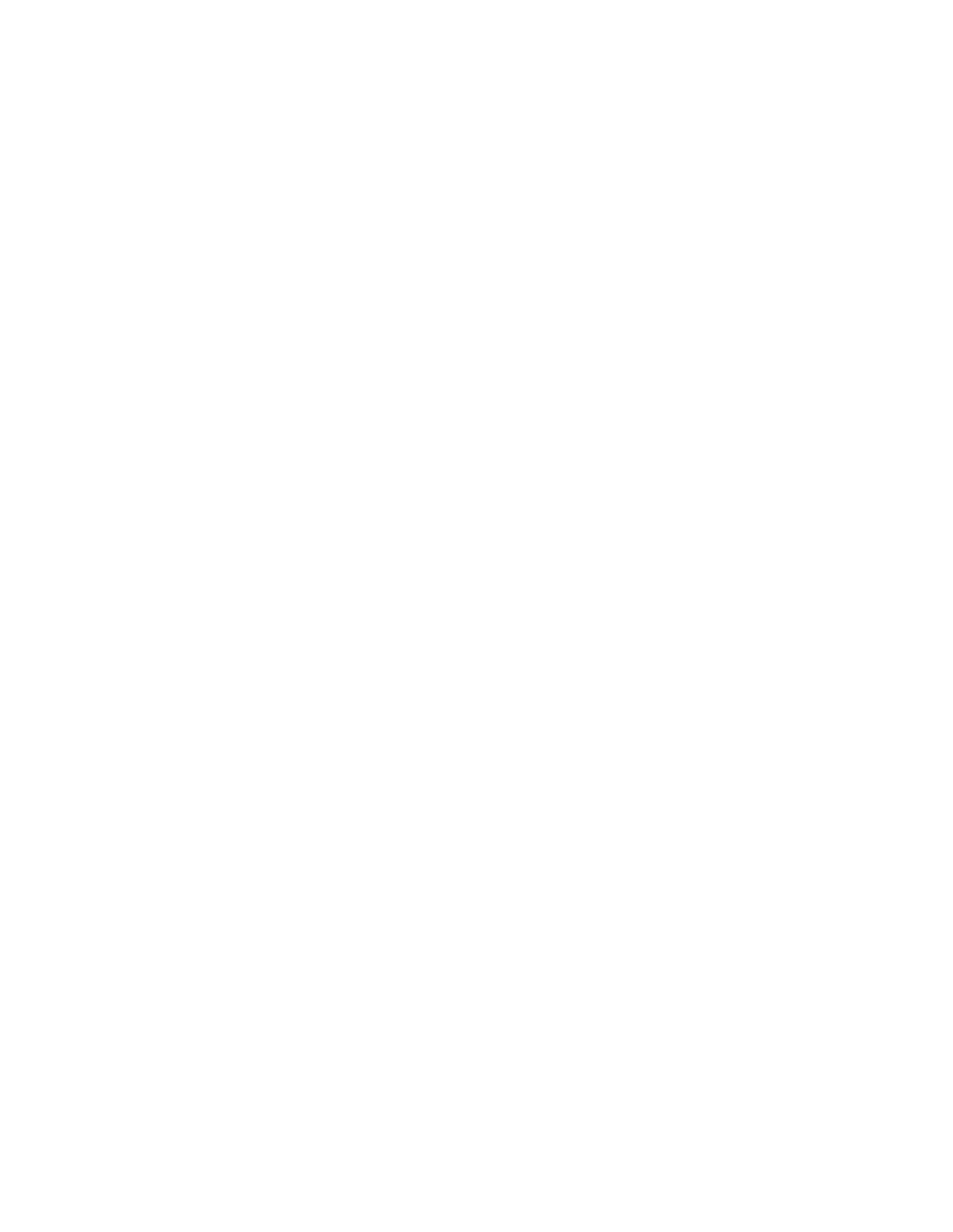# D Passenger Travel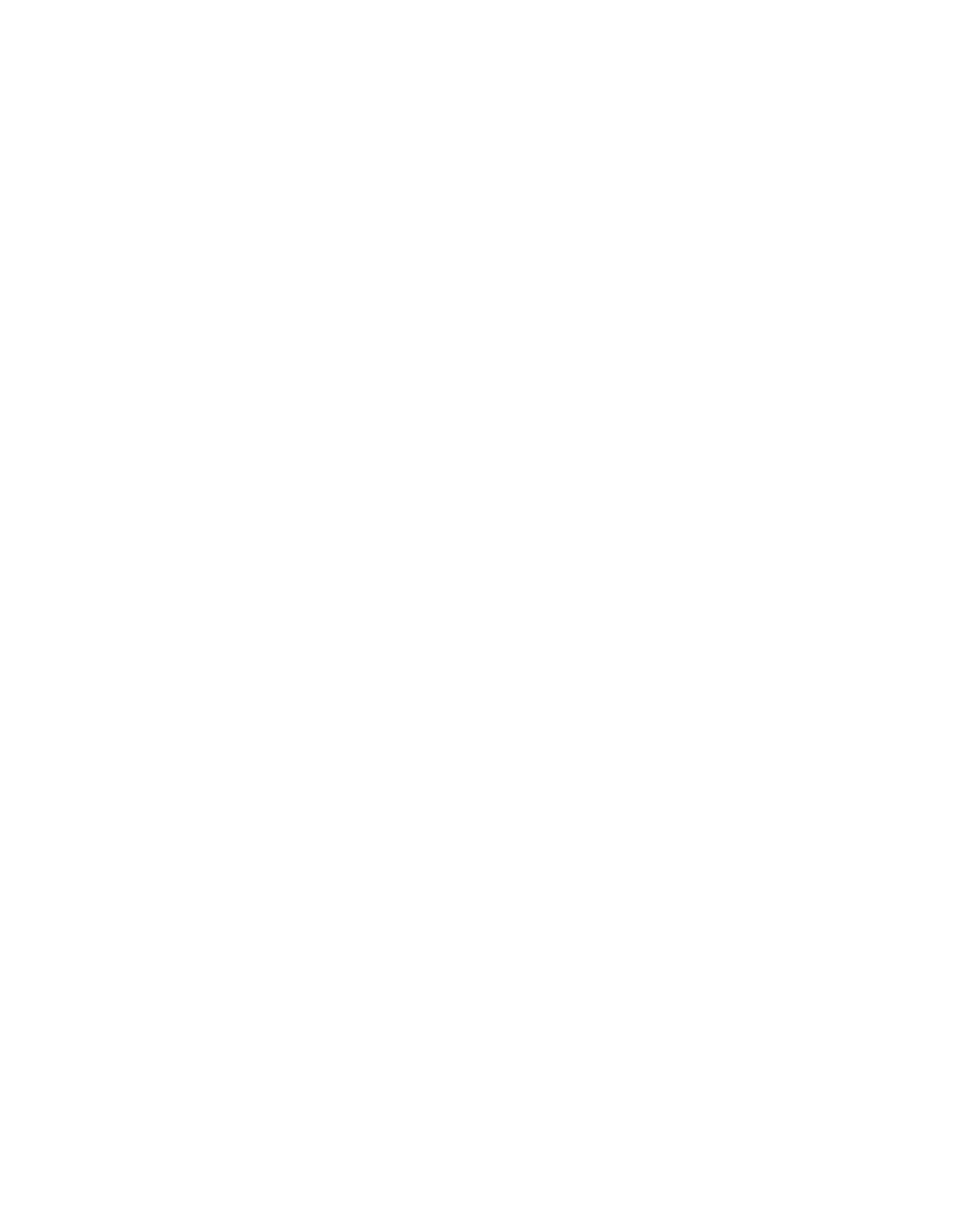#### **Table 4-1: Commuting to Work: 2000**

|                                        | <b>United States</b> |                |               |                |
|----------------------------------------|----------------------|----------------|---------------|----------------|
| Mode                                   | <b>Number</b>        | <b>Percent</b> | <b>Number</b> | <b>Percent</b> |
| Total                                  | 1,815,271            | 100.0          | 127,448,586   | 100.0          |
| Car, truck, or van -- drove alone      | 1,449,242            | 79.8           | 97,243,457    | 76.3           |
| Car, truck, or van -- carpooled        | 206,076              | 11.4           | 14,299,090    | 11.2           |
| Public transportation (including taxi) | 47,458               | 2.6            | 6,592,685     | 5.2            |
| Walked                                 | 34,361               | 1.9            | 3,417,546     | 2.7            |
| Other means                            | 41,202               | 2.3            | 1,820,578     | 1.4            |
| Worked at home                         | 36,932               | 2.0            | 4,075,230     | 3.2            |
| Mean travel time to work (minutes)     | 23.8                 |                | 24.3          |                |

**NOTE:** Data are for workers 16 years and over.

**SOURCE:** U.S. Department of Commerce, U.S. Census Bureau, *Census 2000 Supplementary Survey, Profile of Selected Economic Characteristics,* available at http://www.census.gov/c2ss/www/ as of Oct. 16, 2001.

#### **Table 4-2: Licensed Drivers: 2000**

|                  | Louisiana |         | <b>United States</b> |                |  |
|------------------|-----------|---------|----------------------|----------------|--|
| Licensed drivers | Number    | Percent | Number               | <b>Percent</b> |  |
| Total            | 2.759.120 | 100.0   | 190,625,023          | 100.0          |  |
| Male             | 1.344.217 | 48.7    | 95.796.069           | 50.3           |  |
| Female           | 1.414.903 | 51.3    | 94.828.953           | 49.7           |  |





**SOURCE FOR TABLE 4-2 and FIGURE 4-1:** U.S. Department of Transportation, Federal Highway Administration, *Highway Statistics 2000*, Washington, DC: 2001.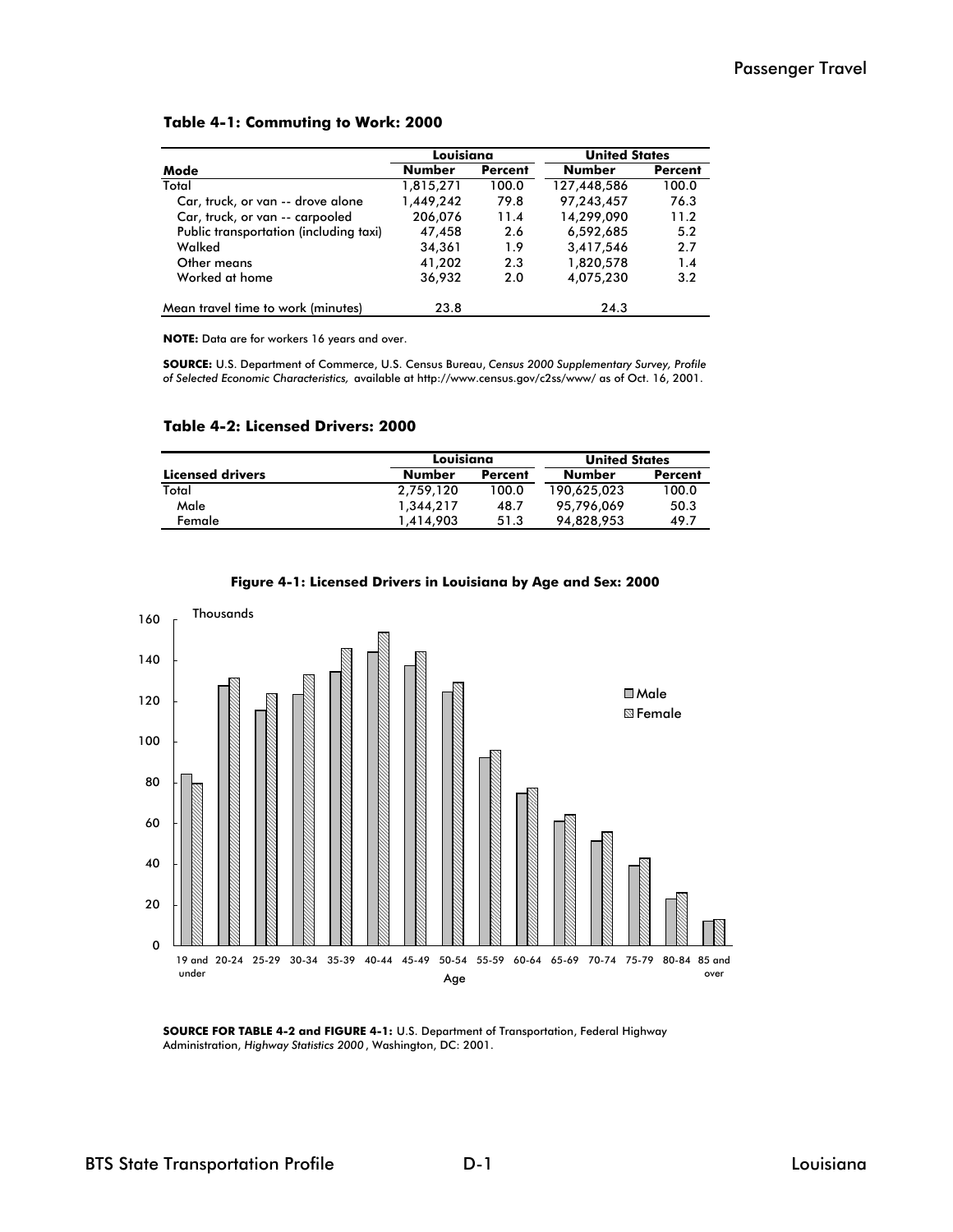#### **Table 4-3: Urban Transit Agencies in Louisiana: 2000**

| <b>Transit agencies</b>                                                                         | Modes provided                     | Urbanized area     | Annual<br>unlinked<br>passenger<br>trips | Average<br>weekday<br>unlinked<br>trips | <b>Operating</b><br>funds<br>expended<br>(\$ millions) | Capital<br>funds<br>expended<br>(\$ millions) | <b>Vehicles</b><br>available for<br>maximum<br>service |
|-------------------------------------------------------------------------------------------------|------------------------------------|--------------------|------------------------------------------|-----------------------------------------|--------------------------------------------------------|-----------------------------------------------|--------------------------------------------------------|
| Regional Transit Authority of Orleans and Jefferson                                             | Bus, demand responsive, light rail | New Orleans        | 56,247                                   | 185                                     | 87                                                     | 19                                            | 464                                                    |
| <b>Capital Transportation Corporation (CTC)</b>                                                 | Bus, demand responsive             | <b>Baton Rouge</b> | 7,105                                    | 26                                      | 12                                                     | <1                                            | 91                                                     |
| Jefferson Parish Department of Transit Administration (JeT) Bus, demand responsive              |                                    | <b>New Orleans</b> | 3,724                                    | 12                                      | 9                                                      | $\overline{2}$                                | 74                                                     |
| Shreveport Area Transit System (SporTran)                                                       | Bus, demand responsive             | Shreveport         | 3,570                                    | 12                                      | 6                                                      | $\overline{4}$                                | 56                                                     |
| Crescent City Connection Division - Louisiana Department Ferry boat<br>of Transportation (CCCD) |                                    | <b>New Orleans</b> | 2,989                                    | 9                                       | 5                                                      | $\overline{2}$                                | 5                                                      |
| Lafayette Transit System (LTS)                                                                  | Bus, demand responsive             | Lafayette          | 1,355                                    | 5                                       | $\overline{2}$                                         | <1                                            | 22                                                     |
| City of Alexandria (ATRANS)                                                                     | Bus, demand responsive             | Alexandria         | 716                                      | $\overline{2}$                          | $\overline{2}$                                         | <1                                            | 15                                                     |
| City of Monroe Transit System (MTS)                                                             | Bus, demand responsive             | Monroe             | 685                                      | 3                                       | $\overline{2}$                                         | <1                                            | 21                                                     |
| <b>Terrebonne Parish Consolidated Government</b>                                                | Bus                                | Houma              | 221                                      | $\leq$ 1                                | <1                                                     | $\leq$ 1                                      | 8                                                      |

**SOURCE:** U.S. Department of Transportation, Federal Transit Administration, National Transit Database, available at

http://www.ntdprogram.com/NTD/Profiles.nsf/ProfileInformation?OpenForm&2000&All as of Dec. 6, 2001.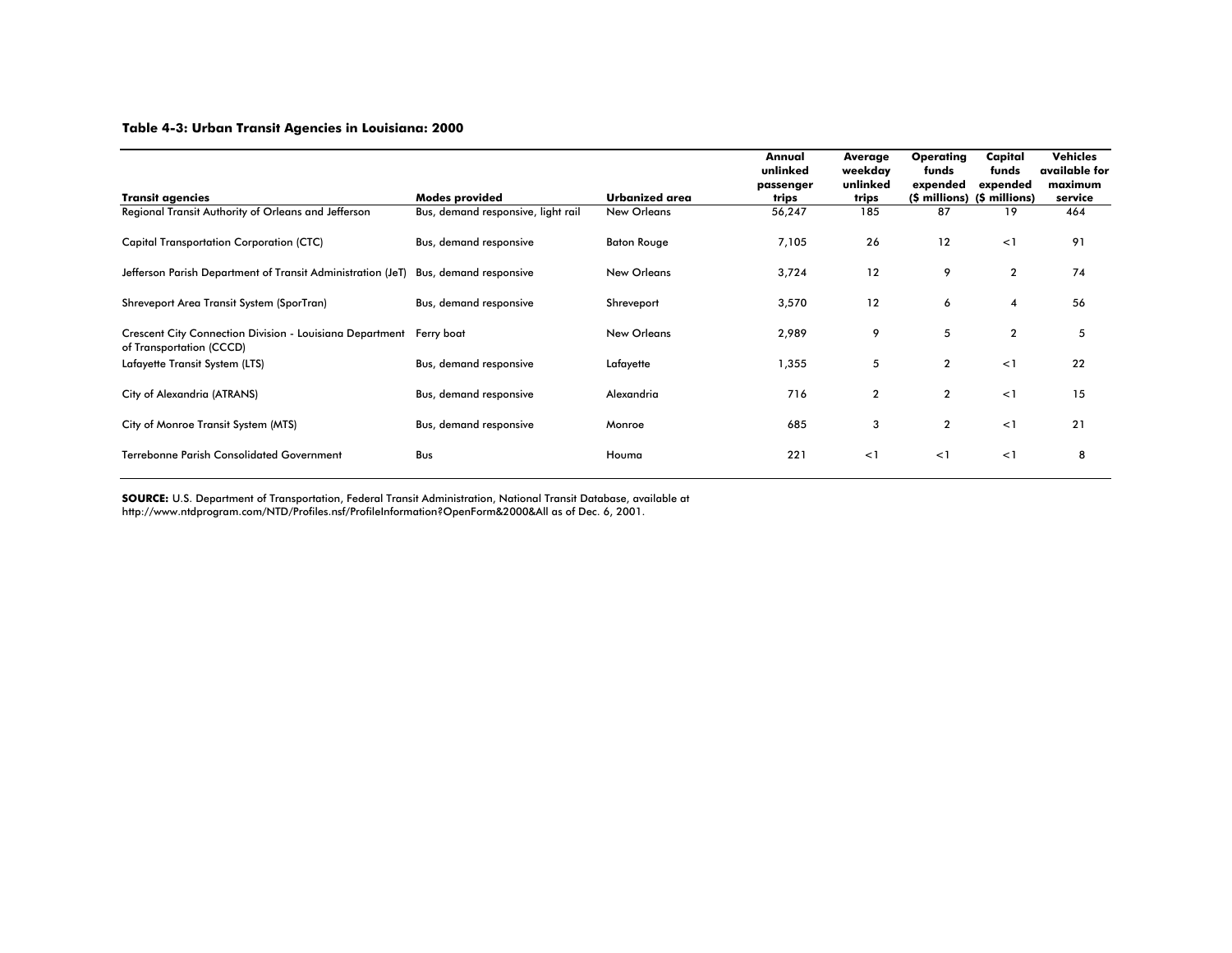|                                                                          |                | <b>Passenger</b> |
|--------------------------------------------------------------------------|----------------|------------------|
| Airport                                                                  | Rank           | enplanements     |
| Louisiana, all airports                                                  |                | 5,955,868        |
| New Orleans (Louis Armstrong New Orleans International)                  | 41             | 4,822,265        |
| Other top 50 airports                                                    |                |                  |
| Atlanta, GA (Hartsfield International)                                   | 1              | 38,255,778       |
| Chicago, IL (O'Hare International)                                       | $\overline{2}$ | 30,888,464       |
| Dallas/Fort Worth, TX (Dallas/Fort Worth International)                  | 3              | 27,841,040       |
| Los Angeles, CA (Los Angeles International)                              | 4              | 25,109,993       |
| Denver, CO (Denver International)                                        | 5              | 17,643,261       |
| Phoenix, AZ (Sky Harbor International)                                   | 6              | 17,239,215       |
| Detroit, MI (Detroit Metropolitan)                                       | $\overline{7}$ | 16,929,968       |
| Las Vegas, NV (McCarran International)                                   | 8              | 16,738,909       |
| Minneapolis, MN (Minneapolis-St. Paul International)                     | 9              | 16,710,197       |
| San Francisco, CA (San Francisco International)                          | 10             | 16,664,399       |
| Houston, TX (George Bush Intercontinental)                               | 11             | 15,814,709       |
| Newark, NJ (Newark International)                                        | 12             | 15,205,447       |
| St. Louis, MO (Lambert-St. Louis International)                          | 13             | 15,101,246       |
| Orlando, FL (Orlando International)                                      | 14             | 13,465,706       |
| Seattle, WA (Seattle-Tacoma International)                               | 15             | 13,308,253       |
| Miami, FL (Miami International)                                          | 16             | 12,654,506       |
| Boston, MA (Logan International)                                         | 17             | 11,505,983       |
| New York, NY (La Guardia)                                                | 18             | 11,425,705       |
| Philadelphia, PA (Philadelphia International)                            | 19             | 10,973,074       |
| New York, NY (John F. Kennedy International)                             | 20             | 10,648,410       |
| Charlotte, NC (Charlotte/Douglas International)                          | 21             | 10,377,837       |
| Cincinnati, OH (Greater Cincinnati)                                      | 22             | 9,962,765        |
| Baltimore, MD (Baltimore-Washington International)                       | 23             | 8,979,425        |
| Salt Lake City, UT (Salt Lake City International)                        | 24             | 8,700,973        |
| Honolulu, HI (Honolulu International)                                    | 25             | 8,684,893        |
| Pittsburgh, PA (Pittsburgh International)                                | 26             | 8,650,976        |
| San Diego, CA (San Diego International-Lindbergh Field)                  | 27             | 7,624,519        |
| Tampa, FL (Tampa International)                                          | 28             | 7,430,829        |
| Miami/Fort Lauderdale, FL (Fort Lauderdale-Hollywood International)      | 29             | 7,140,518        |
| Washington, DC (Ronald Reagan Washington National)                       | 30             | 6,983,212        |
| Chicago, IL (Midway)                                                     | 31             | 6,972,213        |
| Washington, DC (Washington Dulles International)                         | 32             | 6,649,323        |
| Portland, OR (Portland International Jetport)                            | 33             | 6,558,859        |
| Cleveland, OH (Cleveland Hopkins International)                          | 34             | 6,154,094        |
| San Jose, CA (Norman Y. Mineta San Jose International)                   | 35             | 6,044,278        |
| Kansas City, MO (Kansas City International)                              | 36             | 5,748,758        |
| Oakland, CA (Metropolitan Oakland International)                         | 37             | 5,126,648        |
| Memphis, TN (Memphis International)                                      | 38             | 4,977,238        |
| Raleigh-Durham, NC (Raleigh-Durham International)                        | 39             | 4,838,779        |
| San Juan, PR (Luis Munoz Marin International)                            | 40             | 4,834,298        |
| Nashville, TN (Nashville International)                                  | 42             | 4,365,127        |
| Houston, TX (William P. Hobby)                                           | 43             | 4,322,108        |
| Sacramento, CA (Sacramento International)                                | 44             | 3,873,003        |
| Los Angeles, CA (John Wayne Airport-Orange County)                       | 45             | 3,828,324        |
| Austin, TX (Robert Muller Municipal)                                     | 46             | 3,635,209        |
| Indianapolis, IN (Indianapolis International)                            | 47             | 3,629,716        |
| Dallas, TX (Dallas Love Field)                                           | 48             | 3,594,539        |
| Hartford/Springfield/Westfield, CT (Windsor Locks Bradley International) | 49             | 3,508,023        |
| San Antonio, TX (San Antonio International)                              | 50             | 3,466,266        |
| <b>United States, all airports</b>                                       |                | 638,902,993      |
| Top 50 as % of all enplanements                                          |                | 84%              |

**NOTE:** Rank order by total enplaned passengers on large certificated U.S. air carriers, scheduled and nonscheduled operations, at all airports served within the 50 states, the District of Columbia, and other U.S. areas designated by the Federal Aviation Administration. These air carriers operate aircraft with more than 60 seats or a payload capacity of more than 18,000 pounds. Data for commuter, intrastate, and foreign-flag air carriers are not included. Data differ from those in table 1-11 which include enplaned passengers on air carriers of all types, including foreign-flag carriers.

**SOURCE:** U.S. Department of Transportation, Bureau of Transportation Statistics, *Airport Activity*  S*tatistics of Certificated Air Carriers: Summary Tables, Twelve Months Ending December 31, 2000,*  Washington, DC: 2001, available at http://www.bts.gov/ publications/airactstats2000/ as of Dec. 28, 2001.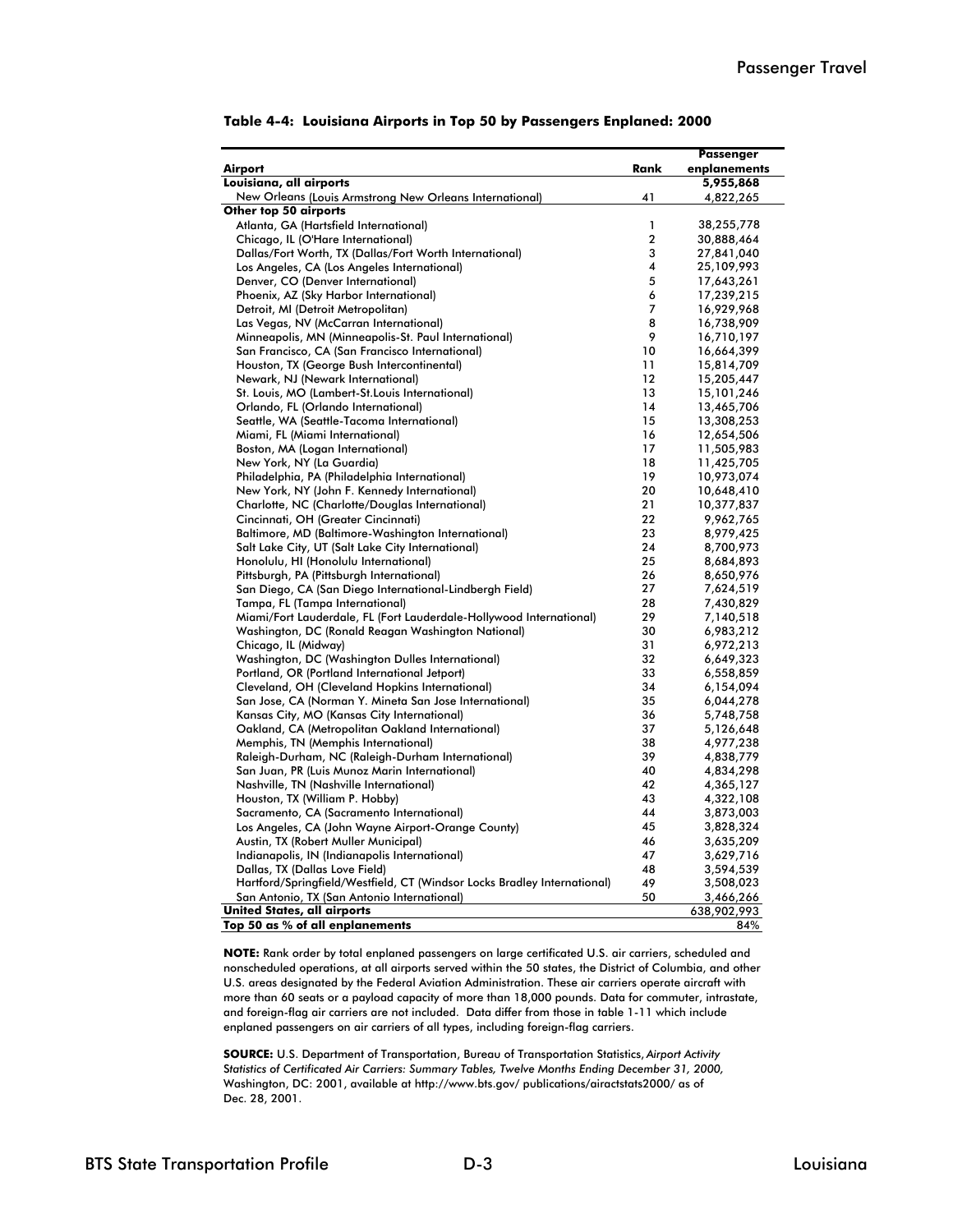|                       |              | 1995            |                 |                | 2000            |                 |  |  |
|-----------------------|--------------|-----------------|-----------------|----------------|-----------------|-----------------|--|--|
|                       |              | <b>Visitors</b> | <b>Share of</b> |                | <b>Visitors</b> | <b>Share of</b> |  |  |
|                       | Rank         | (thousands)     | U.S. total      | Rank           | (thousands)     | U.S. total      |  |  |
| California            | $\mathbf{2}$ | 5,304           | 25.7            | 1              | 6,364           | 24.5            |  |  |
| Florida               | 1            | 5,345           | 25.9            | $\overline{2}$ | 6,026           | 23.2            |  |  |
| New York              | 3            | 4,479           | 21.7            | 3              | 5,922           | 22.8            |  |  |
| Hawaii                | 4            | 2,910           | 14.1            | 4              | 2,727           | 10.5            |  |  |
| Nevada                | 5            | 1,858           | 9.0             | 5              | 2,364           | 9.1             |  |  |
| <b>Massachusetts</b>  | 8            | 1,053           | 5.1             | 6              | 1,429           | 5.5             |  |  |
| <b>Illinois</b>       | 7            | 1,115           | 5.4             | 7              | 1,377           | 5.3             |  |  |
| Guam                  | 6            | 1,238           | 6.0             | 8              | 1,325           | 5.1             |  |  |
| Texas                 | 10           | 867             | 4.2             | 9              | 1,169           | 4.5             |  |  |
| New Jersey            | 11           | 599             | 2.9             | 10             | 909             | 3.5             |  |  |
| Arizona               | 9            | 887             | 4.3             | 11             | 883             | 3.4             |  |  |
| Georgia               | 11           | 599             | 2.9             | 12             | 805             | 3.1             |  |  |
| Pennsylvania          | 11           | 599             | 2.9             | 13             | 649             | 2.5             |  |  |
| Colorado              | 15           | 433             | 2.1             | 14             | 519             | 2.0             |  |  |
| Michigan              | 18           | 372             | 1.8             | 15             | 494             | 1.9             |  |  |
| Washington            | 11           | 599             | 2.9             | 16             | 468             | 1.8             |  |  |
| Utah                  | 15           | 433             | 2.1             | 17             | 416             | 1.6             |  |  |
| <b>North Carolina</b> | 21           | 310             | 1.5             | 17             | 416             | 1.6             |  |  |
| Louisiana             | 17           | 413             | 2.0             | 19             | 390             | 1.5             |  |  |
| Ohio                  | 19           | 351             | 1.7             | 19             | 390             | 1.5             |  |  |
| United States, total  |              | 20,639          |                 |                | 25,975          |                 |  |  |

#### **Table 4-5: Overseas Visitors to the United States: Top 20 Destination States and Territories**<sup>1</sup>

**NOTE:** A visitor may visit more than one state. "Share of U.S. total" represents the percent of overseas visitors visiting the state. These columns, therefore, do not sum to 100.



#### **Figure 4-2: Overseas Visitors to Louisiana1**

<sup>1</sup>International travelers to the United States from Canada and Mexico are not included.

**SOURCES FOR DATA ON THIS PAGE:** U.S. Department of Commerce, International Trade Administration, Office of Tourism Industries, *Overseas Visitors to Select U.S. States and Territories 2000-1999 (Ranked by 2000 Market Share),* Washington, DC: 2001*,*  available at http://tinet.ita.doc.gov/ as of Oct. 19, 2001; U.S. Department of Commerce, International Trade Administration, Office of Tourism Industries, *Overseas Visitors to Select U.S. States and Territories 1996-1995* , Washington, DC: 2001, available at http://tinet.ita.doc.gov/ as of Nov. 13, 2001.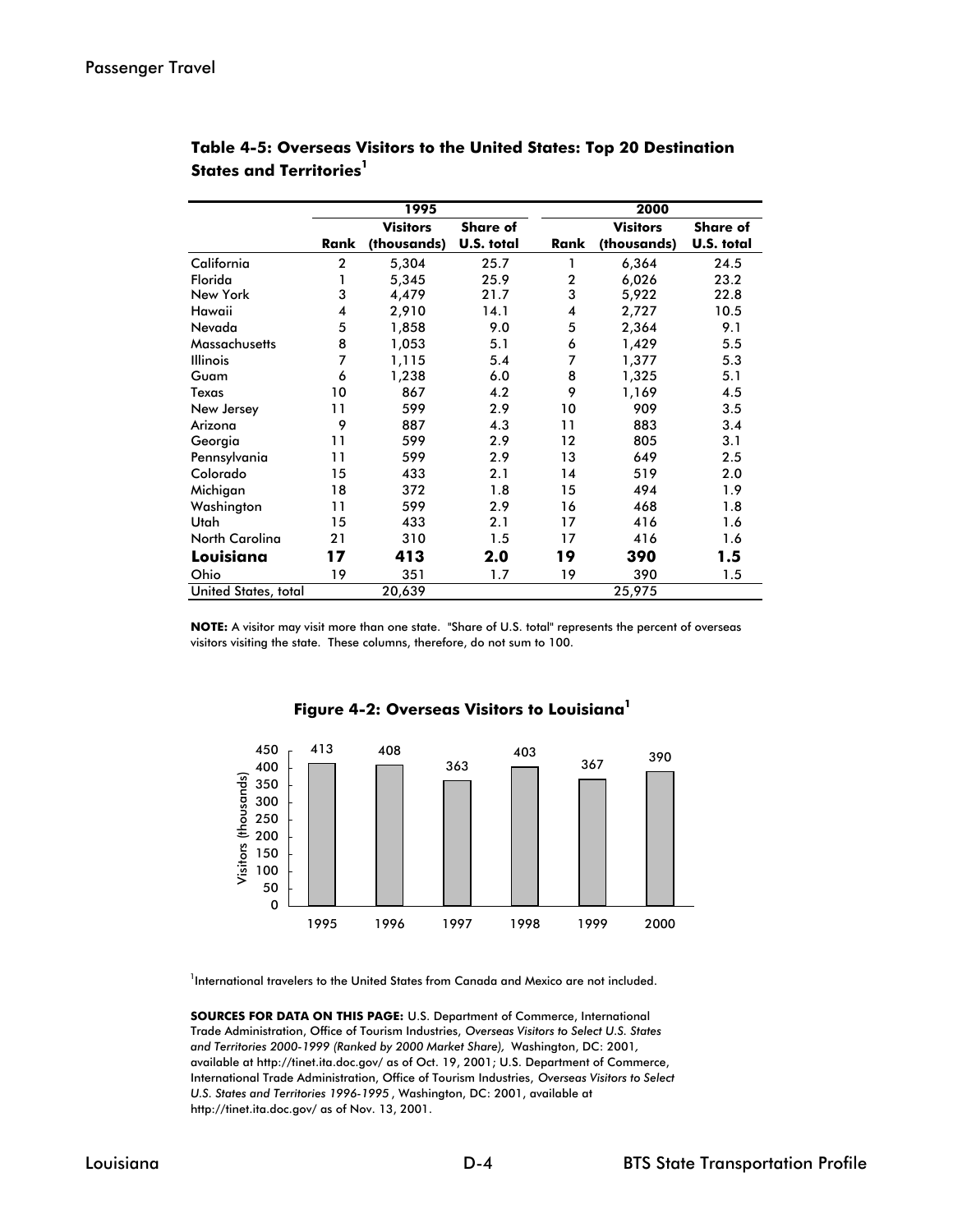## E Registered Vehicles and Vehicle-Miles Traveled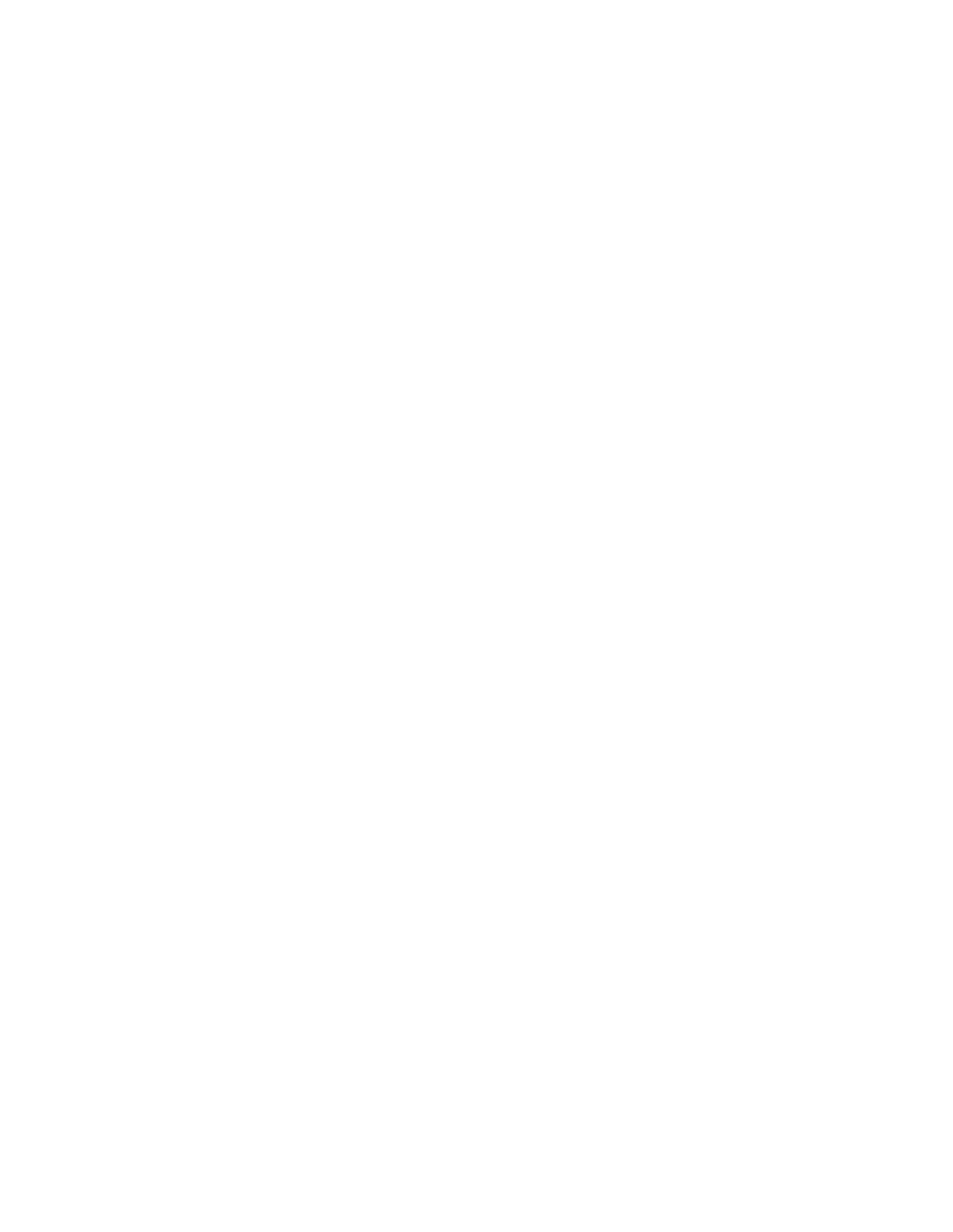| <b>Motor vehicle type</b> | <b>Private and</b><br>commercial | <b>Publicly</b><br>owned | Louisiana<br>total | <b>United States</b><br>total |
|---------------------------|----------------------------------|--------------------------|--------------------|-------------------------------|
| All motor vehicles        | 3,536,428                        | 68,798                   | 3,605,226          | 225,821,241                   |
| Automobiles               | 1,925,331                        | 39,363                   | 1,964,694          | 133,621,420                   |
| <b>Buses</b>              | 15,717                           | 5,767                    | 21,484             | 746,125                       |
| Trucks <sup>1</sup>       | 1,547,644                        | 23,160                   | 1,570,804          | 87,107,628                    |
| Light trucks              | 1,482,206                        | U                        | 1,482,206          | 77,796,827                    |
| Farm trucks               | 99,720                           | U                        | 99,720             | 1,885,170                     |
| Truck tractors            | 32,462                           | U                        | 32,462             | 1,587,611                     |
| Motorcycles               | 47,736                           | 508                      | 48,244             | 4,346,068                     |

#### **Table 5-1: Louisiana and U.S. Motor-Vehicle Registrations: 2000**

 $^1$  Includes light trucks (pickups, vans, sport utility vehicles, and other light trucks) as well as medium and large trucks.

**KEY**: U = data are unavailable.

**SOURCE:** U.S. Department of Transportation, Federal Highway Administration, *Highway Statistics 2000* , Washington, DC: 2001, tables MV-1 and MV-9.

| Type                                                 | Louisiana | <b>United States</b> |
|------------------------------------------------------|-----------|----------------------|
| Total                                                | 503,512   | 21,541,490           |
| <b>Private and commercial</b>                        | 500,687   | 21,283,681           |
| Commercial trailers <sup>2</sup>                     | 204,729   | 4,685,606            |
| Light farm trailers, car trailers, etc. <sup>3</sup> | 285,680   | 14,113,392           |
| <b>House trailers</b>                                | 10,278    | 2,484,683            |
| <b>Publicly owned</b>                                | 2,825     | 257,809              |
| Federal government                                   | 26        | 4,277                |
| State, county, municipal government                  | 2,799     | 253,532              |

## **Table 5-2: Louisiana and U.S. Trailer and Semi-Trailer Registrations: 20001**

 $1$  The completeness of data on trailer registrations varies greatly among states. Data are reported to the extent available and, in some cases, are supplemented by estimates of the Federal Highway Administration.

 $2$  This row includes all commercial type vehicles and semi-trailers that are in private or for-hire use.

 $3$  Several states do not require the registration of light farm or automobile trailers.

**NOTE**: Mobile homes and house trailers are shown for states that require registration and are able to segregate them from other trailers. In states where this classification is not available, house trailers are included with light car trailers.

**SOURCE**: U.S. Department of Transportation, Federal Highway Administration, *Highway Statistics 2000* , Washington, DC: 2001, table MV-11.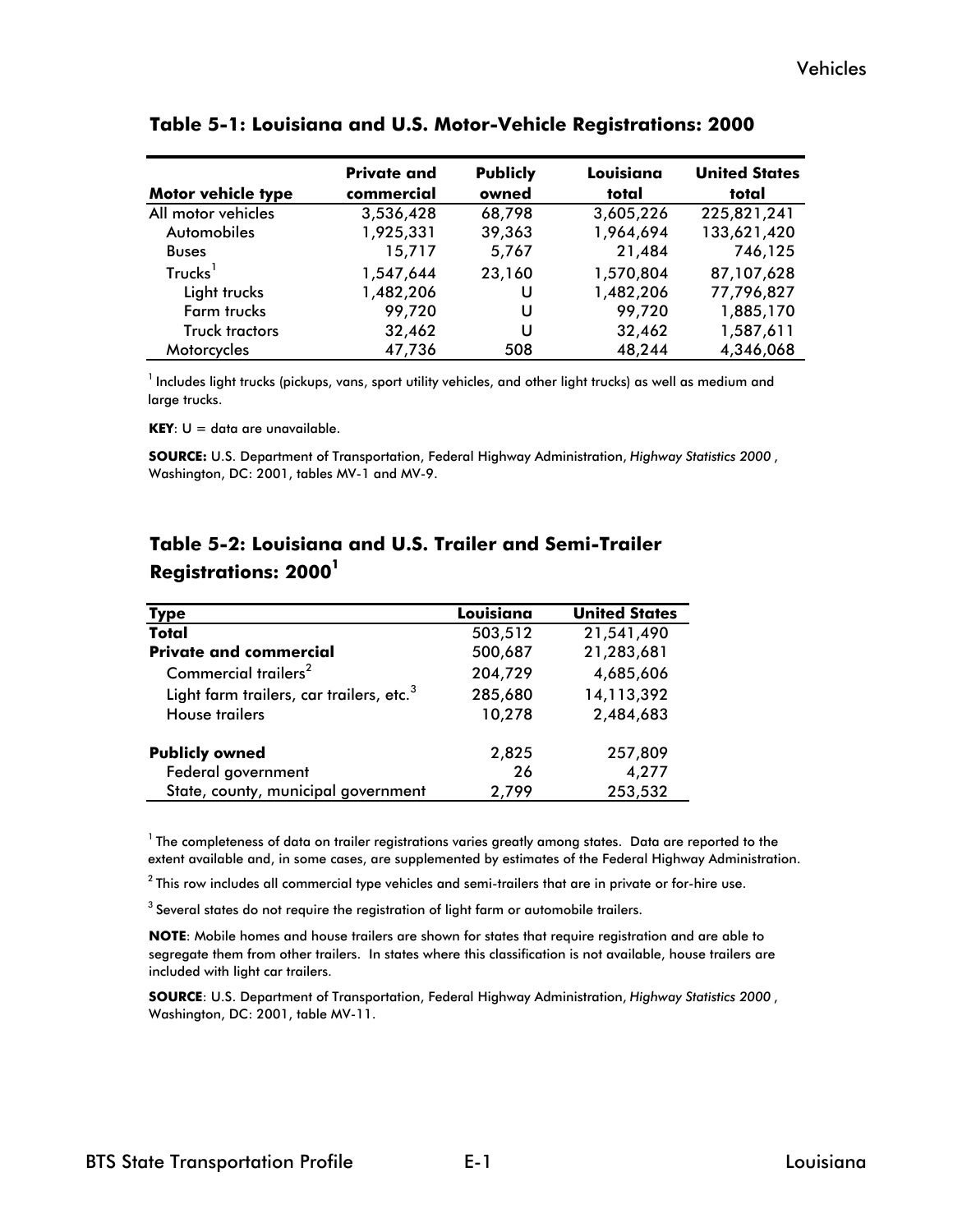| Vehicular and operational<br>characteristics | <b>All trucks</b> | Trucks,<br>excluding<br>pickups, panels,<br>vans, sport<br>utilities, and<br>station wagons | Vehicular and operational<br>characteristics | <b>All trucks</b> | Trucks,<br>excluding<br>pickups, panels,<br>vans, sport<br>utilities, and<br>station wagons |
|----------------------------------------------|-------------------|---------------------------------------------------------------------------------------------|----------------------------------------------|-------------------|---------------------------------------------------------------------------------------------|
| <b>Total, number (thousands)</b>             | 1,210.1           | 64.6                                                                                        |                                              |                   |                                                                                             |
| Major use                                    | 100.0             | 100.0                                                                                       | Year model                                   | 100.0             | 100.0                                                                                       |
| Agriculture                                  | 3.4               | 12.1                                                                                        | 1 to 2 years old                             | 14.8              | 10.3                                                                                        |
| Forestry and lumbering                       | 0.6               | 4.3                                                                                         | 3 to 4 years old                             | 18.7              | 12.7                                                                                        |
| Mining and quarrying                         | 1.2               | 4.2                                                                                         | Over 4 years old                             | 66.5              | 76.9                                                                                        |
| Construction                                 | 6.8               | 20.9                                                                                        |                                              |                   |                                                                                             |
| Manufacturing                                | 1.2               | 4.7                                                                                         | <b>Vehicle acquisition</b>                   | 100.0             | 100.0                                                                                       |
| Wholesale and retail trade                   | 5.9               | 22.3                                                                                        | Purchased new                                | 50.2              | 40.4                                                                                        |
| For-hire transportation                      | 0.6               | 11.2                                                                                        | Purchased used                               | 46.4              | 48.7                                                                                        |
| Utilities and service                        | 6.5               | 12.4                                                                                        | Leased from someone or                       | 3.5               | 10.9                                                                                        |
| Personal transportation                      | 69.9              | 2.1                                                                                         | not reported                                 |                   |                                                                                             |
| Other and not reported                       | 4.0               | 5.8                                                                                         |                                              |                   |                                                                                             |
|                                              |                   |                                                                                             | <b>Truck type</b>                            | 100.0             | 100.0                                                                                       |
| <b>Body type</b>                             | 100.0             | 100.0                                                                                       | Single-unit trucks                           | 96.8              | 65.3                                                                                        |
| Pickup, panel, minivan, and                  | 94.7              | <b>NA</b>                                                                                   | 2 axles                                      | 96.1              | 52.4                                                                                        |
| sport utility                                |                   |                                                                                             | 3 axles or more                              | 0.7               | 12.9                                                                                        |
| Platform and cattlerack                      | 1.7               | 31.7                                                                                        | Combination                                  | 3.2               | 34.7                                                                                        |
| Van                                          | 0.8               | 15.3                                                                                        | 3 axles                                      | 1.1               | 2.2                                                                                         |
| Public utility                               | 0.2               | 2.8                                                                                         | 4 axles                                      | 0.7               | 8.7                                                                                         |
| Multistop or stepvans                        | 0.6               | 11.0                                                                                        | 5 axles or more                              | 1.5               | 23.8                                                                                        |
| Dump                                         | 0.5               | 9.3                                                                                         | Trailer not specified                        | v                 | ٧                                                                                           |
| Tank for liquids or dry bulk                 | 0.3               | 5.3                                                                                         |                                              |                   |                                                                                             |
| Other or not reported                        | 1.3               | 24.5                                                                                        | <b>Range of operation</b>                    | 100.0             | 100.0                                                                                       |
|                                              |                   |                                                                                             | Local                                        | 69.9              | 51.1                                                                                        |
| Vehicle size                                 | 100.0             | 100.0                                                                                       | Short-range                                  | 18.0              | 28.6                                                                                        |
| Light                                        | 95.5              | 20.0                                                                                        | Long-range                                   | 5.0               | 10.3                                                                                        |
| Medium                                       | 1.0               | 16.0                                                                                        | Off-the-road or not                          | 7.2               | 10.0                                                                                        |
| Light-heavy                                  | 0.7               | 13.0                                                                                        | reported                                     |                   |                                                                                             |
| Heavy-heavy                                  | 2.7               | 51.0                                                                                        |                                              |                   |                                                                                             |
|                                              |                   |                                                                                             | <b>Fuel type</b>                             | 100.0             | 100.0                                                                                       |
| <b>Annual miles driven</b>                   | 100.0             | 100.0                                                                                       | Gasoline                                     | 92.8              | 26.8                                                                                        |
| Less than 5,000                              | 16.3              | 22.3                                                                                        | Diesel, liquefied gas,                       | 6.7               | 69.8                                                                                        |
| 5,000 to 9,999                               | 15.8              | 12.5                                                                                        | and other                                    |                   |                                                                                             |
| 10,000 to 19,999                             | 39.8              | 22.1                                                                                        | Not reported                                 | 0.6               | 3.4                                                                                         |
| 20,000 to 29,999                             | 16.3              | 11.9                                                                                        |                                              |                   |                                                                                             |
| 30,000 or more                               | 11.7              | 31.2                                                                                        |                                              |                   |                                                                                             |
|                                              |                   |                                                                                             |                                              |                   |                                                                                             |

#### **Table 5-3: Louisiana Truck Characteristics and Use: 1997 (Percent unless otherwise specified)**

**KEY**: NA = not applicable;  $V =$  less than 0.05 percent.

**SOURCE**: U.S. Department of Commerce, U.S. Census Bureau, *Vehicle Inventory and Use Survey,* state-specific report, Washington, DC: 1999, available at http://www.census.gov/econ/www/viusmain.html as of Dec. 27, 2001.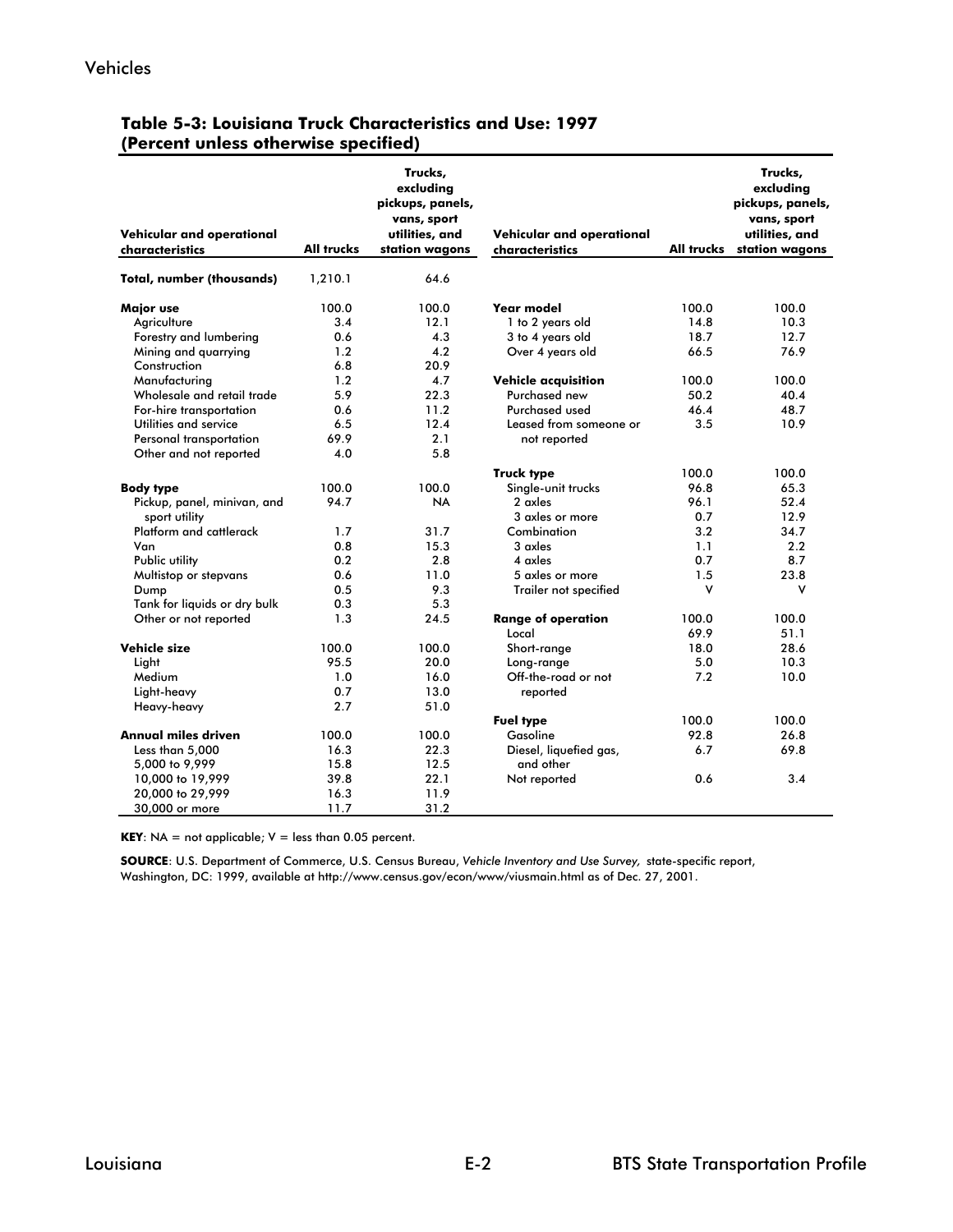| <b>State</b>         | <b>Total VMT</b><br>(millions) | <b>VMT</b> per<br>capita | <b>State</b>          | <b>Total VMT</b><br>(millions) | <b>VMT</b> per<br>capita |
|----------------------|--------------------------------|--------------------------|-----------------------|--------------------------------|--------------------------|
| Alabama              | 56,534                         | 12,716                   | Montana               | 9.882                          | 10,812                   |
| Alaska               | 4,613                          | 7,501                    | Nebraska              | 18,081                         | 10,568                   |
| Arizona              | 49,768                         | 11,428                   | Nevada                | 17,639                         | 9,504                    |
| Arkansas             | 29,167                         | 11,107                   | New Hampshire         | 12,021                         | 9,687                    |
| California           | 306,649                        | 9.053                    | New Jersey            | 67,446                         | 8,015                    |
| Colorado             | 41,771                         | 9,712                    | New Mexico            | 22,760                         | 13,580                   |
| Connecticut          | 30,756                         | 9,057                    | New York              | 129,057                        | 6,801                    |
| <b>Delaware</b>      | 8.240                          | 10,510                   | <b>North Carolina</b> | 89,504                         | 11,120                   |
| Dist. of Columbia    | 3,498                          | 6,115                    | North Dakota          | 7,217                          | 11,241                   |
| Florida              | 152,136                        | 9.609                    | Ohio                  | 105.898                        | 9.328                    |
| Georgia              | 105,010                        | 12,969                   | Oklahoma              | 43.355                         | 12,563                   |
| Hawaii               | 8,543                          | 7.014                    | Oregon                | 35,010                         | 11,175                   |
| Idaho                | 13,534                         | 10,467                   | Pennsylvania          | 102,337                        | 8,316                    |
| <b>Illinois</b>      | 102.866                        | 8.225                    | <b>Rhode Island</b>   | 8.359                          | 8,326                    |
| Indiana              | 70.862                         | 12,779                   | South Carolina        | 45,538                         | 7,971                    |
| lowa                 | 29,433                         | 10,059                   | South Dakota          | 8,432                          | 11,168                   |
| Kansas               | 28,130                         | 10,599                   | Tennessee             | 65,732                         | 11,698                   |
| Kentucky             | 46,803                         | 11,579                   | Texas                 | 220,064                        | 10,613                   |
| Louisiana            | 40,849                         | 9,430                    | Utah                  | 22,597                         | 11,226                   |
| Maine                | 14,190                         | 11,129                   | Vermont               | 6.811                          | 11,184                   |
| Maryland             | 50,174                         | 9,809                    | Virginia              | 74,801                         | 10,564                   |
| <b>Massachusetts</b> | 52,796                         | 8,513                    | Washington            | 53,330                         | 9,251                    |
| Michigan             | 97,792                         | 9.839                    | West Virginia         | 19,242                         | 10,684                   |
| Minnesota            | 52,601                         | 10,693                   | Wisconsin             | 57,266                         | 10,261                   |
| Mississippi          | 35,536                         | 12,187                   | Wyoming               | 8,090                          | 16,410                   |
| Missouri             | 67,083                         | 11,990                   | <b>United States</b>  | 2,749,803                      | 9,811                    |

**Table 5-4: Highway Vehicle-Miles Traveled (VMT): 2000**

#### **Figure 5-1: Highway Vehicle-Miles Traveled, United States and Louisiana**



**SOURCE FOR DATA ON THIS PAGE:** U.S. Department of Transportation, Federal Highway Administration, *Highway Statistics* , annual editions, available at http://www.fhwa.dot.gov/ohim/ohimstat.htm as of Dec. 6, 2001.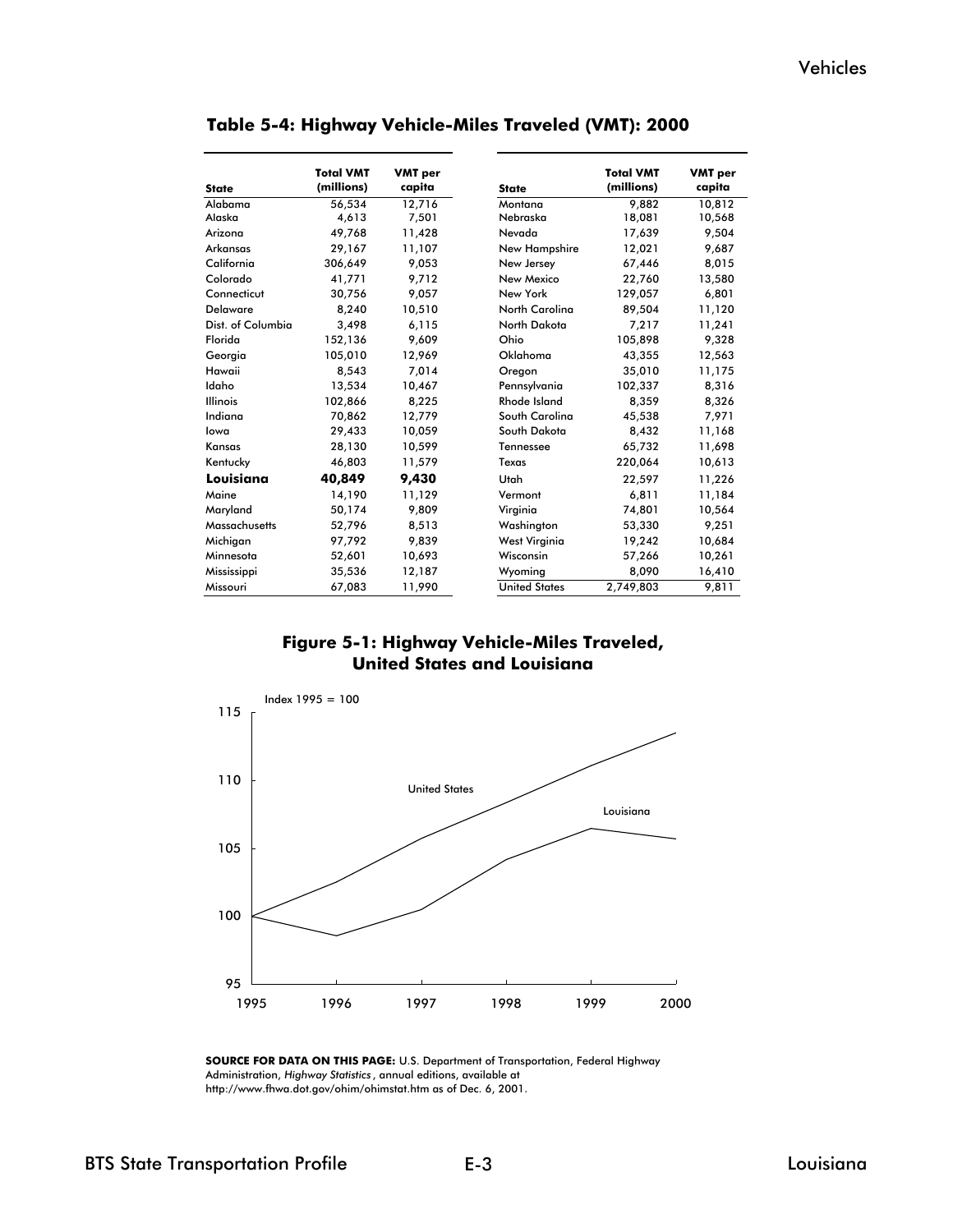| <b>Federal-aid urbanized area</b> | Total<br>roadway<br>miles | <b>Total DVMT</b><br>(thousands) | <b>Estimated</b><br>(thousands) | <b>Net land</b><br>population area (square<br>miles) | <b>Persons</b><br>per<br>square<br>mile | Miles of<br>roadway<br>per<br>thousand<br>persons | Total<br><b>DVMT</b> per<br>capita | Total<br>estimated<br>freeway lane<br>miles <sup>2</sup> | Average daily<br>traffic per<br>freeway lane<br>mile |
|-----------------------------------|---------------------------|----------------------------------|---------------------------------|------------------------------------------------------|-----------------------------------------|---------------------------------------------------|------------------------------------|----------------------------------------------------------|------------------------------------------------------|
| <b>New Orleans</b>                | 3,290                     | 15,414                           | 065, ا                          | 270                                                  | 3,944                                   | 3.1                                               | 14.5                               | 412                                                      | 13,620                                               |
| <b>Baton Rouge</b>                | 1,823                     | 8,334                            | 375                             | 185                                                  | 2,027                                   | 4.9                                               | 22.2                               | 178                                                      | 14,004                                               |
| Shreveport                        | 1,722                     | 6,597                            | 262                             | 146                                                  | 1,795                                   | 6.6                                               | 25.2                               | 285                                                      | 8,407                                                |
| Lafayette                         | 943                       | 3.759                            | 133                             | 71                                                   | 1,873                                   | 7.1                                               | 28.3                               | 78                                                       | 9,310                                                |
| <b>Lake Charles</b>               | 760                       | 2,826                            | 122                             | 88                                                   | 1,386                                   | 6.2                                               | 23.2                               | 125                                                      | 9,227                                                |
| Monroe                            | 748                       | 2,391                            | 114                             | 78                                                   | 1.462                                   | 6.6                                               | 21.0                               | 58                                                       | 10,538                                               |
| Alexandria                        | 605                       | 1,808                            | 88                              | 64                                                   | 1,375                                   | 6.9                                               | 20.5                               | 94                                                       | 3,912                                                |
| Houma                             | 337                       | 1,237                            | 68                              | 62                                                   | 1,097                                   | 5.0                                               | 18.2                               | 17                                                       | 2,406                                                |
| Slidell                           | 392                       | 394, ا                           | 55                              | 31                                                   | 1.774                                   | 7.1                                               | 25.3                               | 86                                                       | 8,888                                                |

#### **Table 5-5: Highway, Demographic, and Geographic Characteristics of Urbanized Areas in Louisiana: 2000**

 $^1$ A "federal-aid urbanized area" is an area with 50,000 or more persons that, at a minimum, encompasses the land area delineated as the urbanized area by the U.S. Census Bureau. Areas are ranked by population. <sup>2</sup> Lane miles estimated by the Federal Highway Administration (FHWA).

**KEY**: DVMT = daily vehicle-miles of travel.

**SOURCE**: U.S. Department of Transportation, Federal Highway Administration, *Highway Statistics, 2000,* Washington, DC: 2001, available at http://www.fhwa.dot.gov/ohim/ohimstat.htm as of Dec. 6, 2001.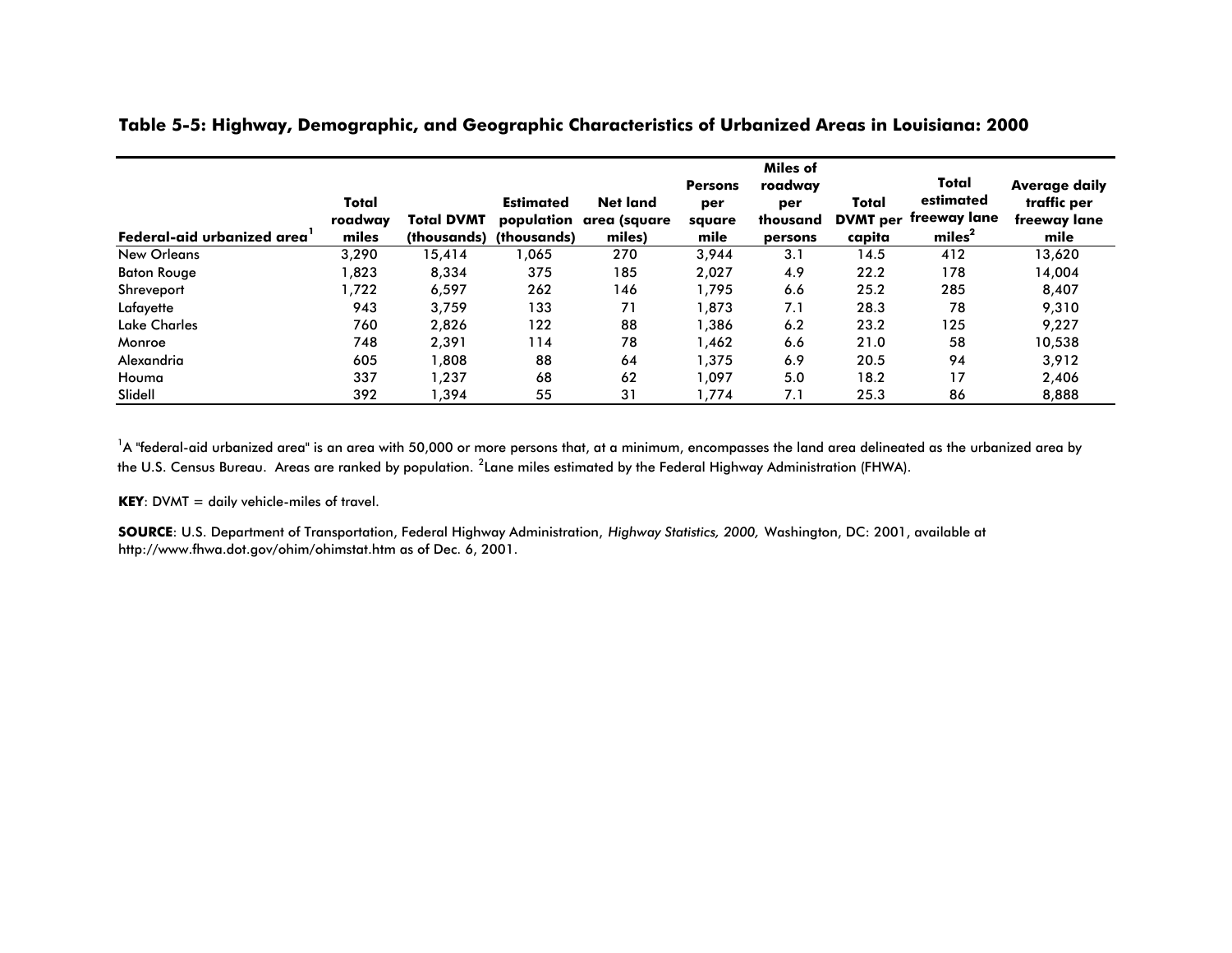### **Table 5-6: Louisiana and U.S. Recreational Boat Registrations by Propulsion Type**

|            | Louisiana |         | <b>United States</b> |            |
|------------|-----------|---------|----------------------|------------|
|            | 1999      | 2000    | 1999                 | 2000       |
| Total      | 313,035   | 314,321 | 12,738,271           | 12,782,143 |
| Powered    | 313,035   | 314,321 | 11,811,562           | 11,648,769 |
| Nonpowered |           | 0       | 481,191              | 547.271    |
| Other      | ი         | 0       | 445,518              | 590,103    |

**NOTE:** Data are derived from reports of states and other jurisdictions with varying registration categories. "Other" includes boats not elsewhere classified by the reporting jurisdiction.





**NOTES FOR DATA ON THIS PAGE:** U.S. totals include Guam, Puerto Rico, the Virgin Islands, American Samoa, and the Northern Mariana Islands. Louisiana statistics include all motorboats and sailboats 12 feet or more in length. U.S. total does not include sailboards, which are numbered in some states.

**SOURCES FOR DATA ON THIS PAGE:** U.S. Department of Transportation, U.S. Coast Guard, *Boating Statistics, 2000* and *Boating Statistics, 1999,* Washington, DC: 2001, available at http://www.uscgboating.org/Saf/pdf/Boating\_Statistics\_2000.pdf and 1999.pdf as of Nov. 14, 2001.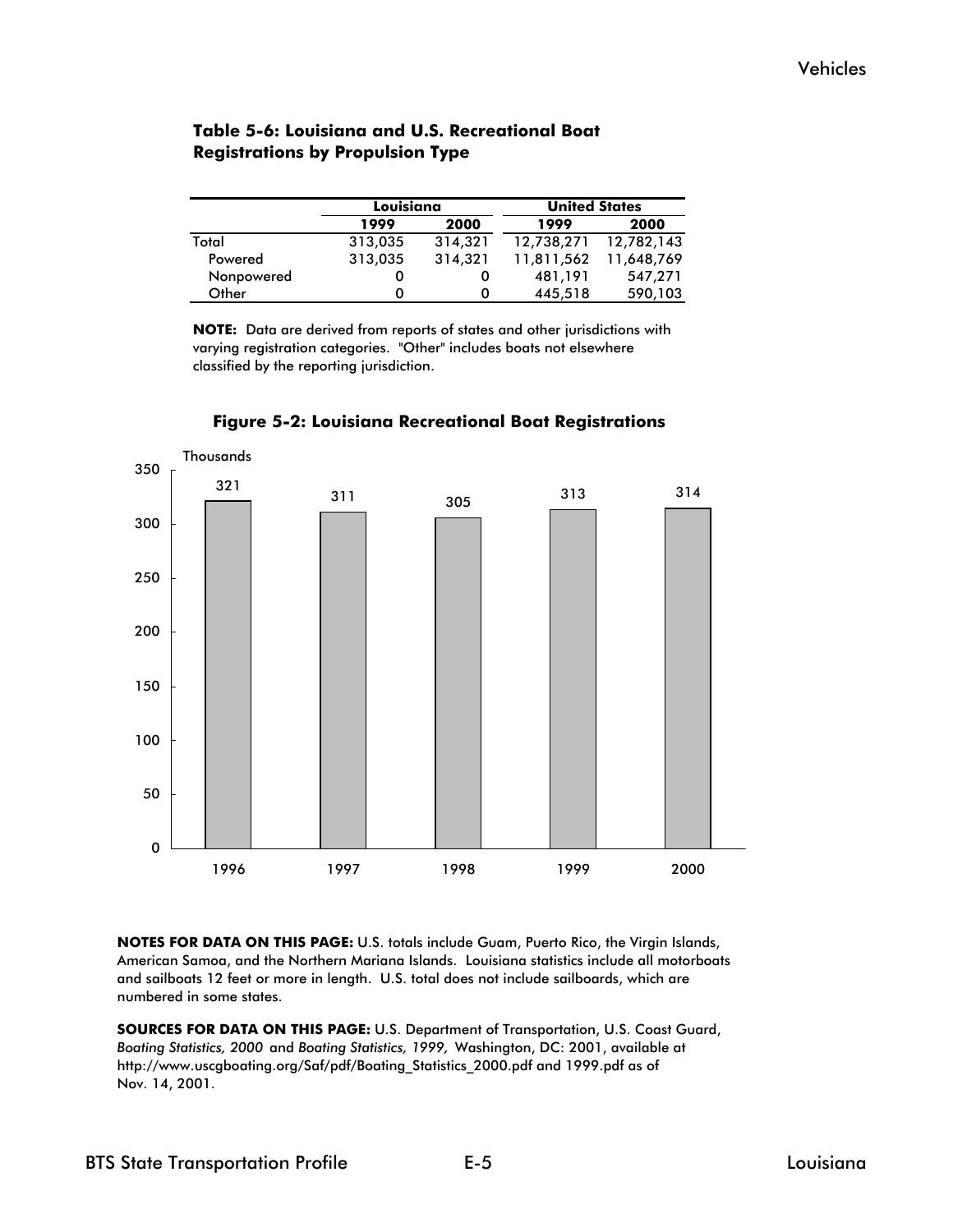### Vehicles

|      | Table 5-7: General Aviation and Air Taxi Aircraft and Hours Flown: |  |  |  |
|------|--------------------------------------------------------------------|--|--|--|
| 2000 |                                                                    |  |  |  |
|      |                                                                    |  |  |  |

#### **(Excludes commuter aircraft)**

|                             |                 | <b>Hours flown</b> |
|-----------------------------|-----------------|--------------------|
| <b>State</b>                | Active aircraft | (thousands)        |
| Alabama                     | 3,480           | 462                |
| Alaska                      | 5,925           | 692                |
| Arizona                     | 6,062           | 824                |
| Arkansas                    | 2,660           | 442                |
| California                  | 23,454          | 3,183              |
| Colorado                    | 5,246           | 651                |
| Connecticut                 | 1,793           | 241                |
| <b>Delaware</b>             | 2,068           | 303                |
| <b>District of Columbia</b> | 152             | 13                 |
| Florida                     | 14,096          | 2,299              |
| Georgia                     | 4,809           | 702                |
| Hawaii                      | 435             | 184                |
| Idaho                       | 2,328           | 336                |
| <b>Illinois</b>             | 7,478           | 998                |
| Indiana                     | 3,964           | 503                |
| lowa                        | 2,772           | 331                |
| Kansas                      | 3,611           | 494                |
| Kentucky                    | 2,033           | 244                |
| Louisiana                   |                 | 677                |
|                             | 3,012           |                    |
| Maine                       | 1,086           | 114                |
| Maryland                    | 3,436           | 487                |
| Massachusetts               | 2,717           | 329                |
| Michigan                    | 7,236           | 935                |
| Minnesota                   | 5,141           | 707                |
| Mississippi                 | 2,038           | 256                |
| Missouri                    | 3,777           | 545                |
| Montana                     | 2,374           | 271                |
| Nebraska                    | 2,013           | 275                |
| Nevada                      | 2,715           | 774                |
| New Hampshire               | 1,485           | 203                |
| New Jersey                  | 3,791           | 583                |
| New Mexico                  | 2,990           | 430                |
| New York                    | 6,082           | 816                |
| North Carolina              | 5,620           | 769                |
| North Dakota                | 1,585           | 419                |
| Ohio                        | 6,486           | 840                |
| Oklahoma                    | 4,080           | 648                |
| Oregon                      | 4,687           | 564                |
| Pennsylvania                | 5,648           | 724                |
| Rhode Island                | 393             | 45                 |
| South Carolina              | 2,689           | 387                |
| South Dakota                | 1,376           | 157                |
| Tennessee                   | 4,228           | 638                |
| Texas                       | 18,869          | 2,980              |
| Utah                        | 1,673           | 234                |
| Vermont                     | 600             | 57                 |
| Virginia                    | 3,354           | 414                |
| Washington                  | 7,166           | 912                |
| West Virginia               | 1,075           | 136                |
| Wisconsin                   | 4,649           | 590                |
| Wyoming                     | 778             | 98                 |
| United States, total        | 217,215         | 30,916             |

**NOTE:** These data are derived from a sample survey of general aviation and air taxi aircraft. The data are estimates subject to sampling as well as nonsampling error.

**SOURCE:** U.S. Department of Transportation, Federal Aviation Administration, *General Aviation and Air Taxi Activity Survey: 2000,* Washington, DC: 2002, available at http://www.api.faa.gov/GASurvey/index.htm as of July 22, 2002.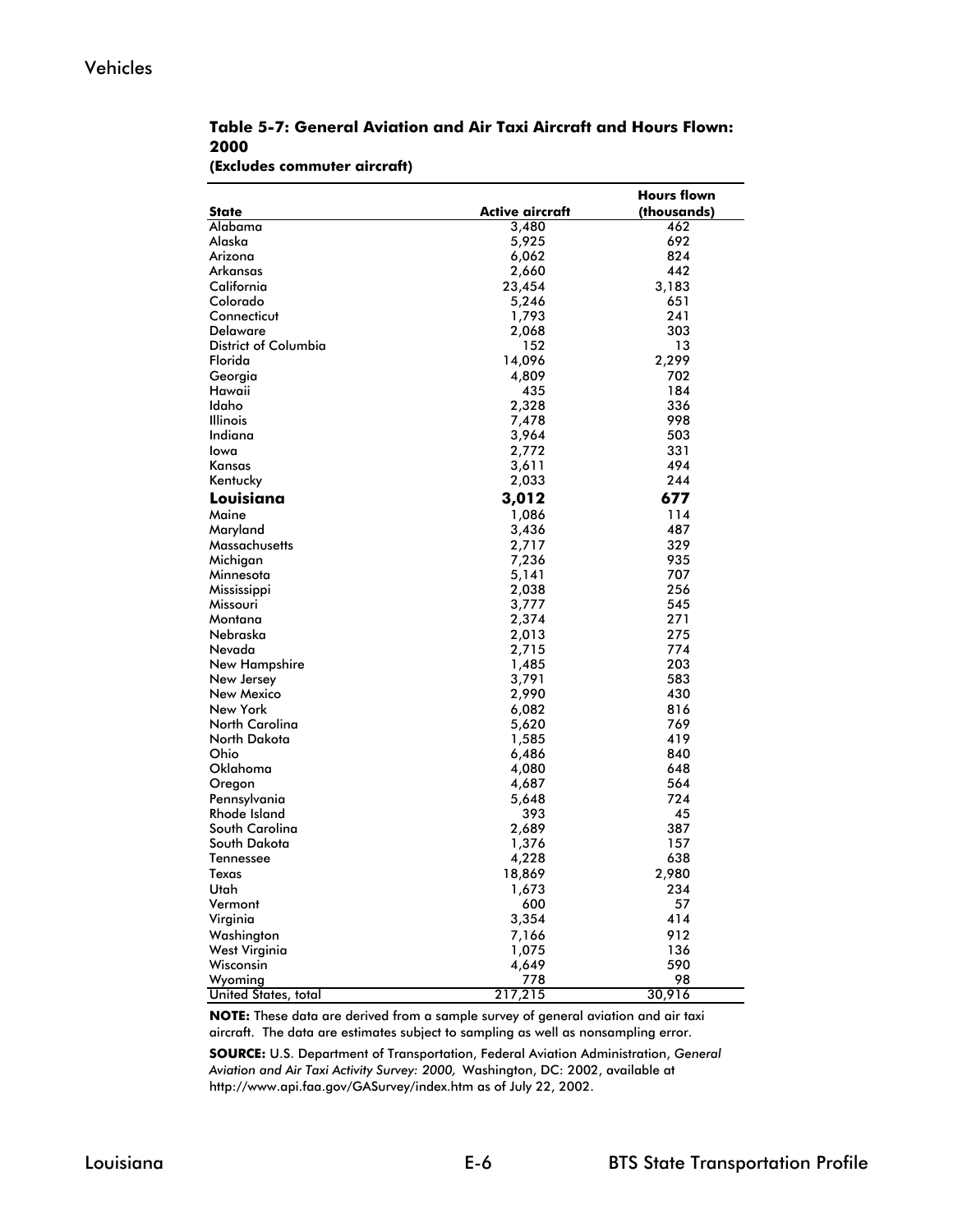|                      |         |                 |                | Airplane pilots <sup>2</sup> |           |                    |                         |
|----------------------|---------|-----------------|----------------|------------------------------|-----------|--------------------|-------------------------|
|                      |         |                 |                |                              | Airline   |                    | Flight                  |
| <b>State</b>         | Total   | <b>Students</b> | <b>Private</b> | Commercial                   | transport | Misc. <sup>3</sup> | instructor <sup>4</sup> |
| Alabama              | 7,262   | 1,170           | 3,065          | 1,649                        | 1,084     | 294                | 920                     |
| Alaska               | 8,638   | 833             | 3,686          | 2,130                        | 1,906     | 83                 | 1,118                   |
| Arizona              | 17,429  | 2,329           | 6,508          | 3,345                        | 4,654     | 593                | 2,617                   |
| Arkansas             | 4,988   | 776             | 2,153          | 1,206                        | 788       | 65                 | 634                     |
| California           | 71,053  | 10,173          | 31,571         | 13,448                       | 12,786    | 3,075              | 8,984                   |
| Colorado             | 17,539  | 2,320           | 6,256          | 3,144                        | 5,138     | 681                | 2,549                   |
| Connecticut          | 6,523   | 944             | 2,714          | 989                          | 1,648     | 228                | 837                     |
| Delaware             | 1,462   | 245             | 532            | 236                          | 413       | 36                 | 233                     |
| District of Columbia | 476     | 86              | 191            | 99                           | 69        | 31                 | 45                      |
| Florida              | 47,191  | 6,672           | 16,324         | 10,059                       | 13,267    | 869                | 6,890                   |
| Georgia              | 18,087  | 2,441           | 6,053          | 2,845                        | 6,448     | 300                | 2,107                   |
| Hawaii               | 2,927   | 471             | 611            | 587                          | 1,031     | 227                | 399                     |
| Idaho                | 4,480   | 581             | 2,148          | 950                          | 711       | 90                 | 535                     |
| Illinois             | 21,521  | 3,497           | 9,168          | 3,832                        | 4,606     | 418                | 3,054                   |
| Indiana              | 11,715  | 1,874           | 5,728          | 2,091                        | 1,867     | 155                | 1,488                   |
| lowa                 | 6,135   | 912             | 3,372          | 1.130                        | 667       | 54                 | 771                     |
| Kansas               | 8,412   | 1,169           | 4,136          | 1,729                        | 1,268     | 110                | 1,184                   |
| Kentucky             | 6,720   | 988             | 2,397          | 1,155                        | 2,104     | 76                 | 919                     |
| Louisiana            | 5,894   | 911             | 2,224          | 1,474                        | 1,035     | 250                | 701                     |
| Maine                | 3,105   | 444             | 1,494          | 608                          | 522       | 37                 | 384                     |
| Maryland             | 8,383   | 1,217           | 3,499          | 1,535                        | 1,869     | 263                | 1,194                   |
| Massachusetts        | 9,692   | 1,583           | 4,535          | 1,711                        | 1,480     | 383                | 1,242                   |
| Michigan             | 17,755  | 3,008           | 8,517          | 3,008                        | 2,852     | 370                | 2,388                   |
| Minnesota            | 15,530  | 2,244           | 6,728          | 2,949                        | 3,417     | 192                | 2,025                   |
| Mississippi          | 4,111   | 594             | 1,595          | 1,086                        | 750       | 86                 | 490                     |
| Missouri             | 11,070  | 1,549           | 5,008          | 2,045                        | 2,312     | 156                | 1,548                   |
| Montana              | 3,613   | 481             | 1,718          | 878                          | 469       | 67                 | 431                     |
| Nebraska             | 4,141   | 654             | 2,054          | 884                          | 524       | 25                 | 432                     |
| Nevada               | 6,270   | 691             | 2,131          | 1,141                        | 2,095     | 212                | 864                     |
| New Hampshire        | 4,242   | 499             | 1,544          | 676                          | 1,417     | 106                | 613                     |
| New Jersey           | 11,403  | 1,826           | 4,909          | 1,833                        | 2,417     | 418                | 1,517                   |
| New Mexico           | 4,406   | 787             | 1,788          | 916                          | 772       | 143                | 549                     |
| New York             | 18,649  | 3,628           | 8,020          | 3,305                        | 2,819     | 877                | 2,516                   |
| North Carolina       | 14,769  | 2,148           | 6,144          | 2,600                        | 3,615     | 262                | 1,732                   |
| North Dakota         | 2,458   | 401             | 1,153          | 688                          | 199       | 17                 | 292                     |
| Ohio                 | 19,301  | 3,065           | 8,602          | 3,338                        | 3,857     | 439                | 2,839                   |
| Oklahoma             | 8,654   | 1,392           | 3,839          | 1,893                        | 1,453     | 77                 | 1,180                   |
| Oregon               | 9,942   | 1,625           | 4,972          | 1,910                        | 1,175     | 260                | 1,123                   |
| Pennsylvania         | 18,022  | 2,683           | 7,604          | 3,075                        | 4,124     | 536                | 2,575                   |
| Rhode Island         | 1,216   | 184             | 569            | 210                          | 223       | 30                 | 136                     |
| South Carolina       | 6,363   | 933             | 2,708          | 1,343                        | 1,244     | 135                | 714                     |
| South Dakota         | 2,230   | 328             | 1,034          | 549                          | 302       | 17                 | 263                     |
| Tennessee            | 12,132  | 1,675           | 4,351          | 2,024                        | 3,826     | 256                | 1,600                   |
| Texas                | 48,396  | 6,613           | 16,857         | 9,044                        | 14,839    | 1,043              | 6,487                   |
| Utah                 | 6,591   | 1,205           | 2,678          | 1,116                        | 1,468     | 124                | 768                     |
| Vermont              | 1,487   | 220             | 681            | 261                          | 264       | 61                 | 162                     |
| Virginia             | 14,640  | 1,987           | 5,114          | 2,835                        | 4,299     | 405                | 2,055                   |
| Washington           | 21,116  | 2,929           | 8,170          | 3,896                        | 5,535     | 586                | 2,658                   |
| West Virginia        | 1,992   | 312             | 953            | 399                          | 293       | 35                 | 274                     |
| Wisconsin            | 11,275  | 1,768           | 5,682          | 1,884                        | 1,830     | 111                | 1,455                   |
| Wyoming              | 1,812   | 254             | 901            | 354                          | 273       | 30                 | 195                     |
| United States, total | 593,218 | 87,319          | 244,389        | 112,092                      | 134,024   | 15,394             | 78,686                  |

**Table 5-8: Active Aviation Pilots and Flight Instructors: 2000<sup>1</sup>**

 $^2$ Includes pilots with an airplane only certificate and those with an airplane and a helicopter and/or glider certificate. <sup>3</sup>Includes helicopter, glider, and recreational pilots. Does not include pilots holding an airplane certificate. A recreational pilot may fly no more than one passenger in a light, single engine aircraft with no more than four seats during good weather and daylight hours and, unless authorized, no more than 50 miles from the home airport. <sup>1</sup>An active pilot is a person who holds a pilot certificate and a valid medical certificate issued within the last 25 months. **NOTE:** Excludes U.S. military personnel holding civilian certificates who are stationed in a foreign country and pilots in U.S. territories. 4 Not included in total. A flight instructor must hold a flight instructor certificate in addition to a pilot certificate.

**SOURCE:** U.S. Department of Transportation, Federal Aviation Administration, *U.S. Civil Airmen Statistics 2000,*  Washington, DC: 2002, available at http://www.api.faa.gov/CivilAir/index.htm as of July 22, 2002.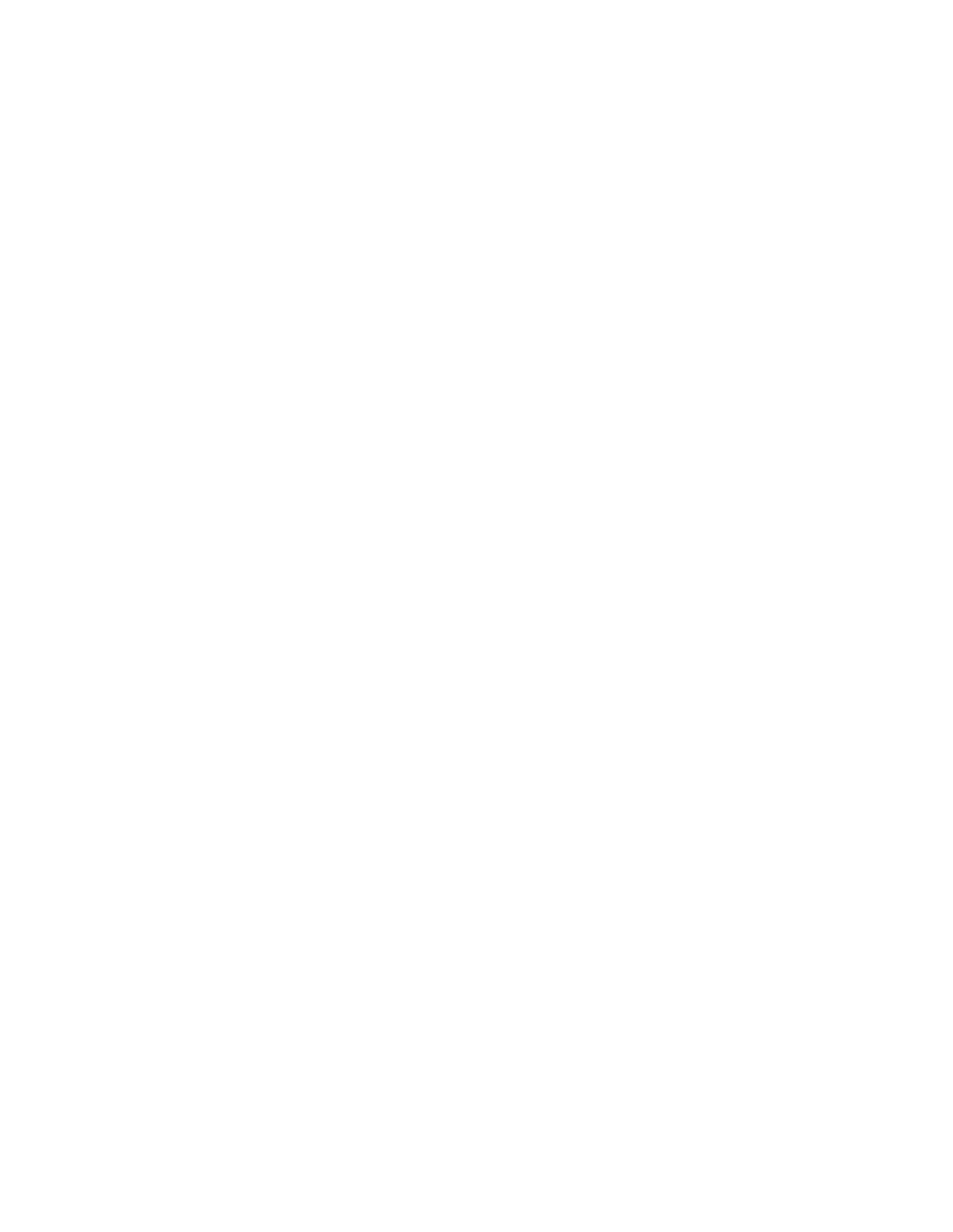# F Economy and Finance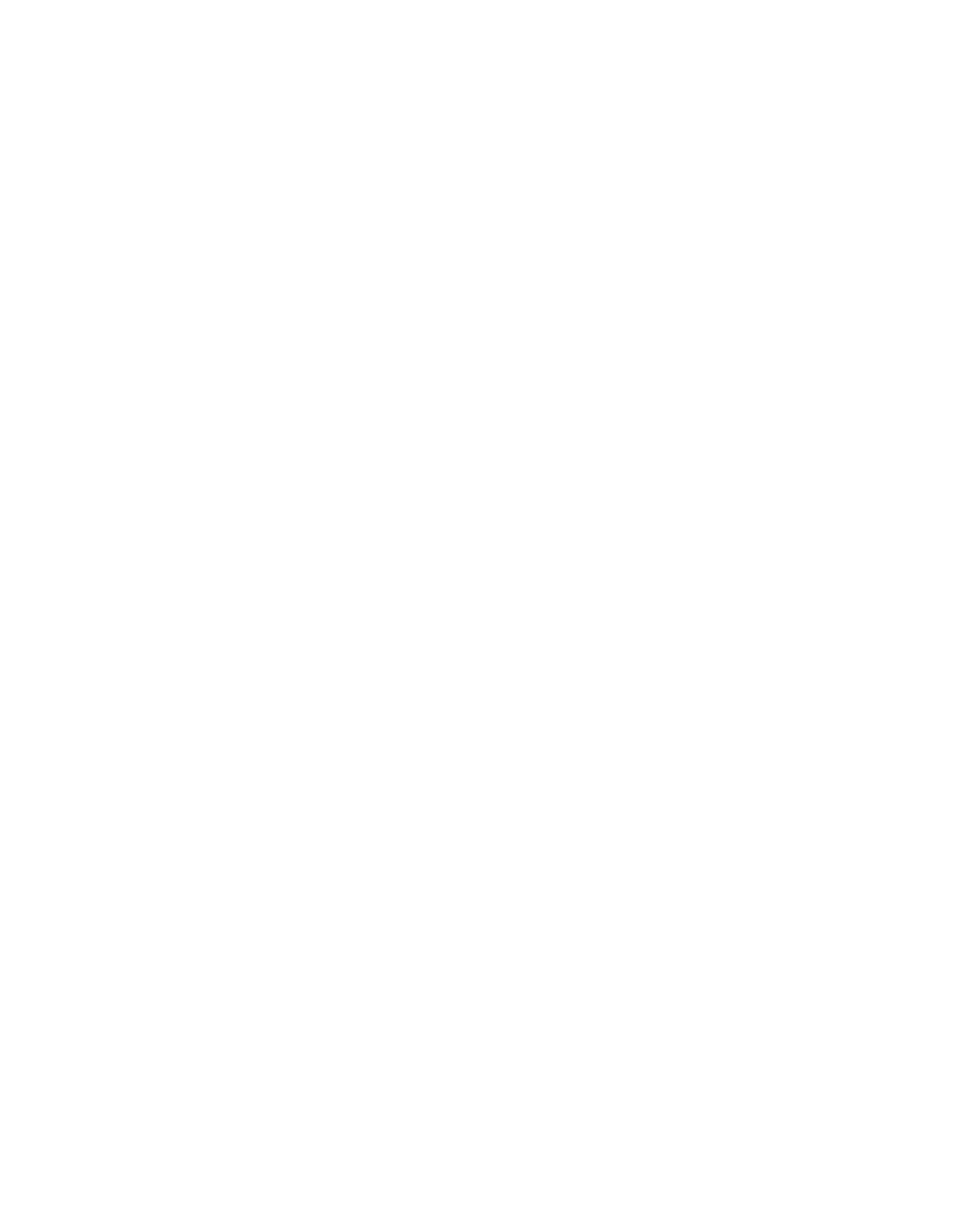| <b>Business type</b>                        | Establishments <sup>1</sup><br>(number) | Number of<br>employees | <b>Annual payroll</b><br>(\$ thousands) |
|---------------------------------------------|-----------------------------------------|------------------------|-----------------------------------------|
| <b>Total transportation and warehousing</b> | 3.738                                   | 66,307                 | 2,064,898                               |
| Air transportation                          | 80                                      | 4,623                  | 145,110                                 |
| Water transportation                        | 324                                     | 12,005                 | 429,326                                 |
| <b>Truck transportation</b>                 | 1.903                                   | 18,471                 | 496,726                                 |
| Transit and ground passenger transportation | 176                                     | 3,000                  | 70,862                                  |
| Pipeline transportation                     | 166                                     | 3,052                  | 160,220                                 |
| Scenic and sightseeing transportation       | 45                                      | 2,057                  | 57,013                                  |
| Support activities for transportation       | 772                                     | 14,060                 | 430,922                                 |
| <b>Couriers and messengers</b>              | 147                                     | 6,726                  | 193,358                                 |
| Warehousing and storage                     | 125                                     | 2,313                  | 81,361                                  |

**Table 6-1: Transportation and Warehousing Establishments and Employment in Louisiana: 1999**

## **Table 6-2: Transportation and Warehousing Establishments and Employment in the United States: 1999**

| <b>Business type</b>                        | <b>Establishments</b><br>(number) | Number of<br>employees | <b>Annual payroll</b><br>(\$ thousands) |
|---------------------------------------------|-----------------------------------|------------------------|-----------------------------------------|
| <b>Total transportation and warehousing</b> | 187,339                           | 3,627,057              | 116,682,214                             |
| Air transportation                          | 5,285                             | 582,838                | 24,414,357                              |
| Water transportation                        | 1,950                             | 71,844                 | 3,039,510                               |
| <b>Truck transportation</b>                 | 108,749                           | 1,384,178              | 43,626,168                              |
| Transit and ground passenger transportation | 16,254                            | 370,022                | 6,729,332                               |
| Pipeline transportation                     | 2,550                             | 48,149                 | 3,032,689                               |
| Scenic and sightseeing transportation       | 2,267                             | 22,877                 | 540,702                                 |
| Support activities for transportation       | 31,392                            | 440,175                | 14,915,625                              |
| <b>Couriers and messengers</b>              | 11,938                            | 578,368                | 16,725,960                              |
| Warehousing and storage                     | 6,954                             | 128,606                | 3,657,871                               |

<sup>1</sup> The transportation and warehousing sector (North American Industrial Classification System [NAICS] 48 and 49) includes industries providing transportation of passengers and cargo, warehousing and storage for goods, scenic and sightseeing transportation, and support activities related to modes of transportation. Establishments in these industries use transportation equipment or transportation related facilities as a productive asset. The type of equipment depends on the mode of transportation. The modes of transportation comprise air, rail, water, road, and pipeline.

**SOURCE FOR DATA ON THIS PAGE:** U.S. Department of Commerce, U.S. Census Bureau, *1999 County Business Patterns* , Washington, DC: May 2001, available at http://www.census.gov/epcd/cbp/map/99data/06/999.txt as of Oct. 25, 2001.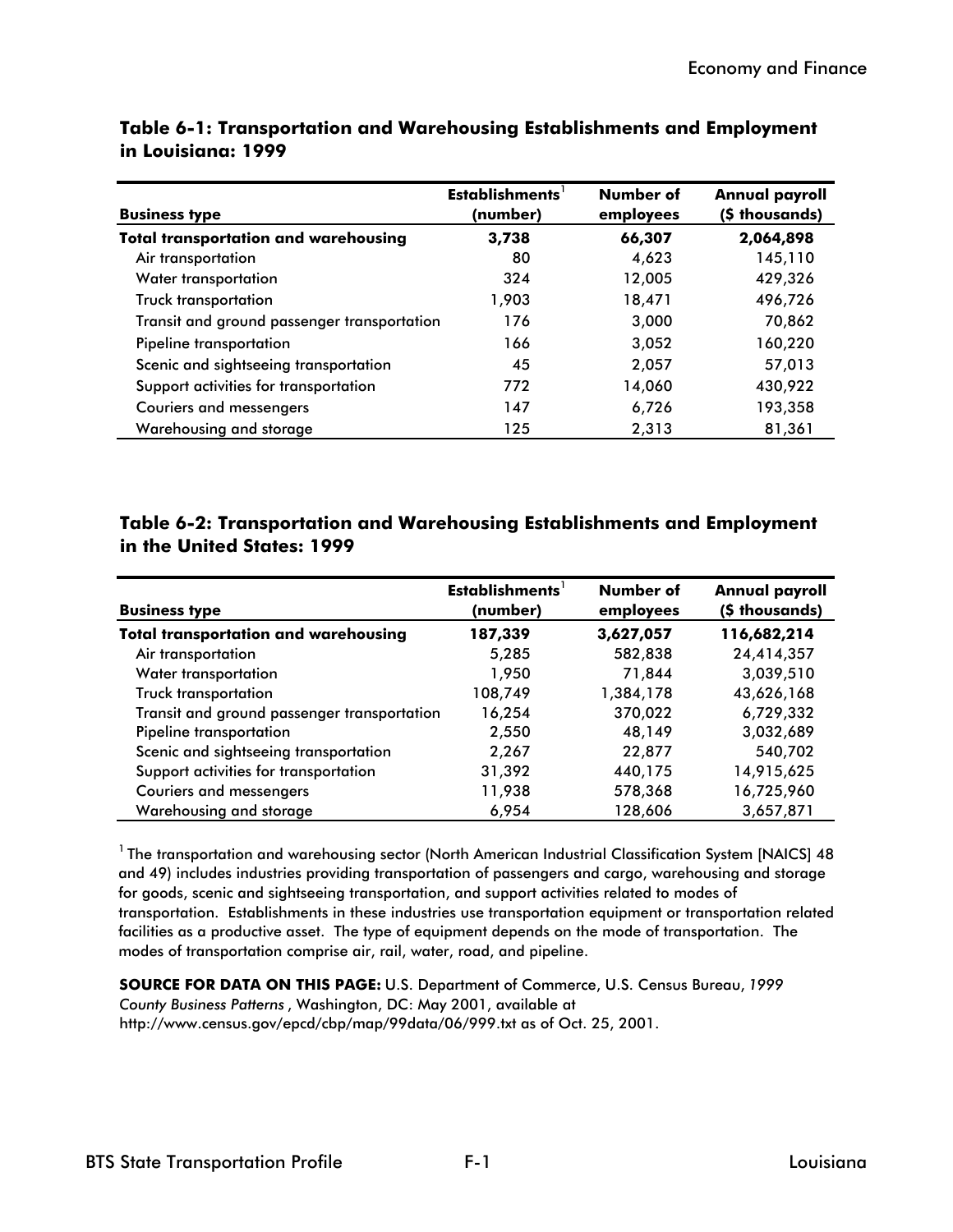|                         |              | 1995  |              | 1996  |              | 1997  |              | 1998  | 1999         |       |
|-------------------------|--------------|-------|--------------|-------|--------------|-------|--------------|-------|--------------|-------|
| Mode                    | <b>State</b> | Local | <b>State</b> | Local | <b>State</b> | Local | <b>State</b> | Local | <b>State</b> | Local |
| Total (current \$)      | 673          | 124   | 692          | 126   | 687          | 137   | 730          | 141   | 740          | 142   |
| Highway                 | 622          | 11    | 643          | 11    | 637          | 11    | 680          | 11    | 687          | 11    |
| Transit                 |              | 37    | z            | 38    | z            | 38    |              | 40    | z            | 40    |
| Air                     |              | 62    |              | 62    | z            | 68    |              | 72    | z            | 70    |
| Water                   | 51           | 15    | 49           | 16    | 50           | 19    | 49           | 19    | 53           | 21    |
| Total (chained 1996 \$) | 688          | 127   | 692          | 126   | 670          | 133   | 700          | 135   | 691          | 133   |
| Highway                 | 637          | 12    | 643          | 11    | 621          | 11    | 652          | 10    | 642          | 11    |
| Transit                 |              | 37    | z            | 38    | z            | 37    | z            | 38    | z            | 37    |
| Air                     |              | 63    | z            | 62    | z            | 66    | z            | 69    | z            | 65    |
| Water                   | 52           | 15    | 49           | 16    | 49           | 19    | 47           | 18    | 50           | 19    |

**Table 6-3: Transportation Revenues Collected by State and Local Governments in Louisiana (\$ millions)**

#### **Table 6-4: Transportation Expenditures by State and Local Governments in Louisiana<sup>1</sup> (\$ millions)**

|                         |              | 1995  |              | 1996  |              | 1997  |              | 1998  | 1999         |       |
|-------------------------|--------------|-------|--------------|-------|--------------|-------|--------------|-------|--------------|-------|
| Mode                    | <b>State</b> | Local | <b>State</b> | Local | <b>State</b> | Local | <b>State</b> | Local | <b>State</b> | Local |
| Total (current \$)      | 849          | 622   | 918          | 710   | 869          | 724   | 989          | 754   | 1,042        | 915   |
| Highway                 | 756          | 416   | 813          | 477   | 797          | 426   | 928          | 485   | 967          | 588   |
| Transit                 | z            | 121   | z            | 125   | z            | 127   | z            | 137   | z            | 184   |
| Air                     | z            | 59    | z            | 81    | z            | 128   | z            | 88    | z            | 103   |
| Water                   | 93           | 26    | 105          | 26    | 71           | 44    | 60           | 44    | 75           | 41    |
| Total (chained 1996 \$) | 868          | 636   | 918          | 710   | 847          | 706   | 948          | 723   | 974          | 855   |
| Highway                 | 773          | 425   | 813          | 477   | 777          | 415   | 890          | 465   | 903          | 549   |
| Transit                 | z            | 124   | z            | 125   | z            | 124   | z            | 131   | z            | 172   |
| Air                     | z            | 60    | z            | 81    | z            | 125   | z            | 84    | z            | 96    |
| Water                   | 95           | 26    | 105          | 26    | 70           | 42    | 58           | 42    | 70           | 38    |

<sup>1</sup>Includes federal grants.

**KEY FOR DATA ON THIS PAGE:** Z = zero or less than 1 unit of measure.

**NOTE FOR DATA ON THIS PAGE:** Dollars are converted using a chain-type price index from U.S. Department of Commerce, Bureau of Economic Analysis, *National Income and Product Accounts Tables,* Washington, DC: 2001, table 7.1, available at http://www.bea.doc.gov/bea/dn/nipaweb/ as of Dec. 12, 2001.

**SOURCE FOR DATA ON THIS PAGE:** U.S. Department of Commerce, U.S Census Bureau, *State and Local Government Finance Estimates,* available at ftp://ftp.census.gov/pub/outgoing/govs/ as of October 2001.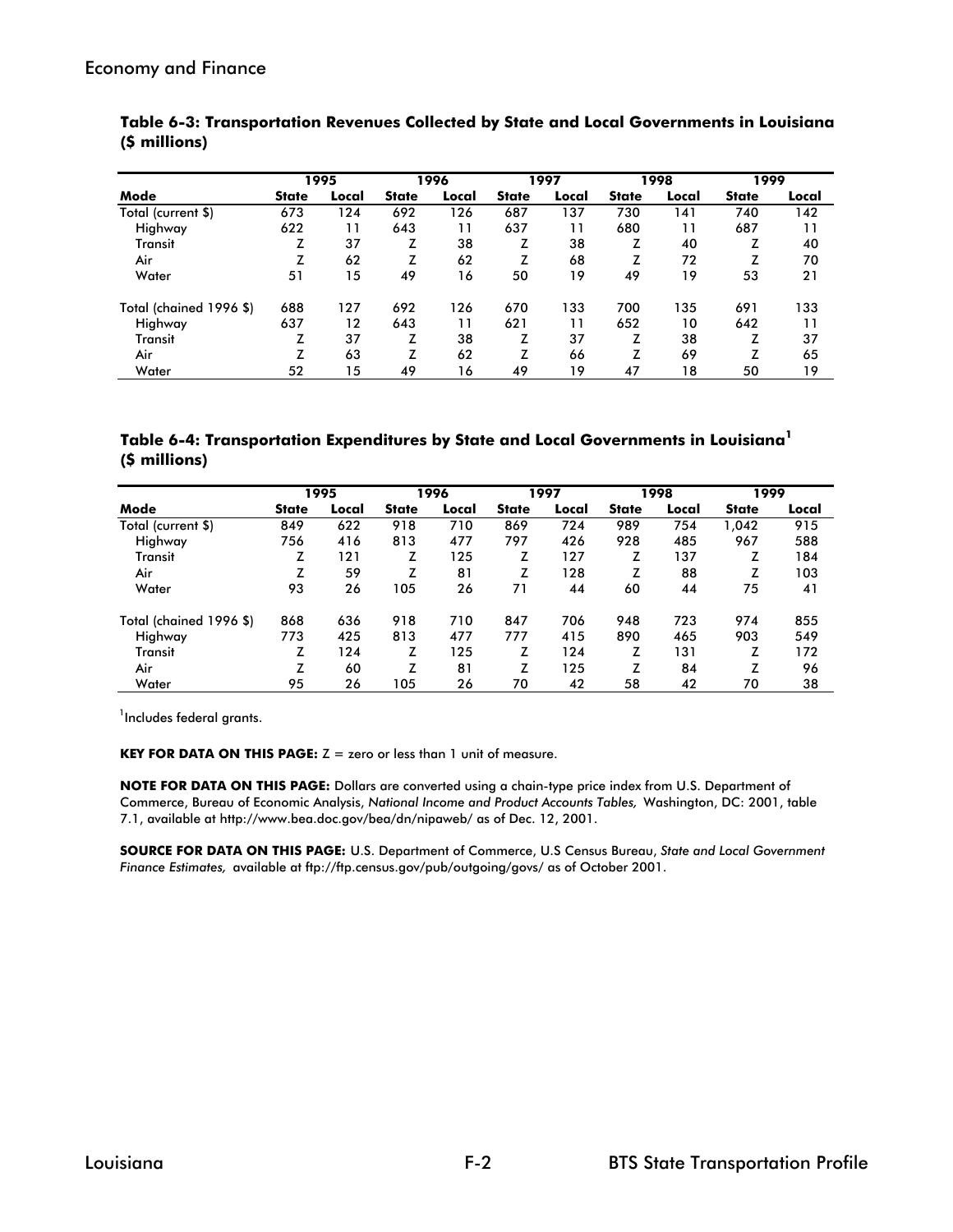|                             |          |               | Liquified |                      |
|-----------------------------|----------|---------------|-----------|----------------------|
|                             |          |               | petroleum |                      |
| <b>State</b>                | Gasoline | <b>Diesel</b> | gas       | Gasohol <sup>1</sup> |
| Alabama                     | 18.00    | 19.00         | 17.00     | 18.00                |
| Alaska                      | 8.00     | 8.00          | 0.00      | 0.00                 |
| Arizona                     | 18.00    | 27.00         | 18.00     | 18.00                |
| Arkansas                    | 19.50    | 20.50         | 16.50     | 18.60                |
| California                  | 18.00    | 18.00         | 6.00      | 18.00                |
| Colorado                    | 22.00    | 20.50         | 20.50     | 22.00                |
| Connecticut                 | 32.00    | 18.00         | 0.00      | 31.00                |
| Delaware                    | 23.00    | 22.00         | 22.00     | 23.00                |
| <b>District of Columbia</b> | 20.00    | 20.00         | 20.00     | 20.00                |
| Florida                     | 13.10    | 25.10         | 16.00     | 13.10                |
| Georgia                     | 7.50     | 7.50          | 7.50      | 7.50                 |
| Hawaii                      | 16.00    | 16.00         | 11.00     | 16.00                |
| Idaho                       | 25.00    | 25.00         | 18.10     | 22.50                |
| Illinois                    | 19.00    | 21.50         | 19.00     | 19.00                |
| Indiana                     | 15.00    | 16.00         | 0.00      | 15.00                |
| lowa                        | 20.00    | 22.50         | 20.00     | 19.00                |
| Kansas                      | 20.00    | 22.00         | 19.00     | 20.00                |
| Kentucky                    | 16.40    | 13.40         | 15.00     | 16.40                |
| Louisiana                   | 20.00    | 20.00         | 16.00     | 20.00                |
| Maine                       | 19.00    | 20.00         | 18.00     | 19.00                |
| Maryland                    | 23.50    | 24.25         | 23.50     | 23.50                |
| Massachusetts               | 21.00    | 21.00         | 8.10      | 21.00                |
| Michigan                    | 19.00    | 15.00         | 15.00     | 19.00                |
| Minnesota                   | 20.00    | 20.00         | 15.00     | 20.00                |
| Mississippi                 | 18.40    | 18.40         | 17.00     | 18.40                |
| Missouri                    | 17.00    | 17.00         | 17.00     | 17.00                |
| Montana                     | 27.00    | 27.75         | 0.00      | 27.00                |
| Nebraska                    | 22.80    | 22.80         | 22.80     | 22.80                |
| Nevada                      | 24.75    | 27.75         | 22.00     | 24.75                |
| New Hampshire               | 19.50    | 19.50         | 18.00     | 19.50                |
| New Jersey                  | 10.50    | 13.50         | 5.25      | 10.50                |
| New Mexico                  | 18.50    | 19.50         | 0.00      | 18.50                |
| New York                    | 29.30    | 27.95         | 8.00      | 29.30                |
| North Carolina              | 21.20    | 21.20         | 21.20     | 21.20                |
| North Dakota                | 21.00    | 21.00         | 21.00     | 21.00                |
| Ohio                        | 22.00    | 22.00         | 22.00     | 22.00                |
| Oklahoma                    | 17.00    | 14.00         | 17.00     | 17.00                |
| Oregon                      | 24.00    | 24.00         | 24.00     | 24.00                |
| Pennsylvania                | 25.90    | 30.80         | 18.90     | 25.90                |
| Rhode Island                | 29.00    | 29.00         | 29.00     | 29.00                |
| South Carolina              | 16.00    | 16.00         | 16.00     | 16.00                |
| South Dakota                | 22.00    | 22.00         | 20.00     | 20.00                |
| Tennessee                   | 20.00    | 17.00         | 14.00     | 20.00                |
| Texas                       | 20.00    | 20.00         | 15.00     | 20.00                |
| Utah                        | 24.50    | 24.50         | 24.50     | 24.50                |
| Vermont                     | 20.00    | 17.00         | 0.00      | 20.00                |
| Virginia                    | 17.50    | 16.00         | 10.00     | 17.50                |
| Washington                  | 23.00    | 23.00         | 0.00      | 23.00                |
| West Virginia               | 25.35    | 25.35         | 25.35     | 25.35                |
| Wisconsin                   | 25.40    | 25.40         | 25.40     | 25.40                |
| Wyoming                     | 14.00    | 14.00         | 0.00      | 14.00                |
| Federal tax                 | 18.40    | 24.40         | 13.60     | 13.00                |

#### **Table 6-5: State Motor-Fuel Tax Rates: 2000 (Cents per gallon)**

<sup>1</sup>Tax rates for gasoline blended with 10 percent ethanol.

**NOTE:** Tax rates in effect as of Jan. 1, 2000.

**SOURCE:** U.S. Department of Transportation, Federal Highway Administration, *Highway Statistics 2000,* Washington, DC: 2001, table MF-121T.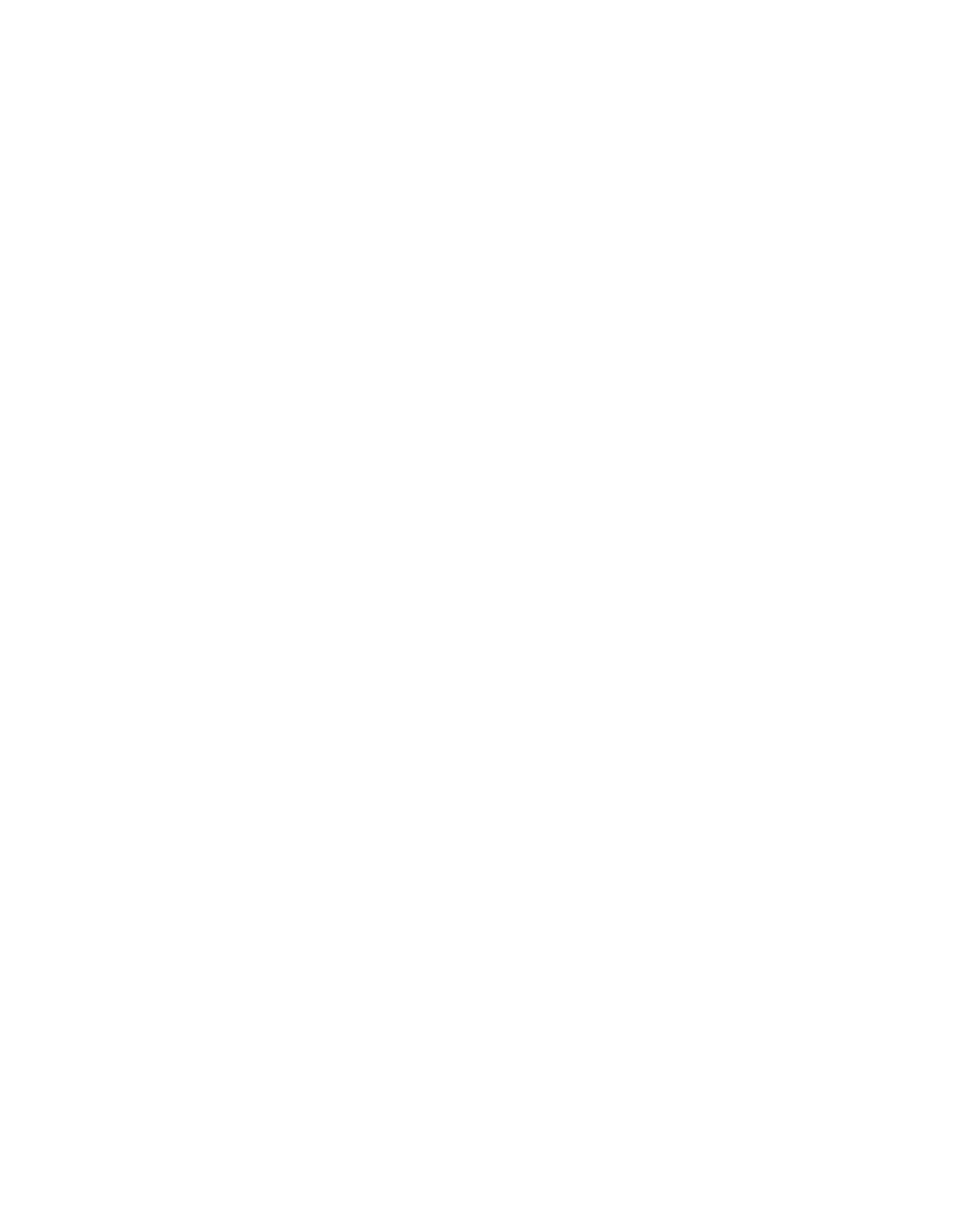# G Energy and Environment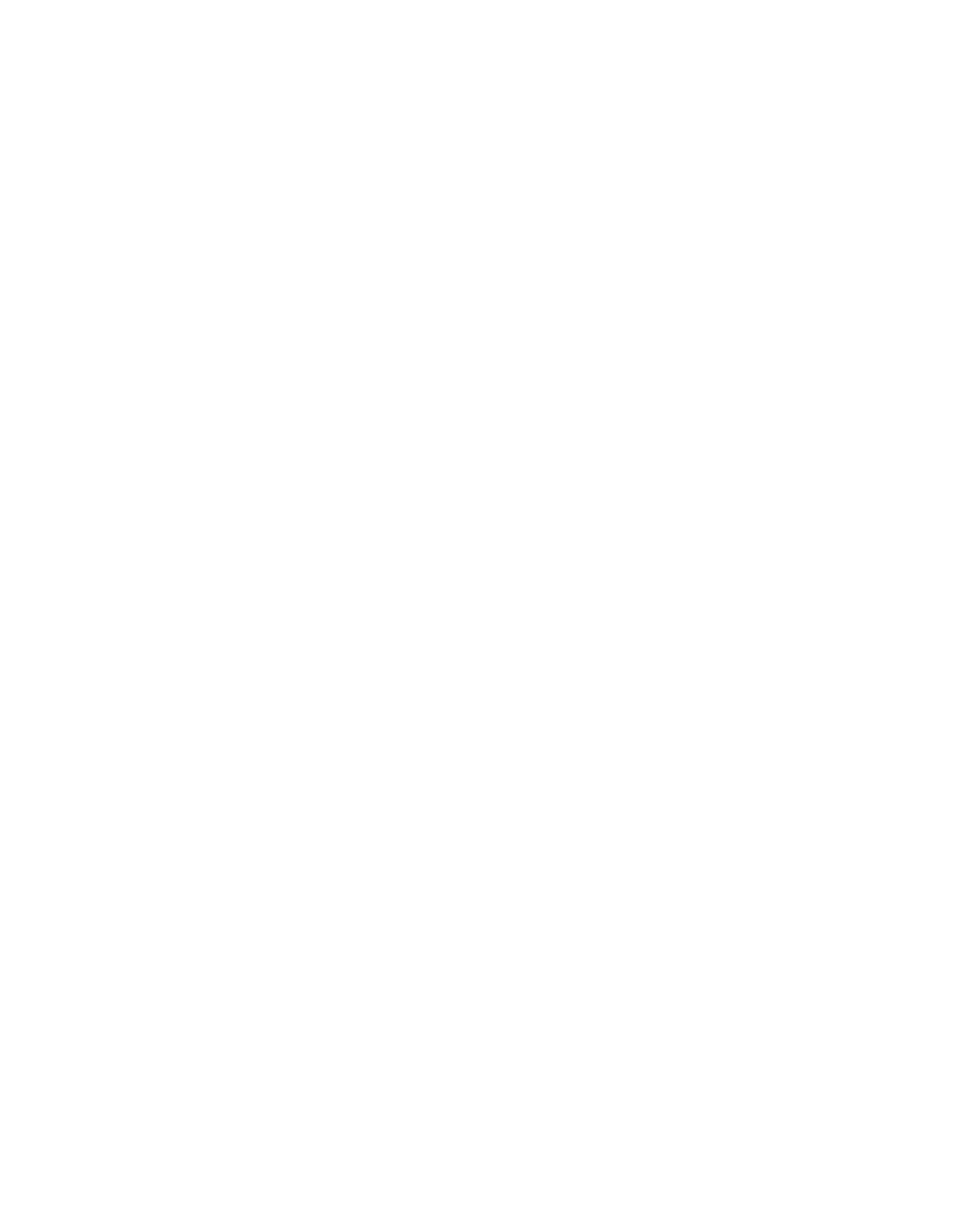|                |  | <b>Table 7-1: Transportation Energy Consumption: 1999</b> |  |
|----------------|--|-----------------------------------------------------------|--|
| (Trillion Btu) |  |                                                           |  |

| Motor<br>Natural<br>energy<br>fuel<br>Residual<br><b>Net</b><br>gasoline <sup>2</sup><br>Ethanol <sup>4</sup> Electricity<br>gas <sup>1</sup><br>Other <sup>3</sup><br>losses <sup>5</sup><br><b>State</b><br>(diesel)<br>Jet fuel<br>fuel<br>Total<br>Total<br>energy<br>22.9<br>118.4<br>298.0<br>Alabama<br>11.1<br>6.5<br>3.7<br>437.8<br>S<br>0.0<br>460.7<br>0.0<br>460.7<br>32.9<br>4.5<br>21.5<br>134.1<br>1.7<br>3.3<br>193.5<br>0.4<br>0.0<br>198.0<br>0.0<br>198.0<br>Alaska<br>19.0<br>92.0<br>54.6<br>283.9<br>0.0<br>3.1<br>433.5<br>1.3<br>0.0<br>452.5<br>0.0<br>452.5<br>Arizona<br>9.1<br>84.5<br>25.9<br>172.6<br>0.0<br>5.1<br>288.0<br>0.0<br>0.0<br>297.2<br>0.0<br>297.2<br>Arkansas<br>559.5<br>California<br>12.9<br>373.3<br>1,749.0<br>175.3<br>23.6<br>2,880.6<br>4.9<br>1.8<br>2,895.3<br>3.6<br>2,898.9<br>67.8<br>3.9<br>S<br>S<br>Colorado<br>8.4<br>44.2<br>241.5<br>0.0<br>357.4<br>4.5<br>365.8<br>365.9<br>0.8<br>34.4<br>13.9<br>183.9<br>0.1<br>1.9<br>234.2<br>0.3<br>0.0<br>234.9<br>0.0<br>234.9<br>Connecticut<br>0.1<br>8.6<br>0.6<br>47.7<br>13.2<br>0.5<br>70.6<br>0.0<br>0.0<br>70.6<br>0.0<br>70.6<br>Delaware<br>3.6<br>0.0<br>20.5<br>0.0<br>25.3<br>26.5<br>Dist. of Columbia<br>0.3<br>0.3<br>24.5<br>0.0<br>0.6<br>1.2<br>Florida<br>7.2<br>210.3<br>897.5<br>1,338.1<br>0.2<br>0.4<br>1,345.8<br>164.3<br>57.4<br>8.7<br>0.1<br>1,345.4<br>9.1<br>196.7<br>86.8<br>871.4<br>566.9<br>5.7<br>5.2<br>861.3<br>0.0<br>0.3<br>870.8<br>0.7<br>Georgia<br>0.0<br>9.1<br>53.7<br>45.8<br>12.9<br>0.8<br>122.3<br>0.0<br>0.0<br>0.0<br>122.3<br>Hawaii<br>122.3<br>4.7<br>34.0<br>4.9<br>80.8<br>0.0<br>1.2<br>121.0<br>0.0<br>0.0<br>125.7<br>0.0<br>125.7<br>Idaho<br>Illinois<br>55.3<br>202.6<br>103.4<br>612.7<br>0.2<br>11.8<br>930.8<br>20.3<br>1.5<br>987.5<br>2.9<br>990.5<br>14.6<br>186.4<br>63.5<br>373.7<br>1.9<br>5.1<br>630.6<br>9.0<br>0.1<br>645.3<br>0.1<br>645.4<br>Indiana<br>7.9<br>74.9<br>5.0<br>269.6<br>s<br>s<br>185.9<br>0.0<br>3.8<br>6.7<br>277.5<br>277.5<br>lowa<br>31.6<br>60.5<br>19.7<br>5.2<br>0.0<br>287.8<br>Kansas<br>170.7<br>0.1<br>256.2<br>0.5<br>0.0<br>287.8<br>Kentucky<br>17.2<br>122.9<br>39.5<br>261.0<br>0.0<br>3.6<br>427.0<br>0.3<br>0.0<br>444.2<br>0.0<br>444.2<br>192.9<br>255.9<br>153.5<br>s<br>804.9<br>s<br>804.9<br>Louisiana<br>50.0<br>147.4<br>5.1<br>754.9<br>0.1<br>S<br>S<br>4.9<br>Maine<br>0.0<br>22.2<br>83.7<br>1.4<br>1.0<br>113.2<br>0.0<br>113.2<br>113.2<br>Maryland<br>3.4<br>73.3<br>22.3<br>295.0<br>7.4<br>2.2<br>400.3<br>0.2<br>0.5<br>404.1<br>1.0<br>405.1<br>57.0<br>328.7<br>435.7<br>0.8<br>439.2<br>Massachusetts<br>2.8<br>45.8<br>0.2<br>4.1<br>0.0<br>1.6<br>440.8<br>S<br>S<br>23.3<br>132.7<br>624.5<br>0.3<br>12.2<br>821.4<br>3.4<br>844.7<br>844.8<br>Michigan<br>51.7<br>S<br>499.6<br>499.6<br>22.5<br>93.4<br>71.4<br>306.5<br>5.8<br>19.5<br>0.0<br>0.0<br>Minnesota<br>477.1<br>66.1<br>81.2<br>54.8<br>196.2<br>6.9<br>3.6<br>342.7<br>0.0<br>0.0<br>408.9<br>0.0<br>408.9<br>Mississippi<br>s<br>6.8<br>172.0<br>72.3<br>364.6<br>615.6<br>0.1<br>622.5<br>0.1<br>622.6<br>Missouri<br>6.6<br>1.4<br>1.9<br>S<br>6.1<br>34.7<br>4.7<br>59.1<br>0.0<br>100.4<br>0.0<br>106.5<br>0.0<br>106.5<br>Montana<br>8.9<br>2.9<br>2.7<br>2.1<br>Nebraska<br>76.9<br>103.1<br>0.0<br>191.5<br>0.0<br>194.4<br>0.0<br>194.4<br>0.9<br>36.9<br>47.4<br>111.7<br>0.0<br>0.9<br>196.9<br>2.3<br>0.0<br>197.8<br>0.0<br>197.8<br>Nevada<br>s<br>4.6<br>S<br>0.0<br>0.0<br>0.0<br>100.5<br>New Hampshire<br>14.5<br>80.8<br>0.5<br>100.5<br>100.5<br>4.3<br>120.9<br>206.1<br>476.6<br>48.9<br>5.1<br>0.7<br>0.5<br>862.4<br>0.9<br>863.3<br>857.6<br>New Jersey<br>47.4<br>55.5<br>15.4<br>113.7<br>0.0<br>1.9<br>186.5<br>2.0<br>0.0<br>233.9<br>0.0<br>233.9<br>New Mexico<br>690.6<br>961.9<br>979.6<br>New York<br>8.6<br>147.5<br>51.7<br>47.1<br>7.3<br>944.2<br>1.2<br>9.1<br>17.7<br>132.6<br>38.6<br>690.9<br>North Carolina<br>10.9<br>502.6<br>1.0<br>5.3<br>680.0<br>3.0<br>0.0<br>690.9<br>0.0<br>9.9<br>North Dakota<br>26.0<br>2.3<br>43.0<br>0.0<br>1.2<br>72.5<br>0.4<br>0.0<br>82.4<br>0.0<br>82.4<br>18.5<br>222.5<br>93.3<br>623.2<br>0.1<br>950.2<br>19.6<br>0.2<br>968.9<br>0.3<br>969.2<br>Ohio<br>11.1<br>Oklahoma<br>24.5<br>111.7<br>37.3<br>223.3<br>0.0<br>5.7<br>378.0<br>0.0<br>0.0<br>402.5<br>0.0<br>402.5<br>10.9<br>70.2<br>Oregon<br>36.5<br>188.0<br>18.0<br>4.3<br>317.0<br>1.1<br>0.1<br>328.0<br>0.2<br>328.2<br>197.6<br>90.4<br>607.0<br>37.8<br>9.7<br>942.6<br>981.3<br>2.6<br>983.9<br>Pennsylvania<br>37.3<br>1.0<br>1.3<br>Rhode Island<br>0.3<br>9.3<br>6.0<br>49.8<br>s<br>0.5<br>65.6<br>0.0<br>0.0<br>65.9<br>0.0<br>65.9<br>3.7<br>85.8<br>8.7<br>273.0<br>2.8<br>2.3<br>372.7<br>0.0<br>376.4<br>0.0<br>376.4<br>South Carolina<br>0.0<br>6.1<br>21.1<br>4.4<br>51.5<br>0.0<br>78.2<br>0.0<br>84.3<br>0.0<br>84.3<br>South Dakota<br>1.3<br>1.8<br>s<br>s<br>25.9<br>131.7<br>67.0<br>360.3<br>0.0<br>5.1<br>564.2<br>0.0<br>590.1<br>590.1<br><b>Tennessee</b><br>73.0<br>479.2<br>594.8<br>1,252.3<br>131.9<br>2,475.8<br>0.1<br>2,549.0<br>Texas<br>17.6<br>4.8<br>2,548.8<br>0.1<br>s<br>S<br>2.8<br>45.1<br>42.2<br>119.2<br>0.0<br>1.7<br>208.2<br>0.9<br>211.1<br>211.1<br>Utah<br>S<br>12.3<br>0.8<br>39.7<br>0.0<br>0.4<br>53.2<br>0.0<br>0.0<br>53.2<br>0.0<br>53.2<br>Vermont<br>8.3<br>142.3<br>52.8<br>9.2<br>3.9<br>Virginia<br>438.1<br>646.5<br>2.8<br>0.3<br>655.1<br>0.6<br>655.7<br>8.2<br>95.9<br>125.6<br>325.2<br>57.4<br>4.6<br>608.9<br>2.5<br>0.1<br>617.1<br>0.1<br>617.3<br>Washington<br>31.5<br>0.0<br>s<br>0.0<br>West Virginia<br>46.9<br>1.0<br>100.5<br>1.7<br>150.1<br>0.0<br>181.6<br>181.6<br>S<br>S<br>S<br>4.2<br>101.0<br>19.3<br>2.5<br>Wisconsin<br>303.0<br>4.3<br>427.6<br>431.8<br>431.8<br>0.0<br>14.5<br>62.4<br>1.0<br>39.8<br>2.2<br>105.3<br>0.0<br>0.0<br>119.8<br>0.0<br>119.8<br>Wyoming |                      |       |                   |         | Petroleum |       |       |          |       |      |          | Electrical |          |
|------------------------------------------------------------------------------------------------------------------------------------------------------------------------------------------------------------------------------------------------------------------------------------------------------------------------------------------------------------------------------------------------------------------------------------------------------------------------------------------------------------------------------------------------------------------------------------------------------------------------------------------------------------------------------------------------------------------------------------------------------------------------------------------------------------------------------------------------------------------------------------------------------------------------------------------------------------------------------------------------------------------------------------------------------------------------------------------------------------------------------------------------------------------------------------------------------------------------------------------------------------------------------------------------------------------------------------------------------------------------------------------------------------------------------------------------------------------------------------------------------------------------------------------------------------------------------------------------------------------------------------------------------------------------------------------------------------------------------------------------------------------------------------------------------------------------------------------------------------------------------------------------------------------------------------------------------------------------------------------------------------------------------------------------------------------------------------------------------------------------------------------------------------------------------------------------------------------------------------------------------------------------------------------------------------------------------------------------------------------------------------------------------------------------------------------------------------------------------------------------------------------------------------------------------------------------------------------------------------------------------------------------------------------------------------------------------------------------------------------------------------------------------------------------------------------------------------------------------------------------------------------------------------------------------------------------------------------------------------------------------------------------------------------------------------------------------------------------------------------------------------------------------------------------------------------------------------------------------------------------------------------------------------------------------------------------------------------------------------------------------------------------------------------------------------------------------------------------------------------------------------------------------------------------------------------------------------------------------------------------------------------------------------------------------------------------------------------------------------------------------------------------------------------------------------------------------------------------------------------------------------------------------------------------------------------------------------------------------------------------------------------------------------------------------------------------------------------------------------------------------------------------------------------------------------------------------------------------------------------------------------------------------------------------------------------------------------------------------------------------------------------------------------------------------------------------------------------------------------------------------------------------------------------------------------------------------------------------------------------------------------------------------------------------------------------------------------------------------------------------------------------------------------------------------------------------------------------------------------------------------------------------------------------------------------------------------------------------------------------------------------------------------------------------------------------------------------------------------------------------------------------------------------------------------------------------------------------------------------------------------------------------------------------------------------------------------------------------------------------------------------------------------------------------------------------------------------------------------------------------------------------------------------------------------------------------------------------------------------------------------------------------------------------------------------------------------------------------------------------------------------------------------------------------------------------------------------------------------------------------------------------------------------------------------------|----------------------|-------|-------------------|---------|-----------|-------|-------|----------|-------|------|----------|------------|----------|
|                                                                                                                                                                                                                                                                                                                                                                                                                                                                                                                                                                                                                                                                                                                                                                                                                                                                                                                                                                                                                                                                                                                                                                                                                                                                                                                                                                                                                                                                                                                                                                                                                                                                                                                                                                                                                                                                                                                                                                                                                                                                                                                                                                                                                                                                                                                                                                                                                                                                                                                                                                                                                                                                                                                                                                                                                                                                                                                                                                                                                                                                                                                                                                                                                                                                                                                                                                                                                                                                                                                                                                                                                                                                                                                                                                                                                                                                                                                                                                                                                                                                                                                                                                                                                                                                                                                                                                                                                                                                                                                                                                                                                                                                                                                                                                                                                                                                                                                                                                                                                                                                                                                                                                                                                                                                                                                                                                                                                                                                                                                                                                                                                                                                                                                                                                                                                                                                                                                                    |                      |       | <b>Distillate</b> |         |           |       |       |          |       |      |          | system     |          |
|                                                                                                                                                                                                                                                                                                                                                                                                                                                                                                                                                                                                                                                                                                                                                                                                                                                                                                                                                                                                                                                                                                                                                                                                                                                                                                                                                                                                                                                                                                                                                                                                                                                                                                                                                                                                                                                                                                                                                                                                                                                                                                                                                                                                                                                                                                                                                                                                                                                                                                                                                                                                                                                                                                                                                                                                                                                                                                                                                                                                                                                                                                                                                                                                                                                                                                                                                                                                                                                                                                                                                                                                                                                                                                                                                                                                                                                                                                                                                                                                                                                                                                                                                                                                                                                                                                                                                                                                                                                                                                                                                                                                                                                                                                                                                                                                                                                                                                                                                                                                                                                                                                                                                                                                                                                                                                                                                                                                                                                                                                                                                                                                                                                                                                                                                                                                                                                                                                                                    |                      |       |                   |         |           |       |       |          |       |      |          |            |          |
|                                                                                                                                                                                                                                                                                                                                                                                                                                                                                                                                                                                                                                                                                                                                                                                                                                                                                                                                                                                                                                                                                                                                                                                                                                                                                                                                                                                                                                                                                                                                                                                                                                                                                                                                                                                                                                                                                                                                                                                                                                                                                                                                                                                                                                                                                                                                                                                                                                                                                                                                                                                                                                                                                                                                                                                                                                                                                                                                                                                                                                                                                                                                                                                                                                                                                                                                                                                                                                                                                                                                                                                                                                                                                                                                                                                                                                                                                                                                                                                                                                                                                                                                                                                                                                                                                                                                                                                                                                                                                                                                                                                                                                                                                                                                                                                                                                                                                                                                                                                                                                                                                                                                                                                                                                                                                                                                                                                                                                                                                                                                                                                                                                                                                                                                                                                                                                                                                                                                    |                      |       |                   |         |           |       |       |          |       |      |          |            |          |
|                                                                                                                                                                                                                                                                                                                                                                                                                                                                                                                                                                                                                                                                                                                                                                                                                                                                                                                                                                                                                                                                                                                                                                                                                                                                                                                                                                                                                                                                                                                                                                                                                                                                                                                                                                                                                                                                                                                                                                                                                                                                                                                                                                                                                                                                                                                                                                                                                                                                                                                                                                                                                                                                                                                                                                                                                                                                                                                                                                                                                                                                                                                                                                                                                                                                                                                                                                                                                                                                                                                                                                                                                                                                                                                                                                                                                                                                                                                                                                                                                                                                                                                                                                                                                                                                                                                                                                                                                                                                                                                                                                                                                                                                                                                                                                                                                                                                                                                                                                                                                                                                                                                                                                                                                                                                                                                                                                                                                                                                                                                                                                                                                                                                                                                                                                                                                                                                                                                                    |                      |       |                   |         |           |       |       |          |       |      |          |            |          |
|                                                                                                                                                                                                                                                                                                                                                                                                                                                                                                                                                                                                                                                                                                                                                                                                                                                                                                                                                                                                                                                                                                                                                                                                                                                                                                                                                                                                                                                                                                                                                                                                                                                                                                                                                                                                                                                                                                                                                                                                                                                                                                                                                                                                                                                                                                                                                                                                                                                                                                                                                                                                                                                                                                                                                                                                                                                                                                                                                                                                                                                                                                                                                                                                                                                                                                                                                                                                                                                                                                                                                                                                                                                                                                                                                                                                                                                                                                                                                                                                                                                                                                                                                                                                                                                                                                                                                                                                                                                                                                                                                                                                                                                                                                                                                                                                                                                                                                                                                                                                                                                                                                                                                                                                                                                                                                                                                                                                                                                                                                                                                                                                                                                                                                                                                                                                                                                                                                                                    |                      |       |                   |         |           |       |       |          |       |      |          |            |          |
|                                                                                                                                                                                                                                                                                                                                                                                                                                                                                                                                                                                                                                                                                                                                                                                                                                                                                                                                                                                                                                                                                                                                                                                                                                                                                                                                                                                                                                                                                                                                                                                                                                                                                                                                                                                                                                                                                                                                                                                                                                                                                                                                                                                                                                                                                                                                                                                                                                                                                                                                                                                                                                                                                                                                                                                                                                                                                                                                                                                                                                                                                                                                                                                                                                                                                                                                                                                                                                                                                                                                                                                                                                                                                                                                                                                                                                                                                                                                                                                                                                                                                                                                                                                                                                                                                                                                                                                                                                                                                                                                                                                                                                                                                                                                                                                                                                                                                                                                                                                                                                                                                                                                                                                                                                                                                                                                                                                                                                                                                                                                                                                                                                                                                                                                                                                                                                                                                                                                    |                      |       |                   |         |           |       |       |          |       |      |          |            |          |
|                                                                                                                                                                                                                                                                                                                                                                                                                                                                                                                                                                                                                                                                                                                                                                                                                                                                                                                                                                                                                                                                                                                                                                                                                                                                                                                                                                                                                                                                                                                                                                                                                                                                                                                                                                                                                                                                                                                                                                                                                                                                                                                                                                                                                                                                                                                                                                                                                                                                                                                                                                                                                                                                                                                                                                                                                                                                                                                                                                                                                                                                                                                                                                                                                                                                                                                                                                                                                                                                                                                                                                                                                                                                                                                                                                                                                                                                                                                                                                                                                                                                                                                                                                                                                                                                                                                                                                                                                                                                                                                                                                                                                                                                                                                                                                                                                                                                                                                                                                                                                                                                                                                                                                                                                                                                                                                                                                                                                                                                                                                                                                                                                                                                                                                                                                                                                                                                                                                                    |                      |       |                   |         |           |       |       |          |       |      |          |            |          |
|                                                                                                                                                                                                                                                                                                                                                                                                                                                                                                                                                                                                                                                                                                                                                                                                                                                                                                                                                                                                                                                                                                                                                                                                                                                                                                                                                                                                                                                                                                                                                                                                                                                                                                                                                                                                                                                                                                                                                                                                                                                                                                                                                                                                                                                                                                                                                                                                                                                                                                                                                                                                                                                                                                                                                                                                                                                                                                                                                                                                                                                                                                                                                                                                                                                                                                                                                                                                                                                                                                                                                                                                                                                                                                                                                                                                                                                                                                                                                                                                                                                                                                                                                                                                                                                                                                                                                                                                                                                                                                                                                                                                                                                                                                                                                                                                                                                                                                                                                                                                                                                                                                                                                                                                                                                                                                                                                                                                                                                                                                                                                                                                                                                                                                                                                                                                                                                                                                                                    |                      |       |                   |         |           |       |       |          |       |      |          |            |          |
|                                                                                                                                                                                                                                                                                                                                                                                                                                                                                                                                                                                                                                                                                                                                                                                                                                                                                                                                                                                                                                                                                                                                                                                                                                                                                                                                                                                                                                                                                                                                                                                                                                                                                                                                                                                                                                                                                                                                                                                                                                                                                                                                                                                                                                                                                                                                                                                                                                                                                                                                                                                                                                                                                                                                                                                                                                                                                                                                                                                                                                                                                                                                                                                                                                                                                                                                                                                                                                                                                                                                                                                                                                                                                                                                                                                                                                                                                                                                                                                                                                                                                                                                                                                                                                                                                                                                                                                                                                                                                                                                                                                                                                                                                                                                                                                                                                                                                                                                                                                                                                                                                                                                                                                                                                                                                                                                                                                                                                                                                                                                                                                                                                                                                                                                                                                                                                                                                                                                    |                      |       |                   |         |           |       |       |          |       |      |          |            |          |
|                                                                                                                                                                                                                                                                                                                                                                                                                                                                                                                                                                                                                                                                                                                                                                                                                                                                                                                                                                                                                                                                                                                                                                                                                                                                                                                                                                                                                                                                                                                                                                                                                                                                                                                                                                                                                                                                                                                                                                                                                                                                                                                                                                                                                                                                                                                                                                                                                                                                                                                                                                                                                                                                                                                                                                                                                                                                                                                                                                                                                                                                                                                                                                                                                                                                                                                                                                                                                                                                                                                                                                                                                                                                                                                                                                                                                                                                                                                                                                                                                                                                                                                                                                                                                                                                                                                                                                                                                                                                                                                                                                                                                                                                                                                                                                                                                                                                                                                                                                                                                                                                                                                                                                                                                                                                                                                                                                                                                                                                                                                                                                                                                                                                                                                                                                                                                                                                                                                                    |                      |       |                   |         |           |       |       |          |       |      |          |            |          |
|                                                                                                                                                                                                                                                                                                                                                                                                                                                                                                                                                                                                                                                                                                                                                                                                                                                                                                                                                                                                                                                                                                                                                                                                                                                                                                                                                                                                                                                                                                                                                                                                                                                                                                                                                                                                                                                                                                                                                                                                                                                                                                                                                                                                                                                                                                                                                                                                                                                                                                                                                                                                                                                                                                                                                                                                                                                                                                                                                                                                                                                                                                                                                                                                                                                                                                                                                                                                                                                                                                                                                                                                                                                                                                                                                                                                                                                                                                                                                                                                                                                                                                                                                                                                                                                                                                                                                                                                                                                                                                                                                                                                                                                                                                                                                                                                                                                                                                                                                                                                                                                                                                                                                                                                                                                                                                                                                                                                                                                                                                                                                                                                                                                                                                                                                                                                                                                                                                                                    |                      |       |                   |         |           |       |       |          |       |      |          |            |          |
|                                                                                                                                                                                                                                                                                                                                                                                                                                                                                                                                                                                                                                                                                                                                                                                                                                                                                                                                                                                                                                                                                                                                                                                                                                                                                                                                                                                                                                                                                                                                                                                                                                                                                                                                                                                                                                                                                                                                                                                                                                                                                                                                                                                                                                                                                                                                                                                                                                                                                                                                                                                                                                                                                                                                                                                                                                                                                                                                                                                                                                                                                                                                                                                                                                                                                                                                                                                                                                                                                                                                                                                                                                                                                                                                                                                                                                                                                                                                                                                                                                                                                                                                                                                                                                                                                                                                                                                                                                                                                                                                                                                                                                                                                                                                                                                                                                                                                                                                                                                                                                                                                                                                                                                                                                                                                                                                                                                                                                                                                                                                                                                                                                                                                                                                                                                                                                                                                                                                    |                      |       |                   |         |           |       |       |          |       |      |          |            |          |
|                                                                                                                                                                                                                                                                                                                                                                                                                                                                                                                                                                                                                                                                                                                                                                                                                                                                                                                                                                                                                                                                                                                                                                                                                                                                                                                                                                                                                                                                                                                                                                                                                                                                                                                                                                                                                                                                                                                                                                                                                                                                                                                                                                                                                                                                                                                                                                                                                                                                                                                                                                                                                                                                                                                                                                                                                                                                                                                                                                                                                                                                                                                                                                                                                                                                                                                                                                                                                                                                                                                                                                                                                                                                                                                                                                                                                                                                                                                                                                                                                                                                                                                                                                                                                                                                                                                                                                                                                                                                                                                                                                                                                                                                                                                                                                                                                                                                                                                                                                                                                                                                                                                                                                                                                                                                                                                                                                                                                                                                                                                                                                                                                                                                                                                                                                                                                                                                                                                                    |                      |       |                   |         |           |       |       |          |       |      |          |            |          |
|                                                                                                                                                                                                                                                                                                                                                                                                                                                                                                                                                                                                                                                                                                                                                                                                                                                                                                                                                                                                                                                                                                                                                                                                                                                                                                                                                                                                                                                                                                                                                                                                                                                                                                                                                                                                                                                                                                                                                                                                                                                                                                                                                                                                                                                                                                                                                                                                                                                                                                                                                                                                                                                                                                                                                                                                                                                                                                                                                                                                                                                                                                                                                                                                                                                                                                                                                                                                                                                                                                                                                                                                                                                                                                                                                                                                                                                                                                                                                                                                                                                                                                                                                                                                                                                                                                                                                                                                                                                                                                                                                                                                                                                                                                                                                                                                                                                                                                                                                                                                                                                                                                                                                                                                                                                                                                                                                                                                                                                                                                                                                                                                                                                                                                                                                                                                                                                                                                                                    |                      |       |                   |         |           |       |       |          |       |      |          |            |          |
|                                                                                                                                                                                                                                                                                                                                                                                                                                                                                                                                                                                                                                                                                                                                                                                                                                                                                                                                                                                                                                                                                                                                                                                                                                                                                                                                                                                                                                                                                                                                                                                                                                                                                                                                                                                                                                                                                                                                                                                                                                                                                                                                                                                                                                                                                                                                                                                                                                                                                                                                                                                                                                                                                                                                                                                                                                                                                                                                                                                                                                                                                                                                                                                                                                                                                                                                                                                                                                                                                                                                                                                                                                                                                                                                                                                                                                                                                                                                                                                                                                                                                                                                                                                                                                                                                                                                                                                                                                                                                                                                                                                                                                                                                                                                                                                                                                                                                                                                                                                                                                                                                                                                                                                                                                                                                                                                                                                                                                                                                                                                                                                                                                                                                                                                                                                                                                                                                                                                    |                      |       |                   |         |           |       |       |          |       |      |          |            |          |
|                                                                                                                                                                                                                                                                                                                                                                                                                                                                                                                                                                                                                                                                                                                                                                                                                                                                                                                                                                                                                                                                                                                                                                                                                                                                                                                                                                                                                                                                                                                                                                                                                                                                                                                                                                                                                                                                                                                                                                                                                                                                                                                                                                                                                                                                                                                                                                                                                                                                                                                                                                                                                                                                                                                                                                                                                                                                                                                                                                                                                                                                                                                                                                                                                                                                                                                                                                                                                                                                                                                                                                                                                                                                                                                                                                                                                                                                                                                                                                                                                                                                                                                                                                                                                                                                                                                                                                                                                                                                                                                                                                                                                                                                                                                                                                                                                                                                                                                                                                                                                                                                                                                                                                                                                                                                                                                                                                                                                                                                                                                                                                                                                                                                                                                                                                                                                                                                                                                                    |                      |       |                   |         |           |       |       |          |       |      |          |            |          |
|                                                                                                                                                                                                                                                                                                                                                                                                                                                                                                                                                                                                                                                                                                                                                                                                                                                                                                                                                                                                                                                                                                                                                                                                                                                                                                                                                                                                                                                                                                                                                                                                                                                                                                                                                                                                                                                                                                                                                                                                                                                                                                                                                                                                                                                                                                                                                                                                                                                                                                                                                                                                                                                                                                                                                                                                                                                                                                                                                                                                                                                                                                                                                                                                                                                                                                                                                                                                                                                                                                                                                                                                                                                                                                                                                                                                                                                                                                                                                                                                                                                                                                                                                                                                                                                                                                                                                                                                                                                                                                                                                                                                                                                                                                                                                                                                                                                                                                                                                                                                                                                                                                                                                                                                                                                                                                                                                                                                                                                                                                                                                                                                                                                                                                                                                                                                                                                                                                                                    |                      |       |                   |         |           |       |       |          |       |      |          |            |          |
|                                                                                                                                                                                                                                                                                                                                                                                                                                                                                                                                                                                                                                                                                                                                                                                                                                                                                                                                                                                                                                                                                                                                                                                                                                                                                                                                                                                                                                                                                                                                                                                                                                                                                                                                                                                                                                                                                                                                                                                                                                                                                                                                                                                                                                                                                                                                                                                                                                                                                                                                                                                                                                                                                                                                                                                                                                                                                                                                                                                                                                                                                                                                                                                                                                                                                                                                                                                                                                                                                                                                                                                                                                                                                                                                                                                                                                                                                                                                                                                                                                                                                                                                                                                                                                                                                                                                                                                                                                                                                                                                                                                                                                                                                                                                                                                                                                                                                                                                                                                                                                                                                                                                                                                                                                                                                                                                                                                                                                                                                                                                                                                                                                                                                                                                                                                                                                                                                                                                    |                      |       |                   |         |           |       |       |          |       |      |          |            |          |
|                                                                                                                                                                                                                                                                                                                                                                                                                                                                                                                                                                                                                                                                                                                                                                                                                                                                                                                                                                                                                                                                                                                                                                                                                                                                                                                                                                                                                                                                                                                                                                                                                                                                                                                                                                                                                                                                                                                                                                                                                                                                                                                                                                                                                                                                                                                                                                                                                                                                                                                                                                                                                                                                                                                                                                                                                                                                                                                                                                                                                                                                                                                                                                                                                                                                                                                                                                                                                                                                                                                                                                                                                                                                                                                                                                                                                                                                                                                                                                                                                                                                                                                                                                                                                                                                                                                                                                                                                                                                                                                                                                                                                                                                                                                                                                                                                                                                                                                                                                                                                                                                                                                                                                                                                                                                                                                                                                                                                                                                                                                                                                                                                                                                                                                                                                                                                                                                                                                                    |                      |       |                   |         |           |       |       |          |       |      |          |            |          |
|                                                                                                                                                                                                                                                                                                                                                                                                                                                                                                                                                                                                                                                                                                                                                                                                                                                                                                                                                                                                                                                                                                                                                                                                                                                                                                                                                                                                                                                                                                                                                                                                                                                                                                                                                                                                                                                                                                                                                                                                                                                                                                                                                                                                                                                                                                                                                                                                                                                                                                                                                                                                                                                                                                                                                                                                                                                                                                                                                                                                                                                                                                                                                                                                                                                                                                                                                                                                                                                                                                                                                                                                                                                                                                                                                                                                                                                                                                                                                                                                                                                                                                                                                                                                                                                                                                                                                                                                                                                                                                                                                                                                                                                                                                                                                                                                                                                                                                                                                                                                                                                                                                                                                                                                                                                                                                                                                                                                                                                                                                                                                                                                                                                                                                                                                                                                                                                                                                                                    |                      |       |                   |         |           |       |       |          |       |      |          |            |          |
|                                                                                                                                                                                                                                                                                                                                                                                                                                                                                                                                                                                                                                                                                                                                                                                                                                                                                                                                                                                                                                                                                                                                                                                                                                                                                                                                                                                                                                                                                                                                                                                                                                                                                                                                                                                                                                                                                                                                                                                                                                                                                                                                                                                                                                                                                                                                                                                                                                                                                                                                                                                                                                                                                                                                                                                                                                                                                                                                                                                                                                                                                                                                                                                                                                                                                                                                                                                                                                                                                                                                                                                                                                                                                                                                                                                                                                                                                                                                                                                                                                                                                                                                                                                                                                                                                                                                                                                                                                                                                                                                                                                                                                                                                                                                                                                                                                                                                                                                                                                                                                                                                                                                                                                                                                                                                                                                                                                                                                                                                                                                                                                                                                                                                                                                                                                                                                                                                                                                    |                      |       |                   |         |           |       |       |          |       |      |          |            |          |
|                                                                                                                                                                                                                                                                                                                                                                                                                                                                                                                                                                                                                                                                                                                                                                                                                                                                                                                                                                                                                                                                                                                                                                                                                                                                                                                                                                                                                                                                                                                                                                                                                                                                                                                                                                                                                                                                                                                                                                                                                                                                                                                                                                                                                                                                                                                                                                                                                                                                                                                                                                                                                                                                                                                                                                                                                                                                                                                                                                                                                                                                                                                                                                                                                                                                                                                                                                                                                                                                                                                                                                                                                                                                                                                                                                                                                                                                                                                                                                                                                                                                                                                                                                                                                                                                                                                                                                                                                                                                                                                                                                                                                                                                                                                                                                                                                                                                                                                                                                                                                                                                                                                                                                                                                                                                                                                                                                                                                                                                                                                                                                                                                                                                                                                                                                                                                                                                                                                                    |                      |       |                   |         |           |       |       |          |       |      |          |            |          |
|                                                                                                                                                                                                                                                                                                                                                                                                                                                                                                                                                                                                                                                                                                                                                                                                                                                                                                                                                                                                                                                                                                                                                                                                                                                                                                                                                                                                                                                                                                                                                                                                                                                                                                                                                                                                                                                                                                                                                                                                                                                                                                                                                                                                                                                                                                                                                                                                                                                                                                                                                                                                                                                                                                                                                                                                                                                                                                                                                                                                                                                                                                                                                                                                                                                                                                                                                                                                                                                                                                                                                                                                                                                                                                                                                                                                                                                                                                                                                                                                                                                                                                                                                                                                                                                                                                                                                                                                                                                                                                                                                                                                                                                                                                                                                                                                                                                                                                                                                                                                                                                                                                                                                                                                                                                                                                                                                                                                                                                                                                                                                                                                                                                                                                                                                                                                                                                                                                                                    |                      |       |                   |         |           |       |       |          |       |      |          |            |          |
|                                                                                                                                                                                                                                                                                                                                                                                                                                                                                                                                                                                                                                                                                                                                                                                                                                                                                                                                                                                                                                                                                                                                                                                                                                                                                                                                                                                                                                                                                                                                                                                                                                                                                                                                                                                                                                                                                                                                                                                                                                                                                                                                                                                                                                                                                                                                                                                                                                                                                                                                                                                                                                                                                                                                                                                                                                                                                                                                                                                                                                                                                                                                                                                                                                                                                                                                                                                                                                                                                                                                                                                                                                                                                                                                                                                                                                                                                                                                                                                                                                                                                                                                                                                                                                                                                                                                                                                                                                                                                                                                                                                                                                                                                                                                                                                                                                                                                                                                                                                                                                                                                                                                                                                                                                                                                                                                                                                                                                                                                                                                                                                                                                                                                                                                                                                                                                                                                                                                    |                      |       |                   |         |           |       |       |          |       |      |          |            |          |
|                                                                                                                                                                                                                                                                                                                                                                                                                                                                                                                                                                                                                                                                                                                                                                                                                                                                                                                                                                                                                                                                                                                                                                                                                                                                                                                                                                                                                                                                                                                                                                                                                                                                                                                                                                                                                                                                                                                                                                                                                                                                                                                                                                                                                                                                                                                                                                                                                                                                                                                                                                                                                                                                                                                                                                                                                                                                                                                                                                                                                                                                                                                                                                                                                                                                                                                                                                                                                                                                                                                                                                                                                                                                                                                                                                                                                                                                                                                                                                                                                                                                                                                                                                                                                                                                                                                                                                                                                                                                                                                                                                                                                                                                                                                                                                                                                                                                                                                                                                                                                                                                                                                                                                                                                                                                                                                                                                                                                                                                                                                                                                                                                                                                                                                                                                                                                                                                                                                                    |                      |       |                   |         |           |       |       |          |       |      |          |            |          |
|                                                                                                                                                                                                                                                                                                                                                                                                                                                                                                                                                                                                                                                                                                                                                                                                                                                                                                                                                                                                                                                                                                                                                                                                                                                                                                                                                                                                                                                                                                                                                                                                                                                                                                                                                                                                                                                                                                                                                                                                                                                                                                                                                                                                                                                                                                                                                                                                                                                                                                                                                                                                                                                                                                                                                                                                                                                                                                                                                                                                                                                                                                                                                                                                                                                                                                                                                                                                                                                                                                                                                                                                                                                                                                                                                                                                                                                                                                                                                                                                                                                                                                                                                                                                                                                                                                                                                                                                                                                                                                                                                                                                                                                                                                                                                                                                                                                                                                                                                                                                                                                                                                                                                                                                                                                                                                                                                                                                                                                                                                                                                                                                                                                                                                                                                                                                                                                                                                                                    |                      |       |                   |         |           |       |       |          |       |      |          |            |          |
|                                                                                                                                                                                                                                                                                                                                                                                                                                                                                                                                                                                                                                                                                                                                                                                                                                                                                                                                                                                                                                                                                                                                                                                                                                                                                                                                                                                                                                                                                                                                                                                                                                                                                                                                                                                                                                                                                                                                                                                                                                                                                                                                                                                                                                                                                                                                                                                                                                                                                                                                                                                                                                                                                                                                                                                                                                                                                                                                                                                                                                                                                                                                                                                                                                                                                                                                                                                                                                                                                                                                                                                                                                                                                                                                                                                                                                                                                                                                                                                                                                                                                                                                                                                                                                                                                                                                                                                                                                                                                                                                                                                                                                                                                                                                                                                                                                                                                                                                                                                                                                                                                                                                                                                                                                                                                                                                                                                                                                                                                                                                                                                                                                                                                                                                                                                                                                                                                                                                    |                      |       |                   |         |           |       |       |          |       |      |          |            |          |
|                                                                                                                                                                                                                                                                                                                                                                                                                                                                                                                                                                                                                                                                                                                                                                                                                                                                                                                                                                                                                                                                                                                                                                                                                                                                                                                                                                                                                                                                                                                                                                                                                                                                                                                                                                                                                                                                                                                                                                                                                                                                                                                                                                                                                                                                                                                                                                                                                                                                                                                                                                                                                                                                                                                                                                                                                                                                                                                                                                                                                                                                                                                                                                                                                                                                                                                                                                                                                                                                                                                                                                                                                                                                                                                                                                                                                                                                                                                                                                                                                                                                                                                                                                                                                                                                                                                                                                                                                                                                                                                                                                                                                                                                                                                                                                                                                                                                                                                                                                                                                                                                                                                                                                                                                                                                                                                                                                                                                                                                                                                                                                                                                                                                                                                                                                                                                                                                                                                                    |                      |       |                   |         |           |       |       |          |       |      |          |            |          |
|                                                                                                                                                                                                                                                                                                                                                                                                                                                                                                                                                                                                                                                                                                                                                                                                                                                                                                                                                                                                                                                                                                                                                                                                                                                                                                                                                                                                                                                                                                                                                                                                                                                                                                                                                                                                                                                                                                                                                                                                                                                                                                                                                                                                                                                                                                                                                                                                                                                                                                                                                                                                                                                                                                                                                                                                                                                                                                                                                                                                                                                                                                                                                                                                                                                                                                                                                                                                                                                                                                                                                                                                                                                                                                                                                                                                                                                                                                                                                                                                                                                                                                                                                                                                                                                                                                                                                                                                                                                                                                                                                                                                                                                                                                                                                                                                                                                                                                                                                                                                                                                                                                                                                                                                                                                                                                                                                                                                                                                                                                                                                                                                                                                                                                                                                                                                                                                                                                                                    |                      |       |                   |         |           |       |       |          |       |      |          |            |          |
|                                                                                                                                                                                                                                                                                                                                                                                                                                                                                                                                                                                                                                                                                                                                                                                                                                                                                                                                                                                                                                                                                                                                                                                                                                                                                                                                                                                                                                                                                                                                                                                                                                                                                                                                                                                                                                                                                                                                                                                                                                                                                                                                                                                                                                                                                                                                                                                                                                                                                                                                                                                                                                                                                                                                                                                                                                                                                                                                                                                                                                                                                                                                                                                                                                                                                                                                                                                                                                                                                                                                                                                                                                                                                                                                                                                                                                                                                                                                                                                                                                                                                                                                                                                                                                                                                                                                                                                                                                                                                                                                                                                                                                                                                                                                                                                                                                                                                                                                                                                                                                                                                                                                                                                                                                                                                                                                                                                                                                                                                                                                                                                                                                                                                                                                                                                                                                                                                                                                    |                      |       |                   |         |           |       |       |          |       |      |          |            |          |
|                                                                                                                                                                                                                                                                                                                                                                                                                                                                                                                                                                                                                                                                                                                                                                                                                                                                                                                                                                                                                                                                                                                                                                                                                                                                                                                                                                                                                                                                                                                                                                                                                                                                                                                                                                                                                                                                                                                                                                                                                                                                                                                                                                                                                                                                                                                                                                                                                                                                                                                                                                                                                                                                                                                                                                                                                                                                                                                                                                                                                                                                                                                                                                                                                                                                                                                                                                                                                                                                                                                                                                                                                                                                                                                                                                                                                                                                                                                                                                                                                                                                                                                                                                                                                                                                                                                                                                                                                                                                                                                                                                                                                                                                                                                                                                                                                                                                                                                                                                                                                                                                                                                                                                                                                                                                                                                                                                                                                                                                                                                                                                                                                                                                                                                                                                                                                                                                                                                                    |                      |       |                   |         |           |       |       |          |       |      |          |            |          |
|                                                                                                                                                                                                                                                                                                                                                                                                                                                                                                                                                                                                                                                                                                                                                                                                                                                                                                                                                                                                                                                                                                                                                                                                                                                                                                                                                                                                                                                                                                                                                                                                                                                                                                                                                                                                                                                                                                                                                                                                                                                                                                                                                                                                                                                                                                                                                                                                                                                                                                                                                                                                                                                                                                                                                                                                                                                                                                                                                                                                                                                                                                                                                                                                                                                                                                                                                                                                                                                                                                                                                                                                                                                                                                                                                                                                                                                                                                                                                                                                                                                                                                                                                                                                                                                                                                                                                                                                                                                                                                                                                                                                                                                                                                                                                                                                                                                                                                                                                                                                                                                                                                                                                                                                                                                                                                                                                                                                                                                                                                                                                                                                                                                                                                                                                                                                                                                                                                                                    |                      |       |                   |         |           |       |       |          |       |      |          |            |          |
|                                                                                                                                                                                                                                                                                                                                                                                                                                                                                                                                                                                                                                                                                                                                                                                                                                                                                                                                                                                                                                                                                                                                                                                                                                                                                                                                                                                                                                                                                                                                                                                                                                                                                                                                                                                                                                                                                                                                                                                                                                                                                                                                                                                                                                                                                                                                                                                                                                                                                                                                                                                                                                                                                                                                                                                                                                                                                                                                                                                                                                                                                                                                                                                                                                                                                                                                                                                                                                                                                                                                                                                                                                                                                                                                                                                                                                                                                                                                                                                                                                                                                                                                                                                                                                                                                                                                                                                                                                                                                                                                                                                                                                                                                                                                                                                                                                                                                                                                                                                                                                                                                                                                                                                                                                                                                                                                                                                                                                                                                                                                                                                                                                                                                                                                                                                                                                                                                                                                    |                      |       |                   |         |           |       |       |          |       |      |          |            |          |
|                                                                                                                                                                                                                                                                                                                                                                                                                                                                                                                                                                                                                                                                                                                                                                                                                                                                                                                                                                                                                                                                                                                                                                                                                                                                                                                                                                                                                                                                                                                                                                                                                                                                                                                                                                                                                                                                                                                                                                                                                                                                                                                                                                                                                                                                                                                                                                                                                                                                                                                                                                                                                                                                                                                                                                                                                                                                                                                                                                                                                                                                                                                                                                                                                                                                                                                                                                                                                                                                                                                                                                                                                                                                                                                                                                                                                                                                                                                                                                                                                                                                                                                                                                                                                                                                                                                                                                                                                                                                                                                                                                                                                                                                                                                                                                                                                                                                                                                                                                                                                                                                                                                                                                                                                                                                                                                                                                                                                                                                                                                                                                                                                                                                                                                                                                                                                                                                                                                                    |                      |       |                   |         |           |       |       |          |       |      |          |            |          |
|                                                                                                                                                                                                                                                                                                                                                                                                                                                                                                                                                                                                                                                                                                                                                                                                                                                                                                                                                                                                                                                                                                                                                                                                                                                                                                                                                                                                                                                                                                                                                                                                                                                                                                                                                                                                                                                                                                                                                                                                                                                                                                                                                                                                                                                                                                                                                                                                                                                                                                                                                                                                                                                                                                                                                                                                                                                                                                                                                                                                                                                                                                                                                                                                                                                                                                                                                                                                                                                                                                                                                                                                                                                                                                                                                                                                                                                                                                                                                                                                                                                                                                                                                                                                                                                                                                                                                                                                                                                                                                                                                                                                                                                                                                                                                                                                                                                                                                                                                                                                                                                                                                                                                                                                                                                                                                                                                                                                                                                                                                                                                                                                                                                                                                                                                                                                                                                                                                                                    |                      |       |                   |         |           |       |       |          |       |      |          |            |          |
|                                                                                                                                                                                                                                                                                                                                                                                                                                                                                                                                                                                                                                                                                                                                                                                                                                                                                                                                                                                                                                                                                                                                                                                                                                                                                                                                                                                                                                                                                                                                                                                                                                                                                                                                                                                                                                                                                                                                                                                                                                                                                                                                                                                                                                                                                                                                                                                                                                                                                                                                                                                                                                                                                                                                                                                                                                                                                                                                                                                                                                                                                                                                                                                                                                                                                                                                                                                                                                                                                                                                                                                                                                                                                                                                                                                                                                                                                                                                                                                                                                                                                                                                                                                                                                                                                                                                                                                                                                                                                                                                                                                                                                                                                                                                                                                                                                                                                                                                                                                                                                                                                                                                                                                                                                                                                                                                                                                                                                                                                                                                                                                                                                                                                                                                                                                                                                                                                                                                    |                      |       |                   |         |           |       |       |          |       |      |          |            |          |
|                                                                                                                                                                                                                                                                                                                                                                                                                                                                                                                                                                                                                                                                                                                                                                                                                                                                                                                                                                                                                                                                                                                                                                                                                                                                                                                                                                                                                                                                                                                                                                                                                                                                                                                                                                                                                                                                                                                                                                                                                                                                                                                                                                                                                                                                                                                                                                                                                                                                                                                                                                                                                                                                                                                                                                                                                                                                                                                                                                                                                                                                                                                                                                                                                                                                                                                                                                                                                                                                                                                                                                                                                                                                                                                                                                                                                                                                                                                                                                                                                                                                                                                                                                                                                                                                                                                                                                                                                                                                                                                                                                                                                                                                                                                                                                                                                                                                                                                                                                                                                                                                                                                                                                                                                                                                                                                                                                                                                                                                                                                                                                                                                                                                                                                                                                                                                                                                                                                                    |                      |       |                   |         |           |       |       |          |       |      |          |            |          |
|                                                                                                                                                                                                                                                                                                                                                                                                                                                                                                                                                                                                                                                                                                                                                                                                                                                                                                                                                                                                                                                                                                                                                                                                                                                                                                                                                                                                                                                                                                                                                                                                                                                                                                                                                                                                                                                                                                                                                                                                                                                                                                                                                                                                                                                                                                                                                                                                                                                                                                                                                                                                                                                                                                                                                                                                                                                                                                                                                                                                                                                                                                                                                                                                                                                                                                                                                                                                                                                                                                                                                                                                                                                                                                                                                                                                                                                                                                                                                                                                                                                                                                                                                                                                                                                                                                                                                                                                                                                                                                                                                                                                                                                                                                                                                                                                                                                                                                                                                                                                                                                                                                                                                                                                                                                                                                                                                                                                                                                                                                                                                                                                                                                                                                                                                                                                                                                                                                                                    |                      |       |                   |         |           |       |       |          |       |      |          |            |          |
|                                                                                                                                                                                                                                                                                                                                                                                                                                                                                                                                                                                                                                                                                                                                                                                                                                                                                                                                                                                                                                                                                                                                                                                                                                                                                                                                                                                                                                                                                                                                                                                                                                                                                                                                                                                                                                                                                                                                                                                                                                                                                                                                                                                                                                                                                                                                                                                                                                                                                                                                                                                                                                                                                                                                                                                                                                                                                                                                                                                                                                                                                                                                                                                                                                                                                                                                                                                                                                                                                                                                                                                                                                                                                                                                                                                                                                                                                                                                                                                                                                                                                                                                                                                                                                                                                                                                                                                                                                                                                                                                                                                                                                                                                                                                                                                                                                                                                                                                                                                                                                                                                                                                                                                                                                                                                                                                                                                                                                                                                                                                                                                                                                                                                                                                                                                                                                                                                                                                    |                      |       |                   |         |           |       |       |          |       |      |          |            |          |
|                                                                                                                                                                                                                                                                                                                                                                                                                                                                                                                                                                                                                                                                                                                                                                                                                                                                                                                                                                                                                                                                                                                                                                                                                                                                                                                                                                                                                                                                                                                                                                                                                                                                                                                                                                                                                                                                                                                                                                                                                                                                                                                                                                                                                                                                                                                                                                                                                                                                                                                                                                                                                                                                                                                                                                                                                                                                                                                                                                                                                                                                                                                                                                                                                                                                                                                                                                                                                                                                                                                                                                                                                                                                                                                                                                                                                                                                                                                                                                                                                                                                                                                                                                                                                                                                                                                                                                                                                                                                                                                                                                                                                                                                                                                                                                                                                                                                                                                                                                                                                                                                                                                                                                                                                                                                                                                                                                                                                                                                                                                                                                                                                                                                                                                                                                                                                                                                                                                                    |                      |       |                   |         |           |       |       |          |       |      |          |            |          |
|                                                                                                                                                                                                                                                                                                                                                                                                                                                                                                                                                                                                                                                                                                                                                                                                                                                                                                                                                                                                                                                                                                                                                                                                                                                                                                                                                                                                                                                                                                                                                                                                                                                                                                                                                                                                                                                                                                                                                                                                                                                                                                                                                                                                                                                                                                                                                                                                                                                                                                                                                                                                                                                                                                                                                                                                                                                                                                                                                                                                                                                                                                                                                                                                                                                                                                                                                                                                                                                                                                                                                                                                                                                                                                                                                                                                                                                                                                                                                                                                                                                                                                                                                                                                                                                                                                                                                                                                                                                                                                                                                                                                                                                                                                                                                                                                                                                                                                                                                                                                                                                                                                                                                                                                                                                                                                                                                                                                                                                                                                                                                                                                                                                                                                                                                                                                                                                                                                                                    |                      |       |                   |         |           |       |       |          |       |      |          |            |          |
|                                                                                                                                                                                                                                                                                                                                                                                                                                                                                                                                                                                                                                                                                                                                                                                                                                                                                                                                                                                                                                                                                                                                                                                                                                                                                                                                                                                                                                                                                                                                                                                                                                                                                                                                                                                                                                                                                                                                                                                                                                                                                                                                                                                                                                                                                                                                                                                                                                                                                                                                                                                                                                                                                                                                                                                                                                                                                                                                                                                                                                                                                                                                                                                                                                                                                                                                                                                                                                                                                                                                                                                                                                                                                                                                                                                                                                                                                                                                                                                                                                                                                                                                                                                                                                                                                                                                                                                                                                                                                                                                                                                                                                                                                                                                                                                                                                                                                                                                                                                                                                                                                                                                                                                                                                                                                                                                                                                                                                                                                                                                                                                                                                                                                                                                                                                                                                                                                                                                    |                      |       |                   |         |           |       |       |          |       |      |          |            |          |
|                                                                                                                                                                                                                                                                                                                                                                                                                                                                                                                                                                                                                                                                                                                                                                                                                                                                                                                                                                                                                                                                                                                                                                                                                                                                                                                                                                                                                                                                                                                                                                                                                                                                                                                                                                                                                                                                                                                                                                                                                                                                                                                                                                                                                                                                                                                                                                                                                                                                                                                                                                                                                                                                                                                                                                                                                                                                                                                                                                                                                                                                                                                                                                                                                                                                                                                                                                                                                                                                                                                                                                                                                                                                                                                                                                                                                                                                                                                                                                                                                                                                                                                                                                                                                                                                                                                                                                                                                                                                                                                                                                                                                                                                                                                                                                                                                                                                                                                                                                                                                                                                                                                                                                                                                                                                                                                                                                                                                                                                                                                                                                                                                                                                                                                                                                                                                                                                                                                                    |                      |       |                   |         |           |       |       |          |       |      |          |            |          |
|                                                                                                                                                                                                                                                                                                                                                                                                                                                                                                                                                                                                                                                                                                                                                                                                                                                                                                                                                                                                                                                                                                                                                                                                                                                                                                                                                                                                                                                                                                                                                                                                                                                                                                                                                                                                                                                                                                                                                                                                                                                                                                                                                                                                                                                                                                                                                                                                                                                                                                                                                                                                                                                                                                                                                                                                                                                                                                                                                                                                                                                                                                                                                                                                                                                                                                                                                                                                                                                                                                                                                                                                                                                                                                                                                                                                                                                                                                                                                                                                                                                                                                                                                                                                                                                                                                                                                                                                                                                                                                                                                                                                                                                                                                                                                                                                                                                                                                                                                                                                                                                                                                                                                                                                                                                                                                                                                                                                                                                                                                                                                                                                                                                                                                                                                                                                                                                                                                                                    |                      |       |                   |         |           |       |       |          |       |      |          |            |          |
|                                                                                                                                                                                                                                                                                                                                                                                                                                                                                                                                                                                                                                                                                                                                                                                                                                                                                                                                                                                                                                                                                                                                                                                                                                                                                                                                                                                                                                                                                                                                                                                                                                                                                                                                                                                                                                                                                                                                                                                                                                                                                                                                                                                                                                                                                                                                                                                                                                                                                                                                                                                                                                                                                                                                                                                                                                                                                                                                                                                                                                                                                                                                                                                                                                                                                                                                                                                                                                                                                                                                                                                                                                                                                                                                                                                                                                                                                                                                                                                                                                                                                                                                                                                                                                                                                                                                                                                                                                                                                                                                                                                                                                                                                                                                                                                                                                                                                                                                                                                                                                                                                                                                                                                                                                                                                                                                                                                                                                                                                                                                                                                                                                                                                                                                                                                                                                                                                                                                    |                      |       |                   |         |           |       |       |          |       |      |          |            |          |
|                                                                                                                                                                                                                                                                                                                                                                                                                                                                                                                                                                                                                                                                                                                                                                                                                                                                                                                                                                                                                                                                                                                                                                                                                                                                                                                                                                                                                                                                                                                                                                                                                                                                                                                                                                                                                                                                                                                                                                                                                                                                                                                                                                                                                                                                                                                                                                                                                                                                                                                                                                                                                                                                                                                                                                                                                                                                                                                                                                                                                                                                                                                                                                                                                                                                                                                                                                                                                                                                                                                                                                                                                                                                                                                                                                                                                                                                                                                                                                                                                                                                                                                                                                                                                                                                                                                                                                                                                                                                                                                                                                                                                                                                                                                                                                                                                                                                                                                                                                                                                                                                                                                                                                                                                                                                                                                                                                                                                                                                                                                                                                                                                                                                                                                                                                                                                                                                                                                                    |                      |       |                   |         |           |       |       |          |       |      |          |            |          |
|                                                                                                                                                                                                                                                                                                                                                                                                                                                                                                                                                                                                                                                                                                                                                                                                                                                                                                                                                                                                                                                                                                                                                                                                                                                                                                                                                                                                                                                                                                                                                                                                                                                                                                                                                                                                                                                                                                                                                                                                                                                                                                                                                                                                                                                                                                                                                                                                                                                                                                                                                                                                                                                                                                                                                                                                                                                                                                                                                                                                                                                                                                                                                                                                                                                                                                                                                                                                                                                                                                                                                                                                                                                                                                                                                                                                                                                                                                                                                                                                                                                                                                                                                                                                                                                                                                                                                                                                                                                                                                                                                                                                                                                                                                                                                                                                                                                                                                                                                                                                                                                                                                                                                                                                                                                                                                                                                                                                                                                                                                                                                                                                                                                                                                                                                                                                                                                                                                                                    |                      |       |                   |         |           |       |       |          |       |      |          |            |          |
|                                                                                                                                                                                                                                                                                                                                                                                                                                                                                                                                                                                                                                                                                                                                                                                                                                                                                                                                                                                                                                                                                                                                                                                                                                                                                                                                                                                                                                                                                                                                                                                                                                                                                                                                                                                                                                                                                                                                                                                                                                                                                                                                                                                                                                                                                                                                                                                                                                                                                                                                                                                                                                                                                                                                                                                                                                                                                                                                                                                                                                                                                                                                                                                                                                                                                                                                                                                                                                                                                                                                                                                                                                                                                                                                                                                                                                                                                                                                                                                                                                                                                                                                                                                                                                                                                                                                                                                                                                                                                                                                                                                                                                                                                                                                                                                                                                                                                                                                                                                                                                                                                                                                                                                                                                                                                                                                                                                                                                                                                                                                                                                                                                                                                                                                                                                                                                                                                                                                    |                      |       |                   |         |           |       |       |          |       |      |          |            |          |
|                                                                                                                                                                                                                                                                                                                                                                                                                                                                                                                                                                                                                                                                                                                                                                                                                                                                                                                                                                                                                                                                                                                                                                                                                                                                                                                                                                                                                                                                                                                                                                                                                                                                                                                                                                                                                                                                                                                                                                                                                                                                                                                                                                                                                                                                                                                                                                                                                                                                                                                                                                                                                                                                                                                                                                                                                                                                                                                                                                                                                                                                                                                                                                                                                                                                                                                                                                                                                                                                                                                                                                                                                                                                                                                                                                                                                                                                                                                                                                                                                                                                                                                                                                                                                                                                                                                                                                                                                                                                                                                                                                                                                                                                                                                                                                                                                                                                                                                                                                                                                                                                                                                                                                                                                                                                                                                                                                                                                                                                                                                                                                                                                                                                                                                                                                                                                                                                                                                                    |                      |       |                   |         |           |       |       |          |       |      |          |            |          |
|                                                                                                                                                                                                                                                                                                                                                                                                                                                                                                                                                                                                                                                                                                                                                                                                                                                                                                                                                                                                                                                                                                                                                                                                                                                                                                                                                                                                                                                                                                                                                                                                                                                                                                                                                                                                                                                                                                                                                                                                                                                                                                                                                                                                                                                                                                                                                                                                                                                                                                                                                                                                                                                                                                                                                                                                                                                                                                                                                                                                                                                                                                                                                                                                                                                                                                                                                                                                                                                                                                                                                                                                                                                                                                                                                                                                                                                                                                                                                                                                                                                                                                                                                                                                                                                                                                                                                                                                                                                                                                                                                                                                                                                                                                                                                                                                                                                                                                                                                                                                                                                                                                                                                                                                                                                                                                                                                                                                                                                                                                                                                                                                                                                                                                                                                                                                                                                                                                                                    |                      |       |                   |         |           |       |       |          |       |      |          |            |          |
|                                                                                                                                                                                                                                                                                                                                                                                                                                                                                                                                                                                                                                                                                                                                                                                                                                                                                                                                                                                                                                                                                                                                                                                                                                                                                                                                                                                                                                                                                                                                                                                                                                                                                                                                                                                                                                                                                                                                                                                                                                                                                                                                                                                                                                                                                                                                                                                                                                                                                                                                                                                                                                                                                                                                                                                                                                                                                                                                                                                                                                                                                                                                                                                                                                                                                                                                                                                                                                                                                                                                                                                                                                                                                                                                                                                                                                                                                                                                                                                                                                                                                                                                                                                                                                                                                                                                                                                                                                                                                                                                                                                                                                                                                                                                                                                                                                                                                                                                                                                                                                                                                                                                                                                                                                                                                                                                                                                                                                                                                                                                                                                                                                                                                                                                                                                                                                                                                                                                    |                      |       |                   |         |           |       |       |          |       |      |          |            |          |
|                                                                                                                                                                                                                                                                                                                                                                                                                                                                                                                                                                                                                                                                                                                                                                                                                                                                                                                                                                                                                                                                                                                                                                                                                                                                                                                                                                                                                                                                                                                                                                                                                                                                                                                                                                                                                                                                                                                                                                                                                                                                                                                                                                                                                                                                                                                                                                                                                                                                                                                                                                                                                                                                                                                                                                                                                                                                                                                                                                                                                                                                                                                                                                                                                                                                                                                                                                                                                                                                                                                                                                                                                                                                                                                                                                                                                                                                                                                                                                                                                                                                                                                                                                                                                                                                                                                                                                                                                                                                                                                                                                                                                                                                                                                                                                                                                                                                                                                                                                                                                                                                                                                                                                                                                                                                                                                                                                                                                                                                                                                                                                                                                                                                                                                                                                                                                                                                                                                                    |                      |       |                   |         |           |       |       |          |       |      |          |            |          |
|                                                                                                                                                                                                                                                                                                                                                                                                                                                                                                                                                                                                                                                                                                                                                                                                                                                                                                                                                                                                                                                                                                                                                                                                                                                                                                                                                                                                                                                                                                                                                                                                                                                                                                                                                                                                                                                                                                                                                                                                                                                                                                                                                                                                                                                                                                                                                                                                                                                                                                                                                                                                                                                                                                                                                                                                                                                                                                                                                                                                                                                                                                                                                                                                                                                                                                                                                                                                                                                                                                                                                                                                                                                                                                                                                                                                                                                                                                                                                                                                                                                                                                                                                                                                                                                                                                                                                                                                                                                                                                                                                                                                                                                                                                                                                                                                                                                                                                                                                                                                                                                                                                                                                                                                                                                                                                                                                                                                                                                                                                                                                                                                                                                                                                                                                                                                                                                                                                                                    |                      |       |                   |         |           |       |       |          |       |      |          |            |          |
|                                                                                                                                                                                                                                                                                                                                                                                                                                                                                                                                                                                                                                                                                                                                                                                                                                                                                                                                                                                                                                                                                                                                                                                                                                                                                                                                                                                                                                                                                                                                                                                                                                                                                                                                                                                                                                                                                                                                                                                                                                                                                                                                                                                                                                                                                                                                                                                                                                                                                                                                                                                                                                                                                                                                                                                                                                                                                                                                                                                                                                                                                                                                                                                                                                                                                                                                                                                                                                                                                                                                                                                                                                                                                                                                                                                                                                                                                                                                                                                                                                                                                                                                                                                                                                                                                                                                                                                                                                                                                                                                                                                                                                                                                                                                                                                                                                                                                                                                                                                                                                                                                                                                                                                                                                                                                                                                                                                                                                                                                                                                                                                                                                                                                                                                                                                                                                                                                                                                    |                      |       |                   |         |           |       |       |          |       |      |          |            |          |
|                                                                                                                                                                                                                                                                                                                                                                                                                                                                                                                                                                                                                                                                                                                                                                                                                                                                                                                                                                                                                                                                                                                                                                                                                                                                                                                                                                                                                                                                                                                                                                                                                                                                                                                                                                                                                                                                                                                                                                                                                                                                                                                                                                                                                                                                                                                                                                                                                                                                                                                                                                                                                                                                                                                                                                                                                                                                                                                                                                                                                                                                                                                                                                                                                                                                                                                                                                                                                                                                                                                                                                                                                                                                                                                                                                                                                                                                                                                                                                                                                                                                                                                                                                                                                                                                                                                                                                                                                                                                                                                                                                                                                                                                                                                                                                                                                                                                                                                                                                                                                                                                                                                                                                                                                                                                                                                                                                                                                                                                                                                                                                                                                                                                                                                                                                                                                                                                                                                                    |                      |       |                   |         |           |       |       |          |       |      |          |            |          |
|                                                                                                                                                                                                                                                                                                                                                                                                                                                                                                                                                                                                                                                                                                                                                                                                                                                                                                                                                                                                                                                                                                                                                                                                                                                                                                                                                                                                                                                                                                                                                                                                                                                                                                                                                                                                                                                                                                                                                                                                                                                                                                                                                                                                                                                                                                                                                                                                                                                                                                                                                                                                                                                                                                                                                                                                                                                                                                                                                                                                                                                                                                                                                                                                                                                                                                                                                                                                                                                                                                                                                                                                                                                                                                                                                                                                                                                                                                                                                                                                                                                                                                                                                                                                                                                                                                                                                                                                                                                                                                                                                                                                                                                                                                                                                                                                                                                                                                                                                                                                                                                                                                                                                                                                                                                                                                                                                                                                                                                                                                                                                                                                                                                                                                                                                                                                                                                                                                                                    | <b>United States</b> | 761.1 | 5.160.9           | 3.461.8 | 15,855.4  | 798.9 | 234.8 | 25,511.8 | 121.6 | 17.5 | 26,290.3 | 34.3       | 26,324.6 |

 $^{\rm 1}$  Includes supplemental gaseous fuels. Transportation use of natural gas is consumed in the operation of pipelines, primarily in compressors, or consumed as vehicle fuel.

 $2$  Includes ethanol blended into motor gasoline.

 $^3$  "Other" is the sum of aviation gasoline, liquefied petroleum gas (LPG), and lubricants.

 $^4$  Ethanol blended into motor gasoline is included in motor gasoline, but is also shown separately to display the use of renewable energy by the transportation sector. It is counted only once in the total.

5 Incurred in the generation, transmission, and distribution of electricity plus plant use and unaccounted for electrical system energy losses.

**KEY:** Btu = British thermal unit;  $S =$  less than 0.05 trillion Btu.

**NOTE:** Totals may not equal sum of components due to rounding.

**SOURCE:** U.S. Department of Energy, Energy Information Administration, *State Energy Data Report 1999,* Washington, DC: May 2001*,* table 7*,* available at http://www.eia.doe.gov/pub/state.data/pdf/sedr.pdf as of Feb. 21, 2002.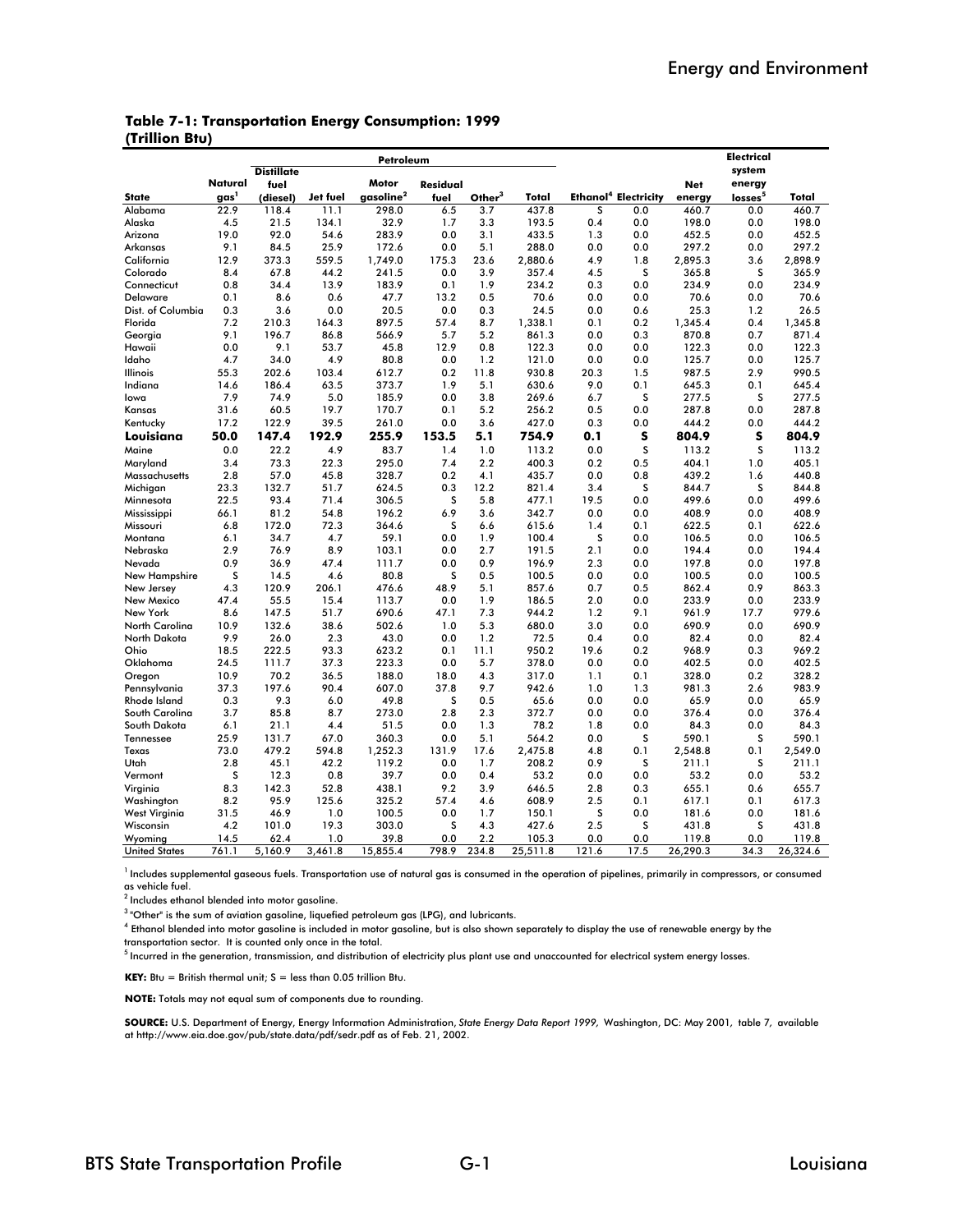#### **(Trillion Btu) Table 7-2: Energy Consumption by End-Use Sector: 1999**

|                             |                       |                       |         |             | End-use sectors <sup>2</sup> |            |         |                   |         |
|-----------------------------|-----------------------|-----------------------|---------|-------------|------------------------------|------------|---------|-------------------|---------|
|                             | <b>Total energy</b>   | <b>Transportation</b> |         | Residential |                              | Commercial |         | <b>Industrial</b> |         |
| <b>State</b>                | consumed <sup>1</sup> | Number                | Percent | Number      | Percent                      | Number     | Percent | Number            | Percent |
| Alabama                     | 2,004.8               | 460.7                 | 23.0    | 341.0       | 17.0                         | 226.3      | 11.3    | 976.7             | 48.7    |
| Alaska                      | 694.7                 | 198.0                 | 28.5    | 47.7        | 6.9                          | 63.1       | 9.1     | 385.9             | 55.5    |
| Arizona                     | 1,219.8               | 452.5                 | 37.1    | 279.0       | 22.9                         | 266.7      | 21.9    | 221.6             | 18.2    |
| Arkansas                    | 1,203.7               | 297.2                 | 24.7    | 193.3       | 16.1                         | 123.8      | 10.3    | 589.4             | 49.0    |
| California                  | 8,375.4               | 2,898.9               | 34.6    | 1,416.2     | 16.9                         | 1,236.5    | 14.8    | 2,823.7           | 33.7    |
| Colorado                    | 1,155.5               | 365.9                 | 31.7    | 261.4       | 22.6                         | 255.1      | 22.1    | 273.1             | 23.6    |
| Connecticut                 | 839.3                 | 234.9                 | 28.0    | 245.2       | 29.2                         | 196.8      | 23.4    | 162.4             | 19.3    |
| <b>Delaware</b>             | 278.8                 | 70.6                  | 25.3    | 56.0        | 20.1                         | 44.8       | 16.1    | 107.4             | 38.5    |
| <b>District of Columbia</b> | 169.8                 | 26.5                  | 15.6    | 33.5        | 19.7                         | 106.2      | 62.5    | 3.7               | 2.2     |
| Florida                     | 3,852.9               | 1,345.8               | 34.9    | 1,017.8     | 26.4                         | 809.5      | 21.0    | 679.8             | 17.6    |
| Georgia                     | 2,798.1               | 871.4                 | 31.1    | 553.1       | 19.8                         | 416.3      | 14.9    | 957.3             | 34.2    |
| Hawaii                      | 241.4                 | 122.3                 | 50.7    | 23.0        | 9.5                          | 24.8       | 10.3    | 71.3              | 29.5    |
| Idaho                       | 518.3                 | 125.7                 | 24.3    | 95.9        | 18.5                         | 86.9       | 16.8    | 209.8             | 40.5    |
| Illinois                    | 3,882.6               | 990.5                 | 25.5    | 897.4       | 23.1                         | 722.0      | 18.6    | 1,272.6           | 32.8    |
| Indiana                     | 2,735.8               | 645.4                 | 23.6    | 483.6       | 17.7                         | 300.7      | 11.0    | 1,306.2           | 47.7    |
| lowa                        | 1,121.7               | 277.5                 | 24.7    | 222.5       | 19.8                         | 158.5      | 14.1    | 463.3             | 41.3    |
| Kansas                      | 1,050.0               | 287.8                 | 27.4    | 200.9       | 19.1                         | 169.2      | 16.1    | 392.2             | 37.4    |
| Kentucky                    | 1,830.2               | 444.2                 | 24.3    | 315.9       | 17.3                         | 219.0      | 12.0    | 851.1             | 46.5    |
| Louisiana                   | 3,615.4               | 804.9                 | 22.3    | 325.0       | 9.0                          | 236.5      | 6.5     | 2,249.0           | 62.2    |
| Maine                       | 528.6                 | 113.2                 | 21.4    | 97.6        | 18.5                         | 57.6       | 10.9    | 260.2             | 49.2    |
| Maryland                    | 1,378.2               | 405.1                 | 29.4    | 358.6       | 26.0                         | 337.1      | 24.5    | 277.4             | 20.1    |
| Massachusetts               | 1,569.1               | 440.8                 | 28.1    | 411.7       | 26.2                         | 325.2      | 20.7    | 391.4             | 24.9    |
| Michigan                    | 3,239.6               | 844.8                 | 26.1    | 744.3       | 23.0                         | 568.1      | 17.5    | 1,082.5           | 33.4    |
| Minnesota                   | 1,675.3               | 499.6                 | 29.8    | 340.2       | 20.3                         | 217.9      | 13.0    | 617.7             | 36.9    |
| Mississippi                 | 1,208.5               | 408.9                 | 33.8    | 202.6       | 16.8                         | 145.6      | 12.0    | 451.4             | 37.4    |
| Missouri                    | 1,768.0               | 622.6                 | 35.2    | 431.7       | 24.4                         | 334.1      | 18.9    | 379.6             | 21.5    |
| Montana                     | 412.4                 | 106.5                 | 25.8    | 61.8        | 15.0                         | 48.0       | 11.6    | 196.1             | 47.6    |
| Nebraska                    | 602.0                 | 194.4                 | 32.3    | 130.0       | 21.6                         | 111.3      | 18.5    | 166.2             | 27.6    |
| Nevada                      | 615.3                 | 197.8                 | 32.1    | 122.4       | 19.9                         | 97.1       | 15.8    | 198.0             | 32.2    |
| New Hampshire               | 335.4                 | 100.5                 | 30.0    | 81.9        | 24.4                         | 56.2       | 16.8    | 96.9              | 28.9    |
| New Jersey                  | 2,588.7               | 863.3                 | 33.3    | 539.9       | 20.9                         | 540.8      | 20.9    | 644.7             | 24.9    |
| New Mexico                  | 635.0                 | 233.9                 | 36.8    | 93.2        | 14.7                         | 105.6      | 16.6    | 202.4             | 31.9    |
| New York                    | 4,283.0               | 979.6                 | 22.9    | 1,092.3     | 25.5                         | 1,216.1    | 28.4    | 994.9             | 23.2    |
| North Carolina              | 2.446.9               | 690.9                 | 28.2    | 562.7       | 23.0                         | 439.5      | 18.0    | 753.7             | 30.8    |
| North Dakota                | 365.7                 | 82.4                  | 22.5    | 54.2        | 14.8                         | 42.6       | 11.6    | 186.4             | 51.0    |
| Ohio                        | 4,323.4               | 969.2                 | 22.4    | 866.7       | 20.0                         | 632.1      | 14.6    | 1,855.3           | 42.9    |
| Oklahoma                    | 1,377.5               | 402.5                 | 29.2    | 259.1       | 18.8                         | 197.7      | 14.4    | 518.2             | 37.6    |
| Oregon                      | 1,109.2               | 328.2                 | 29.6    | 238.4       | 21.5                         | 190.5      | 17.2    | 352.1             | 31.7    |
| Pennsylvania                | 3,715.5               | 983.9                 | 26.5    | 858.6       | 23.1                         | 582.6      | 15.7    | 1,290.4           | 34.7    |
| Rhode Island                | 261.1                 | 65.9                  | 25.2    | 66.0        | 25.3                         | 52.2       | 20.0    | 77.0              | 29.5    |
| South Carolina              | 1,493.0               | 376.4                 | 25.2    | 288.1       | 19.3                         | 210.3      | 14.1    | 618.2             | 41.4    |
| South Dakota                | 239.0                 | 84.3                  | 35.3    | 53.3        | 22.3                         | 39.2       | 16.4    | 62.2              | 26.0    |
| Tennessee                   | 2,070.5               | 590.1                 | 28.5    | 441.5       | 21.3                         | 328.1      | 15.8    | 710.8             | 34.3    |
| Texas                       | 11,501.0              | 2,549.0               | 22.2    | 1,323.3     | 11.5                         | 1,147.2    | 10.0    | 6,481.5           | 56.4    |
| Utah                        | 693.9                 | 211.1                 | 30.4    | 127.5       | 18.4                         | 120.2      | 17.3    | 235.1             | 33.9    |
| Vermont                     | 165.0                 | 53.2                  | 32.2    | 42.6        | 25.8                         | 29.4       | 17.8    | 39.9              | 24.2    |
| Virginia                    | 2,227.3               | 655.7                 | 29.4    | 494.4       | 22.2                         | 462.8      | 20.8    | 614.4             | 27.6    |
| Washington                  | 2,240.8               | 617.3                 | 27.5    | 435.7       | 19.4                         | 332.0      | 14.8    | 855.9             | 38.2    |
| West Virginia               | 735.4                 | 181.6                 | 24.7    | 141.9       | 19.3                         | 101.0      | 13.7    | 310.8             | 42.3    |
| Wisconsin                   | 1,810.5               | 431.8                 | 23.8    | 375.8       | 20.8                         | 285.4      | 15.8    | 717.4             | 39.6    |
| Wyoming                     | 421.8                 | 119.8                 | 28.4    | 35.9        | 8.5                          | 42.1       | 10.0    | 224.0             | 53.1    |
| <b>United States</b>        | 95,682.4              | 26,324.6              | 27.5    | 18,382.3    | 19.2                         | 15,058.5   | 15.7    | 35,917.1          | 37.5    |

 $10.5$  total energy and U.S. industrial sector include 57.7 trillion Btu of net imports of coal coke that is not allocated to the states. State and U.S. totals include 92.6 trillion Btu of net imports of electricity generated from nonrenewable energy sources.

 $^{\rm 2}$  End-use sector data include electricity sales and associated electrical system energy losses.

**KEY:** Btu = British thermal unit; Number = trillion Btu.

**SOURCE:** U.S. Department of Energy, Energy Information Administration, *State Energy Data Report 1999,* Washington, DC: May 2001, available at http://www.eia.doe.gov/pub/state.data/pdf/sedr.pdf as of Feb. 21, 2002.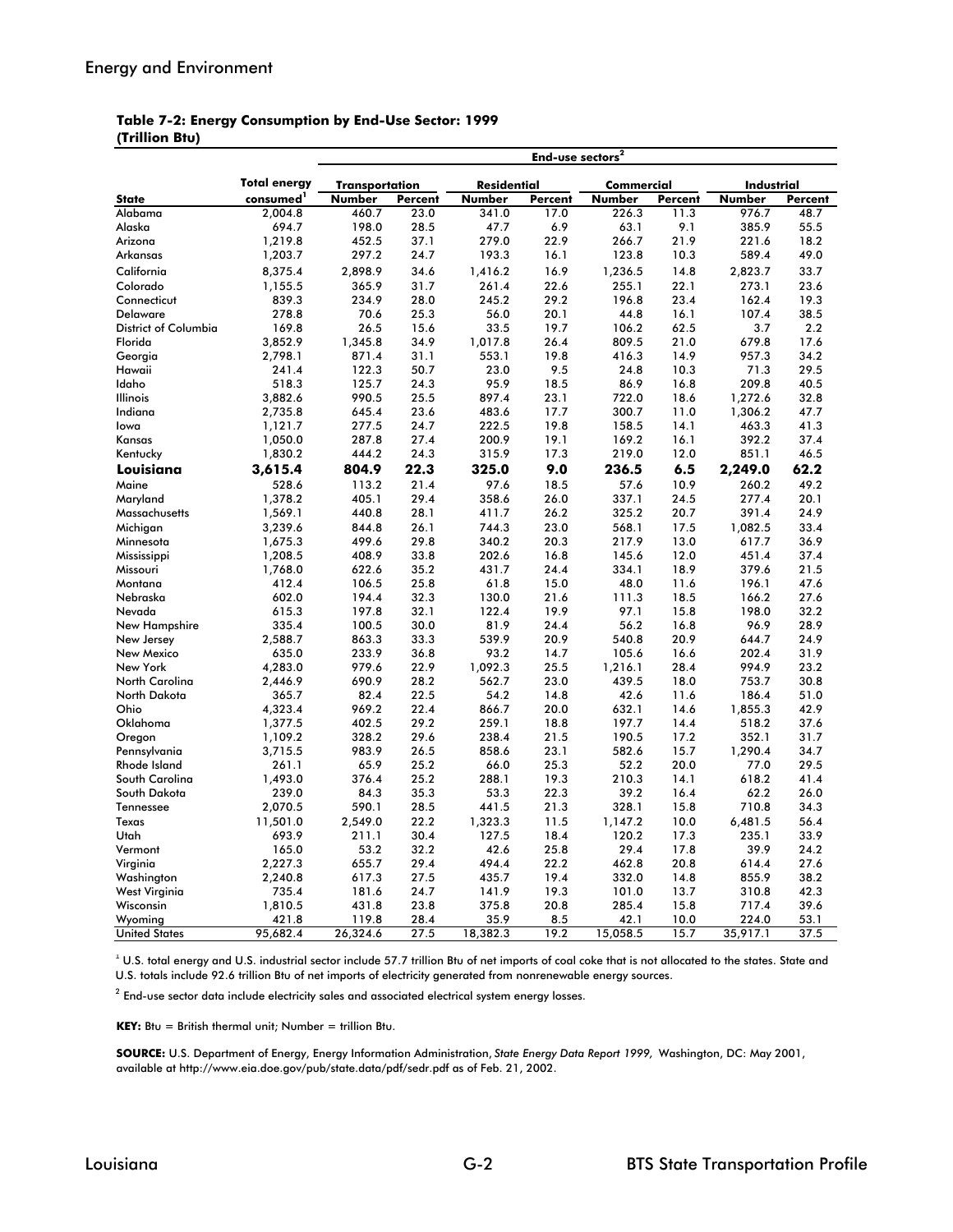

### **Figure 7-1: Energy Consumption by End-Use Sector: 1999**

**SOURCE:** U.S. Department of Energy, Energy Information Administration, *State Energy Data Report 1999,*  Washington, DC: May 2001, table 9, available at http://www.eia.doe.gov/pub/state.data/pdf/sedr.pdf as of Feb. 21, 2002.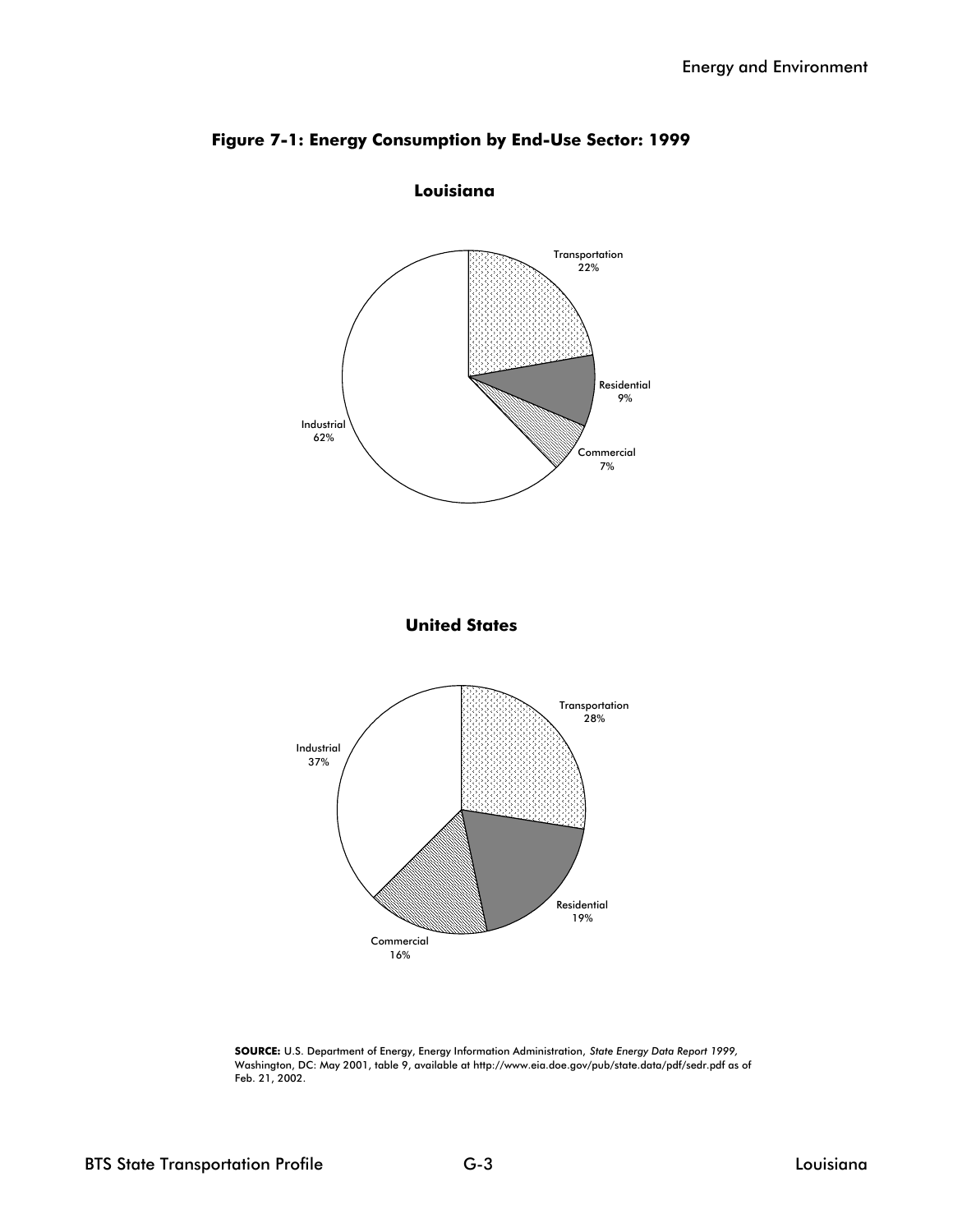

**Figure 7-2: Louisiana Transportation Energy Consumption**

**SOURCE**: U.S. Department of Energy, Energy Information Administration, *State Energy Data Report 1999* , Washington, DC: May 2001, table 45, available at http://www.eia.doe.gov/pub/state.data/pdf/sedr.pdf as of Feb. 21, 2002.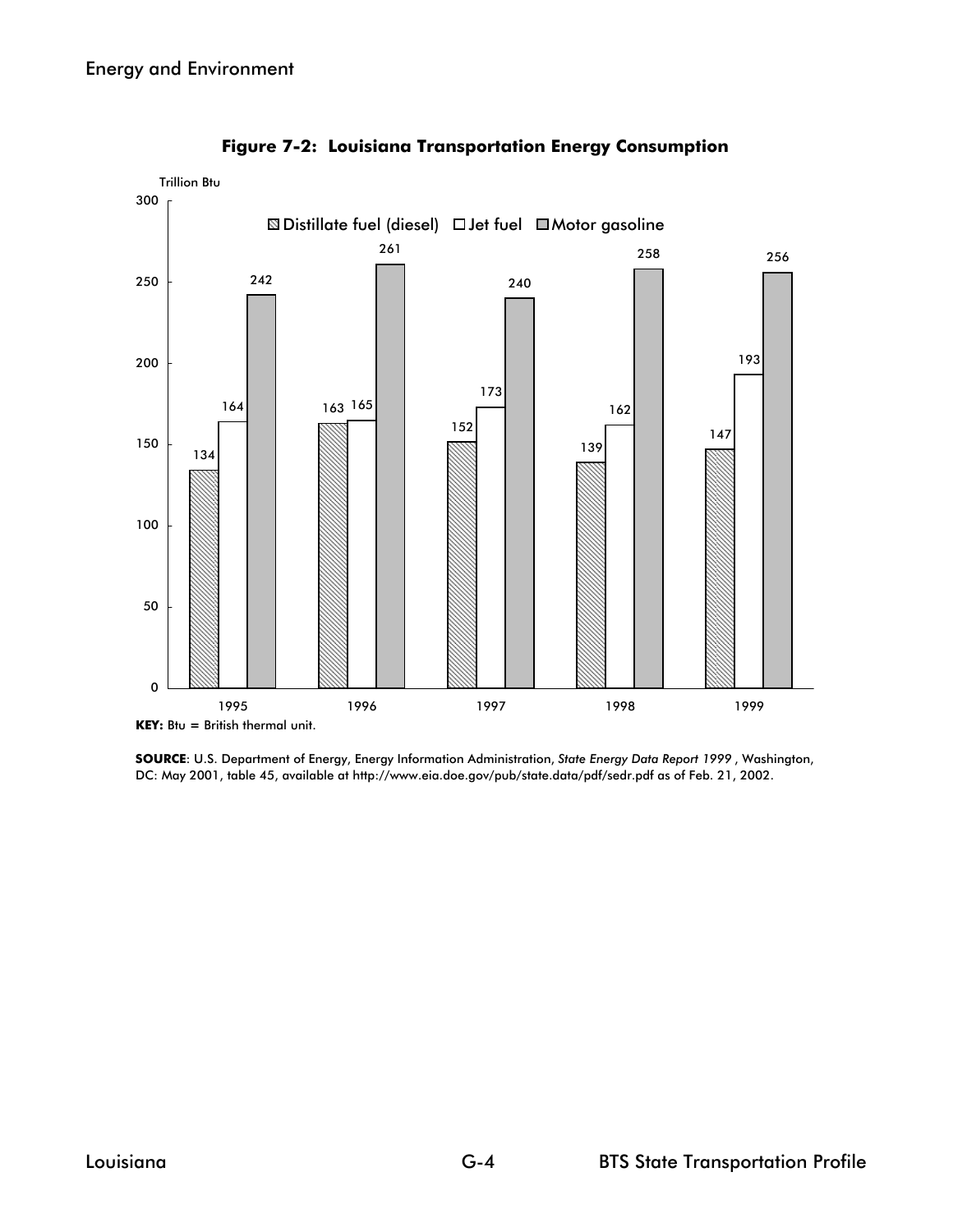| Per capita <sup>1</sup><br>Per capita <sup>1</sup><br>Total<br>Population<br>Total<br>(thousands)<br>(trillion Btu)<br>(million Btu)<br>(trillion Btu)<br>(million Btu)<br><b>State</b><br>Alabama<br>100.2<br>460.7<br>4,370<br>437.8<br>105.4<br>Alaska<br>620<br>193.5<br>312.1<br>198.0<br>319.4<br>Arizona<br>4,778<br>433.5<br>90.7<br>452.5<br>94.7<br>Arkansas<br>2,551<br>288.0<br>112.9<br>297.2<br>116.5<br>California<br>33,145<br>86.9<br>2,898.9<br>87.5<br>2,880.6<br>Colorado<br>4,056<br>357.4<br>88.1<br>365.9<br>90.2<br>Connecticut<br>3,282<br>234.2<br>71.4<br>234.9<br>71.6<br><b>Delaware</b><br>754<br>70.6<br>93.6<br>70.6<br>93.6<br>District of Columbia<br>519<br>24.5<br>47.2<br>26.5<br>51.1<br>89.1<br>Florida<br>15,111<br>1,338.1<br>88.6<br>1,345.8<br>7,788<br>861.3<br>110.6<br>871.4<br>111.9<br>Georgia<br>Hawaii<br>1,185<br>122.3<br>103.2<br>122.3<br>103.2<br>Idaho<br>1,252<br>121.0<br>96.6<br>125.7<br>100.4<br>76.7<br><b>Illinois</b><br>12,128<br>930.8<br>990.5<br>81.7<br>Indiana<br>5,943<br>630.6<br>106.1<br>645.4<br>108.6<br>269.6<br>94.0<br>277.5<br>96.7<br>lowa<br>2,869<br>96.5<br>2,654<br>256.2<br>287.8<br>108.4<br>Kansas<br>3,961<br>427.0<br>107.8<br>444.2<br>112.1<br>Kentucky<br>Louisiana<br>172.7<br>4,372<br>754.9<br>804.9<br>184.1<br>Maine<br>1,253<br>113.2<br>90.3<br>113.2<br>90.3<br>78.3<br>5,172<br>400.3<br>77.4<br>405.1<br>Maryland<br>70.6<br><b>Massachusetts</b><br>6,175<br>435.7<br>440.8<br>71.4<br>83.3<br>85.6<br>Michigan<br>9,864<br>821.4<br>844.8<br>4,776<br>99.9<br>499.6<br>104.6<br>Minnesota<br>477.1 |
|-------------------------------------------------------------------------------------------------------------------------------------------------------------------------------------------------------------------------------------------------------------------------------------------------------------------------------------------------------------------------------------------------------------------------------------------------------------------------------------------------------------------------------------------------------------------------------------------------------------------------------------------------------------------------------------------------------------------------------------------------------------------------------------------------------------------------------------------------------------------------------------------------------------------------------------------------------------------------------------------------------------------------------------------------------------------------------------------------------------------------------------------------------------------------------------------------------------------------------------------------------------------------------------------------------------------------------------------------------------------------------------------------------------------------------------------------------------------------------------------------------------------------------------------------------------------------------------------------------------|
|                                                                                                                                                                                                                                                                                                                                                                                                                                                                                                                                                                                                                                                                                                                                                                                                                                                                                                                                                                                                                                                                                                                                                                                                                                                                                                                                                                                                                                                                                                                                                                                                             |
|                                                                                                                                                                                                                                                                                                                                                                                                                                                                                                                                                                                                                                                                                                                                                                                                                                                                                                                                                                                                                                                                                                                                                                                                                                                                                                                                                                                                                                                                                                                                                                                                             |
|                                                                                                                                                                                                                                                                                                                                                                                                                                                                                                                                                                                                                                                                                                                                                                                                                                                                                                                                                                                                                                                                                                                                                                                                                                                                                                                                                                                                                                                                                                                                                                                                             |
|                                                                                                                                                                                                                                                                                                                                                                                                                                                                                                                                                                                                                                                                                                                                                                                                                                                                                                                                                                                                                                                                                                                                                                                                                                                                                                                                                                                                                                                                                                                                                                                                             |
|                                                                                                                                                                                                                                                                                                                                                                                                                                                                                                                                                                                                                                                                                                                                                                                                                                                                                                                                                                                                                                                                                                                                                                                                                                                                                                                                                                                                                                                                                                                                                                                                             |
|                                                                                                                                                                                                                                                                                                                                                                                                                                                                                                                                                                                                                                                                                                                                                                                                                                                                                                                                                                                                                                                                                                                                                                                                                                                                                                                                                                                                                                                                                                                                                                                                             |
|                                                                                                                                                                                                                                                                                                                                                                                                                                                                                                                                                                                                                                                                                                                                                                                                                                                                                                                                                                                                                                                                                                                                                                                                                                                                                                                                                                                                                                                                                                                                                                                                             |
|                                                                                                                                                                                                                                                                                                                                                                                                                                                                                                                                                                                                                                                                                                                                                                                                                                                                                                                                                                                                                                                                                                                                                                                                                                                                                                                                                                                                                                                                                                                                                                                                             |
|                                                                                                                                                                                                                                                                                                                                                                                                                                                                                                                                                                                                                                                                                                                                                                                                                                                                                                                                                                                                                                                                                                                                                                                                                                                                                                                                                                                                                                                                                                                                                                                                             |
|                                                                                                                                                                                                                                                                                                                                                                                                                                                                                                                                                                                                                                                                                                                                                                                                                                                                                                                                                                                                                                                                                                                                                                                                                                                                                                                                                                                                                                                                                                                                                                                                             |
|                                                                                                                                                                                                                                                                                                                                                                                                                                                                                                                                                                                                                                                                                                                                                                                                                                                                                                                                                                                                                                                                                                                                                                                                                                                                                                                                                                                                                                                                                                                                                                                                             |
|                                                                                                                                                                                                                                                                                                                                                                                                                                                                                                                                                                                                                                                                                                                                                                                                                                                                                                                                                                                                                                                                                                                                                                                                                                                                                                                                                                                                                                                                                                                                                                                                             |
|                                                                                                                                                                                                                                                                                                                                                                                                                                                                                                                                                                                                                                                                                                                                                                                                                                                                                                                                                                                                                                                                                                                                                                                                                                                                                                                                                                                                                                                                                                                                                                                                             |
|                                                                                                                                                                                                                                                                                                                                                                                                                                                                                                                                                                                                                                                                                                                                                                                                                                                                                                                                                                                                                                                                                                                                                                                                                                                                                                                                                                                                                                                                                                                                                                                                             |
|                                                                                                                                                                                                                                                                                                                                                                                                                                                                                                                                                                                                                                                                                                                                                                                                                                                                                                                                                                                                                                                                                                                                                                                                                                                                                                                                                                                                                                                                                                                                                                                                             |
|                                                                                                                                                                                                                                                                                                                                                                                                                                                                                                                                                                                                                                                                                                                                                                                                                                                                                                                                                                                                                                                                                                                                                                                                                                                                                                                                                                                                                                                                                                                                                                                                             |
|                                                                                                                                                                                                                                                                                                                                                                                                                                                                                                                                                                                                                                                                                                                                                                                                                                                                                                                                                                                                                                                                                                                                                                                                                                                                                                                                                                                                                                                                                                                                                                                                             |
|                                                                                                                                                                                                                                                                                                                                                                                                                                                                                                                                                                                                                                                                                                                                                                                                                                                                                                                                                                                                                                                                                                                                                                                                                                                                                                                                                                                                                                                                                                                                                                                                             |
|                                                                                                                                                                                                                                                                                                                                                                                                                                                                                                                                                                                                                                                                                                                                                                                                                                                                                                                                                                                                                                                                                                                                                                                                                                                                                                                                                                                                                                                                                                                                                                                                             |
|                                                                                                                                                                                                                                                                                                                                                                                                                                                                                                                                                                                                                                                                                                                                                                                                                                                                                                                                                                                                                                                                                                                                                                                                                                                                                                                                                                                                                                                                                                                                                                                                             |
|                                                                                                                                                                                                                                                                                                                                                                                                                                                                                                                                                                                                                                                                                                                                                                                                                                                                                                                                                                                                                                                                                                                                                                                                                                                                                                                                                                                                                                                                                                                                                                                                             |
|                                                                                                                                                                                                                                                                                                                                                                                                                                                                                                                                                                                                                                                                                                                                                                                                                                                                                                                                                                                                                                                                                                                                                                                                                                                                                                                                                                                                                                                                                                                                                                                                             |
|                                                                                                                                                                                                                                                                                                                                                                                                                                                                                                                                                                                                                                                                                                                                                                                                                                                                                                                                                                                                                                                                                                                                                                                                                                                                                                                                                                                                                                                                                                                                                                                                             |
|                                                                                                                                                                                                                                                                                                                                                                                                                                                                                                                                                                                                                                                                                                                                                                                                                                                                                                                                                                                                                                                                                                                                                                                                                                                                                                                                                                                                                                                                                                                                                                                                             |
|                                                                                                                                                                                                                                                                                                                                                                                                                                                                                                                                                                                                                                                                                                                                                                                                                                                                                                                                                                                                                                                                                                                                                                                                                                                                                                                                                                                                                                                                                                                                                                                                             |
|                                                                                                                                                                                                                                                                                                                                                                                                                                                                                                                                                                                                                                                                                                                                                                                                                                                                                                                                                                                                                                                                                                                                                                                                                                                                                                                                                                                                                                                                                                                                                                                                             |
| 2,768<br>342.7<br>123.8<br>408.9<br>147.7                                                                                                                                                                                                                                                                                                                                                                                                                                                                                                                                                                                                                                                                                                                                                                                                                                                                                                                                                                                                                                                                                                                                                                                                                                                                                                                                                                                                                                                                                                                                                                   |
| Mississippi<br>Missouri<br>5,468<br>615.6<br>112.6<br>622.6<br>113.9                                                                                                                                                                                                                                                                                                                                                                                                                                                                                                                                                                                                                                                                                                                                                                                                                                                                                                                                                                                                                                                                                                                                                                                                                                                                                                                                                                                                                                                                                                                                        |
| 883<br>Montana<br>100.4<br>113.7<br>106.5<br>120.6                                                                                                                                                                                                                                                                                                                                                                                                                                                                                                                                                                                                                                                                                                                                                                                                                                                                                                                                                                                                                                                                                                                                                                                                                                                                                                                                                                                                                                                                                                                                                          |
| 1,666<br>191.5<br>114.9<br>194.4<br>Nebraska<br>116.7                                                                                                                                                                                                                                                                                                                                                                                                                                                                                                                                                                                                                                                                                                                                                                                                                                                                                                                                                                                                                                                                                                                                                                                                                                                                                                                                                                                                                                                                                                                                                       |
| Nevada<br>1,809<br>196.9<br>108.8<br>197.8<br>109.3                                                                                                                                                                                                                                                                                                                                                                                                                                                                                                                                                                                                                                                                                                                                                                                                                                                                                                                                                                                                                                                                                                                                                                                                                                                                                                                                                                                                                                                                                                                                                         |
| 1,201<br>100.5<br>83.7<br>83.7<br>100.5                                                                                                                                                                                                                                                                                                                                                                                                                                                                                                                                                                                                                                                                                                                                                                                                                                                                                                                                                                                                                                                                                                                                                                                                                                                                                                                                                                                                                                                                                                                                                                     |
| New Hampshire<br>857.6<br>105.3<br>New Jersey<br>8,143<br>863.3<br>106.0                                                                                                                                                                                                                                                                                                                                                                                                                                                                                                                                                                                                                                                                                                                                                                                                                                                                                                                                                                                                                                                                                                                                                                                                                                                                                                                                                                                                                                                                                                                                    |
| New Mexico<br>186.5<br>134.4<br>1,740<br>107.2<br>233.9                                                                                                                                                                                                                                                                                                                                                                                                                                                                                                                                                                                                                                                                                                                                                                                                                                                                                                                                                                                                                                                                                                                                                                                                                                                                                                                                                                                                                                                                                                                                                     |
| New York<br>18,197<br>944.2<br>51.9<br>979.6<br>53.8                                                                                                                                                                                                                                                                                                                                                                                                                                                                                                                                                                                                                                                                                                                                                                                                                                                                                                                                                                                                                                                                                                                                                                                                                                                                                                                                                                                                                                                                                                                                                        |
| North Carolina<br>680.0<br>88.9<br>690.9<br>90.3                                                                                                                                                                                                                                                                                                                                                                                                                                                                                                                                                                                                                                                                                                                                                                                                                                                                                                                                                                                                                                                                                                                                                                                                                                                                                                                                                                                                                                                                                                                                                            |
| 7,651<br>North Dakota<br>634<br>72.5<br>114.4<br>82.4<br>130.0                                                                                                                                                                                                                                                                                                                                                                                                                                                                                                                                                                                                                                                                                                                                                                                                                                                                                                                                                                                                                                                                                                                                                                                                                                                                                                                                                                                                                                                                                                                                              |
| Ohio<br>950.2<br>84.4<br>969.2<br>86.1<br>11,257                                                                                                                                                                                                                                                                                                                                                                                                                                                                                                                                                                                                                                                                                                                                                                                                                                                                                                                                                                                                                                                                                                                                                                                                                                                                                                                                                                                                                                                                                                                                                            |
| Oklahoma<br>3,358<br>378.0<br>112.6<br>119.9                                                                                                                                                                                                                                                                                                                                                                                                                                                                                                                                                                                                                                                                                                                                                                                                                                                                                                                                                                                                                                                                                                                                                                                                                                                                                                                                                                                                                                                                                                                                                                |
| 402.5<br>95.6<br>99.0<br>317.0<br>328.2                                                                                                                                                                                                                                                                                                                                                                                                                                                                                                                                                                                                                                                                                                                                                                                                                                                                                                                                                                                                                                                                                                                                                                                                                                                                                                                                                                                                                                                                                                                                                                     |
| 3,316<br>Oregon<br>11,994<br>942.6<br>78.6<br>983.9<br>Pennsylvania<br>82.0                                                                                                                                                                                                                                                                                                                                                                                                                                                                                                                                                                                                                                                                                                                                                                                                                                                                                                                                                                                                                                                                                                                                                                                                                                                                                                                                                                                                                                                                                                                                 |
| Rhode Island<br>991<br>65.6<br>66.2<br>65.9<br>66.5                                                                                                                                                                                                                                                                                                                                                                                                                                                                                                                                                                                                                                                                                                                                                                                                                                                                                                                                                                                                                                                                                                                                                                                                                                                                                                                                                                                                                                                                                                                                                         |
| 95.9<br>96.9<br>South Carolina<br>3,886<br>372.7<br>376.4                                                                                                                                                                                                                                                                                                                                                                                                                                                                                                                                                                                                                                                                                                                                                                                                                                                                                                                                                                                                                                                                                                                                                                                                                                                                                                                                                                                                                                                                                                                                                   |
| 733<br>78.2<br>84.3                                                                                                                                                                                                                                                                                                                                                                                                                                                                                                                                                                                                                                                                                                                                                                                                                                                                                                                                                                                                                                                                                                                                                                                                                                                                                                                                                                                                                                                                                                                                                                                         |
| 106.7<br>115.0<br>South Dakota<br>5,484<br>564.2<br>590.1<br>107.6                                                                                                                                                                                                                                                                                                                                                                                                                                                                                                                                                                                                                                                                                                                                                                                                                                                                                                                                                                                                                                                                                                                                                                                                                                                                                                                                                                                                                                                                                                                                          |
| Tennessee<br>102.9<br>123.5<br>127.2<br>Texas                                                                                                                                                                                                                                                                                                                                                                                                                                                                                                                                                                                                                                                                                                                                                                                                                                                                                                                                                                                                                                                                                                                                                                                                                                                                                                                                                                                                                                                                                                                                                               |
| 20,044<br>2,475.8<br>2,549.0<br>Utah                                                                                                                                                                                                                                                                                                                                                                                                                                                                                                                                                                                                                                                                                                                                                                                                                                                                                                                                                                                                                                                                                                                                                                                                                                                                                                                                                                                                                                                                                                                                                                        |
| 99.1<br>2,130<br>208.2<br>97.7<br>211.1                                                                                                                                                                                                                                                                                                                                                                                                                                                                                                                                                                                                                                                                                                                                                                                                                                                                                                                                                                                                                                                                                                                                                                                                                                                                                                                                                                                                                                                                                                                                                                     |
| Vermont<br>594<br>53.2<br>89.6<br>53.2<br>89.6<br>Virginia<br>95.4                                                                                                                                                                                                                                                                                                                                                                                                                                                                                                                                                                                                                                                                                                                                                                                                                                                                                                                                                                                                                                                                                                                                                                                                                                                                                                                                                                                                                                                                                                                                          |
| 6,873<br>646.5<br>94.1<br>655.7<br>105.8                                                                                                                                                                                                                                                                                                                                                                                                                                                                                                                                                                                                                                                                                                                                                                                                                                                                                                                                                                                                                                                                                                                                                                                                                                                                                                                                                                                                                                                                                                                                                                    |
| Washington<br>5,756<br>608.9<br>617.3<br>107.2<br>150.1<br>83.1<br>100.5                                                                                                                                                                                                                                                                                                                                                                                                                                                                                                                                                                                                                                                                                                                                                                                                                                                                                                                                                                                                                                                                                                                                                                                                                                                                                                                                                                                                                                                                                                                                    |
| West Virginia<br>1,807<br>181.6<br>Wisconsin                                                                                                                                                                                                                                                                                                                                                                                                                                                                                                                                                                                                                                                                                                                                                                                                                                                                                                                                                                                                                                                                                                                                                                                                                                                                                                                                                                                                                                                                                                                                                                |
| 5,250<br>427.6<br>81.4<br>431.8<br>82.2<br>480<br>105.3<br>219.4<br>249.6                                                                                                                                                                                                                                                                                                                                                                                                                                                                                                                                                                                                                                                                                                                                                                                                                                                                                                                                                                                                                                                                                                                                                                                                                                                                                                                                                                                                                                                                                                                                   |
| Wyoming<br>119.8<br><b>United States</b><br>272,691<br>25,511.8<br>93.6<br>26,324.6<br>96.5                                                                                                                                                                                                                                                                                                                                                                                                                                                                                                                                                                                                                                                                                                                                                                                                                                                                                                                                                                                                                                                                                                                                                                                                                                                                                                                                                                                                                                                                                                                 |

|  | Table 7-3: Transportation Energy Consumption per Capita: 1999 |  |  |  |  |
|--|---------------------------------------------------------------|--|--|--|--|
|--|---------------------------------------------------------------|--|--|--|--|

 ${}^{1}$ Calculated by the Bureau of Transportation Statistics.

**KEY:** Btu = British thermal unit.

**SOURCE:** U.S. Department of Energy, Energy Information Administration, *State Energy Data Report 1999,* Washington, DC: May 2001, available at http://www.eia.doe.gov/pub/state.data/pdf/sedr.pdf as of Feb. 21, 2002.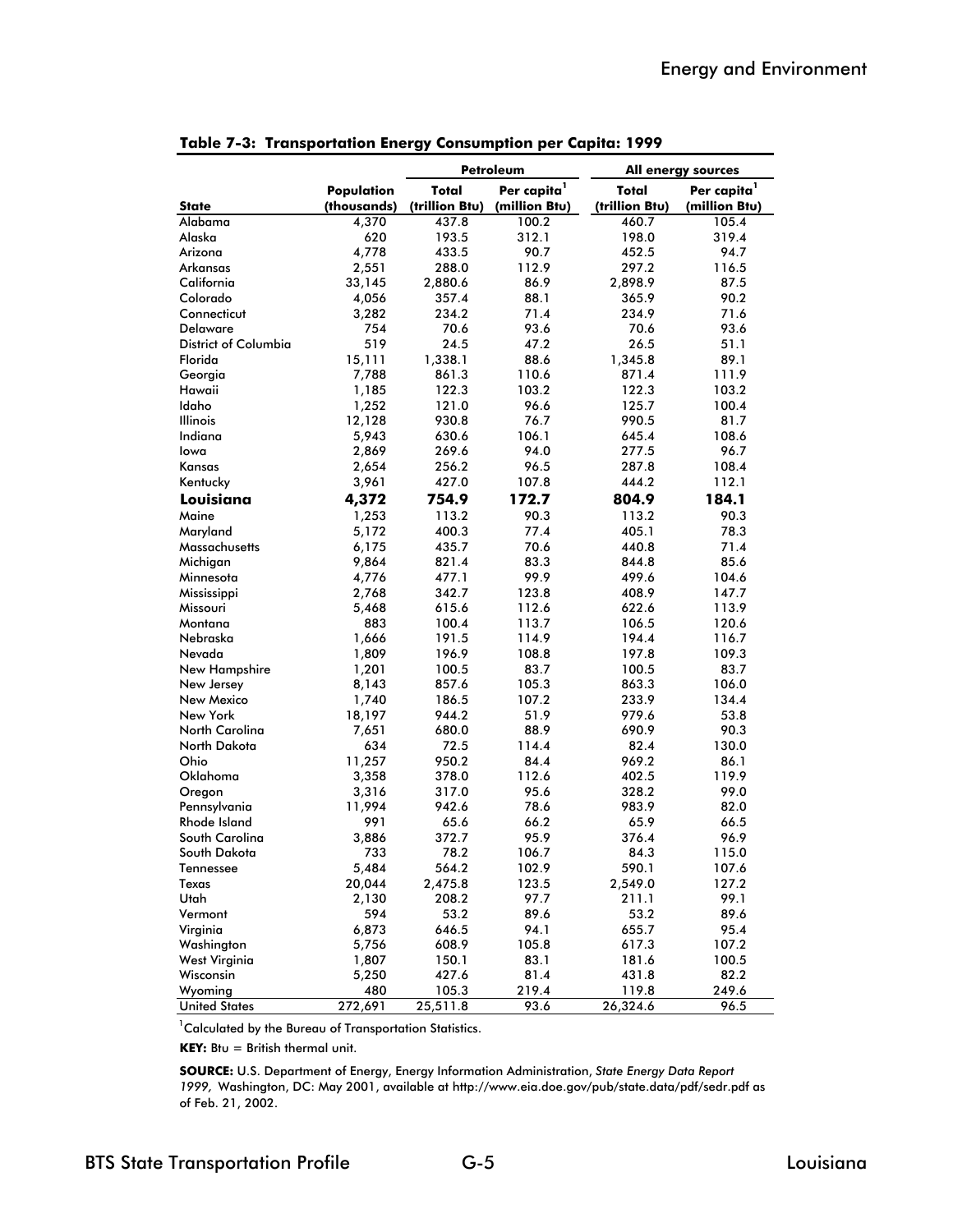|                               | <b>Gasoline</b>    |               |                | Special fuel  |                 |               |                  |               |
|-------------------------------|--------------------|---------------|----------------|---------------|-----------------|---------------|------------------|---------------|
|                               | <b>Highway use</b> |               | Nonhiahway use |               | (mainly diesel) |               | <b>Total use</b> |               |
|                               |                    | <b>United</b> |                | <b>United</b> |                 | <b>United</b> |                  | <b>United</b> |
| Vehicle ownership             | Louisiana          | <b>States</b> | Louisiana      | <b>States</b> | Louisiana       | <b>States</b> | Louisiana        | <b>States</b> |
| <b>Private and commercial</b> | 2.125              | 126.735       | 154            | 2.876         | 582             | 33,377        | 2.861            | 162,988       |
| <b>Public use</b>             | 36                 | 2.149         | 2              | 96            | N               | N             | 38               | 2.245         |
| Total                         | 2.161              | 128.884       | 56             | 2.972         | 582             | 33,377        | 2.899            | 165.232       |

#### **(Millions of gallons)** Table 7-4: Louisiana and U.S. Motor-Fuel Use: 2000<sup>1</sup>

<sup>1</sup>Based on reports from state motor-fuel tax agencies. Gasohol is included with gasoline. Public use and nonhighway use were estimated by the Federal Highway Administration.

**KEY**:  $N =$  data do not exist.

**NOTE:** The term "motor fuel" applies to gasoline and all other fuels, including special fuels, coming under the purview of the state motor-fuel tax laws. "Special fuels" include diesel fuel and, to the extent they can be quantified, liquefied petroleum gases such as propane. Gasohol, a blend of gasoline and fuel alcohol, is included with gasoline.

**SOURCE:** U.S. Department of Transportation, Federal Highway Administration, *Highway Statistics 2000* , Washington, DC: October 2001, available at http://www.fhwa.dot.gov/ohim/hs00/pdf/mf21.pdf as of Apr. 20, 2002.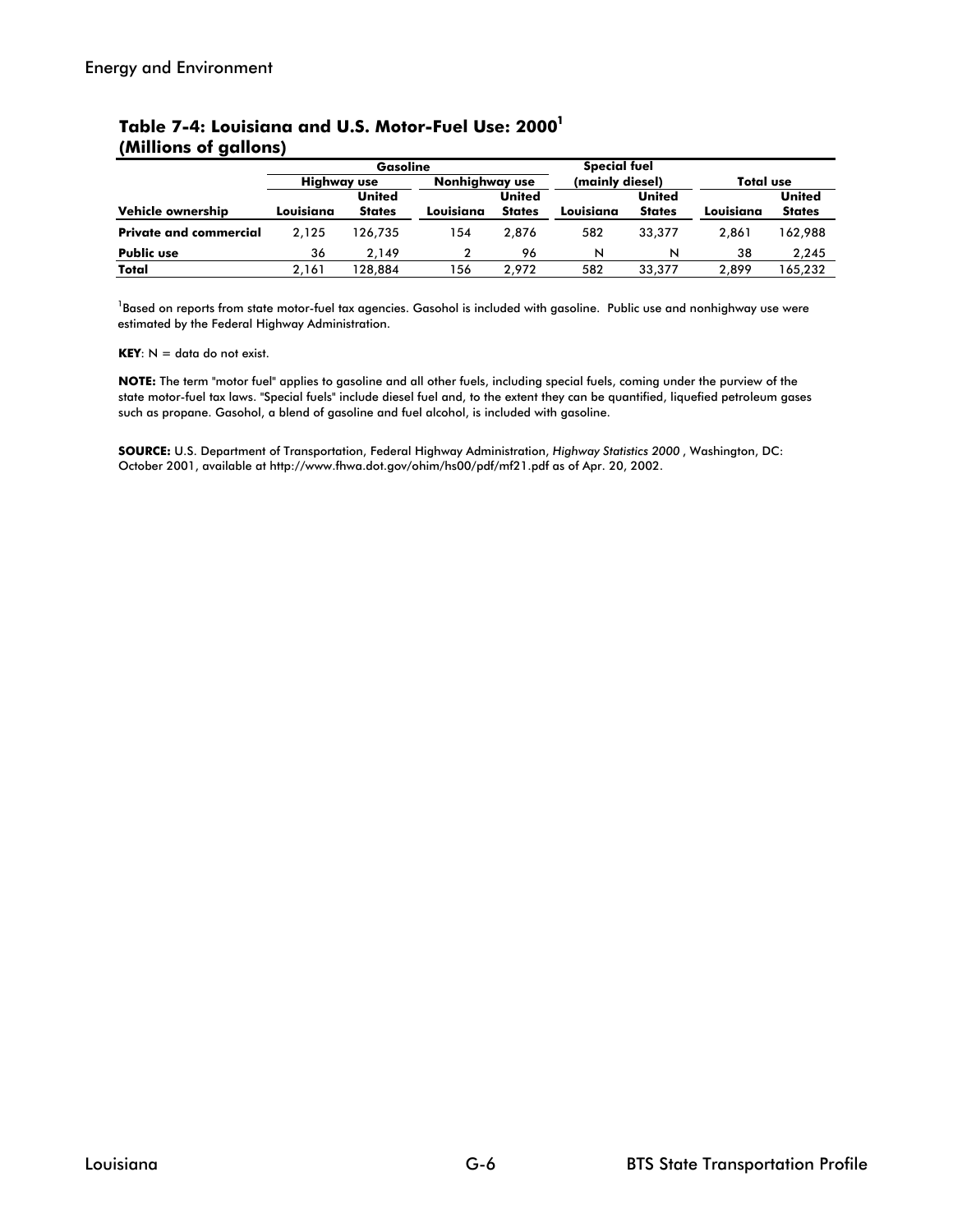|                         |                      |                       | Part or whole | Population      |        |         |
|-------------------------|----------------------|-----------------------|---------------|-----------------|--------|---------|
| Parish                  | Area                 | Nonattainment in year | attainment    | Classification  | county | (2000)  |
| Ascension               | <b>Baton Rouge</b>   | 95 96 97 98 99 00 01  | <b>NA</b>     | Serious         | Whole  | 76.627  |
| Calcasieu               | Lake Charles         | 9596                  | 6/2/97        | Marginal        | Whole  | 183,577 |
| East Baton Rouge        | <b>Baton Rouge</b>   | 95 96 97 98 99 00 01  | <b>NA</b>     | Serious         | Whole  | 412.852 |
| <b>Iberville</b>        | <b>Baton Rouge</b>   | 95 96 97 98 99 00 01  | <b>NA</b>     | <b>Serious</b>  | Whole  | 33,320  |
| Lafourche               | Lafourche Parish     | 95 96 97 98 99 00 01  | <b>NA</b>     | Incomplete data | Whole  | 89.974  |
| Livingston              | <b>Baton Rouge</b>   | 95 96 97 98 99 00 01  | <b>NA</b>     | Serious         | Whole  | 91,814  |
| <b>Pointe Coupee</b>    | Pointe Coupee Parish | 9596                  | 12/20/96      | Marginal        | Whole  | 22,763  |
| <b>West Baton Rouge</b> | <b>Baton Rouge</b>   | 95 96 97 98 99 00 01  | <b>NA</b>     | Serious         | Whole  | 21,601  |

**Table 7-5: Louisiana Air Quality Nonattainment Areas for Ozone (O3)** 

#### **KEY**:  $NA = not applicable.$

**NOTES:** Nonattainment areas do not meet the national primary or secondary ambient air quality standard (NAAQS) for the specified pollutant. Nonattainment areas are classified based on design values: Extreme = design value of 0.280 parts per million (ppm) and above; Severe-17 = design value of 0.190 up to 0.280 ppm and has 17 years to reach attainment; Severe-15 = design value of 0.180 up to 0.190 ppm and has 15 years to reach attainment; Serious = design value of 0.160 up to 0.180 ppm; Moderate = design value of 0.138 up to 0.160 ppm; Marginal = design value of 0.121 up to 0.138 ppm; Section 185A = an area designated as an ozone nonattainment area as of the date of enactment of the Clean Air Act Amendments of 1990 and has not violated the national primary ambient air quality standard for ozone for the 36-month period commencing on Jan. 1, 1987, and ending on Dec. 31, 1989.

**SOURCE:** U.S. Environmental Protection Agency, Green Book, available at http://www.epa.gov/oar/oaqps/greenbk/anay.html as of Apr. 20, 2002.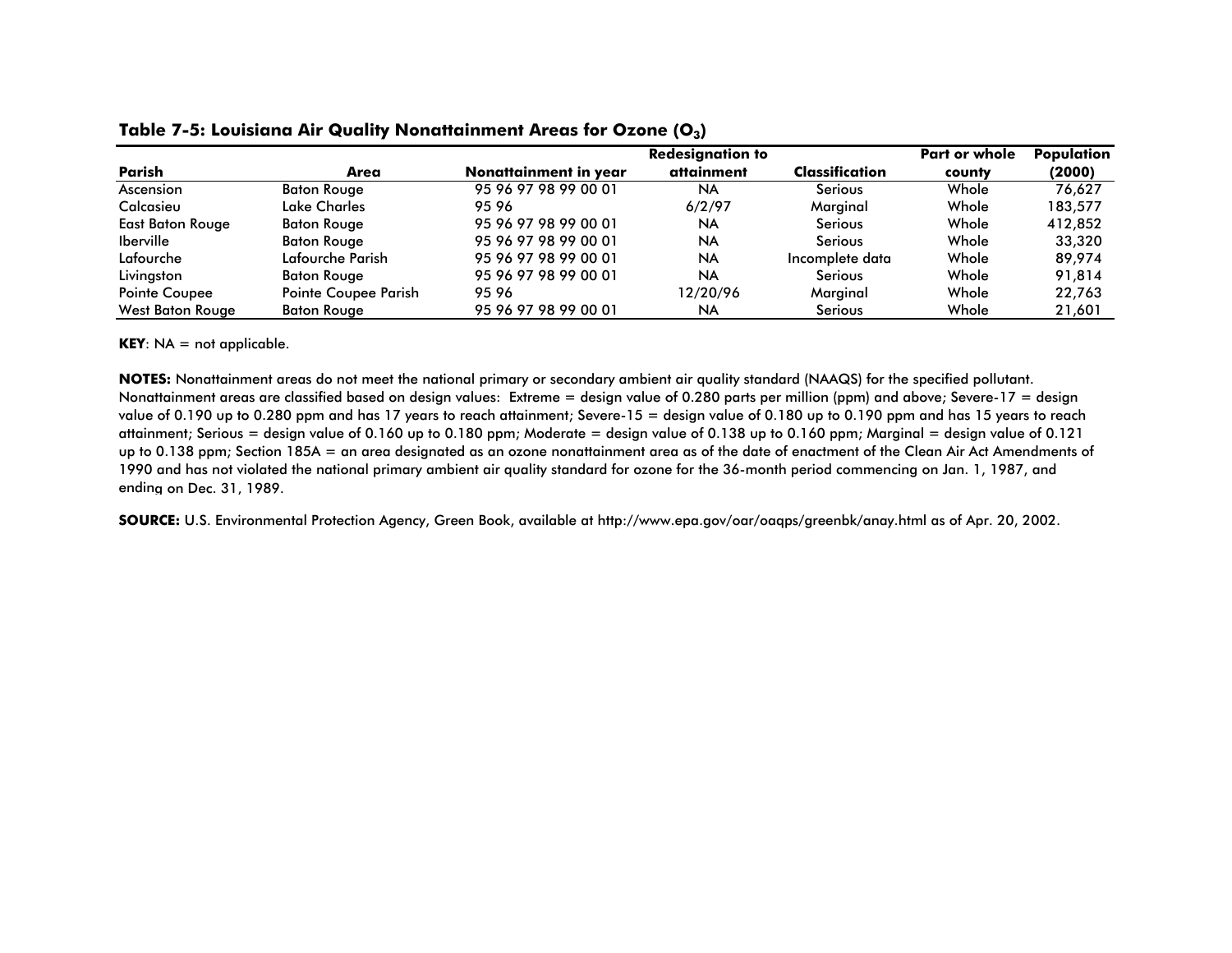|                                | <b>Total length</b> | <b>Barrier</b> cost     |
|--------------------------------|---------------------|-------------------------|
| <b>State</b>                   | (meters)            | (51998)                 |
| Alabama                        | 0                   | 0                       |
| Alaska                         | 9,338               | 2,742,486               |
| Arizona                        | 48,593              | 15,130,670              |
| Arkansas                       | 1,989               | 653,497                 |
| California                     | 777,160             | 487, 177, 331           |
| Colorado                       | 104,377             | 45,351,408              |
| Connecticut                    | 46,049              | 28,335,802              |
| Delaware                       | 1,262               | 242,013                 |
| <b>District of Columbia</b>    | 0                   | 0                       |
| Florida                        | 70,991              | 62,276,735              |
| Georgia                        | 33,530              | 20,247,589              |
| Hawaii                         | 3,103               | 1,743,452               |
| Idaho                          | 200                 | 583,002                 |
| Illinois                       | 97,803              | 70,985,221              |
| Indiana                        | 18,568              | 20,297,106              |
| lowa                           | 7,857               | 3,215,640               |
| Kansas                         | 2,103               | 2,082,034               |
| Kentucky                       | 8,249               | 5,306,199               |
| Louisiana                      | 12,077              | 5,974,212               |
| Maine                          | 561                 | 292,861                 |
| Maryland                       | 99,587              | 153,227,923             |
| Massachusetts                  | 10,250              | 5,259,055               |
|                                |                     |                         |
| Michigan                       | 67,071              | 60,139,968              |
| Minnesota                      | 101,811<br>0        | 62,694,176<br>0         |
| Mississippi                    |                     |                         |
| Missouri<br>Montana            | 6,113               | 4,179,360               |
|                                | 0                   | 0                       |
| Nebraska<br>Nevada             | 5,060               | 4,026,138               |
| New Hampshire                  | 17,847<br>6,392     | 10,855,220<br>5,785,519 |
| New Jersey                     | 142,055             | 210,429,029             |
| New Mexico                     |                     | 9,306,885               |
| New York                       | 21,196<br>110,698   | 116,448,616             |
| North Carolina                 | 45,977              | 24,702,615              |
| North Dakota                   |                     | 0                       |
| Ohio                           | 0                   |                         |
|                                | 138,197             | 68,064,386              |
| Oklahoma                       | 13,186              | 4,229,909               |
| Oregon                         | 72,552              | 30,075,899              |
| Pennsylvania                   | 83,526              | 88,259,488              |
| Rhode Island<br>South Carolina | 0                   | 0                       |
| South Dakota                   | 2,665               | 1,713,629               |
|                                | 0                   | 0                       |
| Tennessee                      | 28,846              | 20,574,450              |
| Texas                          | 55,310              | 39,635,228              |
| Utah                           | 70,260              | 24,841,367              |
| Vermont                        | 1,004               | 356,344                 |
| Virginia <sup>1</sup>          | 153,313             | 143,003,313             |
| Washington                     | 74,812              | 32,296,683              |
| West Virginia                  | 408                 | 170,529                 |
| Wisconsin                      | 29,730              | 28,768,150              |
| Wyoming                        | 293                 | 100,271                 |
| <b>United States</b>           | 2,611,953           | 1,931,107,534           |

**Table 7-6: Highway Noise Barriers: 1999**

<sup>1</sup>Includes 4,061 meters of federal barriers on the Dulles Access Highway.

**SOURCE:** U.S. Department of Transportation, Federal Highway Administration, Office of Planning, Environment, and Real Estate, available at http://www.fhwa.dot.gov/environment/ab\_noise.htm as of Feb. 20, 2002.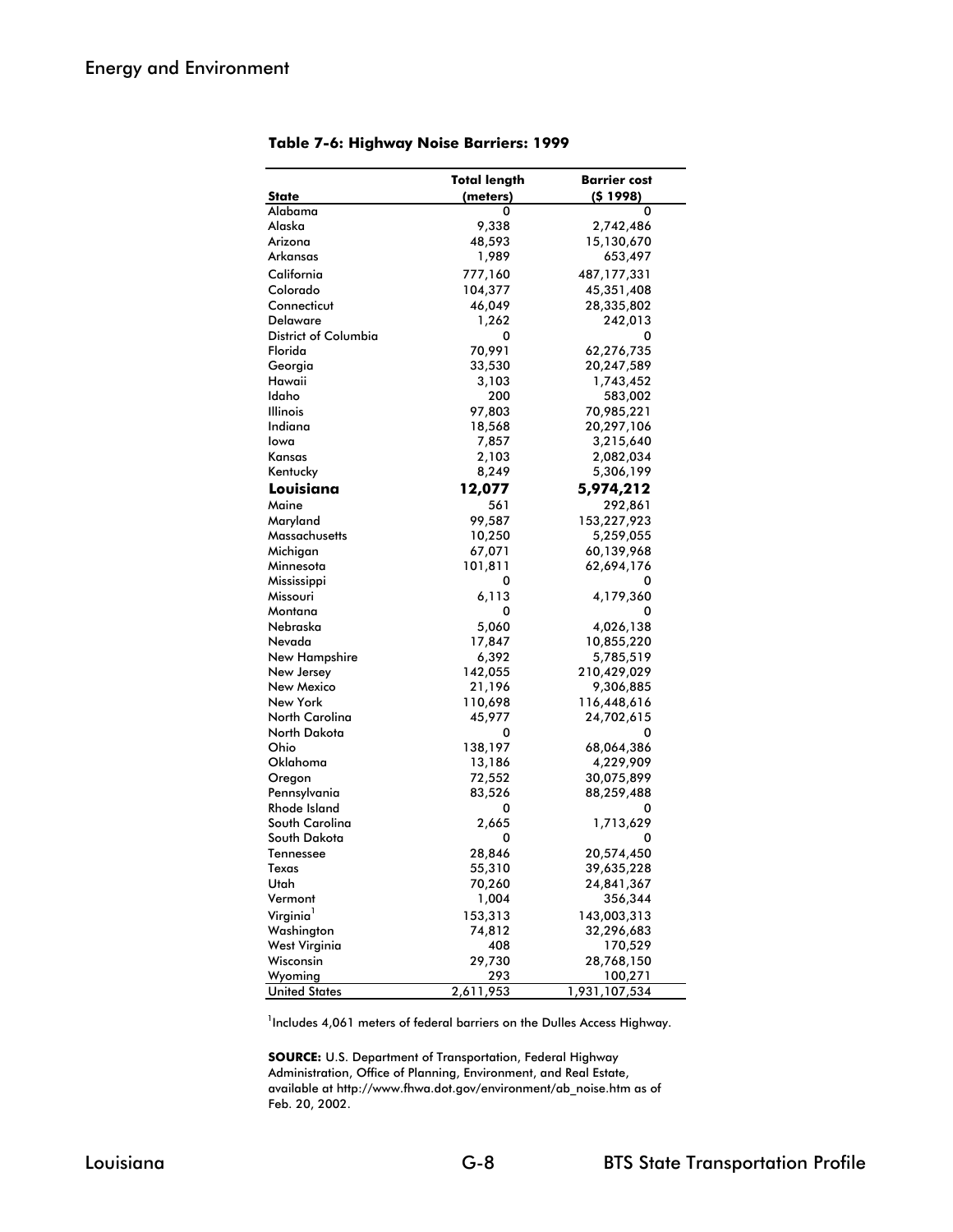## H Information on Data Sources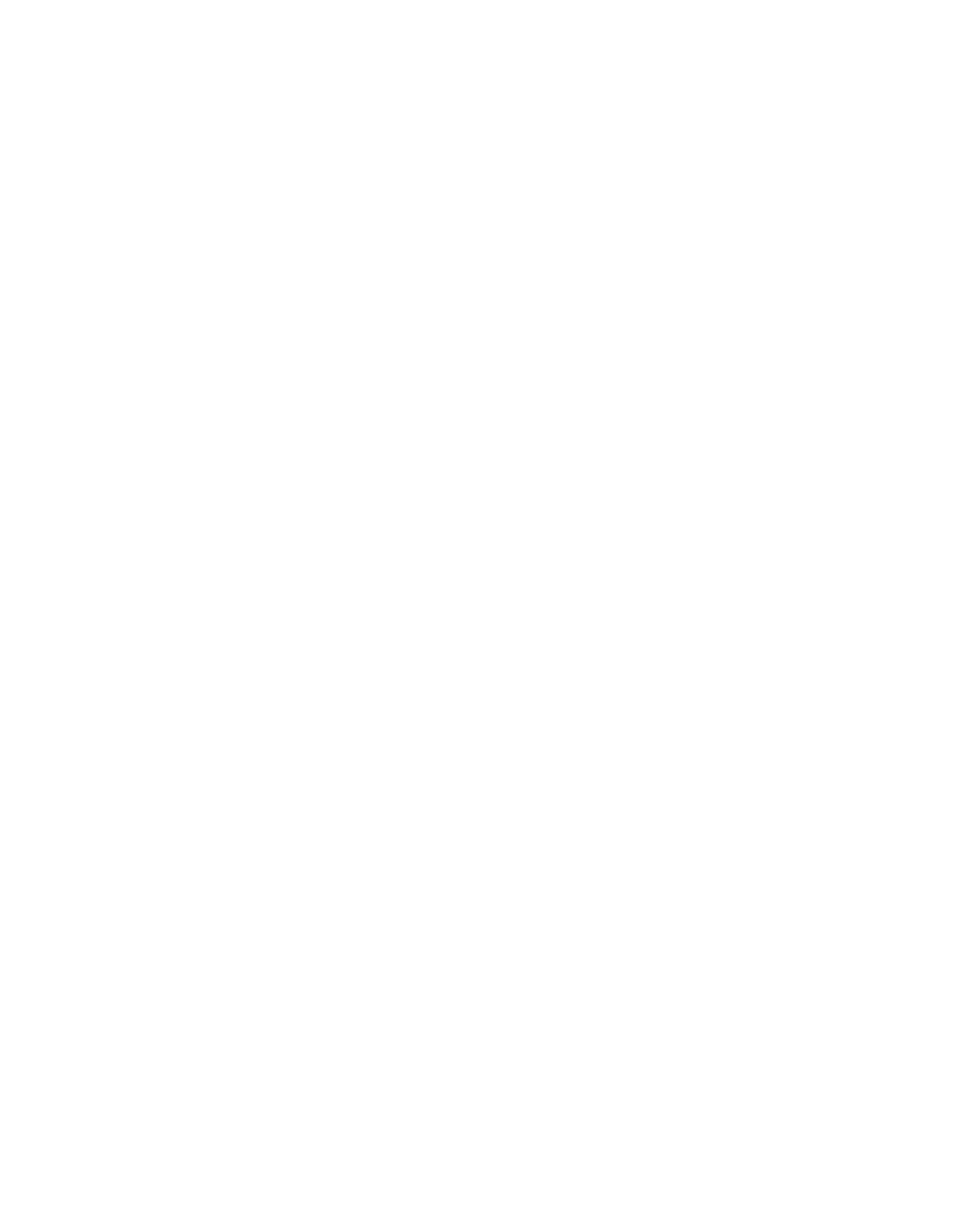## Airline freight and passenger data

The U.S. Department of Transportation's (USDOT) Bureau of Transportation Statistics (BTS) collects and compiles data on the volume of revenue passengers, freight, and mail traffic handled and reported by the nation's large certificated air carriers. These carriers hold Certificates of Public Convenience and Necessity (CPN) issued by the USDOT authorizing the performance of air transportation. Large certificated air carriers operate aircraft with seating capacity of more than 60 seats or a maximum payload capacity of more than 18,000 pounds or conduct international operations. Data for commuters, intrastate, nonscheduled air taxi operators, and foreign flag air carriers are not included in this BTS data.

#### **Additional information:**

Contact: USDOT, Bureau of Transportation Statistics, Office of Airline Information

Print source: USDOT, Bureau of Transportation Statistics, Office of Airline Information. *Airport Activity Statistics*. Washington, DC: Annual issues.

Internet: http://www.bts.gov

## Commodity Flow Survey

The Commodity Flow Survey (CFS) provides data on the movement of freight by type of commodity shipped and by mode of transport. In 1997, 100,000 domestic establishments were randomly selected from a universe of approximately 800,000 engaged in mining, manufacturing, wholesale, warehouses of multi-establishment companies, and some selected activities in retail and service. The survey excluded establishments classified as farms, forestry, fisheries, governments, construction, transportation, foreign establishments, services, and most

establishments in retail. For the 1997 CFS, each selected establishment reported a sample of about 25 outbound shipments for a oneweek period in each of four calendar quarters in 1997. This produced a total sample of over 5 million shipments. Due to industry-wide reporting problems, shipments by oil and gas extraction establishments were excluded from data tabulations.

For each sampled 1997 CFS shipment, zip code of origin and destination, 5-digit Standard Classification of Transported Goods (SCTG) code, weight, value, and modes of transport were provided. Information on whether the shipment was containerized, a hazardous material, or an export was also obtained. Route-distance for each mode, for each shipment, is imputed from a Mode-Distance Table developed by Oak Ridge National Laboratory. Distance was used to compute ton-mileage by mode of transport. The CFS provides nationwide geographic coverage in 89 National Transportation Analysis Regions, stratified by state and, for the 1997 CFS, metropolitan area.

#### **Additional information:**

Contact: USDOT, Bureau of Transportation Statistics, Office of Statistical Programs

Print source: USDOT, Bureau of Transportation Statistics and U.S. Department of Commerce, Bureau of the Census, *[state]: 1997 Commodity Flow Survey*. EC97TCF- [state], Washington, DC: 1999.

Internet: http://www.bts.gov/ntda/cfs/

## Commuting data

Commuting data are derived from the Census 2000 Supplementary Survey (C2SS). The C2SS used the questionnaire and methods developed for the American Community Survey to collect demographic, social,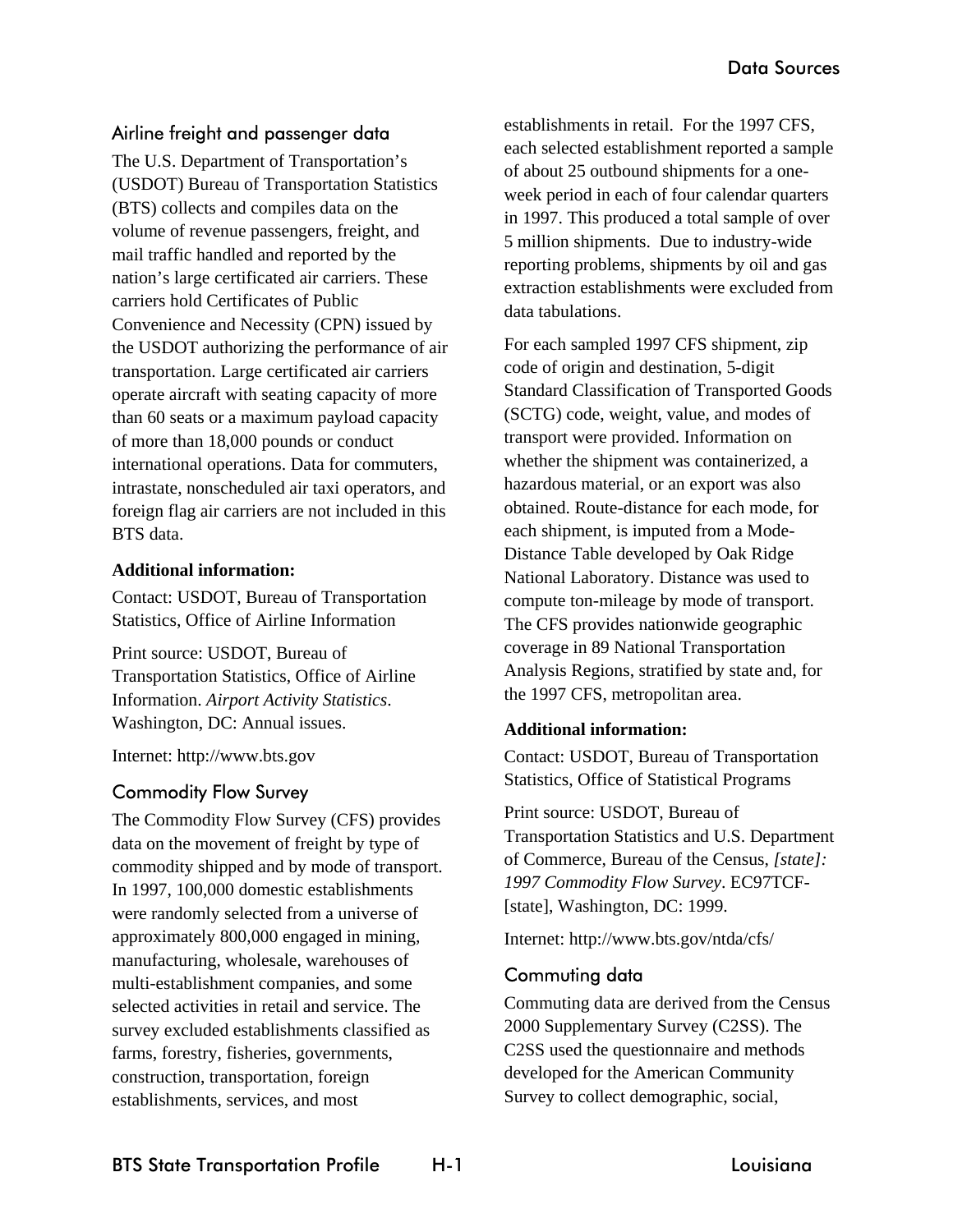economic, and housing data from a national sample of 700,000 households. Group quarters were not included in the sample. The C2SS was conducted in 1,203 counties with monthly samples of about 58,000 housing units. Economic, demographic, and housing characteristics from the Census 2000 Supplementary Survey are reported for the United States as a whole, the 50 states, and the District of Columbia.

The Census 2000 Supplementary Survey is not directly comparable with the 1990 Census for several reasons, one being that the former did not include group quarters. This may understate some categories such as walking.

### **Additional information:**

Contact: USDOC, U.S. Census Bureau, Demographic Surveys Division

Internet: http://www.census.gov

## Gas and hazardous liquid pipeline data

U.S. fatality and injury data for natural gas pipelines and hazardous liquid pipelines are based on reports filed with the U.S. Department of Transportation, Office of Pipeline Safety (OPS) under 49 CFR 191. Accidents must be reported as soon as possible, but no later than 30 days after discovery. Undetected releases are a possible source of error; even if subsequently detected and reported, it may not be possible to accurately reconstruct the accident. Property damage figures are estimates.

Gas pipeline incidents involve: 1) releases of gas from a pipeline or liquefied natural gas (LNG) or gas from an LNG facility that results in a) death or personal injury necessitating inpatient hospitalization, or b) estimated property damage, including cost of gas lost, of the operator or others, or both, of \$50,000 or more; 2) an event that results in an emergency

shutdown of an LNG facility; or 3) an event that is significant, in the judgment of the operator, even though it did not meet the criteria of 1) or 2).

For hazardous liquids pipelines, an accident report is required for each failure in a pipeline system in which there is a release of the hazardous liquid or carbon dioxide transported resulting in any of the following: 1) explosion or fire not intentionally set by the operator; 2) loss of 50 or more barrels (8 or more cubic meters) of hazardous liquid or carbon dioxide; 3) escape to the atmosphere of more than 5 barrels (0.8 cubic meters) a day of highly volatile liquids; 4) death of any person; 5) bodily harm to any person resulting in one or more of the following: a) loss of consciousness, b) an individual being carried from the scene, c) medical treatment, or d) disability which prevents the discharge of normal duties or the pursuit of normal activities beyond the day of the accident; or 6) estimated property damage, including cost of clean-up and recovery, value of lost product, and damage to the property of the operator or others, or both, exceeding \$50,000.

## **Additional information:**

Contact: USDOT, Research and Special Programs Administration, Office of Pipeline Safety

Internet: http://ops.dot.gov

## Government transportation revenue and expenditure data

The U.S. Department of Commerce (USDOC), U.S. Census Bureau conducts an Annual Survey of Government Finances. Alternatively, every five years, in years ending in a '2' or '7', a Census of Governments, including a finance portion, is conducted. The survey coverage includes all state and local governments in the United States. For both the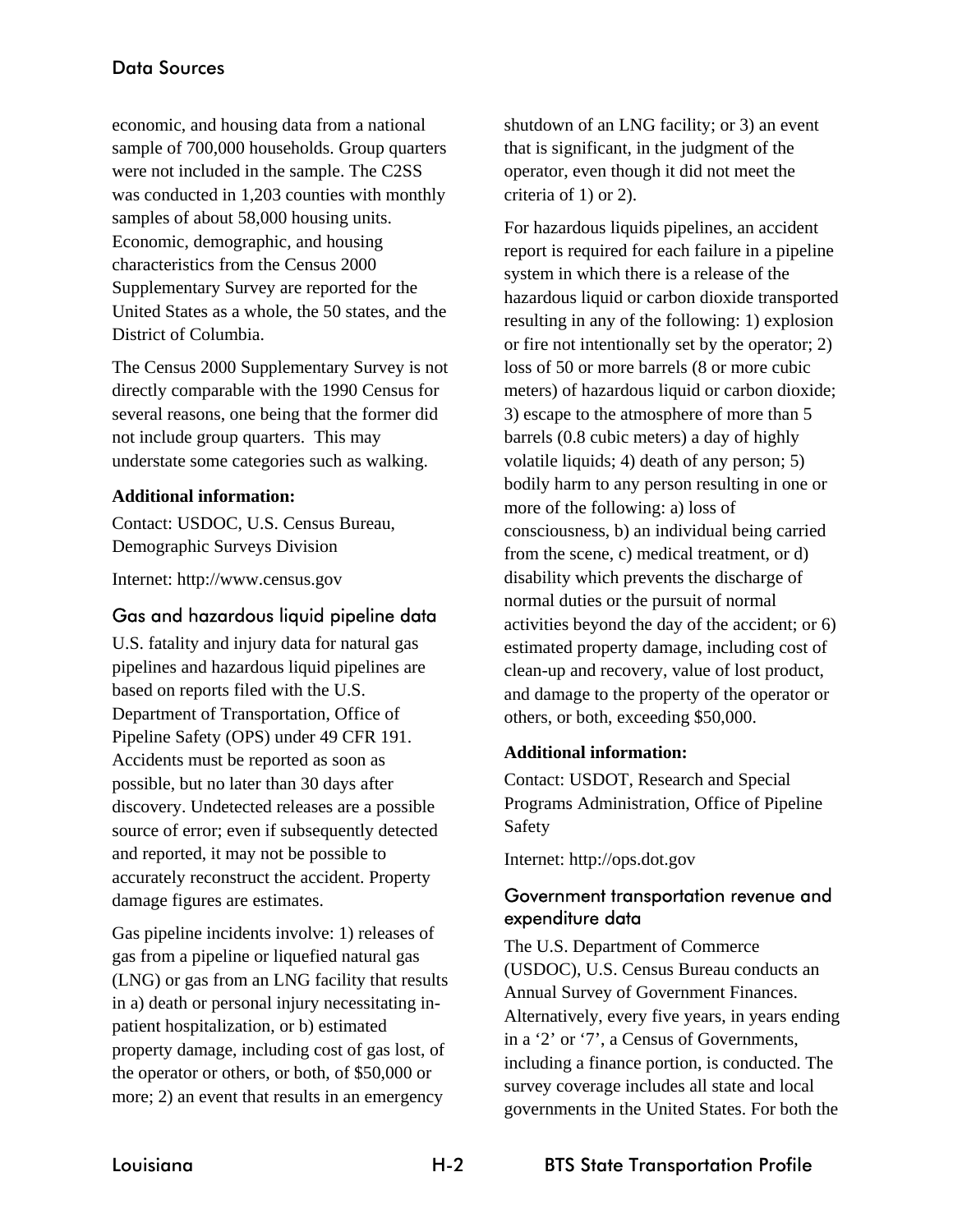Census and annual survey, the finance detail data is equivalent, encompassing the entire range of government finance activities revenue, expenditure, debt, and assets.

The data collection for the annual survey uses two methods: mail canvas and central collection from state sources. Data for local governments includes county, municipal, township, special district, and school district data. Data for state governments are compiled from state government audits, budgets, and other financial reports into the classification categories used for reporting by the Census Bureau.

Reporting of government finances by the Census Bureau involves presentation of data in terms of uniform categories. While often similar to, or identical to, the classification used by the state or local government, there could be instances in which a significant difference exists between the name of a state or local financial item and the final category to which it is assigned by the Census Bureau.

Like financial transactions are combined. The financial categories for revenue involve grouping of items by source. Revenue items of the same kind are merged. Financial transactions for expenditures are classified both by function and by object category. Debt items are classified by term (short- and longterm), as well as by type of debt and, to a limited extent, by purpose. Assets also are put into uniform categories, grouped by type of holding, with holdings for insurance trust systems grouped separately from general government.

The share of government sector financial totals contributed by a state government or by local governments differs materially from one state to another. Users can review the *Government Finance and Employment* 

*Classification Manual* for additional information regarding the financial categories. The financial amounts in the tables and files are statistical in nature and do not represent accounting statements or conditions.

The local government statistics are developed from a sample survey. Therefore, the local totals, as well as state and local aggregates, are considered estimated amounts subject to sampling error. State government finance data are not subject to sampling. Consequently, state-local aggregates for individual states are more reliable (on a relative standard error basis) than the local government estimates they include.

#### **Additional information:**

Contact: USDOC, U.S. Census Bureau, Finance Branch

Print Sources: USDOC, U.S. Census Bureau*, Federal Aid to States: 2000*

Internet: http://www.census.gov

# Hazardous materials incidents data

Incidents resulting in certain unintentional releases of hazardous materials must be reported under 49 CFR 171.16. Each carrier must submit a report to the USDOT, Research and Special Programs Administration (RSPA) within 30 days of the incident, including information on the mode of transportation involved, results of the incident, and a narrative description of the accident. These reports are generally made available on RSPA's incident database within 90 days of receipt.

Fatalities and injuries are counted only if directly caused by a hazardous material. For example, a truck operator killed by impact forces during a motor vehicle crash would not be counted as a hazardous-material fatality.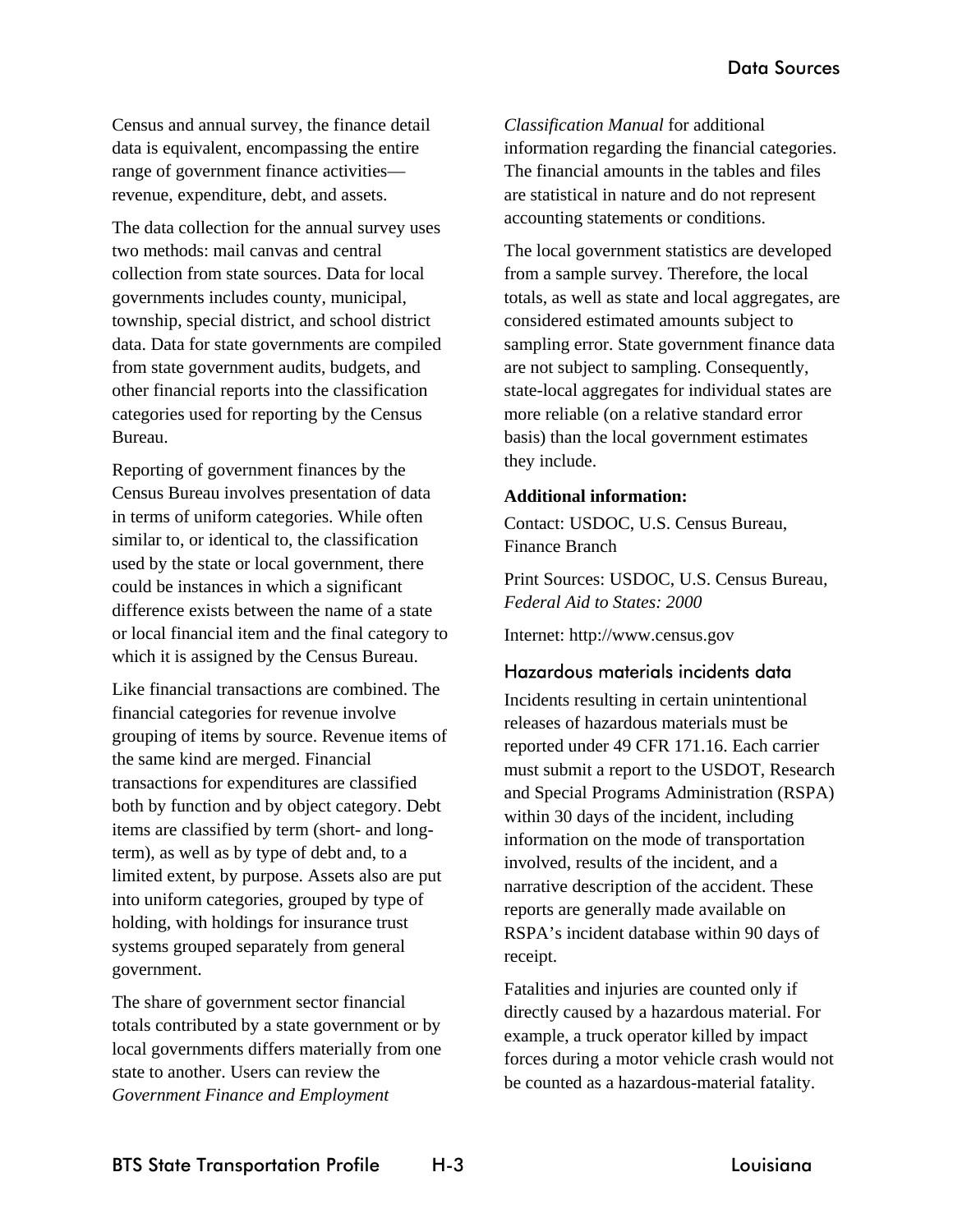# Data Sources

RSPA contacts the submitting carrier by telephone to verify all reported fatalities.

Although RSPA acknowledges that there is some level of underreporting, it believes that the underreporting is mostly limited to small, nonserious incidents. The reporting requirements were extended to intrastate highway carriers on October 1, 1998, and the response rate from this new group is expected to increase over time. Property damage figures are estimates determined by the carrier prior to the 30-day reporting deadline, and are generally not subsequently updated. Property damage figures, therefore, may underestimate actual damages.

## **Additional information:**

Contact: USDOT, Research and Special Programs Administration, Office of Hazardous Materials Planning and Analysis

Print source: USDOT, Research and Special Programs Administration, Office of Hazardous Materials Safety, *Hazmat Summary by State for Calendar Year 2000*. Washington, DC: 2001

Internet: http://hazmat.dot.gov

# Highway mileage, condition, and use, driver licenses, and highway vehicle registrations data

Data on roadway mileage, condition, and use are extracted from the Highway Performance Monitoring System (HPMS), which uses a stratified simple random sample of highway links (small sections of roadway) selected from state inventory files. The HPMS sample was designed as a fixed sample to minimize data collection costs, but adjustments to maintain representativeness are carried out periodically. The HPMS also consists of universe reporting (a complete census) for the Interstate and the National Highway System,

and tabular summary reporting of limited information.

Data are collected independently by the 50 states, Metropolitan Planning Organizations (MPOs), and lower jurisdictions. Many of the geometric data items rarely change, such as number of lanes; others change frequently, such as traffic. The U.S. Department of Transportation, Federal Highway Administration (FHWA) provides guidelines for data collection in the HPMS *Field Manual*, which the states follow to varying extents depending on matters such as staff, resources, state perspective, uses of the data, and state/MPO/local needs for the data. State Departments of Transportation (DOTs) report HPMS data annually to the FHWA.

HPMS data are subject to sampling and nonsampling error. Nonsampling error is the major concern with these data. For some of the most variable and important data items, such as traffic, guidelines for measurement and data collection have been produced. States have the option of using the guidelines or using their own procedures. Many data items are difficult and costly to collect and are reported as estimates not based on direct measurement. The data are collected and reported by many entities and individuals within the responsible organizations. Most do a reasonably good job, but staff turnover, cost, equipment issues, etc., can create difficulties.

States provide vehicle registration data to the FHWA. Vehicle registration data are shown on a calendar-year basis. Efforts are made to exclude transfers, re-registrations, and any other factors that could result in duplication in the vehicle counts. Registration practices for commercial vehicles differ greatly among the states. Some states register a tractorsemitrailer combination as a single unit; others register the tractor and the semitrailer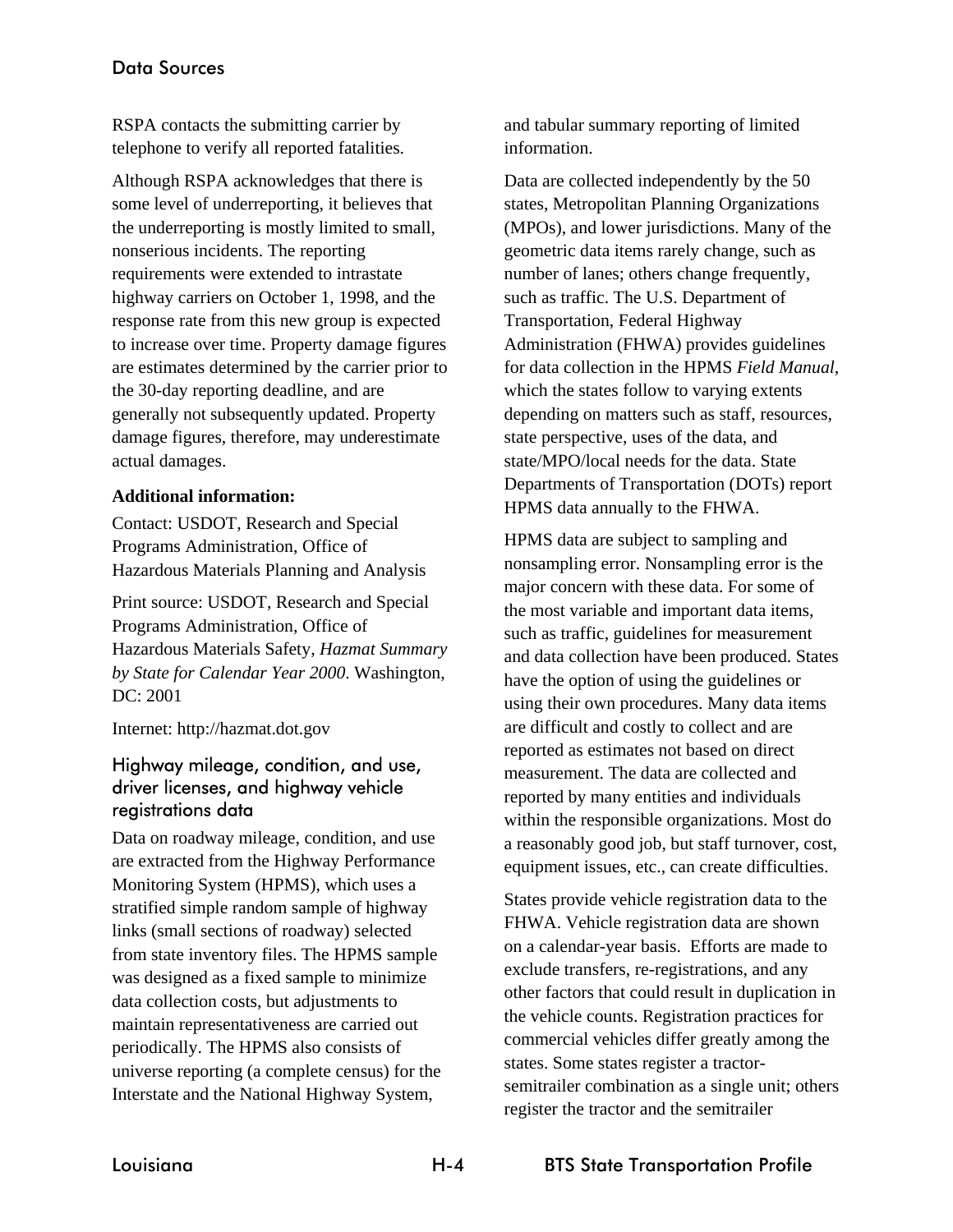separately. Some states register buses with trucks or automobiles, while many states do not report house and light utility trailers separately from commercial trailers or semitrailers. Some states do not require registration of car or light utility trailers. In some instances, FHWA has supplemented the data supplied by the states with information obtained from other sources.

States also provide driver licensing data to the FHWA. Although efforts are made to minimize license duplication, drivers who move from one state to another are sometimes counted in both states until the license from the previous state of residence expires. Problems with the data also arise from the fact that: 1) some individuals obtain their drivers licenses in states other than those of legal residence; 2) some individuals fraudulently obtain multiple licenses; 3) not all individuals who drive are licensed; and 4) the purging of expired licenses or licenses from deceased individuals is not performed on a continual basis.

## **Additional information:**

Contact: USDOT, Federal Highway Administration, Office of Highway Policy Information

Print source: USDOT, Federal Highway Administration, *Highway Statistics*. Washington, DC: Annual issues.

Internet: http://www.fhwa.dot.gov/ohim/ index.html

# Highway safety data

*Fatalities*: Highway fatality data are extracted from the Fatality Analysis Reporting System (FARS), which is compiled by the U.S.

Department of Transportation (USDOT), National Highway Traffic Safety Administration (NHTSA). Data are gathered from a census of police accident reports (PARs), state vehicle registration files, state drivers licensing files, state highway department data, vital statistics, death certificates, coroner/medical examiner reports, hospital medical reports, and emergency medical service reports. A separate form is completed for each fatal crash. Blood alcohol concentration (BAC) is estimated when not known. Statistical procedures used for unknown data in FARS can be found in the NHTSA report, *A Method for Estimating Posterior BAC Distributions for Persons Involved in Fatal Traffic Accidents*, DOT HS 807 094 (Washington, DC: July 1986).

Data are collected from relevant state agencies and electronically submitted for inclusion in the FARs database on a continuous basis. Cross-verification of PARs with death certificates helps prevent undercounting. Moreover, when data are entered, they are checked automatically for acceptable range values and consistency, enabling quick corrections when necessary. Several programs continually monitor the data for completeness and accuracy. Periodically, sample cases are analyzed for accuracy and consistency.

FARS data do not include motor vehicle fatalities on nonpublic roads. These are thought to account for about 2 percent or fewer of the total motor vehicle fatalities per year.

*Injuries and crashes*: NHTSA's General Estimates System (GES) data are a nationally representative sample of police-reported crashes that contributed to an injury or fatality or resulted in property damage and involved at least one motor vehicle traveling on a trafficway. GES data collectors randomly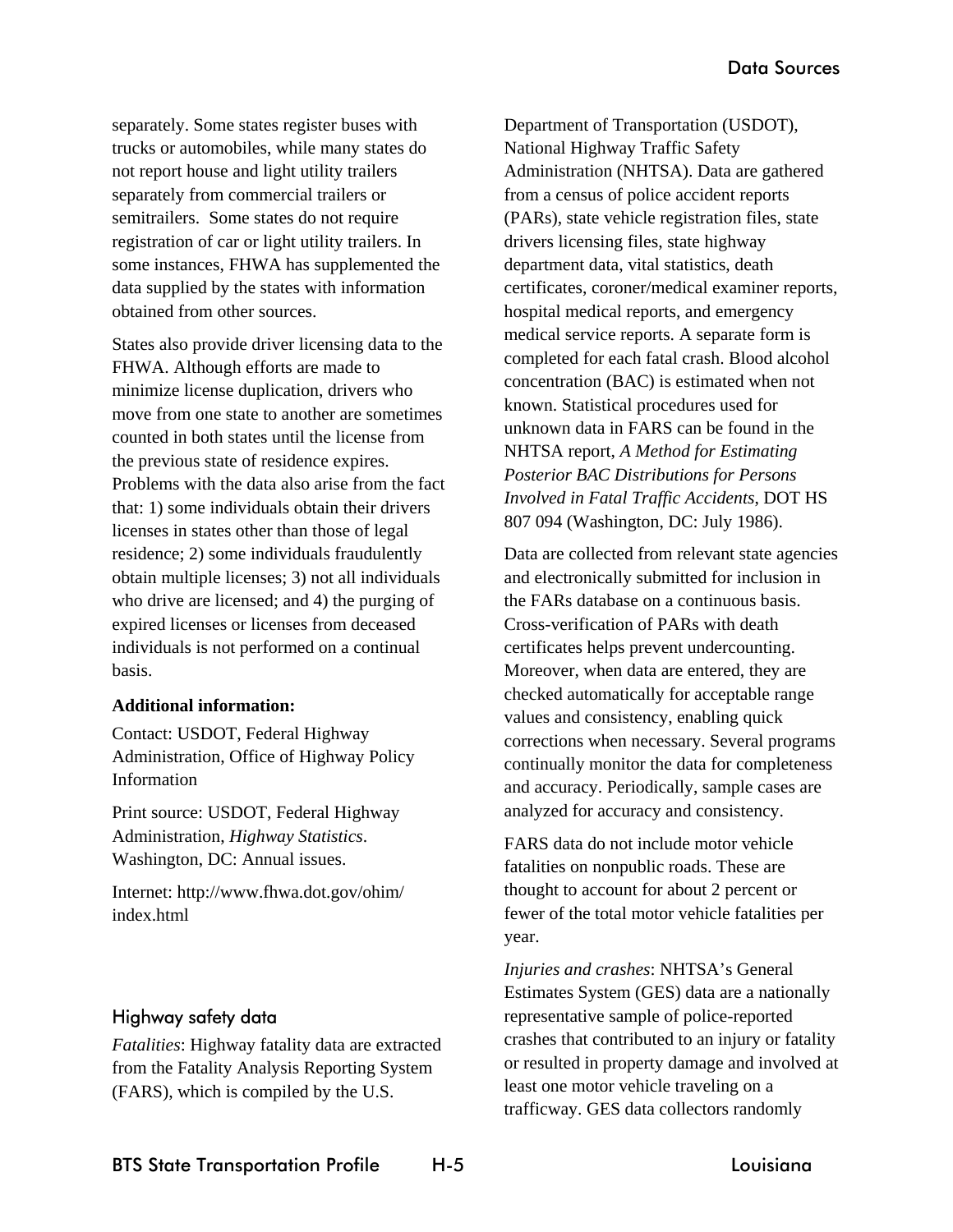sample PARs and forward copies to a central contractor for coding into a standard GES system format. Documents such as police diagrams or supporting text provided by the officers might be further reviewed to complete a data entry. A NHTSA study of injuries from motor vehicle crashes estimated the total count of nonfatal injuries at over 5 million compared with the GES's estimate of 3.2 million in 1998.

## **Additional information:**

Contact: USDOT, National Highway Traffic Safety Administration, National Center for Statistics and Analysis

Print source: USDOT, National Highway Traffic Safety Administration, *Traffic Safety Facts*. Washington, DC: Annual issues.

Internet: http://www.nhtsa.dot.gov

# International visitors data

Data on international visitors to the United States are based on international arrivals by air to the United States (excluding those from Canada and Mexico). Information is derived from the Immigration and Naturalization Service's (INS) Visitor Arrivals Program (I-94) and the U.S. Department of Commerce, Tourism Industries Office's Survey of International Air Travelers. The survey obtains data on overseas travel patterns, characteristics, and spending patterns of international travelers to and from the United States. Between 69,000 and 95,000 travelers are surveyed each year. The survey results are weighted so they represent the international travel populations of U.S. residents and nonresidents based upon Immigration and Naturalization Service data.

## **Additional information:**

Contact: U.S. Department of Commerce (USDOC), International Trade Administration, Tourism Industries Office

Print source: USDOC, International Trade Administration, Tourism Industries Office*, Overseas Visitors to Select U.S. States and Territories.* Washington, DC: Annual issues; *and* USDOC, International Trade Administration, Tourism Industries Office*, Overseas Visitors to Select U.S. Cities/Hawaiian Islands*. Washington, DC: Annual issues.

Internet: http://tinet.ita.doc.gov/

# Passenger border crossing data

U.S. Custom Service personnel collect passenger border-crossing entry data for all U.S. land, air, and maritime ports. These numbers reflect all entries, and it is not possible to divide these data into separate entries for same-day and overnight travel or by country of residence for the traveler. Additionally, for border-crossing figures, the total number of people is not the number of unique individuals, but rather indicates the number of border crossings. Multiple crossings by the same individual count as multiple border crossings.

# **Additional information:**

Contact: USDOT, Bureau of Transportation Statistics, Office of Transportation Analysis

Internet: http://www.bts.gov

# Railroad industry and shipments data

The Association of American Railroads (AAR) database aggregates data from several sources concerning the freight railroad industry and movement of freight, both nationally and statewide. The state-specific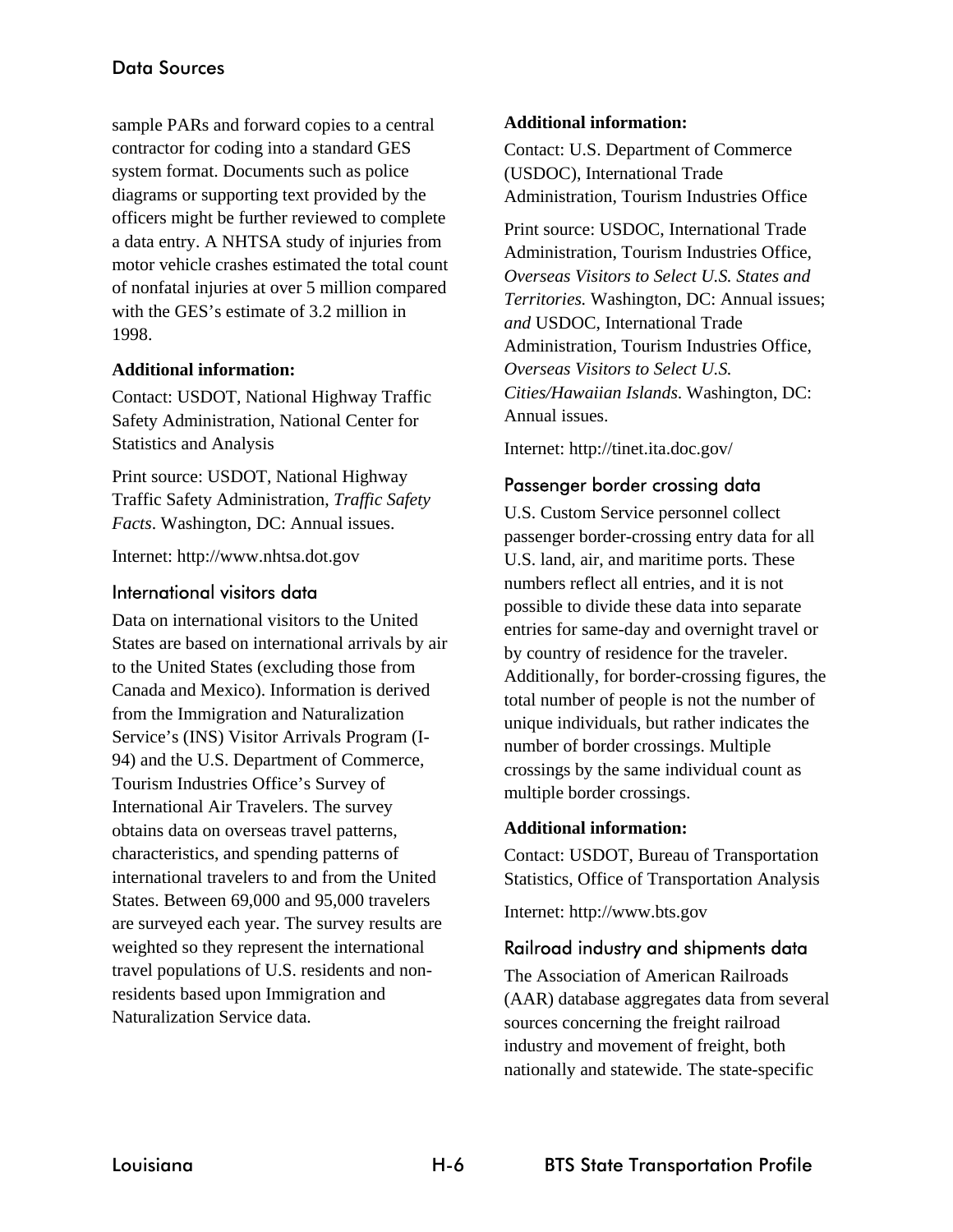data include commerce, employment, and financial contributions.

The primary source of data for Class I railroads is Schedule 700 of the R-1 Annual Report to the Surface Transportation Board (STB) by individual carriers (100 percent reporting) and the 2000 Carload Waybill Sample. The primary source of data for non-Class I railroads is AAR's Profiles of U.S. Railroads from statistics supplied annually by nearly all operating U.S. freight railroads. Some of the data are estimated based on more aggregated, national figures.

The STB defines Class I railroads as having operating revenues at or above a threshold indexed to a base of \$250 million (1991) and adjusted annually in concert with changes in the Railroad Freight Rate Index published by the Bureau of Labor Statistics. Declassification from Class I status occurs when a railroad falls below the applicable threshold for three consecutive years. Although few in number, Class I railroads account for over 90 percent of the industry's revenue.

The AAR determines the number of non-Class I railroads through an annual survey sent to each U.S. freight railroad.

Historical reliability may vary due to changes in the railroad industry, including bankruptcies, mergers, and declassification by the STB. Small data errors may also have occurred because of independent rounding in this series by the AAR.

#### **Additional information:**

Contact: Association of American Railroads, Policy and Economics Department

Internet: http://www.aar.org

# Railroad safety data

Railroads are required to file a report for each accident or incident to the Federal Railroad Administration (FRA). These include: 1) train accidents, reported on Form F 6180.54, comprised of collisions, derailments, and other events involving the operation of on-track equipment and causing reportable damage above an established threshold (\$6,600 in 1998); 2) highway-rail grade crossing incidents, reported on Form F 6180.57, involving impact between railroad on-track equipment and highway users at crossings; and 3) other incidents, reported on Form F 6180.55a, involving all other reportable incidents or exposures that cause a fatality or injury to any person or an occupational illness to a railroad employee.

Railroads are required by FRA regulations to use the current *FRA Guide for Preparing Accident/Incident Reports* when preparing reports.

The Systems Support Division of FRA maintains the Railroad Accident/Incident Reporting System (RAIRS), consisting of four databases: rail equipment, injury/illness, grade-crossing accidents, and railroad summary (freight and passenger). These databases include information on all railroad accidents, grade-crossing accidents, railroad employee casualties, and any other injuries on railroad property, and provide the basis for accident analyses and assessment as well as annual reports. The databases are updated monthly from information submitted by the railroads.

#### **Additional information:**

Contact: USDOT, Federal Railroad Administration, Office of Safety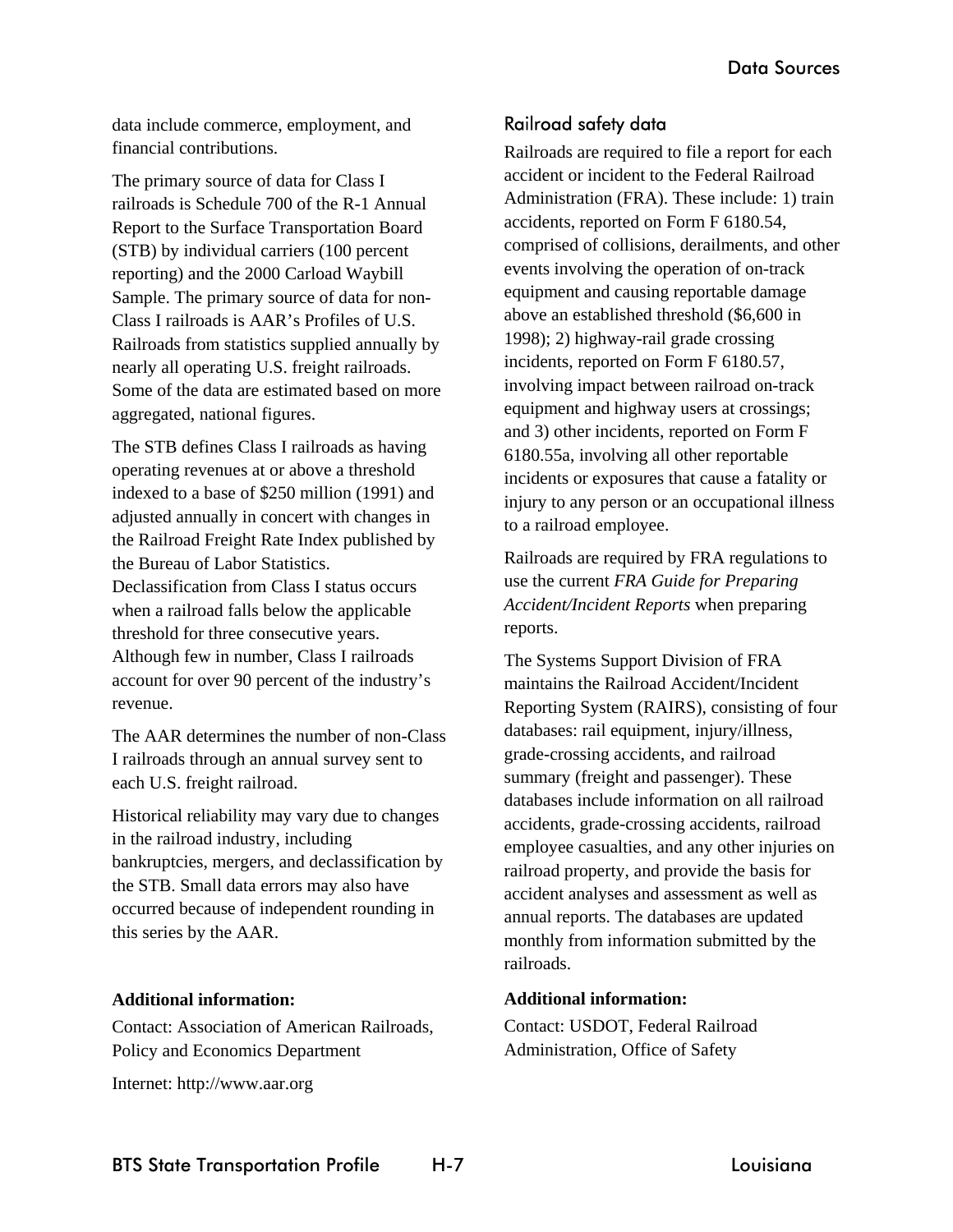# Data Sources

Print publication: USDOT, Federal Railroad Administration, *Railroad Safety Statistics*. Washington, DC: Annual issues.

Internet: http://www.fra.dot.gov

# Recreational boating safety and vehicles data

The U.S. Coast Guard, of the U.S. Department of Transportation, collects data on recreational boating accidents from two sources: 1) Boating Accident Report (BAR) data forwarded to the Coast Guard by jurisdictions with an approved boat numbering and casualty reporting system, and 2) reports of Coast Guard investigations of fatal boating accidents that occurred on waters under federal jurisdiction. Recreational Boating Accident Investigation data are used if submitted to the Coast Guard and are relied on as much as possible to provide accident statistics. In the absence of investigations, information is collected from reports filed by boat operators.

Boat operators are required to file a BAR if an accident results in 1) loss of life, 2) personal injury that requires medical treatment beyond first aid, 3) damage to the vessel and other property exceeding \$500, or 4) complete loss of the vessel.

Boat operators are required to report their accidents to authorities in the state where the accident occurred. States with approved boat numbering systems furnish the Coast Guard with BAR data. The minimum reporting requirements are set by federal regulation, but states are allowed to have stricter requirements. The Coast Guard reports recreational boating safety data in the report *Boating Statistics,* which only covers accidents meeting the federal minimum reporting requirements.

The statistics in *Boating Statistics* cover boating accidents reported on waters of joint federal and state jurisdiction, and exclusive state jurisdiction.

The Coast Guard believes over 90 percent of fatal accidents are included in *Boating Statistics*. A smaller percentage of nonfatal accidents are reported because of reporting thresholds, ignorance of the law, and difficulties enforcing the law. Federal law does not require the reporting of accidents on private waters where states have no jurisdiction. Reports of accidents on such waters are included when received by the Coast Guard if they satisfy the other requirements of inclusion. Accidents excluded are those in which the boat was used as a platform for other activities (e.g., swimming), and those in which a person dies of natural causes aboard a boat. However, the data do include accidents involving people in the water who are struck by their boat or another boat.

#### **Additional information:**

Contact: USDOT, U.S. Coast Guard, Office of Boating Safety

Print source: USDOT, U.S. Coast Guard, Office of Boating Safety, *Boating Statistics,* Washington, DC: Annual issues.

Internet: http://www.uscgboating.org

# Transborder surface freight data

The Transborder Surface Freight Dataset is extracted from the Census Foreign Trade Statistics Program and made available by the Bureau of Transportation Statistics. Import and export data are extracted from administrative records required by the Departments of Commerce and Treasury. This dataset incorporates all shipments entering or exiting the United States by surface modes of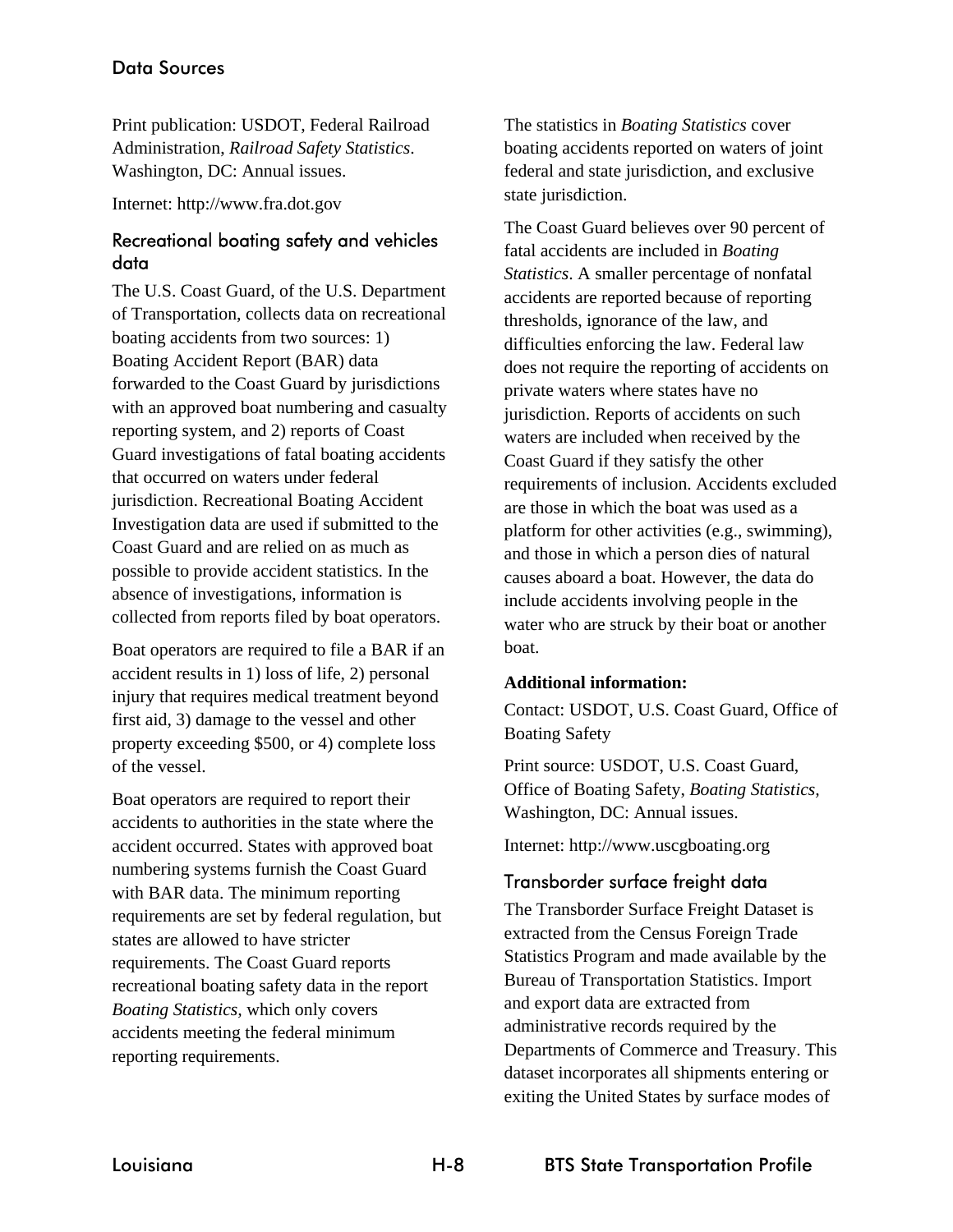transport (that is, other than air or maritime vessel) to and from Canada or Mexico. Prior to January 1997, this dataset also included transhipments in its detailed tables, that is, shipments entering or exiting the United States by way of U.S. Customs ports on the northern or southern borders, even when the actual origin or final destination of the goods was other than Canada or Mexico. Shipments that neither originate nor terminate in the United States (i.e., intransit shipments) are beyond the scope of this dataset because they are not considered U.S. international trade shipments.

Users should be aware that the trade data fields (such as value and commodity classification) are typically more rigorously reviewed than transportation data fields (i.e., mode of transportation and port of entry/exit). Users should also be aware that the use of foreign trade data to describe physical transportation flows might not be direct. For example, this dataset provides surface transportation information for individual Customs districts and ports on the northern and southern borders. However, because of filing procedures for trade documents, these ports may or may not reflect where goods physically crossed the border. This is because the filer of information may choose to file trade documents at one port, while shipments actually enter or exit at another port.

Import data are generally more accurate than export data. This is primarily due to the fact that Customs uses import documents for enforcement purposes, while it performs no similar function for exports.

#### **Additional information:**

Contact: USDOT, Bureau of Transportation Statistics, Office of Transportation Analysis

Internet: http://www.bts.gov

# Transit operating, financial, and safety data

Transit data are from the National Transit Database (NTD) produced by the USDOT, Federal Transit Administration (FTA). Data are collected from transit agencies that receive Urbanized Area Formula Program funds. Transit operators that do not report to FTA are those that do not receive federal funding, typically private, small, and rural operators. FTA reviews and validates information submitted by individual transit agencies. Reliability may vary because some transit agencies cannot obtain accurate information or may interpret certain data definitions differently than intended.

In 2000, 592 agencies reported to the NTD. Of that total, 67 transit agencies received exemptions from detailed reporting because they operated 9 or fewer vehicles, and 7 were excluded because their data were incomplete. Thus, 518 individual reporters were included in the NTD accounting for 90 to 95 percent of transit passenger-miles.

Data are collected on a range of variables including capital and operating funding, transit service supplied and consumed, and transit safety and security. Transit operators must report fatalities, injuries, accidents, incidents, and property damage in excess of \$1,000.

#### **Additional information:**

Contact: USDOT, Federal Transit Administration

Print source: USDOT, Federal Transit Administration, *Data Tables*. Washington, DC: Annual issues; and USDOT, Federal Transit Administration, *National Transit Database Reporting Manual*. Washington, DC: Annual issues.

Internet: http://www.fta.dot.gov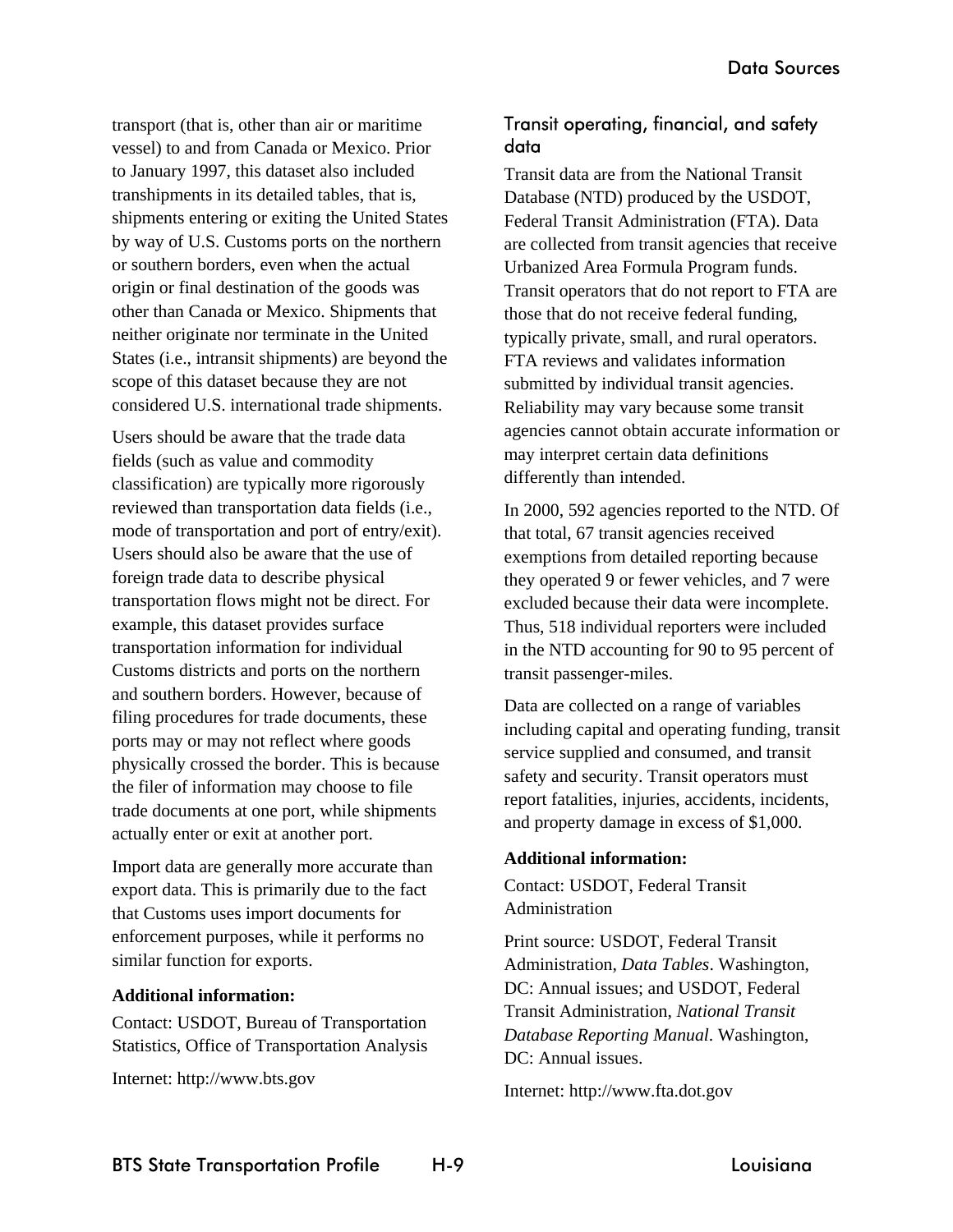# Transportation establishment, employees, and payroll data

Data on employees, establishments, and payroll are taken from County Business Patterns, a database of employment in the United States using the North American Industry Classification System (NAICS). Data are collected annually. Data are extracted from the Business Register, the Census Bureau's file of all known single and multiestablishment companies. The Annual Company Organization Survey and quinquennial Economic Censuses provide individual establishment data for multilocation firms. Data for single-location firms are obtained from various programs conducted by the Census Bureau, such as the Economic Censuses, the Annual Survey of Manufactures, and Current Business Surveys. They are also obtained from administrative records of the Internal Revenue Service (IRS), the Social Security Administration (SSA), and the Bureau of Labor Statistics (BLS).

#### **Additional information:**

Contact: USDOC, U.S. Census Bureau, Economic Planning and Coordination Division

Print source: USDOC, U.S. Census Bureau, *[State]: County Business Patterns 1999*. CBP/99-6. Washington, DC: 2001.

Internet: http://www.census.gov/epcd/ cbp/view/cbpview.html

# Vehicle Inventory and Use Survey

The Vehicle Inventory and Use Survey (VIUS) collects data on the physical and operational characteristics of private and commercial trucks in the United States. The 1997 VIUS sampled about 131,000 trucks from an estimated universe of over 75 million trucks. The sample excludes vehicles owned

by federal, state, and local government including ambulances, buses, motor homes, farm tractors, unpowered trailer units, and trucks reported to have been sold, junked, or wrecked prior to July 1, 1996. Light trucks registered as cars, as is the practice in many states, were included. Unregistered trucks used off-road are not included. Census delivered a mail-out/mail-back survey to the owner identified in the vehicle registration records. Data collection is staggered as state records become available. Owners report data only for the vehicles selected. The response rate for the 1997 VIUS was about 85 percent.

## **Additional information:**

Contact: USDOC, U.S. Census Bureau, Service Sector Statistics Division

Print source: USDOC, U.S. Census Bureau, *[state]: 1997 Vehicle Inventory and Use Survey.* EC97TV-[state]. Washington, DC: 1999.

Internet: http://www.census.gov/svsd/www/ tiusview.html

# Waterborne imports and vessel data

The U.S. Department of Transportation's Maritime Administration (MARAD) classifies merchant-based vessels by size and type and reports this information in its annual publication, *Merchant Fleets of the World*. MARAD compiles these figures from a data service provided by Lloyd's Maritime Information Service. The parent company, Lloyd's Register (LR), collects data from several sources, including its offices around the world, data transfers and agreements with other classification societies, questionnaires to ship owners and shipbuilders, feedback from government agencies, and input from port agents.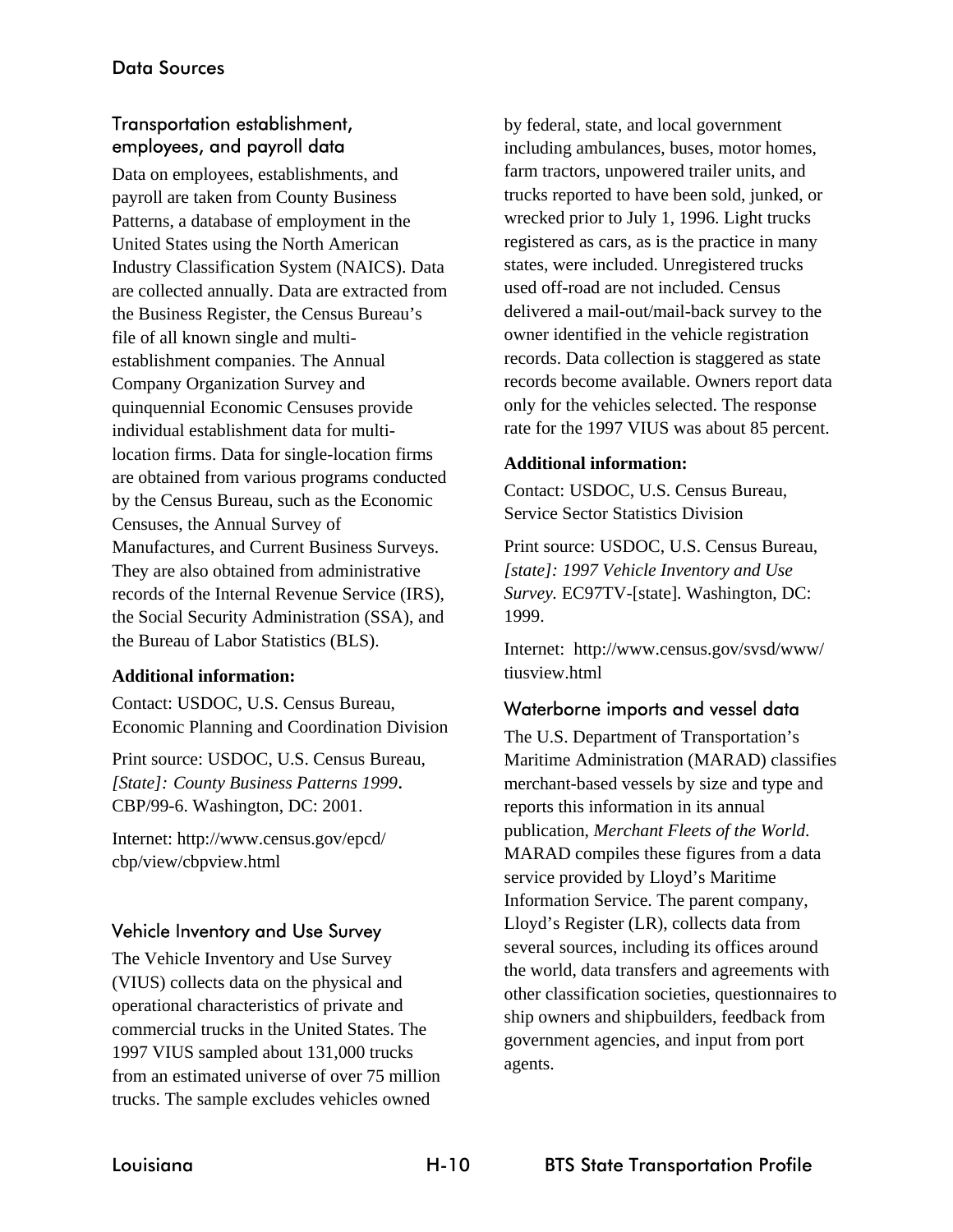MARAD's Office of Statistical and Economic Analysis maintains the waterborne databank used to compile the annual import and export statistics from monthly and quarterly data provided by the U.S. Army Corps of Engineers. MARAD publishes the data in reports of vessel movements, trade and cargo by type of service, U.S. and foreign port, country of origin/destination, commodity, value, weight, and containerized cargo.

MARAD distributes the reports and performs special tabulations and customized maritime data reports created for other government agencies and the private sector on a reimbursable basis. MARAD also provides these services for historic data and maintains the Schedule K Classification of Foreign Ports by Geographic Trade Area and Country.

## **Additional information:**

Contact: USDOT, Maritime Administration, Office of Statistical and Economic Analysis

Print source: USDOT, Maritime Administration, *Merchant Fleets of the World*.

Internet: http://www.marad.dot.gov

# Waterborne shipments data

The U.S. Army Corps of Engineers' (Corps) Navigation Data Center (NDC) collects data on waterborne commodity and vessel movements, domestic commercial vessel characteristics, port and waterway facilities, and navigation dredging projects.

The NDC's databases contain information on physical characteristics, infrastructure, and commodities for principal facilities on the U.S. coast, Great Lakes, and inland ports. The data consists of listings of port area's waterfront facilities, including information on berthing, cranes, transit sheds, grain elevators, marine repair plants, fleeting areas, and docking and storage facilities.

All vessel operators of record report their domestic waterborne traffic movements to the Corps via ENG Forms 3925 and 3925b. Cargo movements are reported according to points of loading and unloading. Excluded cargo movements are: 1) cargo carried on general ferries, 2) coal and petroleum products loaded from shore facilities directly into vessels for fuel use, 3) military cargo moved in U.S. Department of Defense vessels, and 4) cargo weighing less than 100 tons moved on government equipment. The Corps calculates ton-miles by multiplying the cargo's tonnage by the distance between points of loading and unloading.

An annual survey of companies that operate inland waterway vessels is the principal source of data for inland non self-propelled vessels, self-propelled vessels, and flag passenger and cargo vessels. More than 3,000 surveys are sent to these companies, and response rates are typically above 90 percent.

# **Additional information:**

Contact: U.S. Army Corps of Engineers, Waterborne Commerce Statistics Center

Print source: U.S. Army Corps of Engineers, *Waterborne Commerce of the United States*. New Orleans, LA: Annual issues.

Internet: http://www.wrsc.usace.army.mil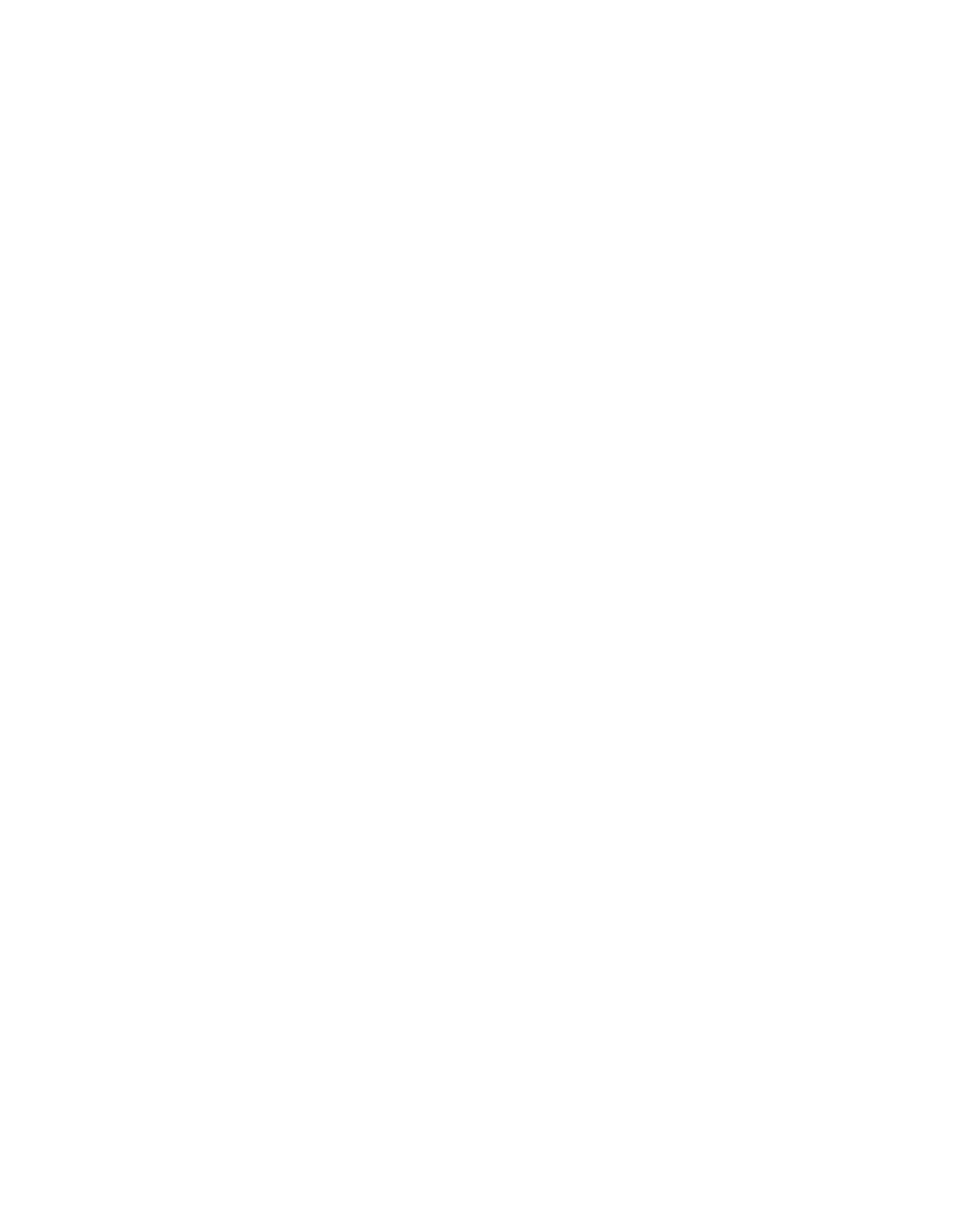# **I** Glossary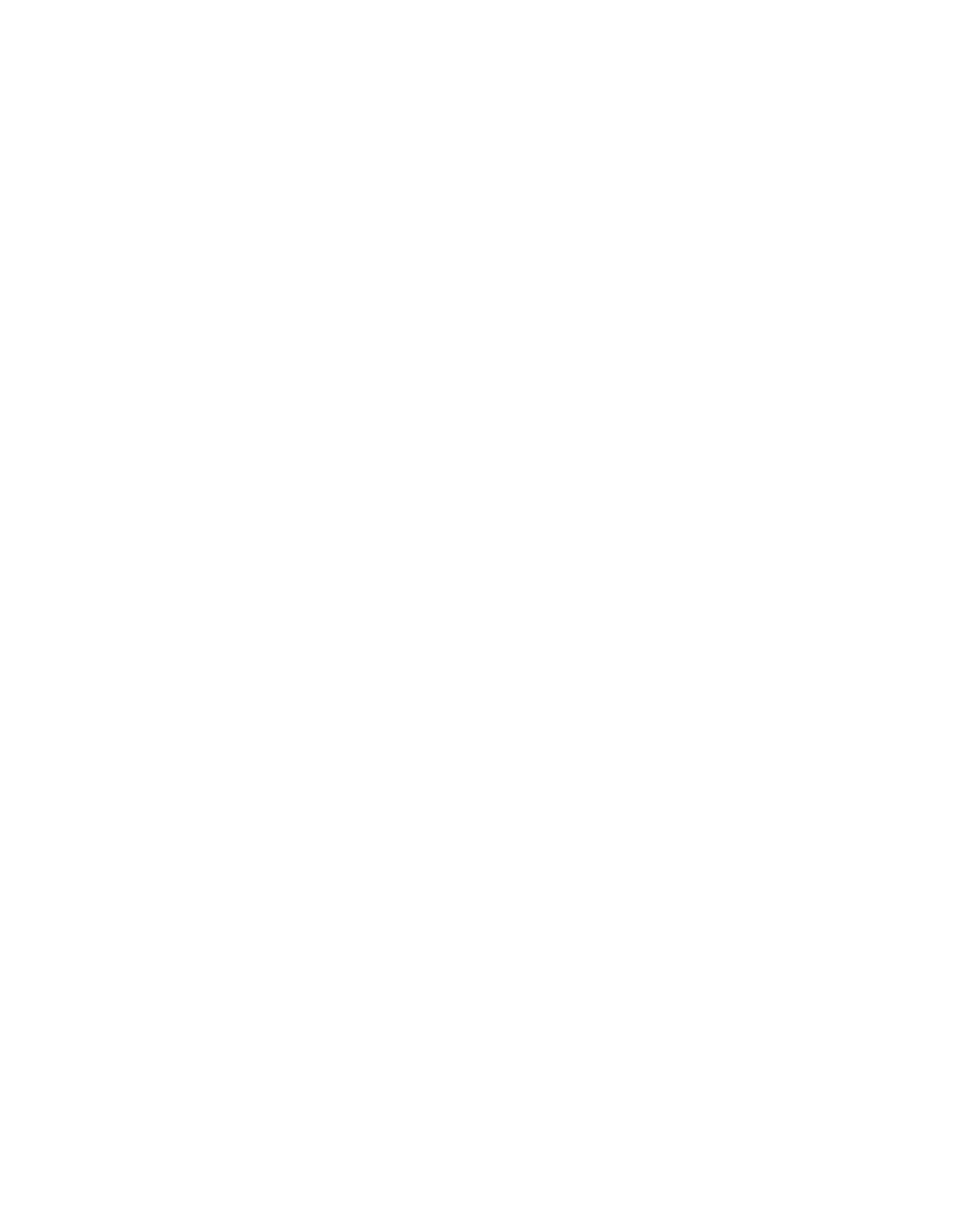**British thermal unit (Btu)**: The amount of energy required to raise the temperature of 1 pound of water 1 degree Fahrenheit (F) at or near 39.2 degrees F and 1 atmosphere of pressure.

**Certificated airport**: An airport holding an operating certificate issued by the Federal Aviation Administration in accordance with Code of Federal Regulations (CFR) Title 14, Chapter 1, Part 139 allowing it to serve scheduled or unscheduled air carrier aircraft designed for more than 30 passengers.

**Commuter rail:** Urban passenger train service for short-distance travel between a central city and adjacent suburb. Does not include rapid rail transit or light rail transit service.

**Container:** A box-like device used to store, protect, and handle a number of packages or items as a unit of transit that can be interchanged between trucks, trains, and ships without rehandling the contents.

**Controlled right-of-way**: Lanes restricted for at least a portion of the day for use by transit vehicles and other high occupancy vehicles (HOVs).

**Demand responsive:** Transit service provided without a fixed route and without a fixed schedule that operates in response to calls from passengers or their agents to the transit operator or dispatcher. Service is usually provided using cars, vans, or buses with fewer than 25 seats.

**Directional route-miles:** The mileage in each direction over which public transportation vehicles travel while in revenue service. Directional route-miles are a measure of the facility or roadway, not the service carried on the facility such as the number of routes or vehicle-miles.

Directional route-miles are computed with regard to direction of service, but without regard to the number of traffic lanes or rail tracks existing in the right-of-way.

**Dry-bulk carrier (water):** A ship with specialized holds for carrying dry cargo such as coal, grain, and iron ore in unpackaged bulk form.

**Enplanements:** The total number of revenue passengers boarding aircraft.

**Exclusive right-of-way:** Lanes reserved at all times for transit use and other high occupancy vehicles (HOVs).

**Ferryboat (transit):** Vessels that carry passengers and/or vehicles over a body of water. Generally steam or diesel-powered, ferryboats may also be hovercraft, hydrofoil, and other high-speed vessels. The vessel is limited in its use to the carriage of deck passengers or vehicles or both, operates on a short run on a frequent schedule between two points over the most direct water routes other than in ocean or coastwise service, and is offered as a public service of a type normally attributed to a bridge or tunnel.

**Full container ship:** Ships equipped with permanent container cells, with little or no space for other types of cargo.

**Heavy rail:** An electric railway with the capacity to transport a heavy volume of passenger traffic and characterized by exclusive rights-of-way, multi-car trains, high speed, rapid acceleration, sophisticated signaling, and high-platform loading. Also known as "subway," "elevated (railway)," or metropolitan railway (metro)."

**Light rail:** A streetcar-type vehicle operated on city streets, semi-exclusive rights-of-way, or exclusive rights-of-way.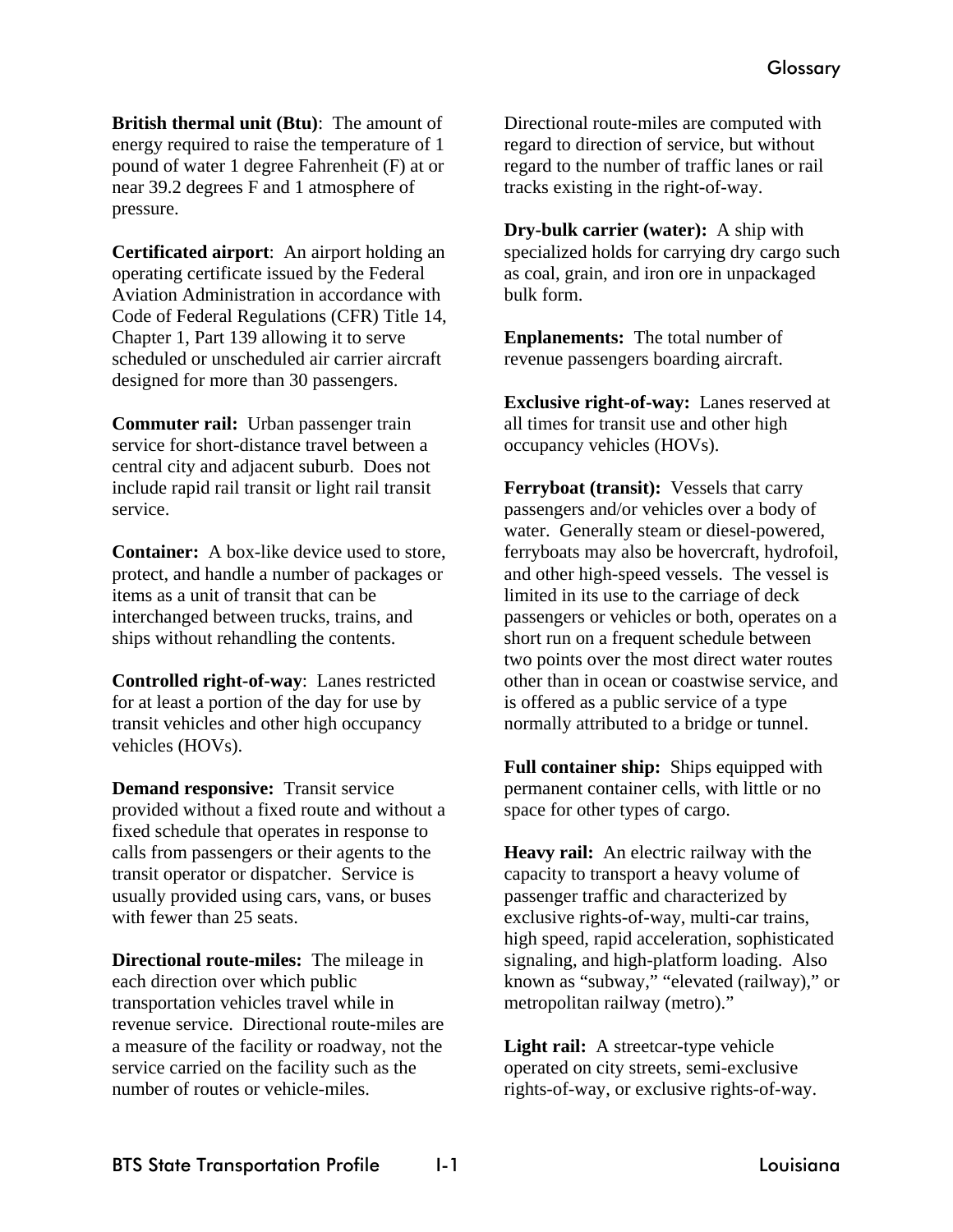# **Glossary**

Service may be provided by step-entry vehicles or by level boarding.

**Major arterial highway:** A major highway used primarily for through traffic.

**Metric ton:** 2,205 pounds (2,000 pounds divided by 0.907).

**Minor arterial:** In rural areas, roads linking cities and larger towns. In urban areas, roads distributing trips to small geographic area but not penetrating identifiable neighborhoods.

**Minor collector highway:** In rural areas, routes that serve intracounty rather than statewide travel. In urban areas, streets that provide direct access to neighborhoods and arterials.

**Mixed right-of-way**: Lanes used for general automobile traffic.

**Motor bus:** A rubber-tired, self-propelled, manually steered bus with fuel supply onboard the vehicle. Motor bus types include intercity, school, and transit.

**Natural gas distribution pipeline:** Smaller than transmission pipelines and maintained by companies that distribute natural gas locally (intrastate). Distribution pipeline systems are analogous to networks of lesser roads and residential streets that people travel after getting off the freeway.

#### **Natural gas transmission pipeline:**

Analogous to a major freeway, it is the main interstate transportation route for moving large amounts of natural gas from the source of production to points of distribution. Transmission pipelines are designed to move large amounts of natural gas from areas where the gas is extracted and stored

to the local distribution companies that provide natural gas to homes and businesses.

**Principal arterial highway:** Major streets or highways, many of multilane or freeway design, serving high-volume traffic corridor movements that connect major generators of travel.

**Short ton:** 2,000 pounds.

**Tanker:** An oceangoing ship designed to haul liquid bulk cargo in world trade.

**Ton-mile:** The movement of one ton of cargo the distance of one statute mile.

**Trackage rights:** The authority of one railroad to use the tracks of another railroad for a fee.

**Trolley bus:** Rubber-tired, electric transit vehicle, manually steered and propelled by a motor drawing current, normally through overhead wires, from a central power source.

**Unlinked passenger trips:** The number of passengers who board public transportation vehicles. A passenger is counted each time he or she boards a vehicle even if on the same journey from origin to destination.

**Vanpool:** Public-sponsored commuter service operating under prearranged schedules for previously formed groups of riders in 8- to 18-seat vehicles. Drivers are also commuters who receive little or no compensation besides the free ride.

**Vehicle-miles traveled (highway):** Miles of travel by all types of motor vehicles as determined by the states on the basis of actual traffic counts and established estimating procedures.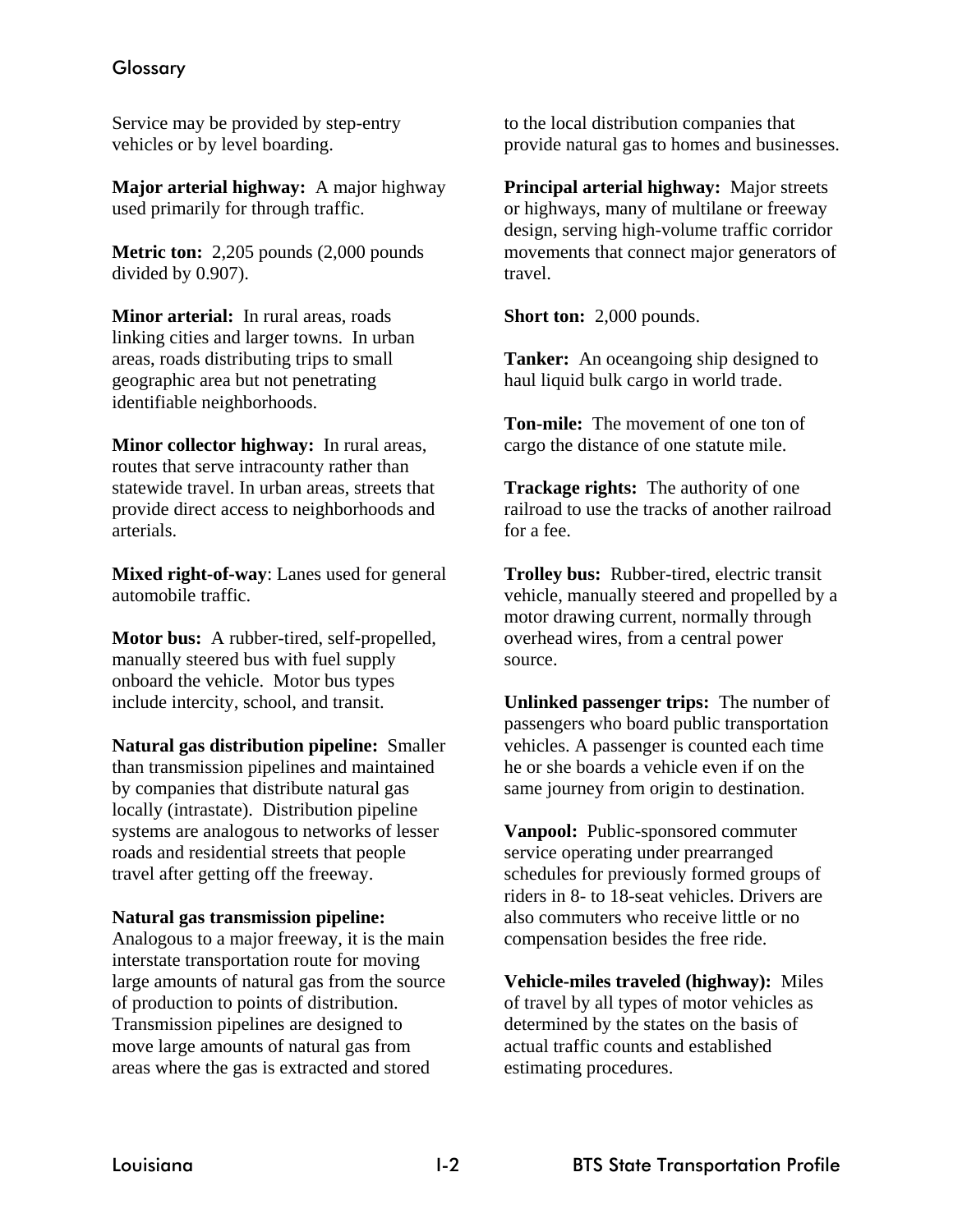

Note: Data in this map are derived from federal data sources, primarily the U.S. Department of Transportation, U.S. Geological Survey, and the Army Corps of Engineers. Displayed data may not include all state and boal tran